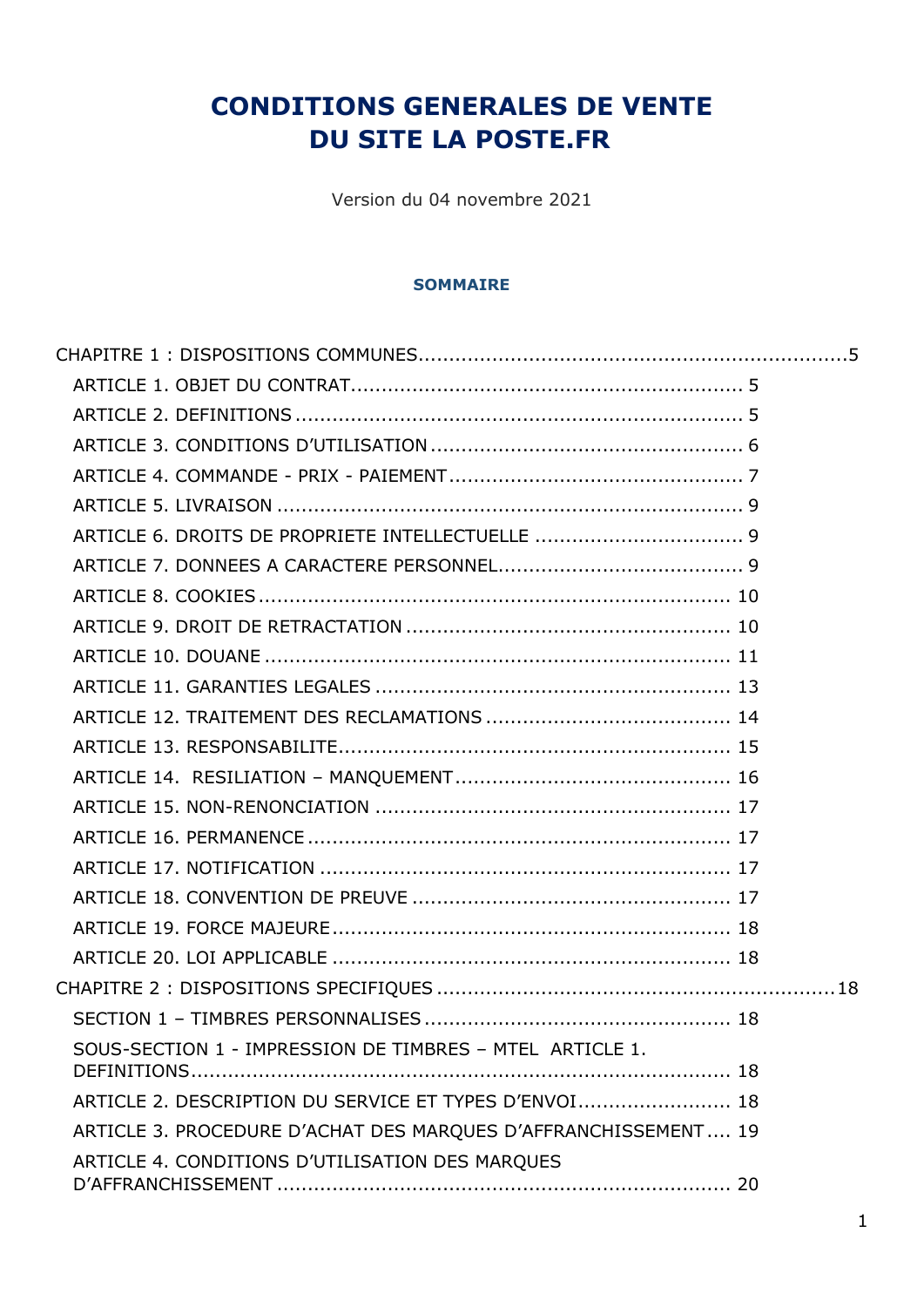| ARTICLE 3. FORMATS, POIDS ET REGLES D'ACHEMINEMENT  23           |  |
|------------------------------------------------------------------|--|
| ARTICLE 4. CONFORMITE, GARANTIES ET EXIGENCES RELATIVES AUX      |  |
|                                                                  |  |
| SOUS SECTION 1 - LA LETTRE RECOMMANDEE NATIONALE ET LETTRE       |  |
|                                                                  |  |
|                                                                  |  |
|                                                                  |  |
|                                                                  |  |
|                                                                  |  |
| ARTICLE 6. PREPARATION ET CONDITIONS DE DEPOT 29                 |  |
|                                                                  |  |
| ARTICLE 8. CONDITIONS DE DISTRIBUTION ET DELAIS 35               |  |
|                                                                  |  |
|                                                                  |  |
|                                                                  |  |
|                                                                  |  |
|                                                                  |  |
|                                                                  |  |
| SOUS-SECTION 3 - LA LETTRE RECOMMANDEE EN LIGNE - LREL  42       |  |
|                                                                  |  |
|                                                                  |  |
| ARTICLE 3. TRACABILITE DES ECHANGES - SECRET DES CORRESPONDANCES |  |
| SOUS-SECTION 4 - PACK DEMENAGEMENT, ABONNEMENT MOBILITE,         |  |
|                                                                  |  |
|                                                                  |  |
|                                                                  |  |
|                                                                  |  |
|                                                                  |  |
|                                                                  |  |
| SOUS-SECTION 1 - DISPOSITIONS COMMUNES AUX OFFRES COLISSIMO      |  |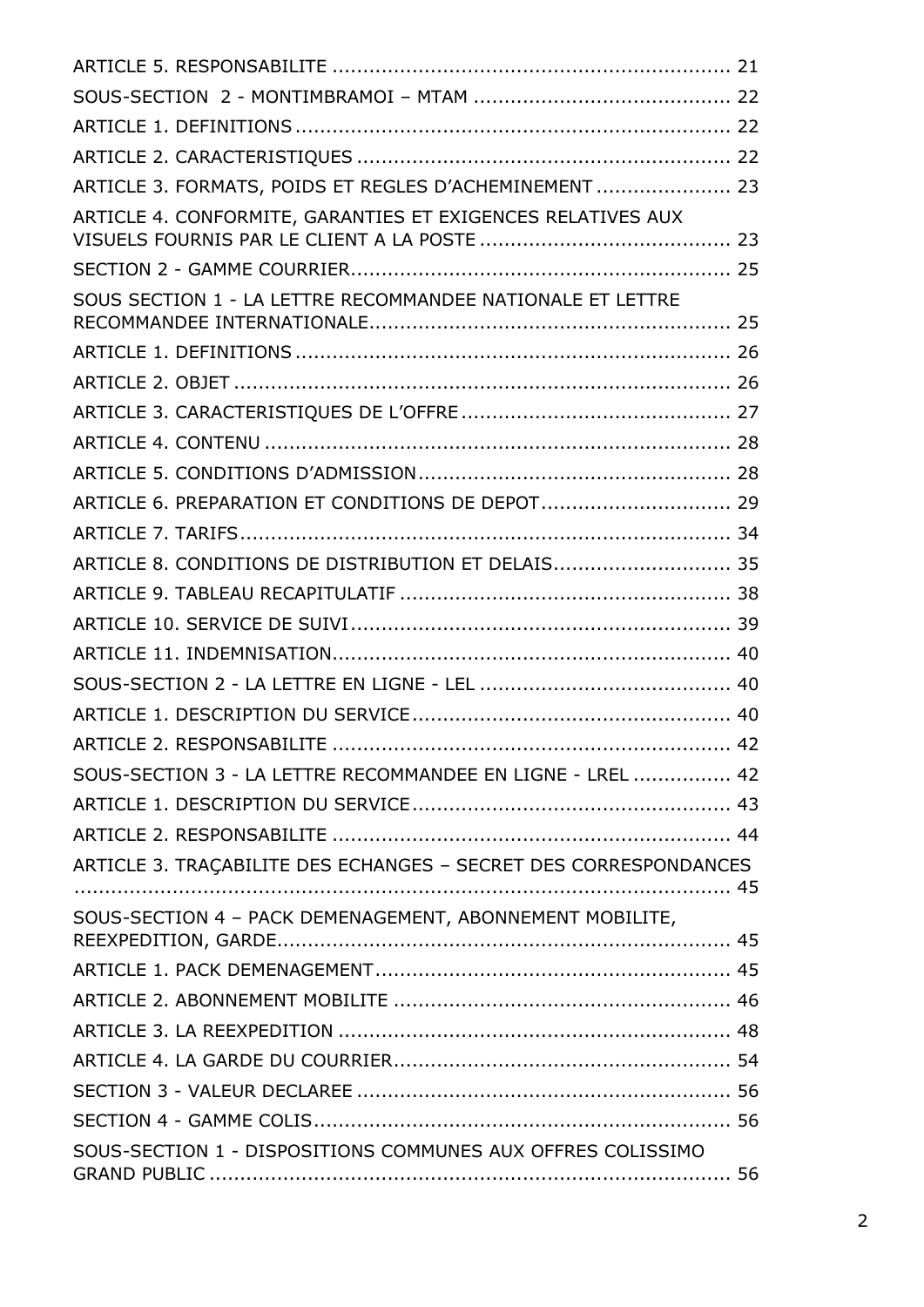| SOUS-SECTION 2 - DISPOSITIONS SPECIFIQUES COLISSIMO FRANCE AVEC   |  |
|-------------------------------------------------------------------|--|
|                                                                   |  |
|                                                                   |  |
|                                                                   |  |
|                                                                   |  |
|                                                                   |  |
| SOUS-SECTION 3 - DISPOSITIONS SPECIFIQUES COLISSIMO FRANCE AVEC   |  |
|                                                                   |  |
|                                                                   |  |
|                                                                   |  |
|                                                                   |  |
|                                                                   |  |
|                                                                   |  |
|                                                                   |  |
| SOUS-SECTION 4 - DISPOSITIONS SPECIFIQUES COLISSIMO OUTRE MER 70  |  |
|                                                                   |  |
|                                                                   |  |
|                                                                   |  |
|                                                                   |  |
|                                                                   |  |
|                                                                   |  |
| SOUS-SECTION 5 - DISPOSITIONS SPECIFIQUES COLISSIMO INTERNATIONAL |  |
|                                                                   |  |
|                                                                   |  |
|                                                                   |  |
|                                                                   |  |
|                                                                   |  |
|                                                                   |  |
| SOUS-SECTION 6 - DISPOSITIONS SPECIFIQUES ETIQUETTES PREPAYEES    |  |
|                                                                   |  |
|                                                                   |  |
|                                                                   |  |
|                                                                   |  |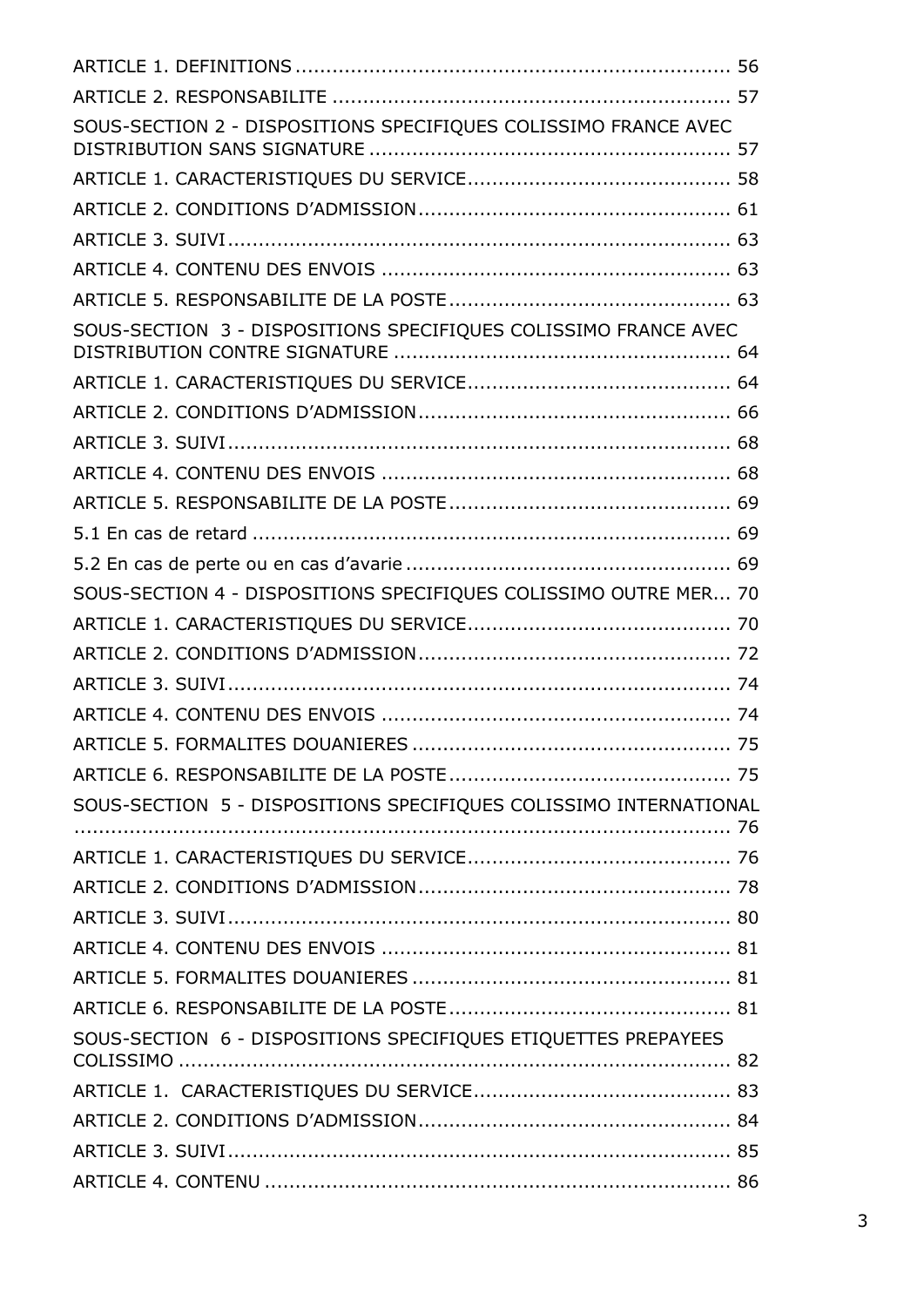| SOUS-SECTION 7 - DISPOSITIONS SPECIFIQUES COLISSIMO PRÊT-A-                  |  |
|------------------------------------------------------------------------------|--|
|                                                                              |  |
|                                                                              |  |
|                                                                              |  |
|                                                                              |  |
|                                                                              |  |
| SOUS-SECTION 8 - DISPOSITIONS SPECIFIQUES COLISSIMO PRÊT-A-                  |  |
|                                                                              |  |
|                                                                              |  |
|                                                                              |  |
|                                                                              |  |
|                                                                              |  |
|                                                                              |  |
| SOUS-SECTION 9 - DISPOSITIONS SPECIFIQUES PRÊT-A-ENVOYER OUTRE-              |  |
|                                                                              |  |
|                                                                              |  |
|                                                                              |  |
|                                                                              |  |
|                                                                              |  |
|                                                                              |  |
| SOUS-SECTION 10 - DISPOSITIONS SPECIFIQUES COLISSIMO ECO OUTRE-              |  |
|                                                                              |  |
|                                                                              |  |
|                                                                              |  |
|                                                                              |  |
|                                                                              |  |
|                                                                              |  |
| CONDITIONS GENERALES DE LA MARKETPLACE DE LA POSTE APPLICABLES AUX ACHETEURS |  |
|                                                                              |  |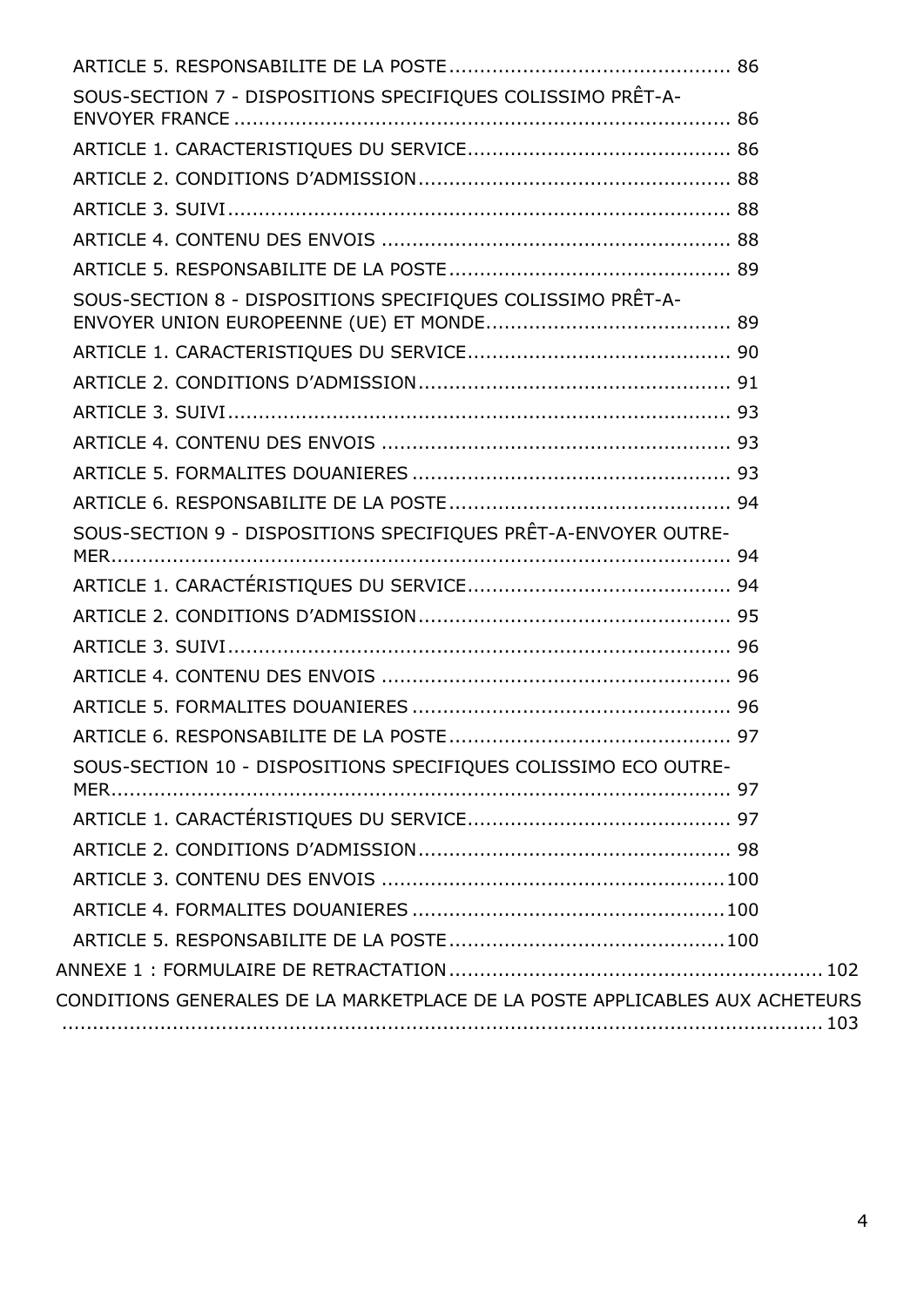## **CHAPITRE 1 : DISPOSITIONS COMMUNES**

### <span id="page-4-1"></span><span id="page-4-0"></span>**ARTICLE 1. OBJET DU CONTRAT**

Les présentes Conditions Spécifiques du Site, ont pour objet de définir les relations contractuelles entre le Client du Site et La Poste.

Elles viennent en complément des Conditions Générales de vente applicables aux prestations Courrier – Colis de La Poste accessibles depuis l'adresse : [https://www.laposte.fr/conditions](https://www.laposte.fr/conditions-generales-de-vente)[generales-de-vente.](https://www.laposte.fr/conditions-generales-de-vente)

Elles s'appliquent aux Produits et Services en Ligne proposés sur le Site.

L'ensemble de ces documents compose le Contrat. En cas de contradiction entre ces documents, les dispositions du Site priment.

Le Contrat s'applique à tout achat réalisé sur le site de la Poste et au paiement en ligne des droits de douane et taxes (TVA, frais de dédouanement, octroi de mer) afférents aux envois import.

L'acceptation du Contrat est un préalable indispensable et obligatoire. Elle résulte pour le Client, d'un clic sur la case correspondant à l'acceptation des conditions contractuelles lors de l'achat d'un Produit ou Service sur le Site ou lors du paiement en ligne des droits de douane et taxes.

### <span id="page-4-2"></span>**ARTICLE 2. DEFINITIONS**

**« Adresse de courrier électronique » :** désigne l'adresse de courrier électronique servant d'identifiant au Compte La Poste du Client lors de la phase de création d'un Compte sur le Site et sur laquelle lui sera transmis, notamment, le courrier électronique de confirmation d'Inscription et toute notification ultérieure (alerte, avis de réception, …).

**« Articles »** : désigne les Services et les Produits commercialisés sur le Site.

**« Client »** : désigne toute personne physique qui procède sur le Site à un achat ou qui effectue un paiement en ligne des droits de douane et taxes afférents aux envois import. «**Compte** » : désigne le Compte La Poste ouvert par un Client, permettant à ce dernier de s'identifier (en saisissant son Adresse de courrier électronique et son Mot de passe), de bénéficier d'un Espace client et de souscrire aux différents services du

Site. Ce compte désigne l'Identifiant, le Mot de passe et l'ensemble des données personnelles et des préférences du Client.

**« Compte Prépayé »** : désigne le compte du Client accessible sur le Site et lui permettant de régler des achats, dès lors que son solde est créditeur.

**« Espace Client** » : désigne l'espace personnel en ligne réservé au Client lui permettant de gérer ses données personnelles, ses préférences et consulter le suivi des commandes, depuis le Site.

**« Identifiant »** : désigne l'Adresse de courrier électronique choisie par le Client pour s'identifier sur le Site et y accéder.

**« Identification »** : désigne la procédure permettant au Client de s'identifier de manière unique.

« **Identité Numérique (IN**) » : désigne les informations qui identifient un internaute, vérifiées par La Poste lorsqu'il s'agit de l'Identité Numérique de La Poste ou par des tiers lorsque l'Identité Numérique est délivrée par une société tierce. Dans ce dernier cas, elle doit être compatible avec le service en cours de validité.

**« Mot de passe »** : désigne le code confidentiel donné par le Client qui associé à un Identifiant lui permet d'accéder à son compte. Il s'agit d'une suite de

caractères renseignée par le Client, constituant alors son code personnel, exclusif et confidentiel. Il est composé de huit (8) caractères minimum dont au moins une lettre et un chiffre.

**« Produits »** : désigne tous les produits physiques qui peuvent être commandés sur le Site.

**« Services »** : désigne l'ensemble des services commercialisés sur le Site.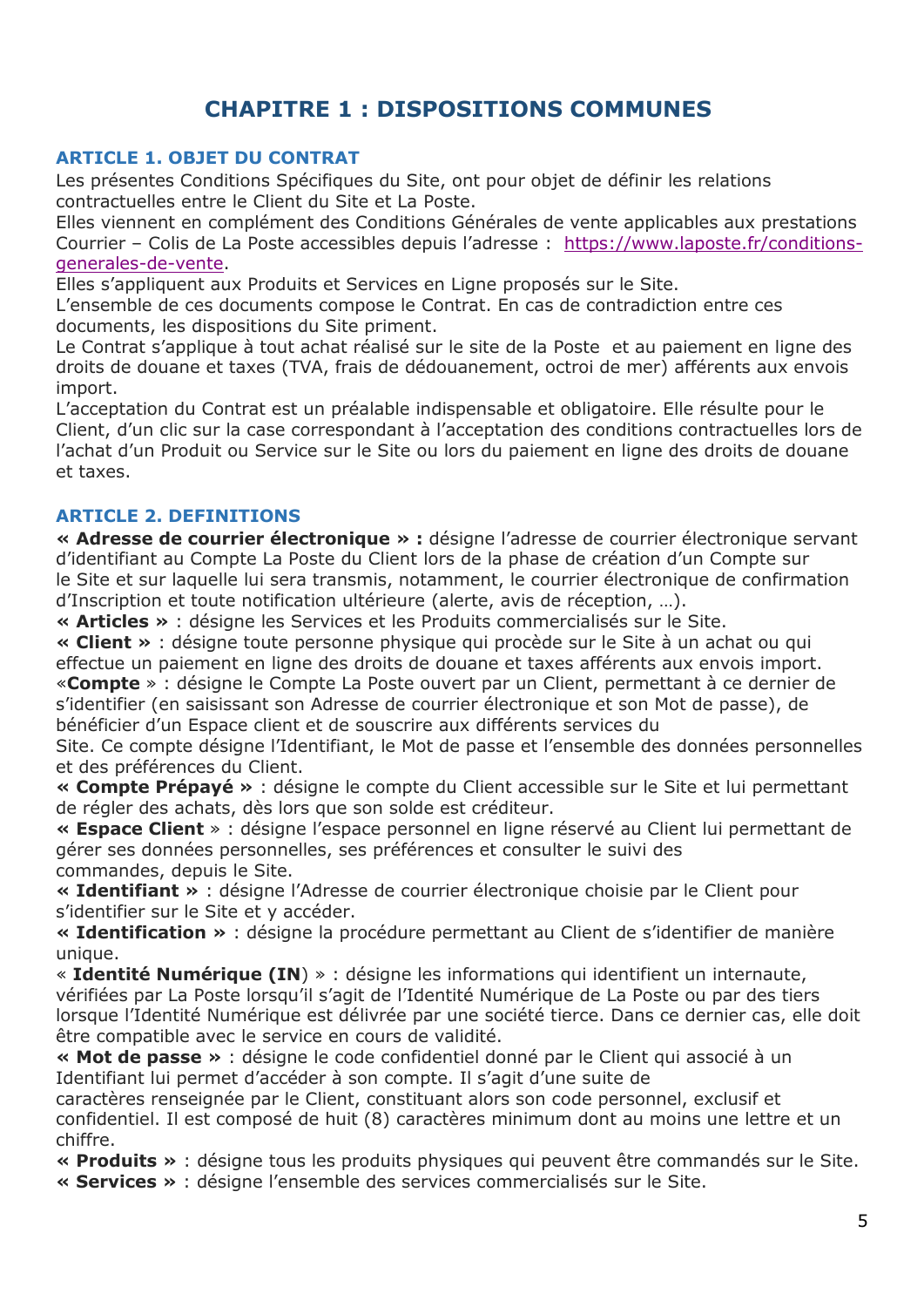**« Signature électronique »** : désigne un procédé fiable d'identification permettant de garantir l'authenticité d'un document électronique et l'identité des signataires (article 1367 du Code Civil).

**« Site »** : désigne le site Internet édité et exploité par La Poste, accessible notamment depuis l'adresse URL http:// laposte.fr et permettant aux Clients d'acheter en ligne de souscrire à des Produits et Services et de payer en ligne les droits de douane et taxes afférents aux envois import.

## <span id="page-5-0"></span>**ARTICLE 3. CONDITIONS D'UTILISATION**

### **3.1. Accès au Site et Disponibilités**

Hors les cas de force majeure visés à l'article 19 des présentes, La Poste assure, dans le cadre d'une obligation de moyens, la disponibilité et l'accessibilité au Site, 24/24 heures et 7/7 jours.

Tous les coûts et frais d'équipements, de communications et autres, nécessaires à la connexion, l'accès et l'utilisation du Site en vue de l'achat d'Articles, sont et restent à la charge du Client.

Tout Client s'engage à ne pas entraver le bon fonctionnement du Site de quelque manière que ce soit, notamment en transmettant tout élément susceptible de contenir un virus ou de nature à endommager ou affecter le Site et, plus largement, le système d'information de La Poste et/ou de ses partenaires.

Tout Client reconnaît connaître et comprendre Internet et ses limites et, notamment, ses caractéristiques fonctionnelles et ses performances techniques, les risques d'interruption, les temps de réponse pour consulter, interroger ou transférer des informations, les risques, quels qu'ils soient, inhérents à tout transfert de données notamment sur réseau ouvert.

## **3.2 Création du compte**

L'achat sur le Site nécessite de disposer au préalable d'un Compte La Poste dénommé « Mon Compte ». S'il ne dispose pas d'un Compte La Poste, le Client sera amené à en créer un lors de sa première commande. Les conditions applicables à Mon Compte sont soumises à l'acceptation préalable du Client et sont disponibles à l'adresse suivante :

[https://moncompte.laposte.fr/moncompte-](https://moncompte.laposte.fr/moncompte-auth/auth/resources/7nue5/login/moncompte/cgu.html)

[auth/auth/resources/7nue5/login/moncompte/cgu.html.](https://moncompte.laposte.fr/moncompte-auth/auth/resources/7nue5/login/moncompte/cgu.html) Toutefois pour certains produits postaux, le Client dispose de la faculté de les commander sur le Site sans créer de compte.

## **3.3 Cas particuliers de souscription**

## **3.3.1 Souscription pour un majeur protégé**

Lorsque la souscription d'un service concerne un majeur protégé, seule la personne désignée par le juge des tutelles pourra souscrire le contrat pour le compte du majeur protégé. Le Client désigné par le juge des tutelles souscrivant à un service pour le compte d'un majeur protégé garantit à La Poste qu'il est en possession de la décision du juge attestant de sa désignation.

## **3.3.2 Souscription pour les enfants en cas de divorce**

En cas de divorce, la personne justifiant de l'autorité parentale sur ses enfants mineurs peut commander et souscrire des Services en leur nom. Il appartient à la personne qui conteste une commande de justifier de son droit à agir sur présentation d'une décision du juge aux affaires familiales (ou à défaut un accord écrit signé des deux parents ayant l'autorité parentale).

Dans le cas de la réexpédition du courrier, il convient de préciser l'adresse à laquelle les enfants concernés peuvent recevoir leur courrier.

En cas de contestation justifiée auprès de La Poste, le Service faisant l'objet du contrat est interrompu sans remboursement des sommes préalablement versées. Cette interruption est notifiée par courrier recommandé au souscripteur du service.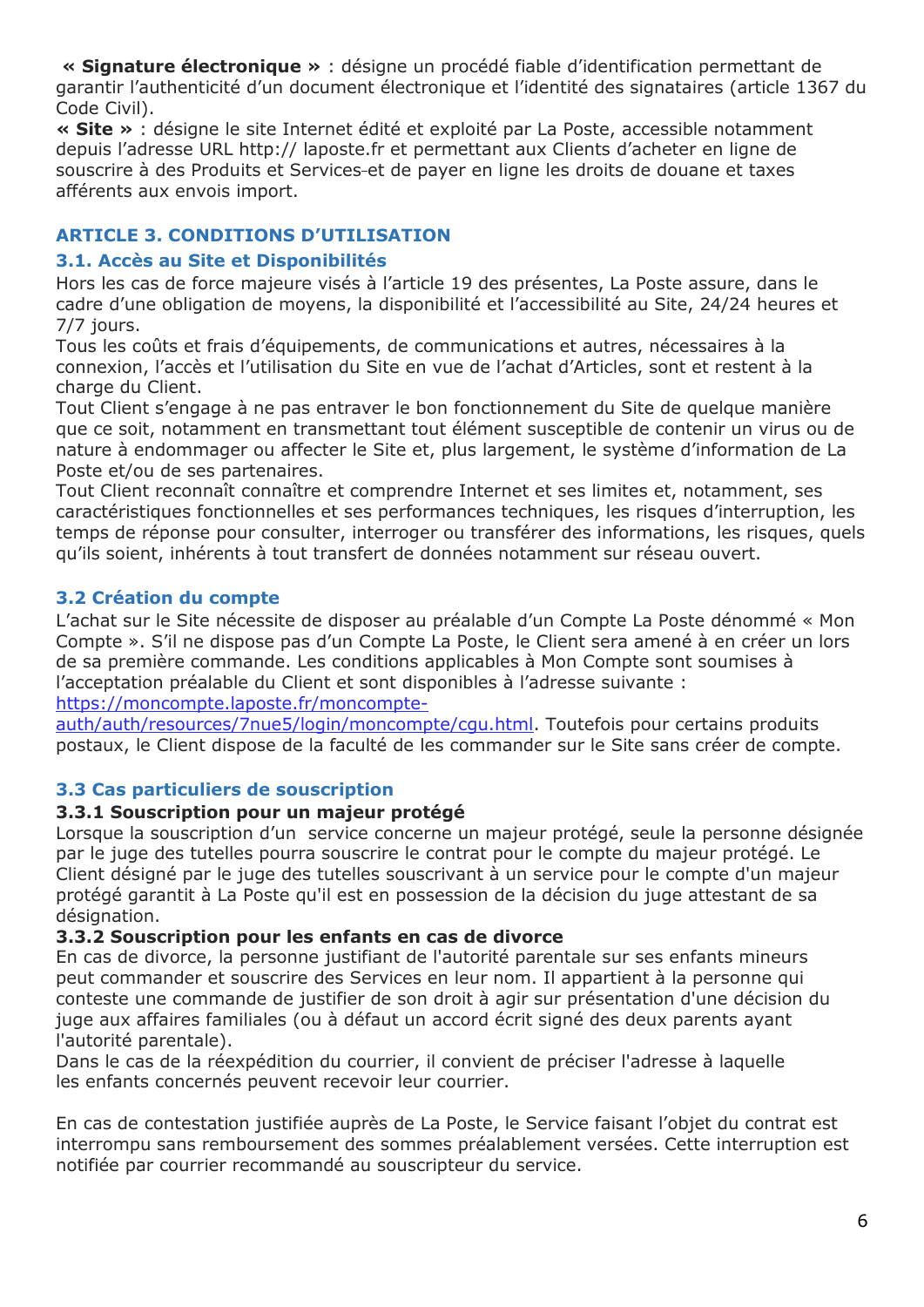## **3.3.3 Souscription pour les ayants droit en cas de décès**

Le Client garantit La Poste qu'il est en possession des pièces administratives établissant sa qualité d'héritier (certificat de décès du défunt ainsi que le livret de famille du défunt si celuici permet de prouver la qualité d'héritier ou à défaut un acte notarié, sa propre pièce d'identité), ainsi que, en cas de pluralité des héritiers, une procuration collective notariée comportant leurs signatures déléguant les pouvoirs nécessaires au Client.

A défaut de procuration collective notariée, la demande peut être formulée sur papier libre ou sur un formulaire postal, avec signatures déléguant les pouvoirs nécessaires au souscripteur.

### **3.3.4. Engagement sur l'honneur**

Dans les cas particuliers de souscription, le Client déclare sur l'honneur qu'il est en droit de procéder à la souscription du service pour le compte d'autrui. Le Client garantit La Poste contre toute action qui serait engagée à son encontre, ou toute plainte qui serait déposée contre elle, par un tiers, du fait d'une fausse déclaration sur l'honneur de la part du Client lors de sa souscription au Service. Cette garantie couvre toute somme que La Poste serait tenue de verser aux tiers dans le cadre de toute action.

## <span id="page-6-0"></span>**ARTICLE 4. COMMANDE - PRIX - PAIEMENT**

## **4.1 Commande**

Le montant maximum d'un panier d'achat est de quatre mille cinq cent (4500) euros TTC. Si le Client souhaite effectuer un achat sur le Site, il doit effectuer sa sélection et ajouter ses Articles au panier.

Une fois les Articles sélectionnés, le Client peut confirmer le contenu de son panier et finaliser la commande. La commande ne sera enregistrée qu'à la dernière validation de l'écran récapitulatif de la commande.

L'acceptation du Client est validée, conformément au procédé du double clic, par le clic de confirmation de commande.

A ce stade, le Client est redirigé vers une page l'invitant à saisir ses coordonnées et ses options de livraisons (avec les frais de livraison concernés). Afin de régler sa commande, le Client choisit son mode de paiement. Il s'en suit une obligation de paiement,

Dès que le paiement est effectué et validé, une page de confirmation de paiement de la commande s'affiche. Cette page contient le récapitulatif de la commande.

En parallèle, un courrier électronique de confirmation de la commande est envoyé au Client sur son Adresse de courrier électronique. Le Client peut suivre l'état de sa commande via son Espace Client.

La Poste se réserve la faculté de bloquer une commande, notamment en cas de suspicion de fraude ou de fraude avérée. (Compromission des identifiants, etc.) dans les conditions prévues à l'article 14 « Résiliation- manquement» des présentes conditions.

Les factures électroniques sont mises à disposition du Client au format PDF dans son Espace Client. Pour plus d'informations sur les factures électroniques le Client peut consulter la rubrique « Aide en ligne » accessible sur le Site https://aide.laposte.fr/

## **4.2 Prix**

Les prix des Articles sont disponibles sur le Site. Ils sont indiqués en Euros. Les prix sont susceptibles d'évoluer à tout moment.

La Poste se réserve également la possibilité de proposer des tarifs préférentiels. Ces avantages seront présentés sur le Site ou communiqués aux Clients par tout autre moyen. Ces avantages et offres préférentielles peuvent être soumis à des conditions de validité. Les prix applicables sont ceux en vigueur au moment de la validation de la commande. Ils s'entendent hors taxes pour les produits soumis à TVA et Net pour les produits non soumis à TVA. Le taux de TVA applicable sera celui en vigueur lors de la validation de la commande et indiqué au Client lors de la commande.

Ne sont pas compris dans les prix affichés des Articles, les frais de traitement, les frais de livraison (variant selon le mode de livraison et la destination géographique).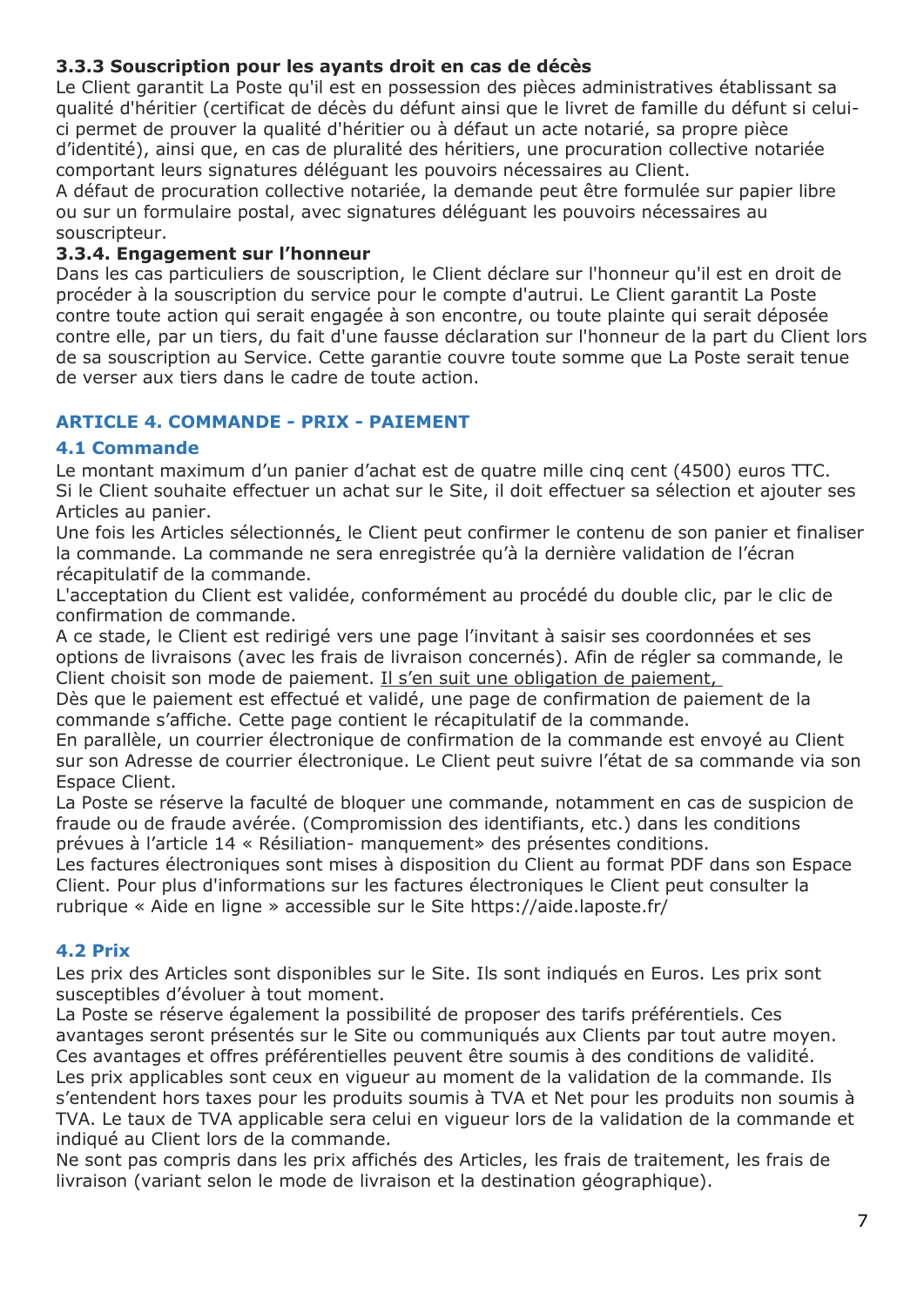Certains Articles sont soumis à des restrictions territoriales de livraison, spécifiées chapitre I des présentes ou dans les conditions spécifiques au Produit.

Le montant total dû par le Client est indiqué sur la page de confirmation de la commande.

## **4.3 Les modalités de paiement**

Les moyens de paiement proposés sur le Site sont les suivants : la Carte Bancaire, Paypal, Paylib, le Compte Prépayé la Poste et le Chèque.

La Poste se réserve le droit de compléter, modifier ou supprimer, à tout moment et sans préavis, les moyens de paiement indiqués ci-dessous.

### **4.3.1 La carte bancaire**

La carte bancaire peut être utilisée pour payer toute transaction quel que soit le montant et dans la limite de quatre mille cinq cent (4500) Euros TTC.

La liste des cartes bancaires acceptées figure sur le Site. Les données bancaires sont conservées conformément aux dispositions légales en vigueur. Pour tout paiement par CB, le Client garantit être titulaire ou avoir l'autorisation expresse du titulaire pour régler l'achat effectué. Toute utilisation frauduleuse d'une CB donnerait lieu à la suspension du Compte dans les conditions détaillées à l'article 14 « Résiliation- manquement » des présentes. Certains dispositifs de sécurité peuvent être mis en œuvre pour sécuriser le paiement des Articles comme par exemple la technologie dite du « 3DSecure ». Ce processus de paiement sécurisé sera mis en œuvre dans certains cas dépendants par exemple du montant du paiement.

L'option ONE Click offre au Client la possibilité d'enregistrer ses coordonnées bancaires et de pouvoir les réutiliser sans avoir à les ressaisir à chaque paiement.

### **4.3.2 Paypal**

Pour régler sa commande par Paypal, le Client sélectionnera ce mode de paiement sur la page dédiée. Il sera alors redirigé vers un espace sécurisé afin de se connecter

à son compte Paypal et valider le paiement de sa commande en cours.

### **4.3.3 Paylib**

L'option Paylib est disponible sous réserve que le client l'ait souscrite auprès de sa banque. En choisissant ce mode de paiement, le Client est redirigé vers le serveur sécurisé de Paylib et accédera à son compte Paylib pour valider le paiement de sa commande en cours.

## **4.3.4 Le compte prépayé La Poste**

Le Compte prépayé n'est pas un compte bancaire et les crédits y figurant ne sont pas des unités de monnaie électronique. Les montants crédités sur le Compte Prépayé ne sont ni transférables ni remboursables, en tout ou partie.

Le Compte Prépayé peut être utilisé pour toute transaction allant de dix centimes (0,10) d'euros à cinq cent (500) euros sous réserve que le Client dispose d'un solde créditeur au moment du paiement sur le Site. Le montant débité suite à un achat sur le Site est alors soustrait du solde du Compte Prépayé utilisé à la date de l'achat.

Pour créditer son Compte Prépayé, le montant minimum est de cinq (5) euros. Le montant maximum global du Compte Prépayé est de cinq cent (500) euros. Le montant maximum de rechargement par transaction est de cinquante (50) euros. Les sommes créditées dans le Compte Prépayé ne sont pas remboursables.

Un relevé d'opérations est disponible à chaque chargement du Compte Prépayé. Le suivi détaillé ainsi que le récapitulatif des commandes du Client sont mis à disposition sur le Compte.

Le Client est informé que la Poste se réserve le droit de bloquer la commande et de suspendre immédiatement l'utilisation du Compte Prépayé en cas de refus ou d'incident de paiement quelle qu'en soit la cause et, notamment, en raison :

- d'une opposition sur la carte bancaire utilisée ou de l'insolvabilité du compte auquel elle est rattachée ;
- du dépassement du montant des dépenses autorisées ;
- de suspicion ou de compromission des éléments d'Identification du Compte ;
- ou en cas de suspicion de fraude ou de fraude avérée.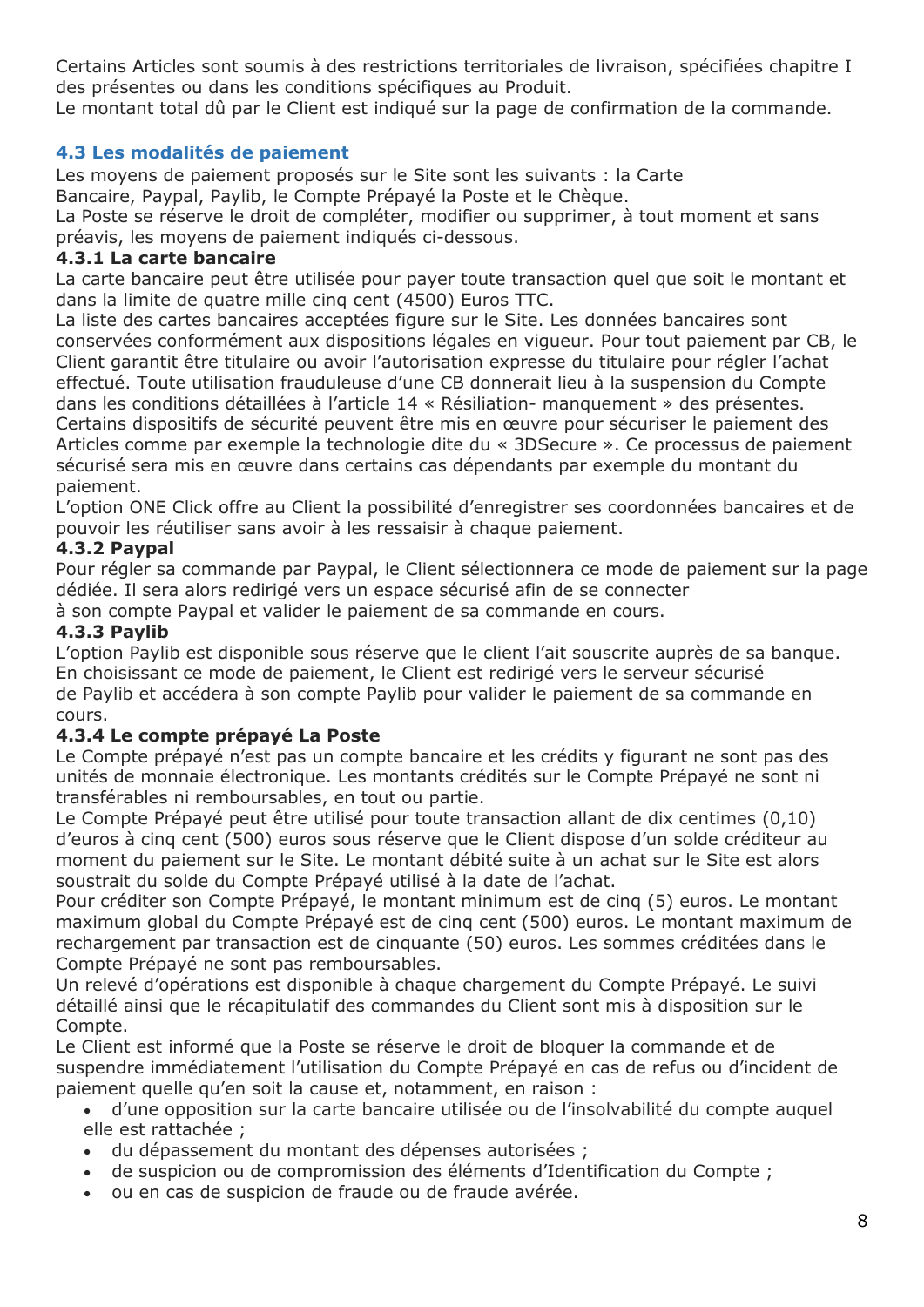### **4.3.5 Le chèque**

Les paiements par chèque sont acceptés uniquement pour toute commande de Produits (à l'exception des Services), d'un montant minimum de dix (10) euros et maximum de deux milles euros (2000 €) (frais de livraison compris)

Le chèque devra être expédié dans les dix (10) jours ouvrés suivant la date de la commande, à l'adresse indiquée dans l'email de confirmation de la commande,

Le processus de traitement de la commande ne sera effectif qu'à encaissement du chèque. La mise à l'encaissement du chèque est réalisée suite à sa réception par La Poste.

Toute fraude ou suspicion de fraude, autorise La Poste à bloquer sans préavis une commande y compris si cette commande a déjà fait l'objet d'un courrier électronique de confirmation de la part de La Poste.

### **4.3.6 Incident de Paiement**

En cas de rejet de paiement ou d'annulation du prélèvement déjà effectué, seront appliqués de plein droit des pénalités de retard dont le montant est calculé sur la somme restant à payer à compter du lendemain de la date d'échéance du paiement (y compris en cas d'annulation du prélèvement déjà effectué) et jusqu'au jour où le paiement sera effectif. Le taux appliqué est le taux d'intérêt appliqué par la Banque Centrale Européenne à son opération de refinancement la plus récente majoré de 10%.

## <span id="page-8-0"></span>**ARTICLE 5. LIVRAISON**

La Poste propose au Client différents modes de livraison.

Les conditions de livraison, notamment les coûts et délais, diffèrent en fonction du mode de livraison choisi par le Client.

En cas de paiement par chèque, le délai de livraison court à compter de l'encaissement du chèque.

Le montant total des frais de livraison des Produits ainsi que les délais de livraison sont indiqués au Client lors de la passation de la commande.

Les délais de livraison correspondent, pour les Produits, au délai de traitement et d'acheminement de la commande sous réserve de certaines dispositions spécifiques à certains produits (ex : Mon Timbre A Moi).

## <span id="page-8-1"></span>**ARTICLE 6. DROITS DE PROPRIETE INTELLECTUELLE**

## **6.1 Le Site et les Articles**

Le Site et les Articles sont protégés par les droits de propriété intellectuelle et/ou autres droits que La Poste détient ou dont elle est autorisée à faire usage.

Le Client ne peut en aucun cas stocker (hors session de connexion, le cas échéant), reproduire, représenter, modifier, transmettre, publier, adapter sur quelque support que ce soit par quelque moyen que ce soit, ou exploiter de quelque manière que ce soit, les éléments du Site et/ou des Articles sans l'autorisation préalable écrite de La Poste. Toute extraction et/ou réutilisation sans autorisation d'une ou de plusieurs bases de données tirées ou copiées ou faites à partir du contenu du Site et/ou des Articles, de manière directe

ou non, est sanctionnée civilement et pénalement.

### **6.2 Les marques**

La Poste et/ou le Client sont et resteront propriétaires, chacun pour ce qui les concerne, de leurs signes distinctifs, notamment marques, dénominations sociales et autres, noms commerciaux, enseignes et noms de domaine.

La reproduction, l'imitation ou l'apposition, partielle ou totale des marques et dessins et modèles appartenant à La Poste est strictement interdite sans son accord écrit préalable.

## <span id="page-8-2"></span>**ARTICLE 7. DONNEES A CARACTERE PERSONNEL**

Tout Client peut être amené à fournir des données à caractère personnel le concernant en particulier lors de son Inscription et ce, notamment, pour utiliser le Site et/ ou acheter des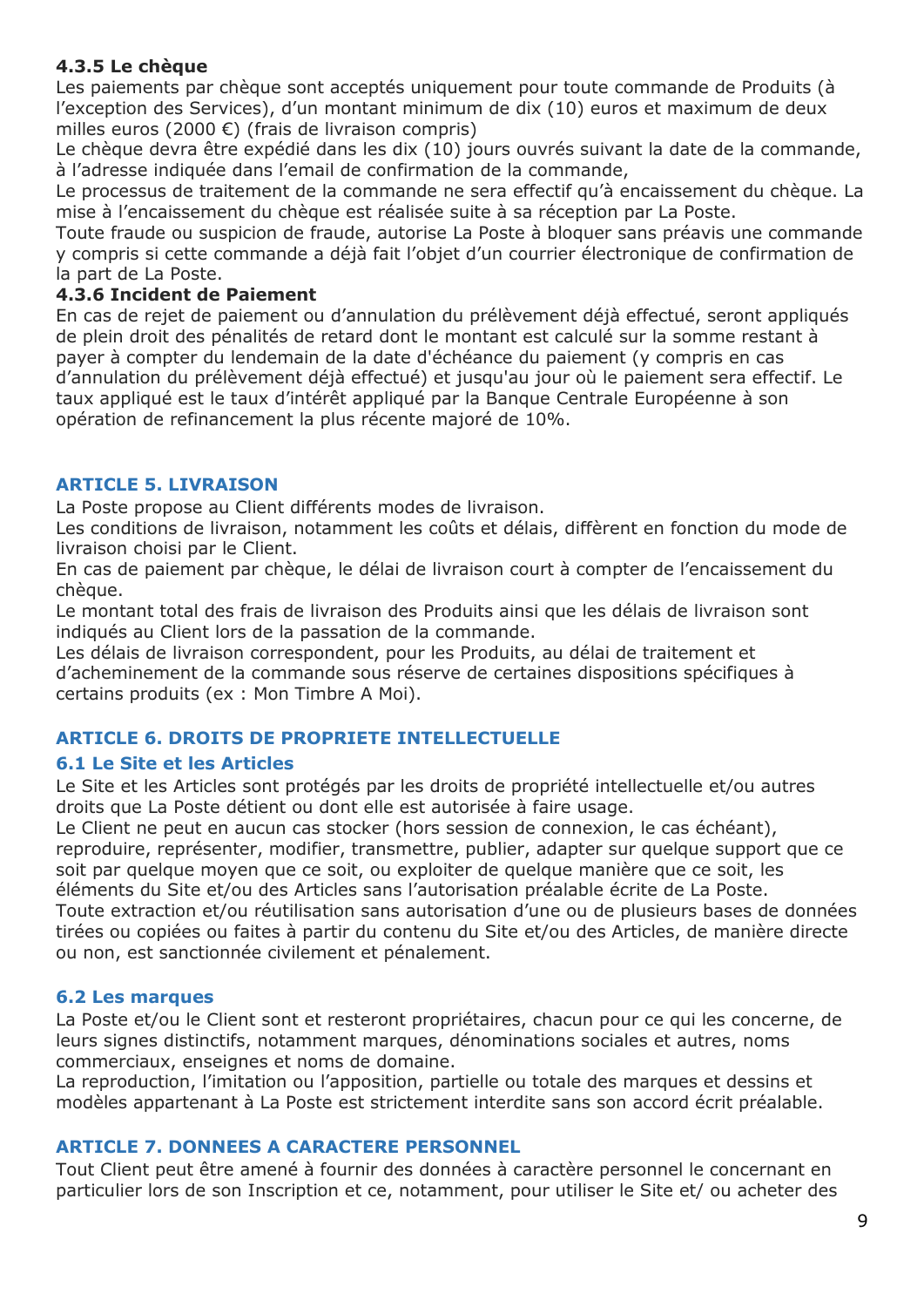Articles. Pour toute information sur les finalités des traitements de données personnelles, les bases légales, la durée de conservation des données ainsi que l'exercice de droits des Clients, se reporter au lien suivant [Données personnelles et cookies \(laposte.fr\)](https://www.laposte.fr/donnees-personnelles-et-cookies#8)

### <span id="page-9-0"></span>**ARTICLE 8. COOKIES**

Afin de faciliter et d'améliorer votre navigation et proposer des contenus adaptés, La Poste utilise des cookies. Pour plus d'informations, la Poste vous invite à consulter sa [Politique sur](https://www.laposte.fr/information-sur-les-cookies)  [les cookies \(laposte.fr\).](https://www.laposte.fr/information-sur-les-cookies)

### <span id="page-9-1"></span>**ARTICLE 9. DROIT DE RETRACTATION**

### **9.1 Champ d'application**

Conformément à l'article L221-18 et suivants du Code de la Consommation, le Client dispose d'un droit de rétractation de 14 jours calendaires pour les Produits et Services vendus sur le Site, sauf exception mentionnée sur les fiches de renseignement de ceux-ci. Ce délai de rétraction commence à courir :

- 14 jours à compter de la réception du Produit
- 14 jours à compter de la validation de la commande pour les Services.

### **9.2 Exclusions du droit de rétractation**

Conformément à l'article L221-8°12 du Code de la Consommation, aucun droit de rétractation ne peut être exercé pour :

- Les envois Colissimo (service de transport de biens).
- L'achat de tout bien physique personnalisé (Ex : MTAM, MTEL, étiquettes d'affranchissements personnalisées…).

Leur remboursement peut être demandé dans les conditions prévues aux Conditions Générales de Vente applicables aux prestations Courrier-Colis de La Poste.

### **9.3 Modalités d'exercice du droit de rétractation**

Le Client peut exercer son droit de rétractation :

- Soit en contactant le service client au numéro de téléphone suivant : 09 69 399 111 (notre Service Client est à votre disposition du lundi au vendredi de 8h30 à 21h00 et le samedi de 8h30 à 18h00 (hors jours fériés), au tarif d'une communication normale (service gratuit + prix appel) ;
- Soit au travers de la rubrique « aide et contact » du Site ;
- Soit en renvoyant par courrier le formulaire de rétractation figurant en annexe 1 des présentes dispositions complété et signé à l'adresse suivante : Service Clients 99999 La Poste ;

Pour tout exercice du droit de rétraction, la Poste adressera un accusé de réception de la demande de rétractation pour les Articles ainsi que les modalités de retour des Produits.

#### **9.4 Remboursement**

En cas de rétractation de la commande la Poste remboursera tous les paiements reçus, y compris les frais de livraison ( à l'exception des frais supplémentaires découlant du fait que le Client a choisi un autre mode de livraison que le mode de livraison standard proposé par la Poste au plus tard (14) quatorze jours calendaires à compter de la réception par la Poste des Produits ayant fait l'objet de la réception de la commande.

La Poste effectuera le remboursement en utilisant le même moyen de paiement que celui que le Client a utilisé pour la transaction initiale, sauf s'il convient expressément d'un moyen différent ; en tout état de cause, ce remboursement n'occasionnera pas de frais. Il appartiendra au Client de retourner les Produits ayant fait l'objet de son droit de rétractation dans les conditions qui lui auront été précisées par La Poste.

En application de l'article L 221-25 du code de la Consommation, si le Client souhaite que l'exécution du Service commence avant la fin du délai de quatorze (14) jours calendaires (Ex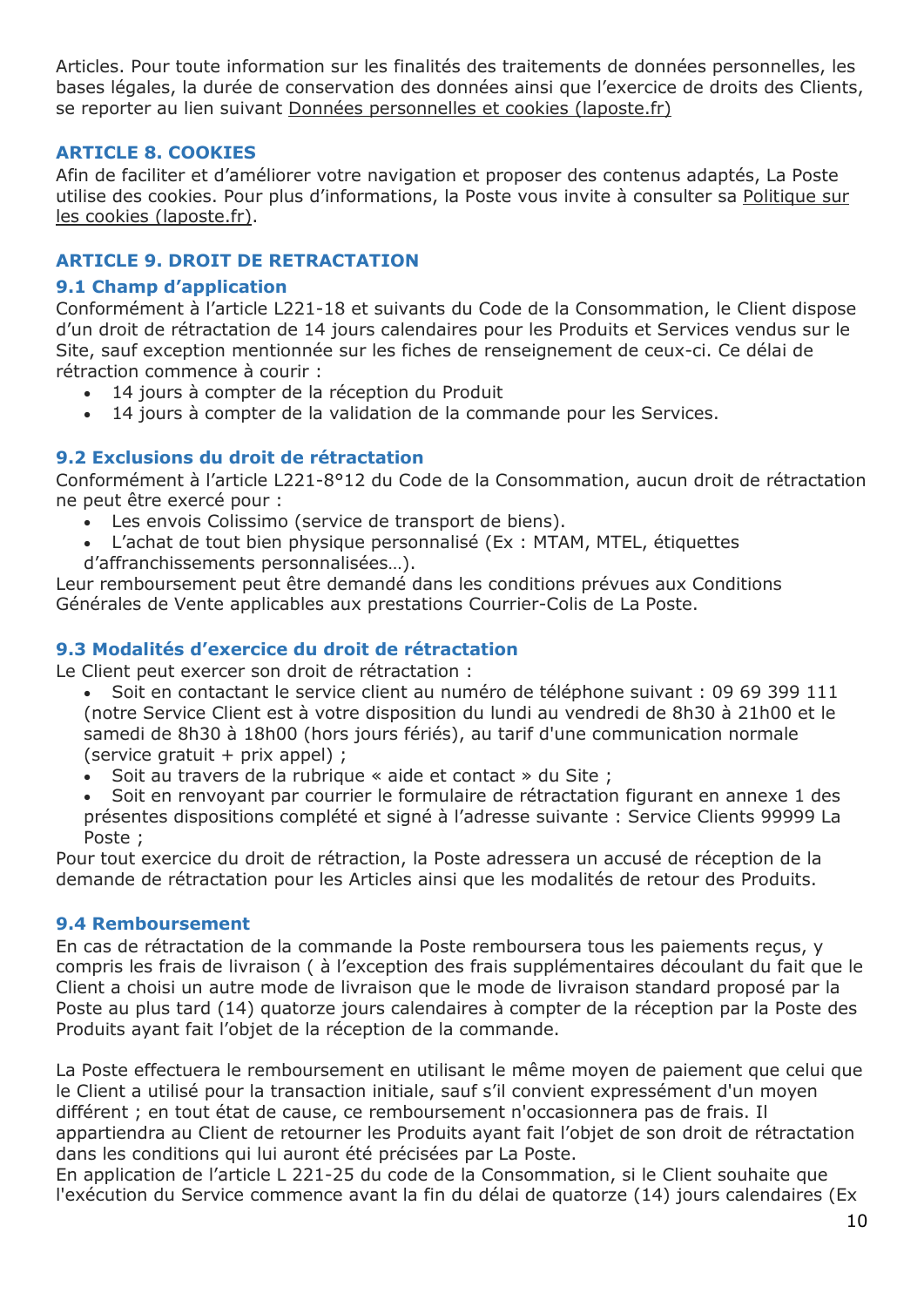: Réexpédition, Garde du courrier, Abonnement Mobilité et Pack Déménagement), La Poste recueille sa demande expresse par tout moyen. Le Client qui a exercé son droit de rétractation pour un service en cours d'exécution, avant la fin du délai de rétractation se verra rembourser du montant correspondant au service non fourni ; ce montant est proportionné au prix total de la prestation convenu dans le contrat.

## <span id="page-10-0"></span>**ARTICLE 10. DOUANE**

Lorsque La Poste est chargée de livrer à un destinataire situé en France ou dans les départements et régions d'outre-mer (ci-après les "**DROM"**), un envoi contenant des marchandises et constituant une importation, elle est tenue de procéder au dédouanement postal desdites marchandises préalablement à la livraison. Dans ce cadre, elle :

- effectue le dédouanement, pour le compte du destinataire ;
- règle les droits de douane et les taxes éventuelles aux Douanes pour le compte du destinataire, lorsqu'ils sont dus ;
- recouvre ces droits et taxes auprès du destinataire avant de le livrer ;
- perçoit également auprès de ce dernier, des frais de dédouanement.

Le présent article a pour objet d'informer le destinataire des modalités du règlement en ligne, proposé à compter du 1er juillet 2021 sur le Site, des droits de douane et taxes afférents aux envois import et des frais de dédouanement, ci-après désignés ensemble **« les droits et taxes ».**

## **10.1 Définitions**

Les droits de douane et taxes incluent :

- Les Droits de douane qui sont calculés sur la base de la nature de la marchandise, de la valeur en douane et du pays d'origine.
- La TVA à l'importation qui est calculée sur la valeur en douane de la marchandise, droits de douane inclus. Les taux varient en fonction de la nature de la marchandise. Pour les envois importés en France dans le cadre d'une vente à distance d'une valeur ne dépassant pas 150€, le taux de TVA normal sera appliqué, quelle que soit la nature de la marchandise importée, conformément aux dispositions légales en vigueur.
- L'octroi de Mer et l'octroi de Mer Régional sont des taxes applicables à la plupart des produits importés dans les DROM. Elles sont calculées sur base de la valeur en douane.

Les frais de dédouanement rémunèrent la prestation de dédouanement réalisée par La Poste. Cette dernière consiste en (I) le dédouanement de la marchandise importée sur le territoire français, (II) au paiement par avance de la TVA et des droits et taxes à l'administration douanière, et (III) au recouvrement desdits droits et taxes auprès du destinataire. Les frais de dédouanement sont majorés de la TVA au taux légal en vigueur. Le montant des frais de dédouanement est moins élevé quand le destinataire procède au paiement des droits et taxes en ligne. Les montants des frais de dédouanement peuvent être consultés ici [https://www.laposte.fr/produits/article/tarifs-consulter-le-catalogue-integral.](https://www.laposte.fr/produits/article/tarifs-consulter-le-catalogue-integral)

Le justificatif de paiement des droits et taxes désigne le document fourni par La Poste au destinataire à l'issue du paiement des droits et taxes. Il est automatiquement envoyé au destinataire par courrier électronique ("email") à l'issue du paiement en ligne. Il est téléchargeable sur le Site [\(https://laposte.fr/justificatif-droits-taxes\)](https://laposte.fr/justificatif-droits-taxes), pendant une durée maximale de 3 ans après le paiement, lorsque le paiement est effectué en ligne, auprès du facteur ou en point de contact postal.

Le E-ticket de paiement est l'information transmise par email au destinataire décrivant les éléments justifiant de la transaction bancaire réalisée, lorsque le paiement des droits et taxes est effectué en ligne.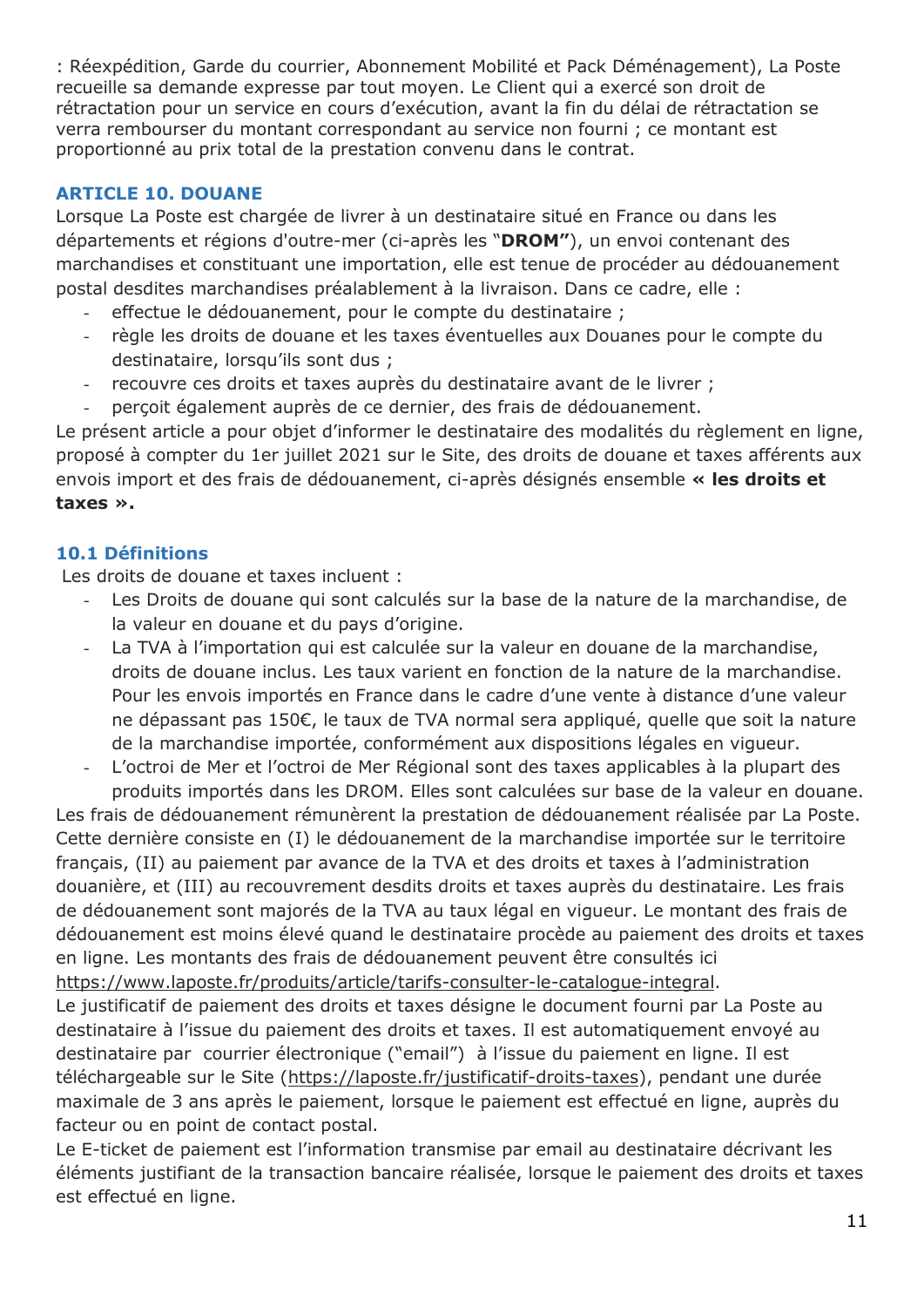### **10.2 Accès au règlement en ligne des droits et taxes**

Le destinataire peut procéder au règlement en ligne des droits et taxes à partir de la notification qu'il reçoit de la part de La Poste par sms ou par email, et ce jusqu'à la veille du jour de livraison. Le sms ou l'email contiennent le lien qui lui permet d'accéder au paiement en ligne des droits et taxes sur le Site mais il peut également se rendre directement sur ce dernier. Un lien est également mis à sa disposition sur la page de modification en ligne de la date de livraison de l'envoi et sur la page de suivi de la livraison.

Si le destinataire est absent ou n'a pas l'appoint lors du passage facteur, un avis de passage est déposé dans sa boite aux lettres. Dès lors que l'avis de passage est déposé, le paiement des droits et taxes est à nouveau disponible en ligne sur le Site jusqu'à 23h59 le jour de la date du dépôt de l'avis de passage.

### **10.3 Informations nécessaires à fournir par le destinataire**

Lorsque le destinataire arrive sur la page de paiement en ligne, il lui est demandé d'inscrire le numéro d'envoi ou d'avis de passage ainsi qu'une adresse de courrier électronique. Le numéro de l'envoi permet de faire le lien avec la déclaration en douane établie à l'importation par La Poste. L'adresse du courrier électronique du Client permet l'envoi du justificatif de paiement et du E-ticket de paiement.

Le justificatif de paiement est à conserver pour toute réclamation ou demande éventuelle auprès de La Poste. Ce justificatif n'a pas de valeur auprès de la Douane pour laquelle seule la Déclaration en douane établie par La Poste fait foi.

### **10.4 Informations fournies par la Poste**

Les informations suivantes figurent sur la déclaration en douane et sont nécessaires à la prestation de dédouanement et au recouvrement des droits et taxes associés. Elles sont reportées par La Poste sur la page de paiement en ligne :

- Le numéro de l'envoi et le nombre de paquets qui lui sont rattachés
- Le pays d'origine
- L'intitulé et le montant des droits et taxes
- Le nom et le prénom du destinataire
- L'adresse de livraison
- La valeur de la marchandise
- Les frais de transport

### **10.5 Moyens de paiement en ligne**

Le destinataire peut payer par carte bancaire, conformément à l'article 4.3.1 des dispositions communes ci-dessus.

### **10.6 Refus de la livraison**

Le destinataire peut refuser la livraison de l'envoi, soit en ligne en cliquant sur le bouton correspondant, soit lors du passage du facteur. Le refus de la livraison entraîne le retour de l'envoi à l'expéditeur.

### **10.7 Livraison**

Si les droits et taxes ont été payés en ligne, le facteur livre l'envoi au destinataire de façon classique.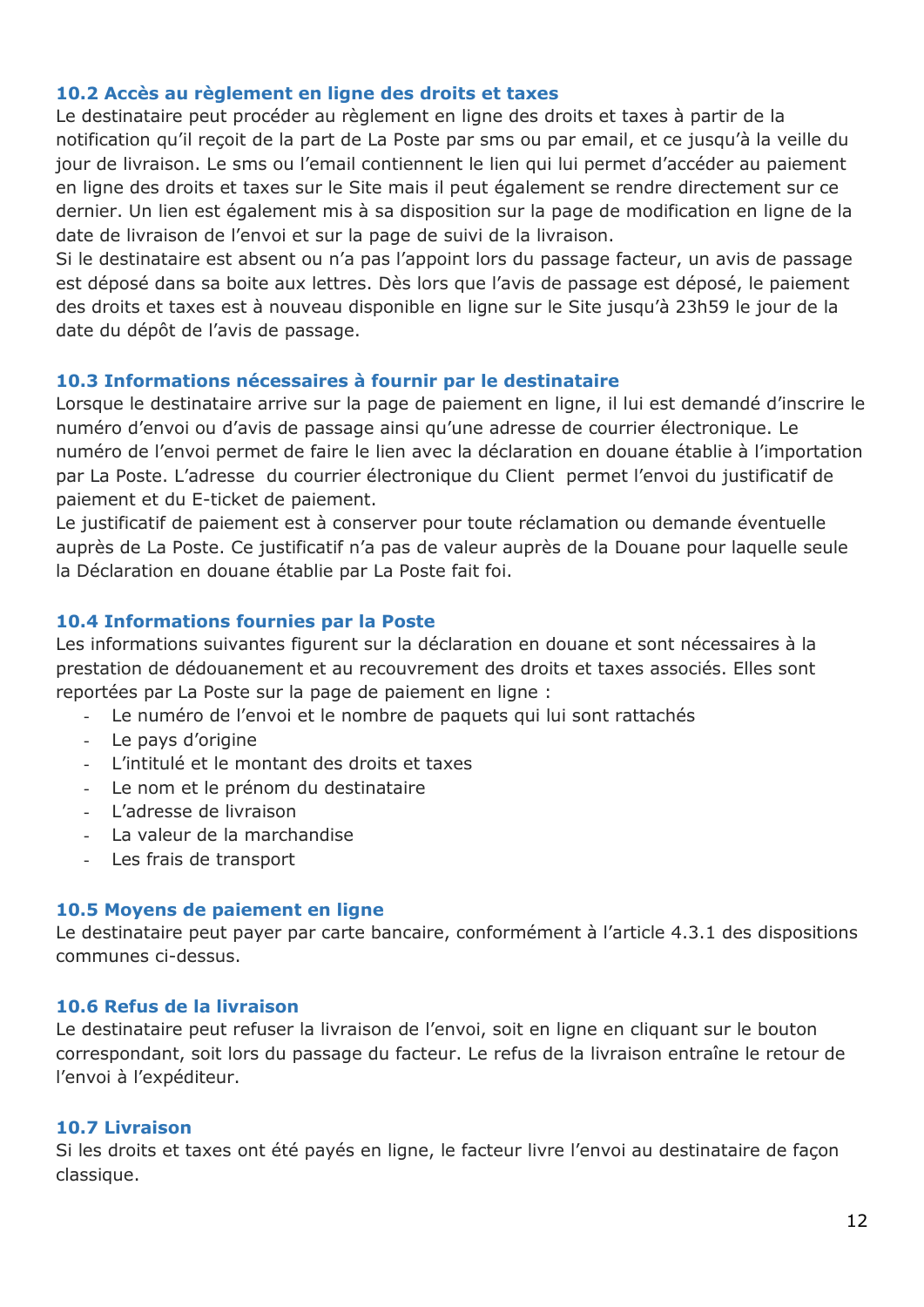Si les droits et taxes n'ont pas été payés en ligne, le facteur ou le bureau de poste si l'envoi est déposé en instance, ne remettra l'envoi au destinataire que si ce dernier procède à leur règlement au moment de la livraison.

### **10.8 Remboursement des droits et taxes**

Lorsque La Poste a effectué le dédouanement pour le compte du destinataire, ce dernier peut dans certains cas demander le remboursement de tout ou partie des droits et taxes, notamment lorsque l'envoi est retourné à l'expéditeur situé hors Union Européenne ou dans un DROM.

Le destinataire doit contacter le Service Clients de La Poste au 3631 (service gratuit + prix d'un appel) s'il est un particulier ou au 3634 (service gratuit + prix d'un appel) s'il est un professionnel ou sur www.laposte.fr. Le destinataire doit communiquer l'ensemble des justificatif requis par les douanes (informations disponibles sur le site officiel des douanes : www.douanes.gouv.fr) impérativement dans un délai maximum 90 jours à compter de la date de déclaration en douanes figurant sur le justificatif de paiement.

La Poste s'engage à communiquer ces éléments aux douanes dans les meilleurs délais. Elle ne saurait être tenue pour responsable du délai d'instruction du dossier par les douanes et de la décision finale qui sera rendue.

Pour les achats effectués dans le cadre d'une vente à distance faisant l'objet d'un droit de rétractation légal ou d'un retour selon les conditions contractuelles du vendeur en ligne, il est recommandé au destinataire souhaitant retourner la marchandise de la renvoyer à l'expéditeur dans les plus brefs délais. Les frais de retour de l'envoi à l'expéditeur sont à la charge du destinataire, sauf s'il en a convenu autrement avec le vendeur en ligne.

### <span id="page-12-0"></span>**ARTICLE 11. GARANTIES LEGALES**

Le Client bénéficie de la garantie légale de conformité prévue par les articles L217-4 et suivants du Code de la Consommation et de la garantie des vices cachés prévue par les articles 1641 et suivants du Code Civil pour toute commande de produits et services commandés sur le Site.

## **11.1 Garantie légale de conformité**

Le Client dispose d'un délai de deux ans pour invoquer la garantie légale de conformité à compter de la livraison du produit, sans qu'il n'ait besoin de rapporter la preuve de l'existence du défaut avant la livraison

Conformément à l'article L217-9 du Code de la consommation, le Client pourra choisir entre :

- le remplacement du produit par un produit identique ou de qualité et de prix
- équivalent, en fonction des stocks disponibles ;
- la réparation du produit.

Dans l'hypothèse où aucune de ces deux options ne pourra être mise en œuvre dans les 30 jours après la demande du Client, celui recevra le remboursement intégral contre le retour du produit aux frais de La Poste.

## **11.2 Garantie légale des vices cachés**

Le Client dispose d'un délai de deux ans pour invoquer la garantie légale contre les vices cachés à compter de la découverte du défaut et dans la limite de 5 ans à compter de la livraison du produit. Le Client devra apporter la preuve que le défaut existait avant la livraison du produit et qu'il n'était pas visible au moment de la livraison.

En cas d'existence confirmée d'un vice caché, le Client aura le choix entre :

- le remboursement de la totalité du prix du produit retourné ;
- le remboursement d'une partie du prix du produit en cas de conservation du produit par le Client.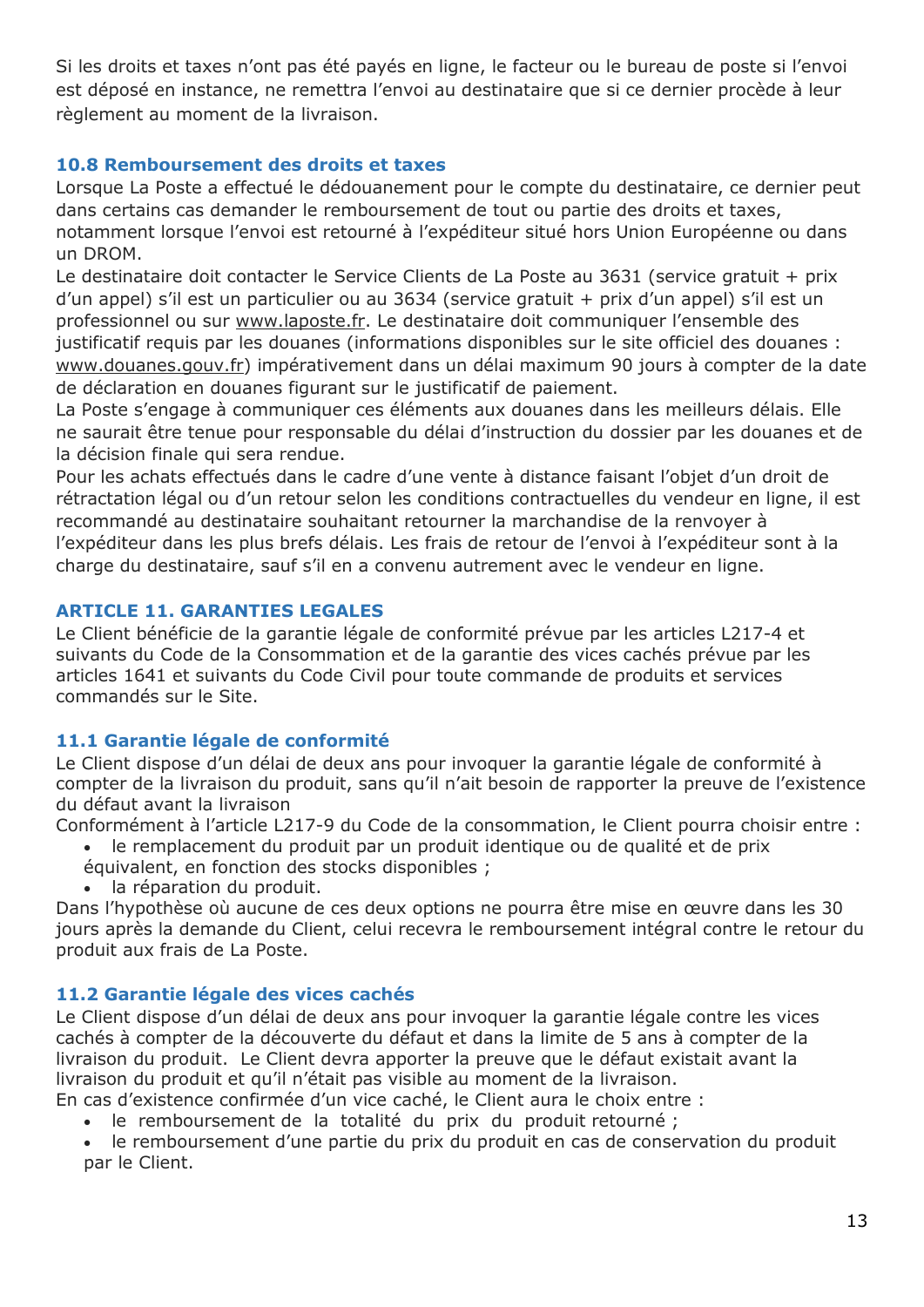### <span id="page-13-0"></span>**ARTICLE 12. TRAITEMENT DES RECLAMATIONS**

### **12.1 Service client**

Divers canaux sont mis à disposition du Client sur le Site afin qu'il puisse adresser sa réclamation à La Poste ou obtenir des renseignements :

- Une rubrique « Aide en ligne » sur le Site via le lien suivant :<https://aide.laposte.fr/>
	- Un formulaire de contact en ligne accessible via le lien suivant : <https://aide.laposte.fr/email>
- Une adresse postale : Service Client 99 999 La Poste Cedex,
- Deux numéros d'appel : 3631 (service gratuit+ prix appel) ou 09 69 399 111 (service  $gratuit + prix appel)$

Le Client est informé qu'il dispose d'un délai d'un an pour formuler sa réclamation concernant les envois de courriers et de six mois pour les envois internationaux et à destination des COM (« Collectivités d'Outre-Mer » conformément à l'article 6.1.2 des CGV courrier-colis.

### **12.2 Instance recours**

Tout réclamant qui souhaite un réexamen de son dossier à l'issue de sa réclamation initiale peut former un recours, dans les mêmes conditions que la réclamation initiale : - en l'adressant à l'adresse mail suivante ou en appelant le 3631(service gratuit + prix

appel) : [instance-recours.laposte@laposte.fr](mailto:instance-recours.laposte@laposte.fr) si son recours concerne un courrier screcours.clp@laposte.fr si son recours concerne un colis.

- Par courrier à l'adresse suivante : SERVICE CONSOMMATEURS 99999 La POSTE Le recours doit mentionner la référence de dossier figurant dans la réponse à la réclamation initiale.

Ce recours sera traité par les instances de recours mises en place par La Poste. La saisine de l'instance de recours interne est un préalable obligatoire à la saisine du Médiateur du groupe La Poste.

## **12.3 Le Médiateur**

Enfin, le réclamant a la possibilité, si la réponse de l'instance de recours de La Poste ne le satisfait pas ou s'il n'a pas reçu de réponse deux mois après le dépôt de son recours auprès de cette instance, de saisir le Médiateur de la consommation du groupe La Poste, entité indépendante, compétente pour tout litige concernant l'ensemble des services couverts par les présentes conditions générales de vente. Sans lien hiérarchique ni fonctionnel avec les sociétés du Groupe La Poste, le Médiateur de la consommation ne traite donc pas des réclamations mais des demandes de médiation.

Le processus de médiation est gratuit.

Le Médiateur de la consommation du groupe La Poste peut être saisi par les particuliers ou les professionnels soit directement soit par un intermédiaire (association de consommateurs, avocat, élu, mandataire légal, tuteur …).

La Poste invoque la prescription à l'égard de tous les dossiers prescrits dont le Médiateur serait saisi.

En l'absence d'accord entre les parties, le Médiateur de la consommation émet, dans un délai de deux mois à compter de la notification de l'ouverture du processus de médiation par ses services, conformément à l'article R 612-5 du code de la consommation, une proposition de solution que les parties sont libres d'accepter ou de refuser. Ce délai peut être prolongé à tout moment en cas de difficulté particulière, nécessitant des mesures d'instruction supplémentaires. Les parties sont informées de la prolongation. La saisine du Médiateur du groupe La Poste suspend les délais de prescription prévus à l'article 5.3 des Conditions de vente Courrier-Colis à compter de la date à laquelle le Médiateur notifie l'ouverture du processus de médiation aux parties. La prescription recommence à courir à compter de la date d'émission de la proposition de solution formulée par le Médiateur.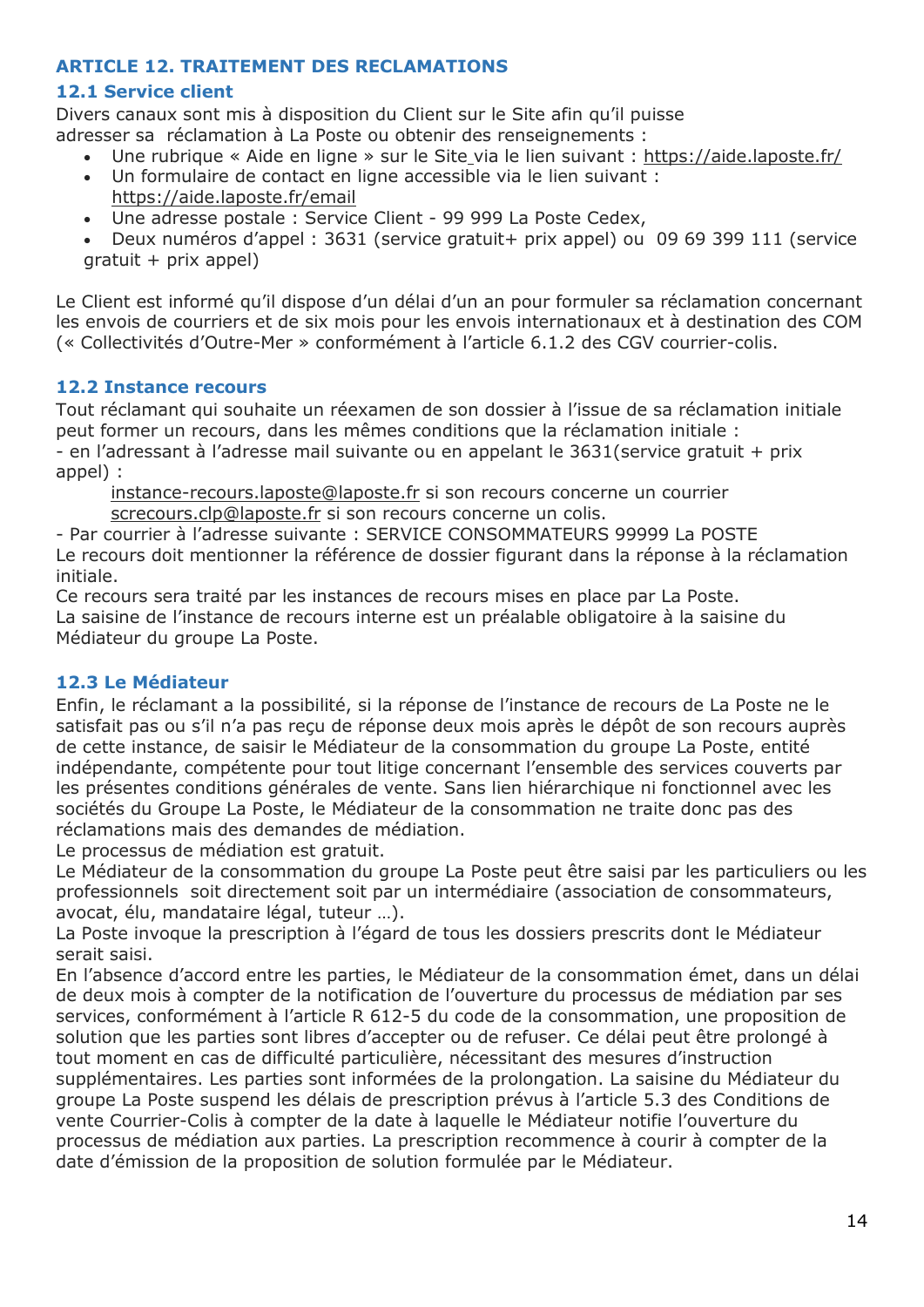La médiation est soumise au principe de confidentialité, conformément aux dispositions de l'article 21-3 de la loi n° 95-125 du 8 février 1995 relative à l'organisation des juridictions et à la procédure civile, pénale et administrative.

La saisine peut être effectuée : - soit en ligne sur le site Internet du Médiateur du groupe La Poste : https://mediateur.groupelaposte.com

- soit par courrier à l'adresse suivante : Le Médiateur de la consommation du groupe La Poste CP D160 9 rue du Colonel Pierre Avia 75757 PARIS Cedex 15

### <span id="page-14-0"></span>**ARTICLE 13. RESPONSABILITE**

### **13.1 Le Responsabilité de la Poste**

### **Concernant le Site**

La Poste ne consent aucune garantie sur l'aptitude du Site et/ou des Articles à répondre à des attentes ou besoins particuliers du Client. De la même manière, La Poste n'est pas en mesure de garantir qu'aucune erreur ou autre trouble de fonctionnement ou d'utilisation n'apparaîtra au cours de l'utilisation du Site ou des Articles.

La Poste ne peut en aucun cas être tenue pour responsable de la fiabilité de la transmission des données, des temps d'accès, des éventuelles restrictions d'accès sur le réseau Internet ou les réseaux qui lui sont connectés. La responsabilité de La Poste ne peut être engagée en cas d'interruption des réseaux d'accès au Site, d'indisponibilité totale ou partielle du Site résultant notamment de l'opérateur de télécommunications, en cas d'erreur de transmission ou de problèmes liés à la sécurité des transmissions, en cas de défaillance du matériel de réception ou de l'accès internet du Client. La Poste se réserve le droit d'interrompre de façon temporaire tout ou partie du Site pour des raisons liées à la sécurité du Site ou du Client ou à un manquement du Client à l'une de ses obligations prévues dans les présentes. La Poste n'est pas considérée comme responsable de l'utilisation frauduleuse par un tiers de l'Identifiant et du Mot de passe du Client qui sont confidentiels.

### **Concernant les commandes d'Articles**

La Poste est uniquement responsable des dommages directs résultant de ses propres manquements. En aucun cas, La Poste n'est responsable des préjudices tels que : préjudice financier, commercial, perte de clientèle, trouble commercial quelconque, perte de bénéfice, atteinte à l'image de marque, perte de programmes informatiques subis par le Client, lesquels préjudices sont, de convention expresse, réputés avoir le caractère de préjudice indirect.

La Poste ne sera pas responsable et ne sera pas réputée avoir manqué à ses obligations en cas d'inexécution de la totalité ou d'une partie de ses obligations lorsque celles-ci résultent d'un cas de force majeure. Dans ce cas, La Poste informera le Client et recherchera avec lui les mesures à prendre pour remédier à la situation dans les conditions prévues à l'article « Force Majeure ».

En cas de faute imputable à La Poste dans l'exécution de ses obligations, cette dernière rembourse la somme versée par le Client au titre de la fourniture des Articles par La Poste à l'exclusion de toute autre indemnité.

### **13.2 Responsabilité du Client**

Le Client est seul responsable :

 de l'installation, du maintien et du contrôle de la configuration technique requise pour se connecter au Site et acheter les Articles ;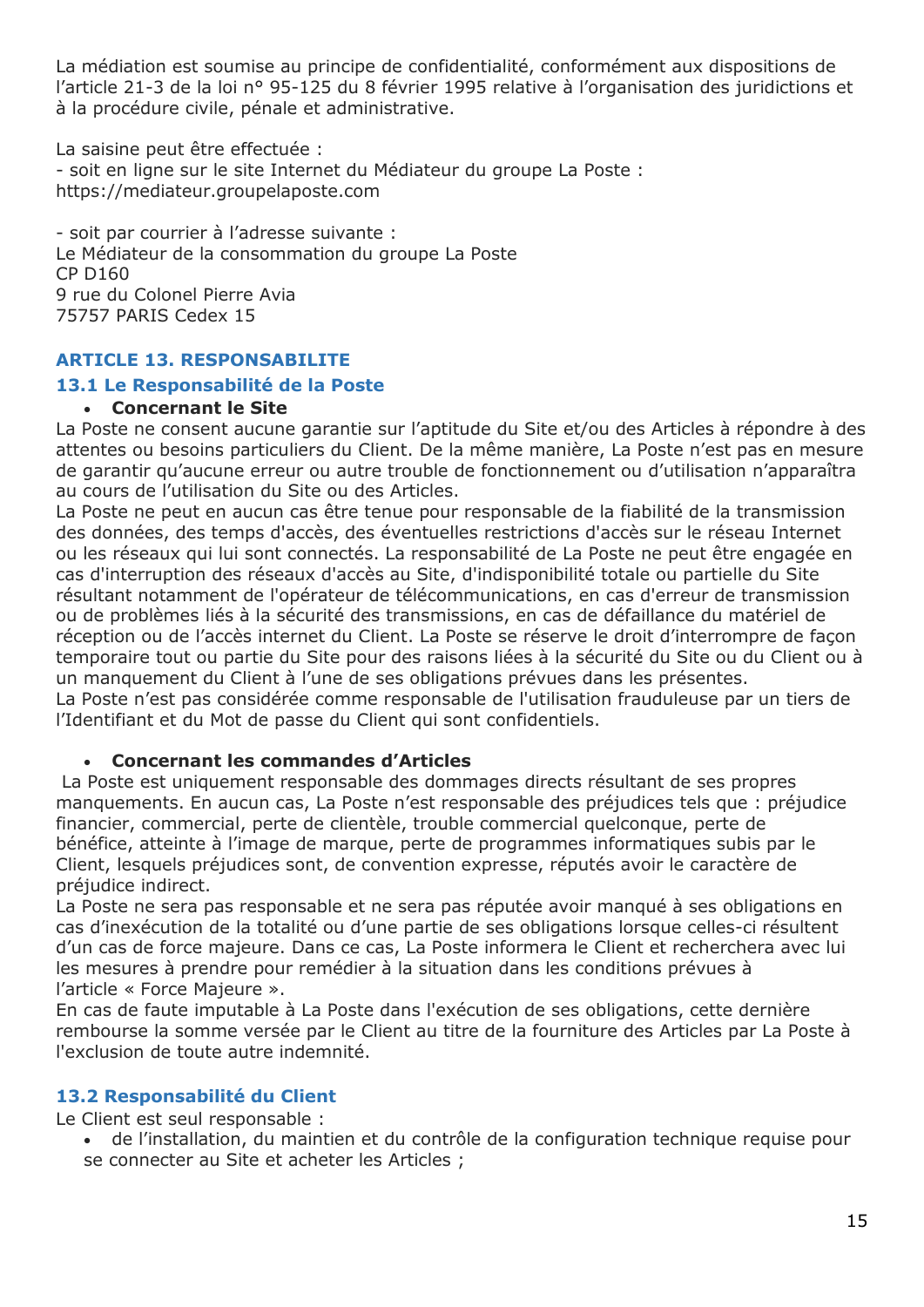de l'usage qu'il fait des Articles, étant entendu que cet usage doit être conforme aux usages loyaux du commerce, à la législation en vigueur et aux bonnes mœurs.

Le Client garantit La Poste contre toute réclamation ou action, de tiers qui invoquerait une violation de ses droits, à la suite de l'utilisation du Site faite par le Client.

Le Client reconnaît que toute utilisation du Site et/ou des Articles, et plus particulièrement tout accès à son Compte avec ses éléments d'Identification est présumée faite par le Client et lui sera imputée, à charge pour le Client d'apporter la preuve contraire.

Le Client s'engage à ne pas modifier, essayer de modifier ou porter atteinte au Site sous quelque manière que ce soit et à ne pas utiliser de logiciel ou toute forme de programme informatique ayant pour but d'atteindre ou de rendre disponible un contenu protégé ou non disponible librement. Il est également interdit de créer une œuvre ou un site dérivant de tout ou partie du présent Site.

Le Client s'engage à informer La Poste sans délai, par tous moyens, de toute erreur, faute ou irrégularité qu'il constaterait dans l'utilisation du Site et/ou des Articles, et ce, dès qu'il en a connaissance.

Toutefois, à l'occasion d'une alerte de sécurité (contrôle anti-virus, etc.), d'une demande d'une autorité (administrative, judiciaire, etc.), d'une alerte émanant d'un autre utilisateur ou Client, d'un manquement prévu à l'article 14, la Poste se réserve le droit le cas échéant :

- de suspendre et / ou supprimer l'accès au Compte ne respectant pas les règles fixées aux présentes ;
- d'appliquer les stipulations de l'article 14 « résiliation manquement »

## <span id="page-15-0"></span>**ARTICLE 14. RESILIATION – MANQUEMENT**

### **14.1 Résiliation de service ou annulation de commande d'articles à l'initiative du client**

Les conditions propres à la résiliation de Service ou annulation de commande d'Articles à l'initiative du Client sont prévues dans les conditions propres au Produit ou Service concerné.

En tout état de cause, le Client peut résilier un Service ou annuler une commande par lettre recommandée avec avis de réception ou par tout autre écrit sur un autre support durable dans le cas d'un retard de livraison après que le Client ait réclamé un nouveau délai raisonnable de livraison qui n'a pas été respecté.

## **14.2 En cas de manquement du client – mesures prises par la poste**

Pour tout manquement du Client et notamment en cas de fraude, La Poste se réserve le droit de prendre immédiatement, les mesures nécessaires afin de remédier aux manquements constatés, tels que notamment : 

- procéder à la suspension du Compte concerné, pouvant avoir pour conséquence de suspendre certains achats sur le Site à partir du compte du Client. Cette suspension sera levée en cas de régularisation du montant total de la fraude auquel est ajoutée une pénalité de 10% ;
- voire bloquer définitivement le Compte du Client en cas de non régularisation du montant total de la fraude auquel est ajoutée une pénalité de 10%. Le blocage du Compte Client a pour conséquence l'impossibilité d'effectuer certains achats sur le Site à partir du Compte du Client ;
- débiter le Compte Prépayé du montant des affranchissements émis et/ou utilisés frauduleusement correspondant au montant total de la fraude ainsi que le montant d'une pénalité de 10% ;
- envoyer une facture de régularisation au Client égale au montant de la fraude auxquels seront ajoutés une pénalité de 10% et des frais de gestion.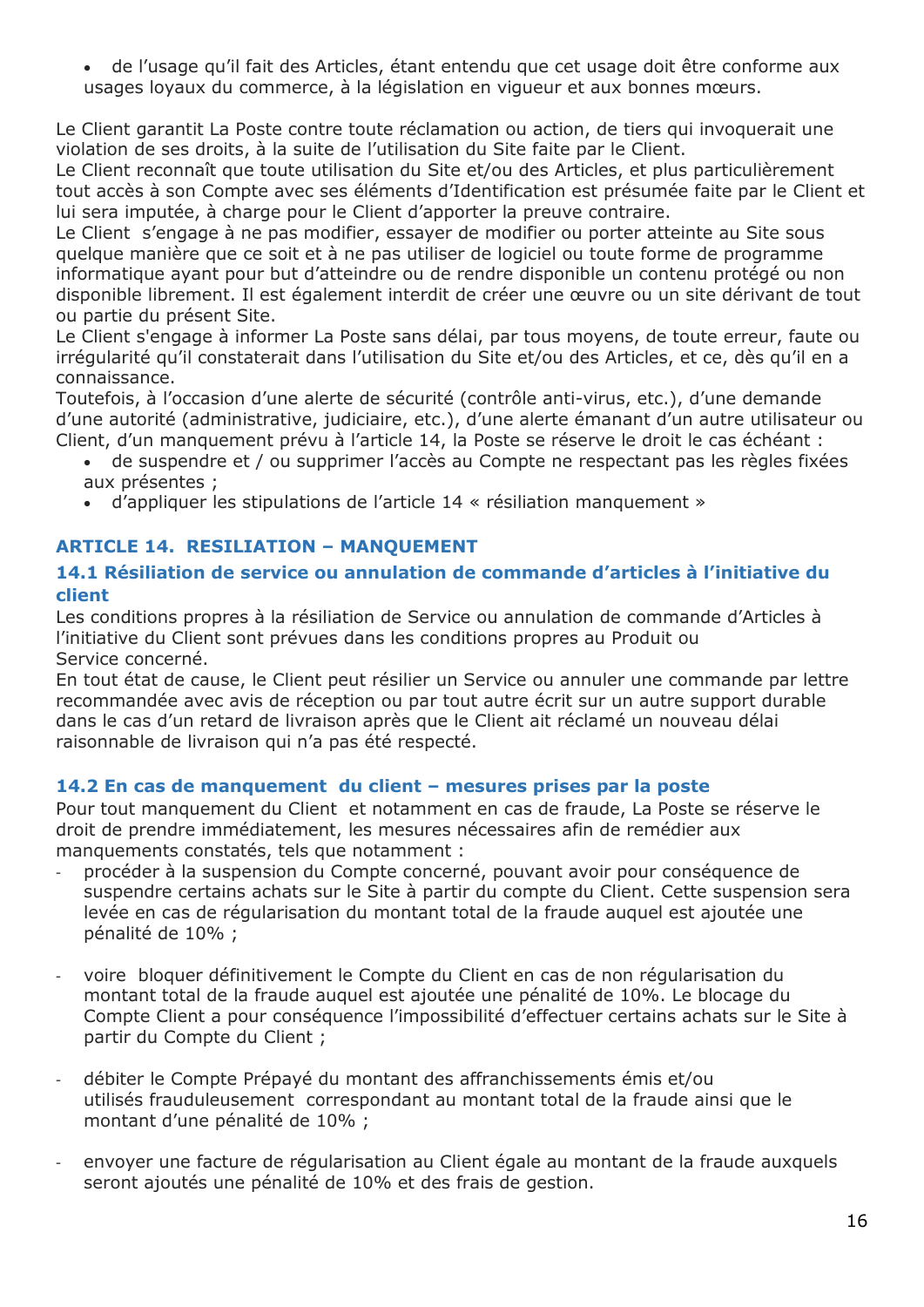La Poste informe le Client par tous moyens (notamment par courrier électronique), et le cas échéant par lettre recommandée avec avis de réception, notamment du montant de la fraude due à La Poste et des modalités de régularisation.

En cas de suspension ou du blocage de son compte le Client pourra :

- consulter l'historique de son compte suivant les conditions prévues dans les conditions de Mon Compte ;
- avoir accès aux services de l'Identité Numérique, mes préférences de livraisons,

La Poste se réserve le droit d'intenter les recours judiciaires à sa disposition en réparation du préjudice subi en cas d'un manquement du Client.

Pour toute réclamation ou demande d'information complémentaire concernant la fraude, le client est invité à contacter le service client par téléphone au 3631 (service gratuit + prix appel).

### <span id="page-16-0"></span>**ARTICLE 15. NON-RENONCIATION**

Le fait pour le Client et/ou La Poste de ne pas se prévaloir d'un manquement par la partie défaillante à l'une quelconque des obligations résultant du Contrat ne saurait être interprété comme une renonciation à l'obligation en cause.

### <span id="page-16-1"></span>**ARTICLE 16. PERMANENCE**

La nullité d'une clause quelconque des présentes n'affecte pas la validité des autres clauses. Elle se poursuit en l'absence du dispositif annulé sauf si la clause annulée rend la poursuite des relations contractuelles impossible ou déséquilibrée par rapport aux conventions initiales.

### <span id="page-16-2"></span>**ARTICLE 17. NOTIFICATION**

Toute notification requise aux termes des présentes devra être faite à l'autre partie par écrit, par lettre recommandée avec avis de réception, ou par tout autre moyen dont la réception peut être prouvée, à l'adresse indiquée à l'article « Traitement des réclamations » ou encore à toute autre adresse que l'une des parties pourrait ultérieurement indiquer à l'autre par écrit conformément au présent article. Cette notification sera considérée comme reçue par l'autre partie à la date du premier jour ouvré suivant sa première présentation.

### <span id="page-16-3"></span>**ARTICLE 18. CONVENTION DE PREUVE**

La Poste et le Client entendent fixer les règles relatives aux preuves recevables entre eux en cas de litige et à leur force probante. Les stipulations qui suivent constituent ainsi la convention de preuve passée entre les parties,

Il est convenu que le fait de cliquer sur le bouton d'acceptation des conditions contractuelles manifeste le consentement du Client, préalablement identifié par la saisie de son Mot de passe. Le Contrat est définitivement formé entre La Poste et Le Client lorsque le Client clique sur l'icône " Valider " après avoir validé le paiement le cas échéant, et que La Poste a accepté ce paiement après vérification des coordonnées bancaires.

En cas de contestation concernant la réalité ou les modalités de la transaction, les enregistrements informatiques fournis par le serveur de paiement bancaire vaudront preuve entre la Poste et le Client.

La Poste et le Client acceptent qu'en cas de litige les moyens d'Identification (Adresse de courrier électronique, Mot de passe, les données de connexion relatives à des actions effectuées à partir du Site et en particulier depuis les Comptes utilisés dans le cadre du Site) soient admissibles devant les tribunaux et fassent preuve des données et des faits qu'ils contiennent ainsi que des signatures et procédés d'Identification qu'ils expriment. Le Client accepte qu'en cas de litige avec La Poste, son identité numérique vérifiée soit admissible devant les tribunaux.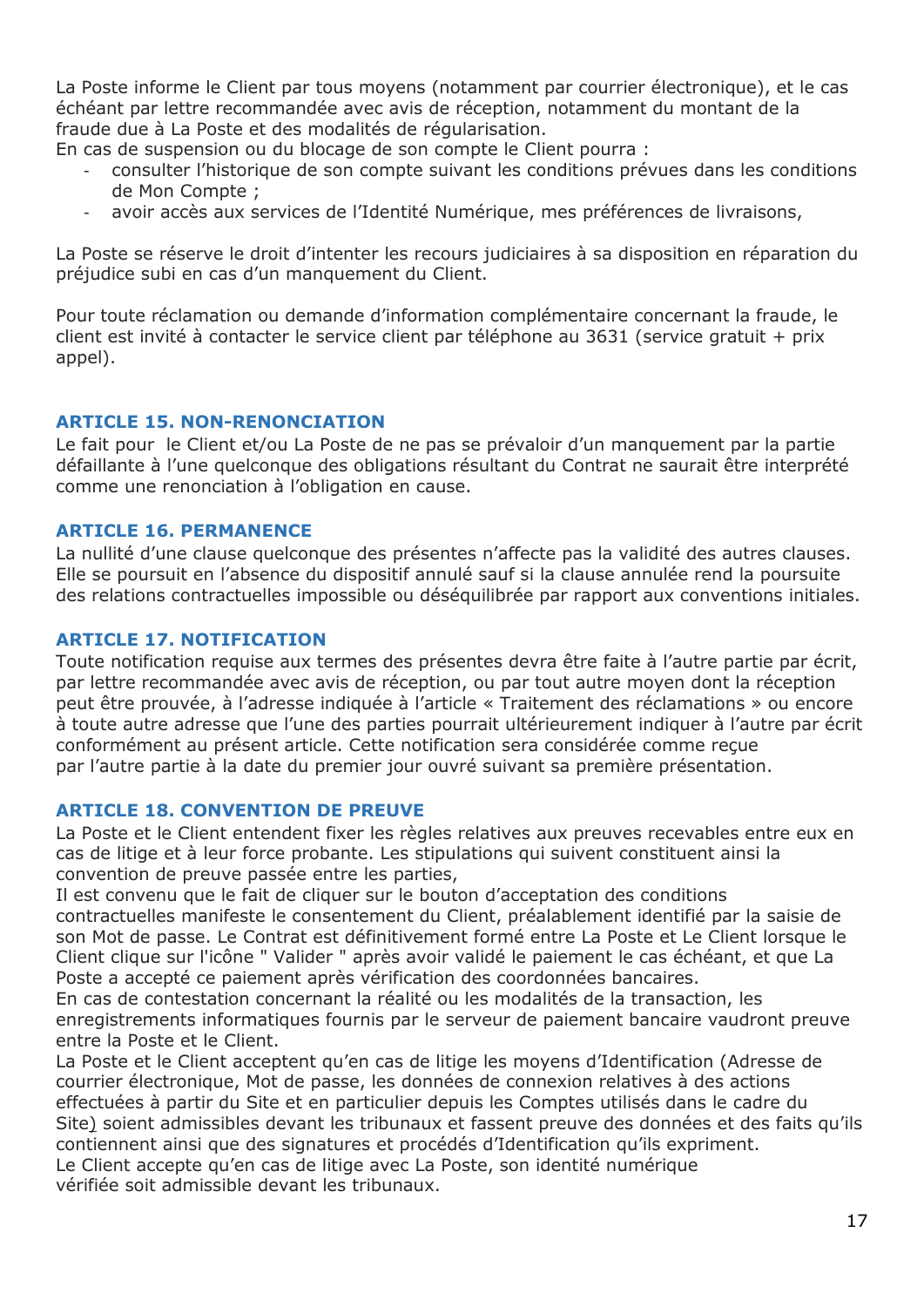La preuve contraire peut être rapportée.

### <span id="page-17-0"></span>**ARTICLE 19. FORCE MAJEURE**

La responsabilité des Parties ne peut être engagée en cas de force majeure telle que prévue à l'article 1218 du Code civil.

La Partie qui invoque la force majeure doit le notifier par tout moyen à l'autre Partie dès qu'elle en a eu connaissance.

Si l'empêchement est temporaire, la force majeure suspend l'exécution des obligations contractuelles concernées pendant la durée de l'événement de force majeure.

En cas de suspension d'une durée supérieure à trente (30) jours calendaires, chaque Partie peut prononcer la résiliation des présentes conditions par lettre recommandée avec avis de réception adressée à l'autre Partie. La Partie empêchée de remplir ses obligations s'efforce d'en atténuer ou d'en supprimer les effets dans les meilleurs délais par tout moyen raisonnablement approprié.

Si l'empêchement est définitif, les présentes conditions sont résiliées de plein droit et les Parties sont libérées de leurs obligations dans les conditions prévues aux articles [1351](https://www.legifrance.gouv.fr/affichCodeArticle.do?cidTexte=LEGITEXT000006070721&idArticle=LEGIARTI000006438354&dateTexte=&categorieLien=cid) et 1351-1 du Code civil.

### <span id="page-17-1"></span>**ARTICLE 20. LOI APPLICABLE**

<span id="page-17-2"></span>En cas de litige relatif à l'interprétation, la formation, la validité ou l'exécution des Présentes, les Parties reconnaissent de manière expresse que seule la loi française est applicable.

## **CHAPITRE 2 : DISPOSITIONS SPECIFIQUES**

## <span id="page-17-3"></span>**SECTION 1 – TIMBRES PERSONNALISES**

### <span id="page-17-4"></span>**SOUS-SECTION 1 - IMPRESSION DE TIMBRES – MTEL**

### **ARTICLE 1. DEFINITIONS**

**« MonTimbrenLigne (ci-après dénommé "MTEL") »** : désigne le Service qui permet au Client de créer et d'imprimer une Marque d'affranchissement à partir de Visuels, depuis un ordinateur, sur le support de son choix (enveloppe, planche d'étiquettes.).

**« Marque d'affranchissement »** : désigne la représentation graphique du timbre imprimée par le Client. Elle comprend un cadre incluant notamment les mentions réglementaires relatives au timbre-poste, le Visuel, la valeur de l'affranchissement, une mention postale, le logo La Poste et un code à barre. Ni cette Marque d'affranchissement ni l'un quelconque des éléments précités ne pourront être modifiés ou supprimés. La présence de l'ensemble de ces éléments est une condition essentielle de validité de la Marque d'affranchissement.

**« Visuel(s) »** : désigne(nt) tous les éléments (image, dessin, photographie etc. incluant ou non du texte) proposés par La Poste pour personnaliser les Marques d'affranchissement.

### <span id="page-17-5"></span>**ARTICLE 2. DESCRIPTION DU SERVICE ET TYPES D'ENVOI**

Le Service MonTimbrenLigne (MTEL), permet au Client de créer et d'imprimer ses timbres depuis son ordinateur sur le support de son choix : enveloppe, planche d'étiquettes, dymo.

Les types d'envois sont :

- à destination de la France et des DROM : la Lettre Recommandée, la Lettre Prioritaire, la Lettre Verte, la Lettre Suivie ;

- à destination de l'international : la Lettre Suivie Internationale et la Lettre Prioritaire Internationale.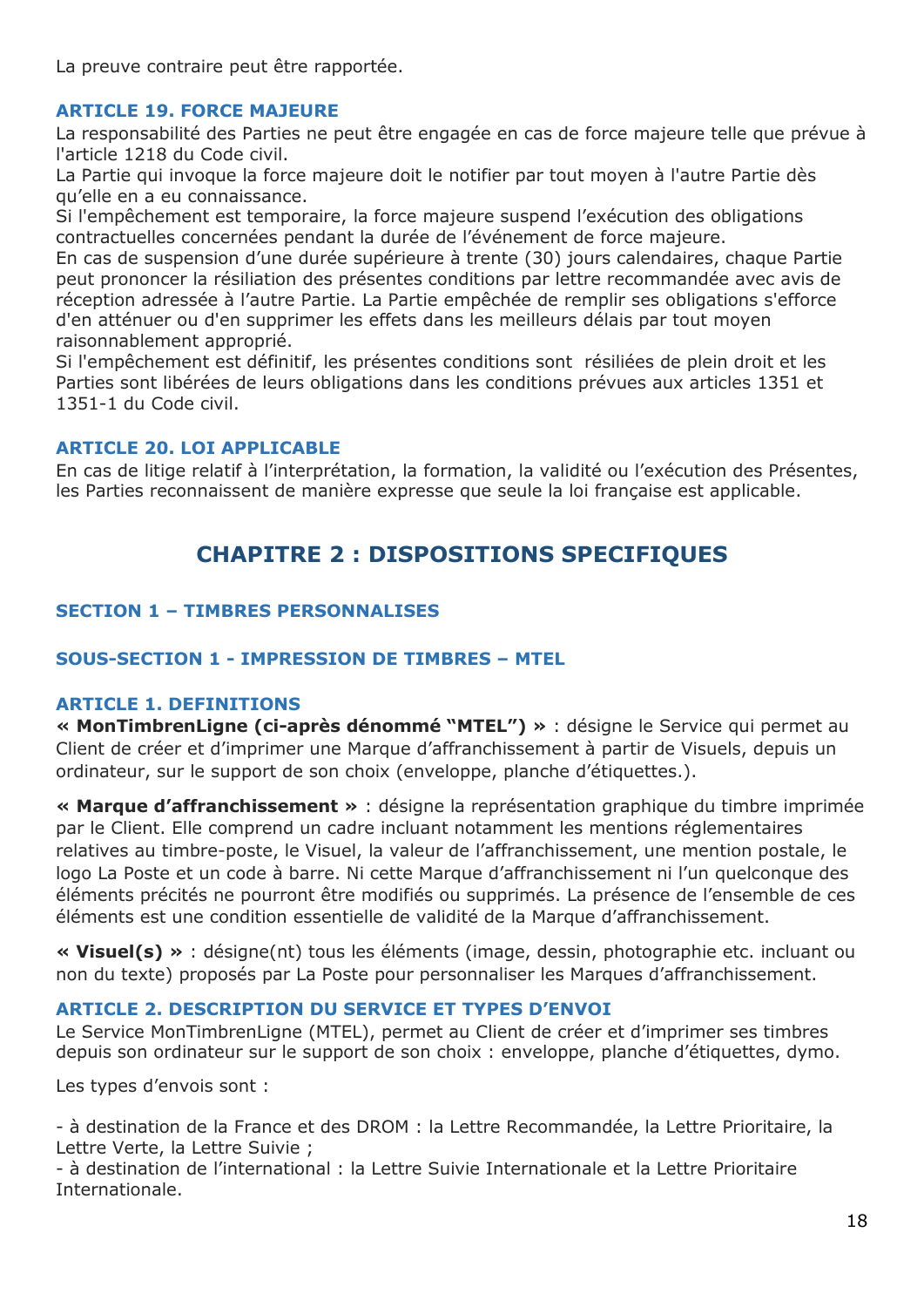Le détail et les caractéristiques de chacun des types d'envois sont disponibles sur le Site.

Le fait pour le Client d'effectuer tout envoi via l'offre de Lettre Recommandée R1, et/ou de lettre suivie (nationale ou internationale), vaut acceptation sans réserve des conditions spécifiques de vente de la Lettre Recommandée R1 et/ou de la Lettre Suivie.

Dans le cadre du Service MTEL, le Client procède à l'achat de Marques d'affranchissement selon les quatre (4) étapes suivantes.

## <span id="page-18-0"></span>**ARTICLE 3. PROCEDURE D'ACHAT DES MARQUES D'AFFRANCHISSEMENT**

## **3.1 Personnalisation de la Marque d'affranchissement**

Lors de l'étape « Personnalisation du Visuel », le Client choisit d'utiliser le Visuel du mois, proposé par La Poste, ou l'un des Visuels de la bibliothèque disponible sur le Site. Pour les Visuels « Timbres à colorier », le Client peut personnaliser sa Marque d'affranchissement exclusivement à l'intérieur du Visuel, et strictement dans les conditions précisées ci-après.

La personnalisation de la Marque d'affranchissement :

- ne doit être que du coloriage aux crayons de couleurs ou feutres ;
- ne doit pas dépasser le cadre du Visuel prédéfini par La Poste ou altérer le datamatrix ;
- doit être conforme aux dispositions de l'article 2.4 « garanties et exigences »

## **3.2 Caractéristiques de l'envoi**

Lors de l'étape « Caractéristiques », le Client sélectionne les caractéristiques correspondant à son envoi et notamment :

## **3.2.1 Les Tarifs et montants de l'affranchissement**

Le service MTEL n'est pas soumis à la TVA.

MTEL est commercialisé à un tarif spécifique lié à la vente en ligne.

Le Client devra ensuite sélectionner la gamme de courrier qu'il souhaite choisir. Les grilles tarifaires en vigueur, de la Lettre Prioritaire nationale et internationale, la Lettre Verte, la Lettre Suivie nationale et internationale et de la Lettre Recommandée R1 (France métropolitaine avec ou sans AR), sont accessibles dans la rubrique « Consulter les tarifs » du Service MTEL. Il appartient au Client lors de chaque commande de vérifier le tarif en vigueur applicable.

Le Client est responsable de l'affranchissement de ses envois au bon tarif. A cet effet, il lui appartient de sélectionner les critères « lieu de départ, destination, poids et produit » correspondants à son envoi. La sélection de ces derniers sur le Site permet de calculer automatiquement le bon tarif d'affranchissement. La Poste ne saurait être responsable du mauvais renseignement par le Client des champs correspondants.

## **3.2.2 Envois à l'international et DOM/COM**

Pour tous les envois vers l'international ou les DOM/COM, le Client devra accomplir des formalités spécifiques décrites accessibles à partir du lien suivant :

### [http://aide.boutique.laposte.fr/particulier/contenu/dans-quels-cas-y-a-t-il-des-formalites](http://aide.boutique.laposte.fr/particulier/contenu/dans-quels-cas-y-a-t-il-des-formalites-douanieres)[douanieres.](http://aide.boutique.laposte.fr/particulier/contenu/dans-quels-cas-y-a-t-il-des-formalites-douanieres)

## **3.2.2.1 Suivi de l'envoi**

Le choix Lettre Suivie et Lettre Suivie Internationale entraine la création d'une étiquette Code à Barre pour le suivi d'acheminement. L'emplacement pour le positionnement du Code à Barre sur l'enveloppe est précisé sur le Site.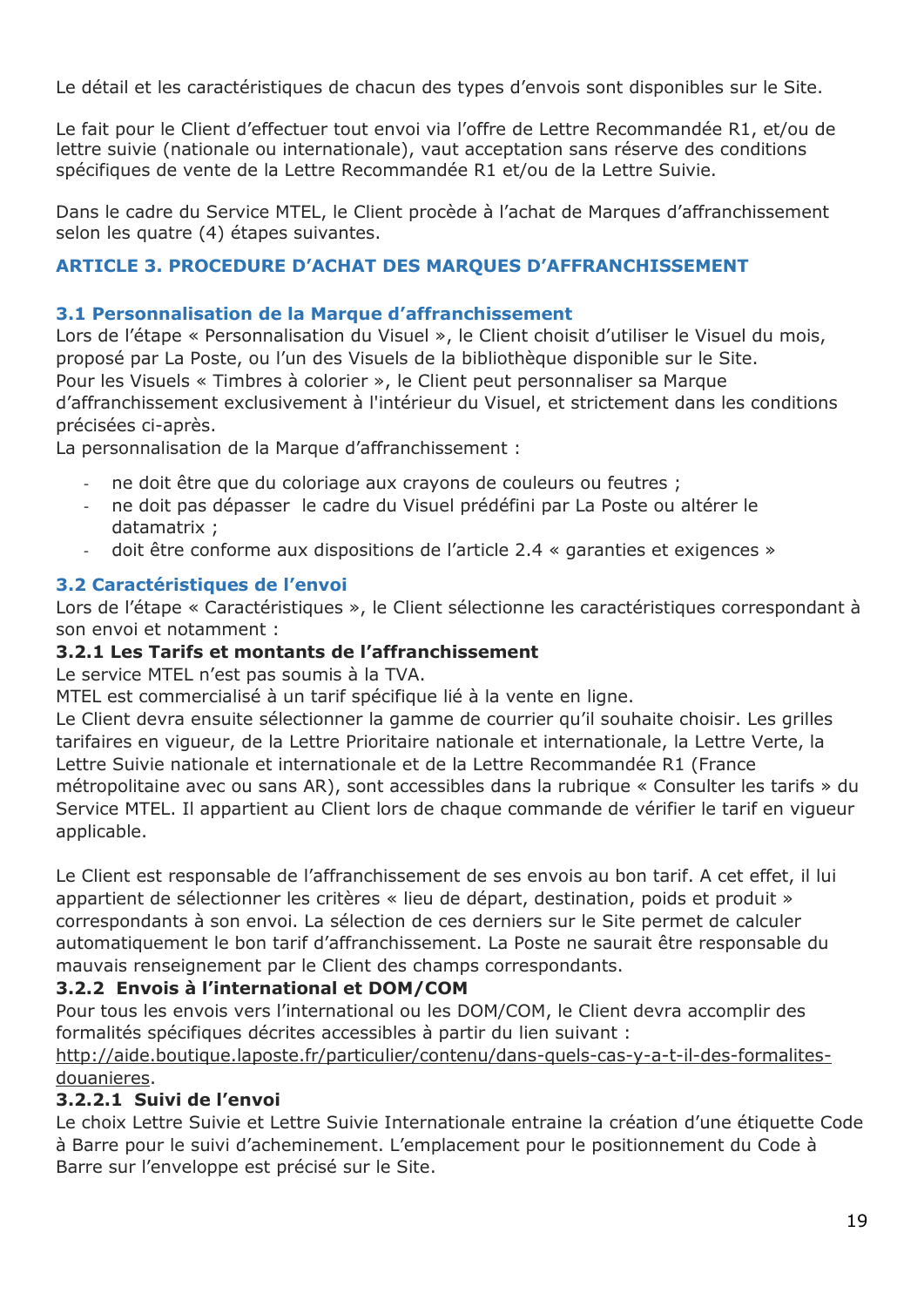Il appartient au Client de sauvegarder et conserver le numéro de suivi indiqué sur l'étiquette du Code à Barre.

Les informations pour suivre l'envoi sont disponibles dans l'espace personnel du Compte Par ailleurs, le Client reçoit un e-mail de confirmation de commande indiquant le numéro de suivi. Grâce à ce numéro de suivi, le Client pourra suivre l'acheminement de son envoi depuis le Service Csuivi.

## **3.2.2.2 Support et format d'impression**

Le Client s'engage à disposer des supports et formats d'impression exigés pour l'utilisation du Service MTEL tels que précisés dans le parcours client et dans la rubrique ["aide en ligne"](https://aide.laposte.fr/) Lors de l'étape « Votre support d'impression », le Client qui a sélectionné le support d'impression « étiquettes » a la possibilité de choisir la position de la première étiquette de la planche à imprimer.

## **3.2.3 Récapitulatif de la commande**

Un récapitulatif de commande est présenté au Client. Lors de cette étape, il est vivement recommandé au Client d'imprimer un spécimen de sa commande. La mention « Spécimen » est alors apposée sur chaque Marque d'affranchissement, directement sur le Visuel ainsi que sur le code à barre, ce qui rend celle-ci non utilisable.

Chaque Client peut tester l'impression de sa commande autant de fois qu'il le souhaite et procéder au réglage de son imprimante avant de procéder à l'impression définitive qui aura lieu après paiement. A cette étape, le Client a la possibilité de revenir en arrière pour corriger ses erreurs le cas échéant.

## **3.2.4 Dépôt des plis**

Pour que le pli soit pris en compte par La Poste, le Client s'engage à déposer son pli affranchi dans n'importe quelle boîte aux lettres de rue ou bureau de Poste (à l'exception de la LR qui doit être remise en bureau de poste assorti d'un bordereau d'expédition LR).

## **3.2.5 Impression**

Avant toute impression, le Client s'engage à vérifier qu'il dispose des éléments lui permettant d'effectuer son impression dans de bonnes conditions et notamment que son imprimante contienne suffisamment d'encre pour imprimer correctement les Marques d'affranchissement (résolution minimale de 300dpi) et le Code à Barre.

Pour que le pli soit pris en compte par La Poste, il est nécessaire que le Client ait correctement apposé la Marque d'affranchissement sur le coin en haut à droite de son enveloppe dans le respect de la réglementation postale, et s'il a choisi une Lettre Suivie, le Code à Barre à l'endroit spécifié sur le Site.

Après le paiement, le Client peut imprimer définitivement la/les Marque(s) d'affranchissement et, le cas échéant le Code à Barre, à partir d'une imprimante dans les formats et sur les supports requis ci-avant.

## <span id="page-19-0"></span>**ARTICLE 4. CONDITIONS D'UTILISATION DES MARQUES D'AFFRANCHISSEMENT 4.1 Utilisation unique des Marques d'affranchissement**

Les Marques d'affranchissement sont destinées exclusivement à l'usage privé du Client. Chaque Marque d'affranchissement comprend un numéro spécifique et à ce titre ne peut être utilisée qu'une seule fois en tant qu'affranchissement. En cas d'impression multiples, le Client s'engage à détruire les impressions excédentaires.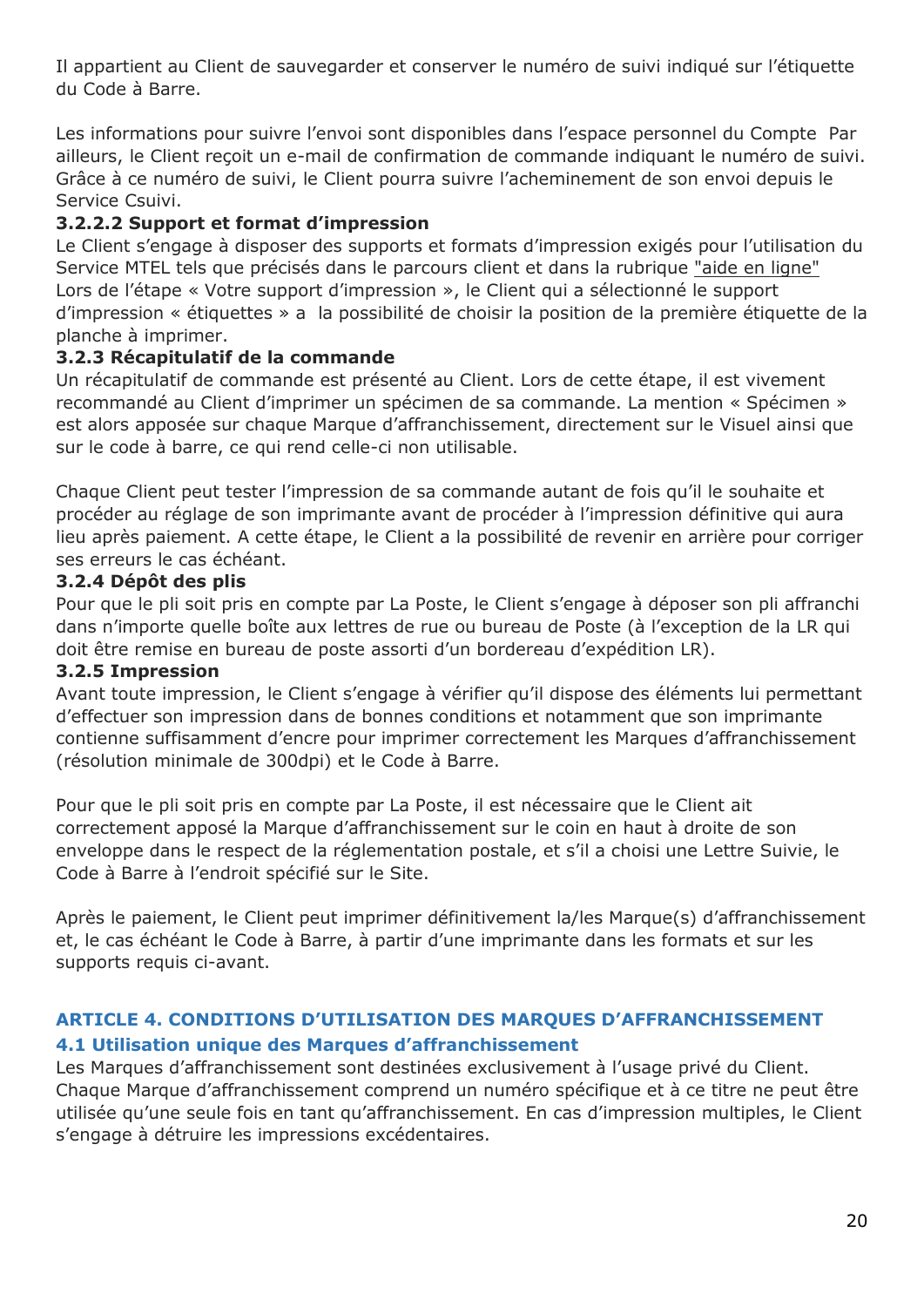Le Client s'engage à utiliser les Visuels qui sont mis à disposition par La Poste uniquement dans le cadre du service MTEL et à ne pas utiliser les Marques d'affranchissement à d'autres fins que celles de l'affranchissement de ses propres envois postaux.

### **4.2 Contrefaçon, falsification de Marques d'affranchissement et utilisation de Marques d'affranchissement non valides « Specimen» et remboursées** Sera réputée contrefaite, toute Marque d'affranchissement :

- qui n'aura pas été générée par le Service MTEL ;

- qui aura été générée en utilisant le dit service frauduleusement,

- qui aura été dupliquée à partir d'une Marque d'affranchissement générée par le SeL MTEL,

- ou encore dont tout élément (tel que le Visuel, le code à barres, le logo La Poste, la dentelure, le tarif d'affranchissement, la mention postale ou toute autre mention réglementaire) aura été altéré ou supprimé.

toute utilisation :

de Marques d'affranchissement spécimen

- ou d'une Marque d'affranchissement remboursée par La Poste (à savoir le montant de la marque a été crédité sur le compte bancaire ou compte pré payé du client)

pour affranchir un envoi est interdite, constitue un usage abusif et pourra donner lieu à la perception auprès du destinataire et, en cas de refus de ce dernier, auprès de l'expéditeur, d'un montant égal à l'insuffisance d'affranchissement auquel s'ajoute un montant fixe de traitement.

En cas de non-respect des conditions d'utilisation des Marques d'affranchissement tels que décrites ci-avant, La Poste se réserve le droit d'appliquer les sanctions prévues à l'article 14 Résiliation - Manquements des présentes.

### <span id="page-20-0"></span>**ARTICLE 5. RESPONSABILITE**

### **5.1 Responsabilité du Client**

Le Client utilise le Service MTEL sous son entière responsabilité. Il reconnaît que sa responsabilité peut être engagée, notamment en cas de fausse identité, et en cas d'utilisation de Marques d'affranchissement en dehors des conditions d'utilisation précisées dans les présentes.

Le Client est avisé que chaque Marque d'affranchissement qui aura été créée à partir de son Compte sera réputée avoir été utilisée par le Client. En conséquence, le Client est responsable de la conservation ses Marques d'affranchissement jusqu'à leur mise en circulation dans le circuit postal. Il sera réputé responsable de toute utilisation de celles-ci y compris par un tiers, sauf s'il apporte la preuve d'une utilisation frauduleuse de son Identifiant et Mot de passe à son insu

Il s'engage également à ne pas utiliser et à détruire les Marques d'affranchissement non valides, en doublon, « Specimen », et/ou périmées, qu'il pourrait avoir en sa possession, et à ne pas permettre que des tiers les utilisent notamment à des fins malveillantes.

Le Client s'engage à vérifier immédiatement les Marques d'affranchissement lors de leur impression et à signaler tout défaut dans les conditions ci-après.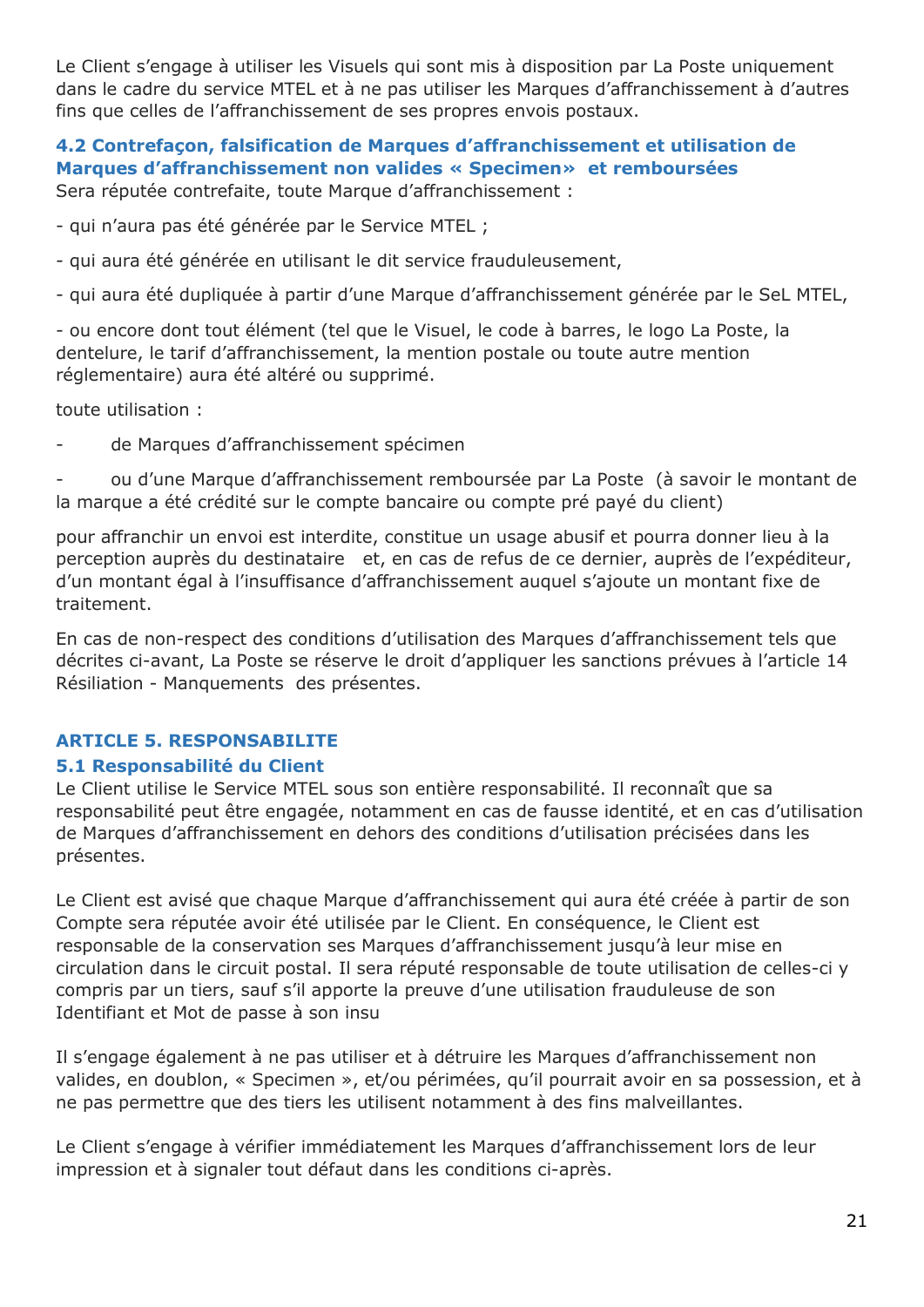Les défauts n'ayant pas été relevés dans les quarante-huit (48 h) à compter de la date d'impression c'est-à-dire n'ayant pas fait l'objet d'un mail au service client seront considérés comme acceptés par le Client.

Il appartient au Client de fournir toute justification quant à la réalité des vices ou anomalies constatés. Il devra laisser à La Poste toute facilité pour procéder à la constatation de ces vices ou anomalies et y porter remède. En cas de vice ou anomalie apparents des produits commandés, dûment constatés par La Poste, le Client pourra obtenir le fait que les produits non conformes (basés sur le tarif qui était en vigueur lors de l'achat) soient à nouveau crédités, à l'exclusion de toute autre indemnité ou dommages et intérêts.

L'opération de crédit sera effectuée par les mêmes moyens de paiement que ceux utilisés par le Client pour le paiement.

### **5.2 Responsabilité de La Poste**

La responsabilité de La Poste à quelque titre que ce soit, est limitée à deux (2) fois le prix de la Marque d'affranchissement facturé au Client, quel que soit le nombre de réclamations ou d'actions engagées, excepté en cas de perte ou avarie d'un envoi en Lettre Suivie ou en Lettre Recommandé où la responsabilité de La Poste est engagée dans les conditions définies aux conditions spécifiques de vente de la Lettre Suivie ou de la Lettre Recommandé en vigueur.

La Poste garantit qu'elle détient tous les droits et notamment les droits de propriété intellectuelle sur les Visuels permettant au Client une utilisation paisible de ceux-ci, dans le cadre du Service MTEL.

La Poste ne saurait garantir le Client des conséquences de l'apposition des Visuels sur les correspondances destinées à l'étranger et de toute détérioration du Visuel commise par un tiers.

## <span id="page-21-0"></span>**SOUS-SECTION 2 - MONTIMBRAMOI – MTAM**

## <span id="page-21-1"></span>**ARTICLE 1. DEFINITIONS**

**« MonTimbraMoi (MTAM) »** : désigne le Service de La Poste relatif à la fabrication et à l'impression de timbresposte personnalisés à partir de Visuels fournis par le Client ou à partir du fond appartenant à La Poste ainsi qu'à la livraison de ces derniers.

**« Visuel(s) »** : désigne(nt) tous les éléments (image, dessin, photographie etc. incluant ou non du texte) proposés par La Poste ou par le Client pour personnaliser les Marques d'affranchissement.

## <span id="page-21-2"></span>**ARTICLE 2. CARACTERISTIQUES**

L'offre « MonTimbraMoi » est valable uniquement pour l'achat de planches de timbres-poste. Chaque planche comporte 4, 10 ou 30 timbres-poste. Le Client s'engage à acheter au minimum une planche de 4 timbres-poste. Il n'est pas possible de faire figurer plus de 4 Visuels différents au sein d'une planche de 4 ou 10 timbres-poste.

Il n'est pas possible de faire figurer plusieurs Visuels différents au sein d'une planche de 30 timbres-poste.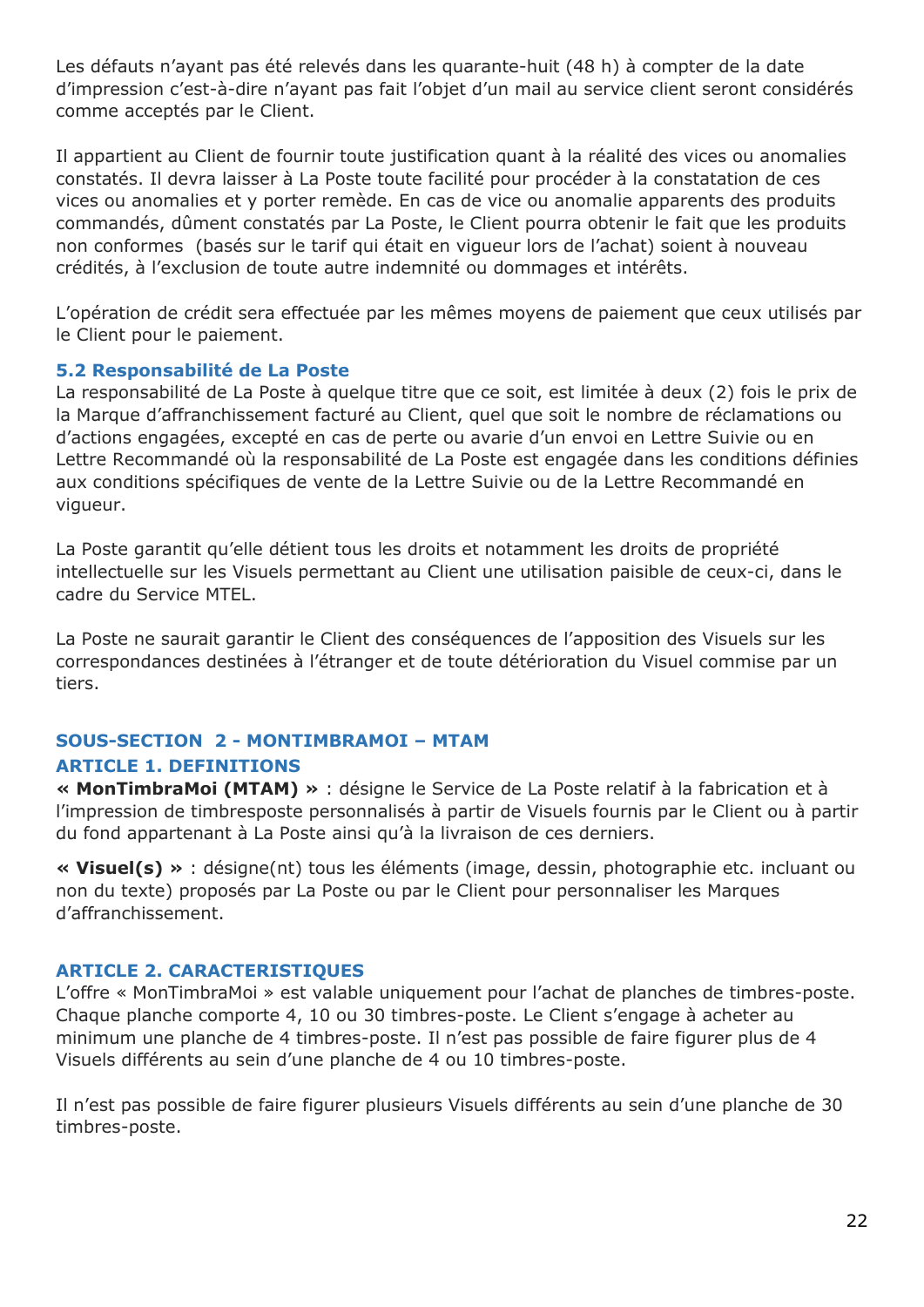### <span id="page-22-0"></span>**ARTICLE 3. FORMATS, POIDS ET REGLES D'ACHEMINEMENT**

Les formats de chaque timbre composant l'offre « MonTimbraMoi » sont mentionnés sur le Site.

Le Service «MonTimbraMoi» suit les règles d'acheminement postales de la Lettre Prioritaire en fonction du poids et de la destination choisis par le Client sur le Site.

Le Client est responsable de l'affranchissement de ses envois au bon tarif. Pour ce faire, il lui appartient de sélectionner les critères « poids de l'envoi et destination de l'envoi » correspondant à son envoi. La Poste ne saurait être responsable du mauvais renseignement des champs correspondants.

Une fois ces éléments validés par le Client, le Client choisi le Visuel qu'il souhaite intégrer sur le timbre et la couverture et la couleur du support (livret, carnet ou de la planche).

## <span id="page-22-1"></span>**ARTICLE 4. CONFORMITE, GARANTIES ET EXIGENCES RELATIVES AUX VISUELS FOURNIS PAR LE CLIENT A LA POSTE**

### **4.1 Conformité des Visuels**

Le Client met à la disposition de La Poste des Visuels de qualité suffisante pour permettre la conception de timbres-poste personnalisés « MonTimbraMoi » qui doivent respecter les spécifications techniques indiquées sur le Site. La différence de qualité entre le Visuel transmis par le Client, et celui imprimé sur les timbres-poste personnalisés « MonTimbraMoi », peut concerner les couleurs, l'aspect ...

Le Client reconnait que la qualité d'impression numérique des timbres-poste « MonTimbraMoi» repose sur la qualité du Visuel fourni à La Poste. La Poste ne remplacera et ni ne remboursera les timbres dont la qualité serait jugée insatisfaisante par le Client. Il appartient au Client de conserver les fichiers qu'il transmet à La Poste. Le Client reconnaît et accepte que La Poste ne supporte aucune responsabilité au titre de la perte des fichiers et des données transmises par lui à La Poste.

### **4.2 Garanties et exigences**

Le Client choisit librement le Visuel qu'il souhaite voir figurer sur la planche de timbre dans la limite de sa responsabilité définie ci-après.

Il est le seul responsable de ce choix et s'engage à ce que le Visuel, notamment :

- ne porte pas atteinte, de quelque manière que ce soit, aux droits de propriété intellectuelle (comme par exemple, les marques, les photographies appartenant aux musées, les logos), au droit à l'image d'un tiers), à l'intégrité des emblèmes officiels des Etats,

- n'ait pas un contenu mensonger, trompeur,

- ne renvoie pas à un contenu numérique sous quelque forme que ce soit (par exemple : datamatrix, code 2D, QR code, adresse internet) ou encore ne comporte pas de numéro de téléphone, #, ,...)

- ne reproduise pas, en tout ou partie, un billet de banque ou une pièce de monnaie ayant cours légal

- ne reproduise pas, en tout ou partie, une pièce d'identité officielle

- ne contienne aucun élément :

• blessant, insultant, immoral ;

 • contraire à l'ordre public ou aux bonnes mœurs, contraire à la décence et/ou susceptible de causer un préjudice à un tiers ;

• à caractère violent ou susceptible de porter atteinte au respect et à la dignité de la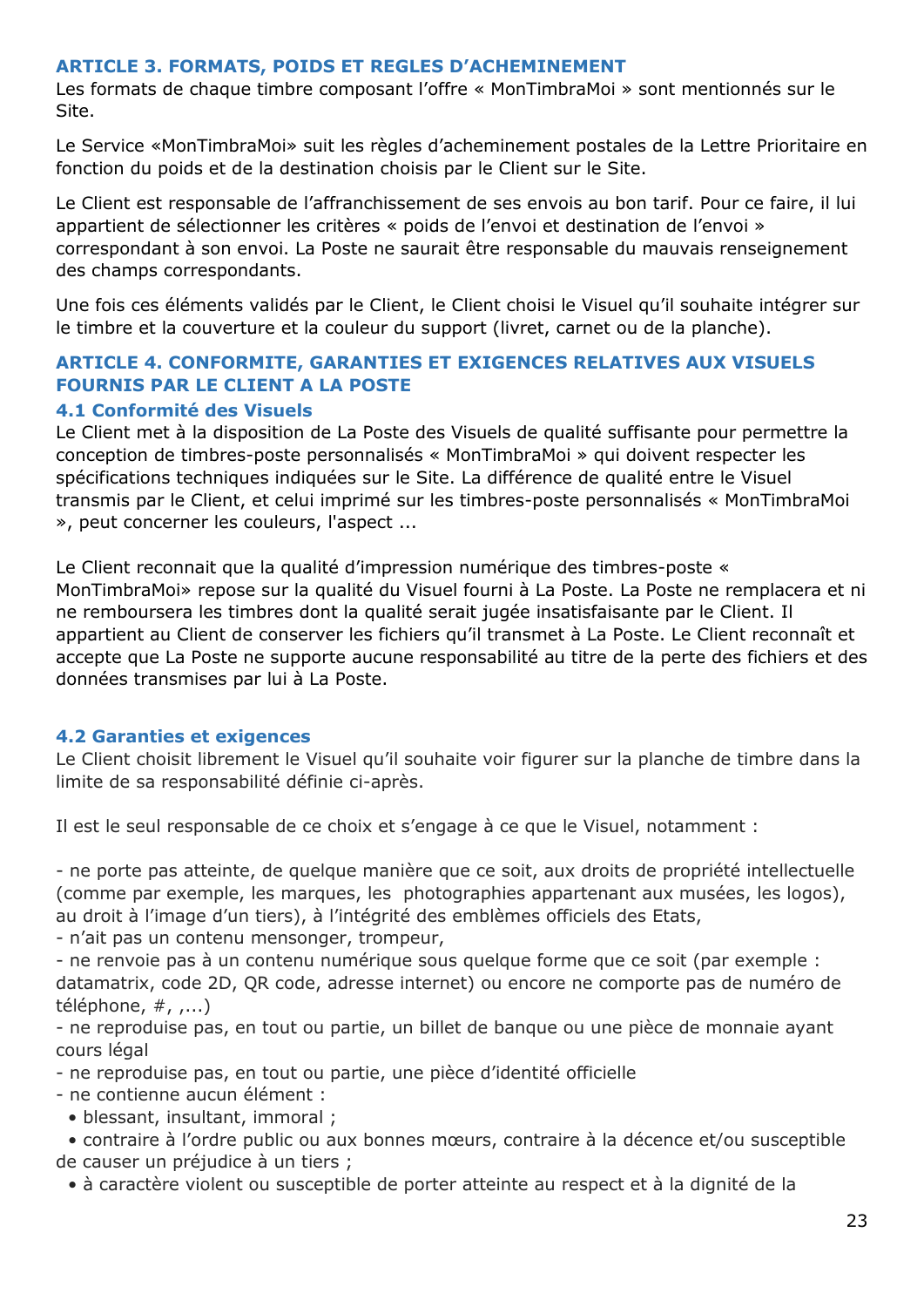personne humaine, à l'égalité entre les hommes et les femmes, à la protection des enfants et des adolescents, notamment par la fabrication, le transport et la diffusion de messages à caractère violent ou pornographique ou de nature à porter atteinte à la dignité humaine ;

• qui encourage à la commission de crimes et délits ;

• qui incite à la consommation de substances interdites ;

 • qui provoque ou puisse provoquer la discrimination, la haine, la violence en raison notamment de la race, de l'ethnie, de la nation, du sexe,

 • qui soit illégal, nuisible, menaçant, abusif, constitutif de harcèlement, diffamatoire, injurieux, vulgaire, obscène, menaçant pour la vie privée d'autrui,

• de nature à heurter la sensibilité de certaines personnes

 • qui induise en erreur, notamment, en usurpant le nom, la dénomination sociale d'autres personnes,

- ne contrevienne pas à toute disposition légale ou réglementaire en vigueur, notamment aux différentes règles encadrant la publicité (publicité comparative, sur les armes, alcool, tabac …),

- ne suggère pas un caractère officiel postal à l'illustration (ex. RF, La Poste, France, LP, N° AT et toute mention obligatoire liée à l'affranchissement, dentelure, échenillage) et/ou ne reproduise pas tout ou partie d'un timbre-poste français ou étranger.,

- ne porte pas atteinte à la neutralité de La Poste,

- ne reproduise pas le logotype de La Poste ou, d'une manière générale, des marques, emblèmes et modèles déposés par La Poste ou ses filiales,

- ne dénigre pas La Poste (ses actions, ses produits, son personnel),

- ne reproduise pas de textes religieux quelle que soit la langue (en français en langue étrangère ou langue morte),

- ne fasse pas référence de manière directe ou indirecte à une condamnation ou procédure pénale en cours, en France ou à l'étranger,

- n'inclut pas de message représentant une action revendicatrice, militante. L'image de La Poste étant associée au timbre-poste, le visuel ne doit ainsi pas comporter sous quelque forme que ce soit (ex : textes, photos, illustrations), de message politique explicite, péjoratif et contestataire. Seuls pourraient être, le cas échéant, admis les visuels comportant les éléments officiel suivants : le nom d'un parti politique, le nom d'une organisation professionnelle représentative et/ou le logo de ceux-ci, accompagné(s), s'il y a lieu, d'un texte sous réserve de sa parfaite neutralité.

Les Visuels représentant un monument faisant apparaître une ou plusieurs armes sont autorisés sous réserve que ledit monument soit :

- classé au patrimoine mondial de l'UNESCO

- classé ou inscrit aux monuments historiques conformément aux dispositions de la loi du 31 décembre 1913 modifiée sur les monuments historiques, à la date de validation de la commande du Client,

- ou encore issu de l'initiative de l'autorité publique tel qu'un monument aux morts

- Les textes en langues étrangères (langues vivantes ou mortes) peuvent figurer sur les Visuels, sous réserve de leur neutralité. En outre, pour les textes hors langue française, la validation du visuel est conditionnée à la transmission par le Client à La Poste, lors de sa demande de création de timbres, d'une traduction en français assermentée.

- La reproduction de drapeaux officiels d'Etat membre de l'ONU est admise si celle-ci est loyale, non altérée et non péjorative. Le visuel ne doit générer aucune confusion à l'égard des tiers sur la nature, les caractéristiques, la provenance du message.

Enfin, les visuels devront être conformes aux dispositions du code électoral.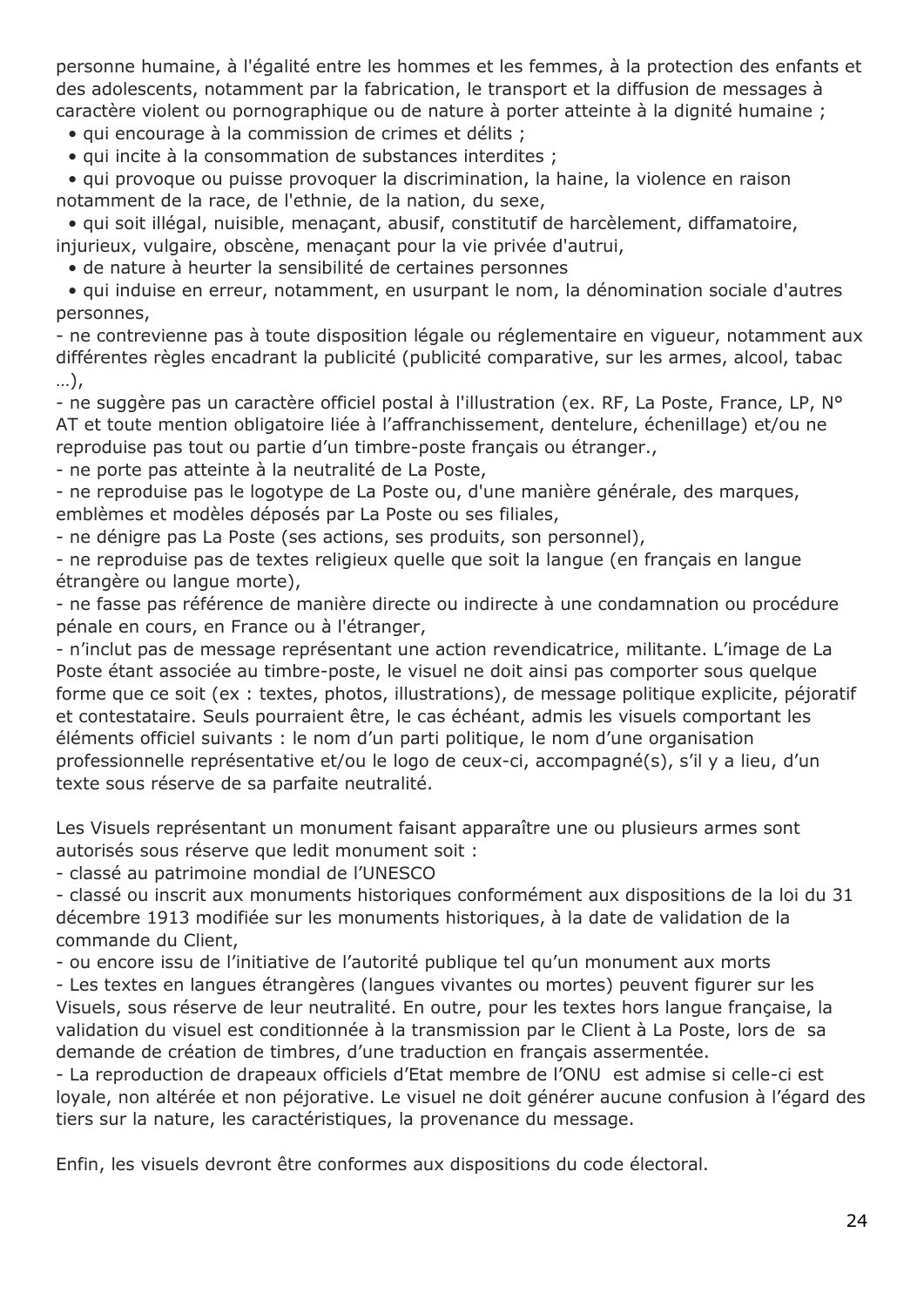Le Client garantit La Poste être titulaire de tous les droits d'auteur, droits de propriété industrielle et autorisations y compris des tiers nécessaires à l'exécution de sa commande et ce faisant à la fabrication et la commercialisation des timbres reproduisant les Visuels. La Poste se réserve le droit de demander au Client la production de tout document justificatif attestant qu'il détient bien les droits et/ou des autorisations nécessaires à l'exécution de sa commande.

Le Client garantit en particulier La Poste contre tous troubles, revendications, évictions et condamnations qui pourraient être prononcés à son encontre à la suite d'actions en concurrence déloyale ou parasitaire, en contrefaçon et plus généralement, contre toute action fondée sur la violation d'un droit de propriété, notamment de propriété intellectuelle (littéraire et artistique ou industrielle) ou d'un droit relevant de la personnalité et/ou de l'image de tiers, à l'occasion de la fabrication, de la commercialisation, et du transport des timbres-poste sur lesquels figurent les Visuels.

En conséquence, le Client prendra à sa charge tous les frais exposés par La Poste pour sa défense, y compris les frais d'avocat, tous dommages et intérêts, dépens et frais non compris dans les dépens auxquels La Poste pourrait être condamnée par une décision de justice devenue définitive ou exécutoire, constatant la violation d'un droit d'auteur, d'une marque, ou de tout autre droit de propriété.

Le Client s'engage à ne pas insérer au sein du Visuel tout autre élément tel que du texte, des dessins, des photographies, qui n'auraient pas été validés par La Poste, lors de l'acceptation de la commande du Client.

La Poste se réserve la possibilité de refuser des commandes qui ne répondraient pas aux conditions précitées.

Enfin, pour des raisons d'actualité et/ou des circonstances exceptionnelles (état d'urgence, consigne particulières de l'état) La Poste se réserve le droit de refuser tout visuel.

L'appréciation de La Poste sur chacun des critères prévaudra sur toute autre.

## **4.3 Livraison- remboursement**

Pour le Service MTAM, les délais de livraison correspondent au délai de traitement, de fabrication et d'acheminement de la commande (sous réserve que le(s) Visuel(s) respectent les dispositions de l'article « Garanties et exigences » des présentes conditions).

Dans le cas où La Poste serait amenée à annuler une commande du Service MTAM en raison d'un Visuel fourni par le Client non conforme aux exigences de l'article « Garanties et exigences » des présentes conditions, un courriel est envoyé au Client pour l'informer de l'annulation de sa commande. La Poste remboursera la commande selon le moyen de paiement utilisé par le Client, à savoir en créditant le compte auquel est attaché la carte bancaire ou en envoyant un chèque.

## <span id="page-24-1"></span><span id="page-24-0"></span>**SECTION 2 - GAMME COURRIER SOUS SECTION 1 - LA LETTRE RECOMMANDEE NATIONALE ET LETTRE RECOMMANDEE INTERNATIONALE**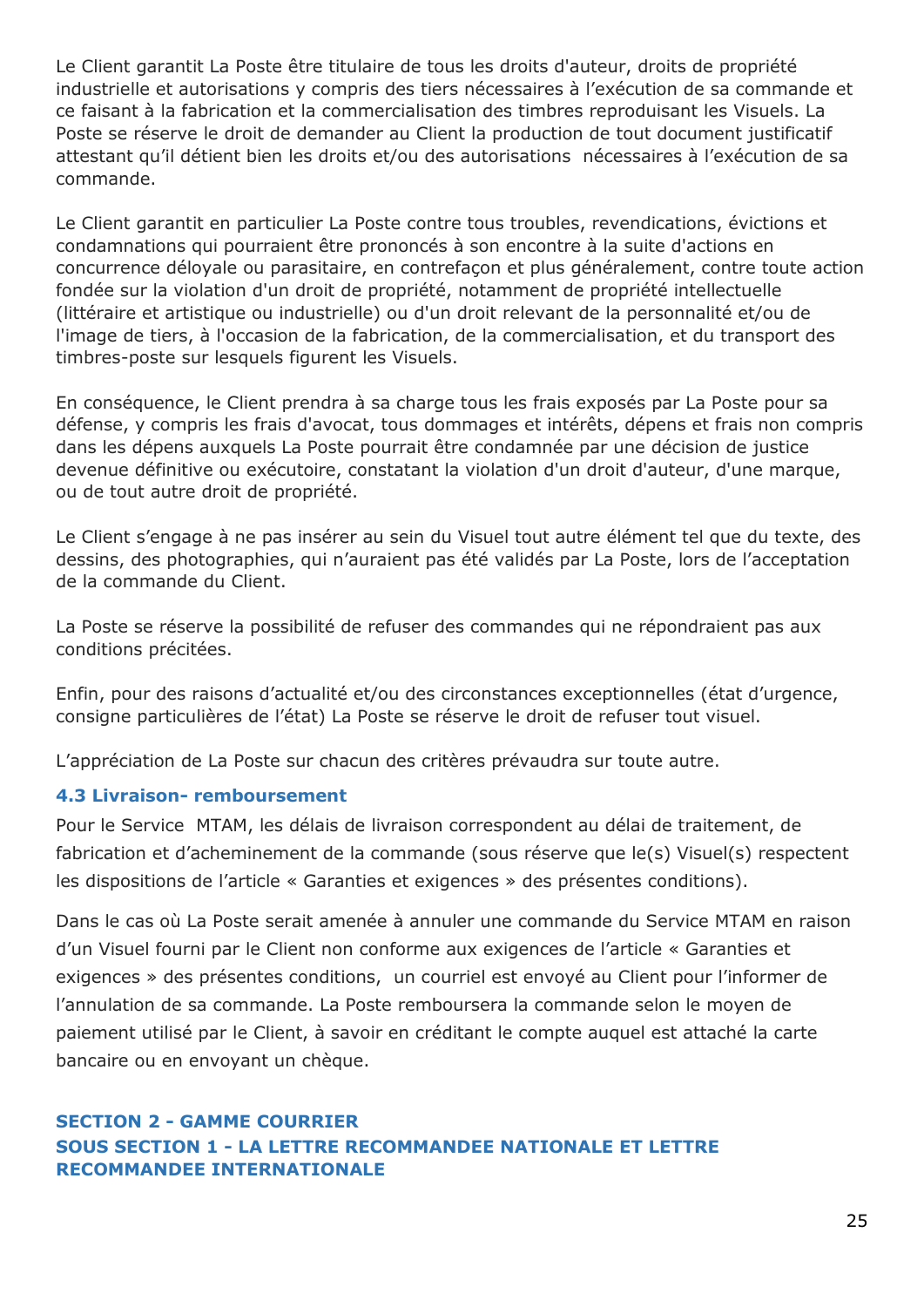### <span id="page-25-0"></span>**ARTICLE 1. DEFINITIONS**

**Liasse :** Bordereau papier pour une préparation manuscrite et à l'unité de la lettre recommandée. Le support est en plusieurs feuillets à remplir avec un stylo à bille et à coller au verso du pli.

**Imprimé bureautique :** Support papier A4 compatible avec une imprimante qui permet de préparer des lettres recommandées en nombre en lieu et place de la liasse guichet.

**Vignette :** Support autocollant sur lequel apparaissent le numéro de la LR, les coordonnées de l'expéditeur et du destinataire. Cette vignette est disponible en ligne ou à l'automate et doit être collée au recto du pli. Elle ne nécessite donc pas l'utilisation d'une liasse.

Lettre recommandée mobile (ou LR mobile) : Lettre recommandée prétimbrée qui doit être activée via l'application mobile La Poste. Après avoir flashé le code à barres sur le recto de l'enveloppe, les informations du pli doivent directement être renseignées dans l'application avant d'être déposé. Il ne nécessite donc pas l'utilisation d'une liasse.

**PARS :** Prêt-à-recommander suivi. Support tout en un qui fait office de support d'écriture et d'enveloppe prétimbrée en Lettre recommandée.

**Avis de passage :** support papier déposé en boîte aux lettres en cas d'absence du destinataire ou lorsqu'il n'est pas joignable. Le support est numérique pour les clients abonnés au service préférence de livraison. Cet avis de passage porte la date de la première présentation de la lettre recommandée concernée.

## <span id="page-25-1"></span>**ARTICLE 2. OBJET**

Les présentes conditions spécifiques de vente sont applicables à la Lettre recommandée nationale, et à la Lettre recommandée internationale de La Poste.

La Lettre recommandée nationale et la Lettre recommandée internationale sont réservées aux envois de correspondance. La Lettre recommandée nationale, préparée à l'aide d'une liasse ou d'un imprimé bureautique, est admise dans les relations réciproques entre la France Métropolitaine, les Départements d'Outre-Mer (DOM), Andorre, Monaco, Saint Pierre et Miquelon, Saint Martin et Saint Barthélemy et au départ de ces zones et à destination de la Nouvelle Calédonie, la Polynésie française, Wallis-et-Futuna, les Terres australes et antarctiques françaises et des secteurs postaux.

La lettre recommandée nationale préparée avec une vignette, un prêt-à-recommander suivi ou à l'aide d'une Lettre recommandée mobile est disponible uniquement dans les relations réciproques et à l'intérieur de la France Métropolitaine et des Départements d'Outre-Mer (DOM).

La Lettre recommandée internationale est admise au départ de la France Métropolitaine, des DOM, Saint Pierre et Miquelon, Saint Martin et Saint Barthélemy vers toute destination à l'international (ce qui signifie toute destination hors celles précitées pour la Lettre recommandée nationale).

Les présentes conditions spécifiques dérogent aux conditions générales de vente applicables aux prestations courrier-colis de La Poste, lesquelles restent applicables pour tout ce qui n'est pas contraire aux présentes.

Le fait pour le client de confier la Lettre recommandée à La Poste vaut acceptation sans réserve des présentes conditions spécifiques de vente.

Les conditions spécifiques de vente applicables sont celles en vigueur au jour de la prise en charge de l'envoi par La Poste.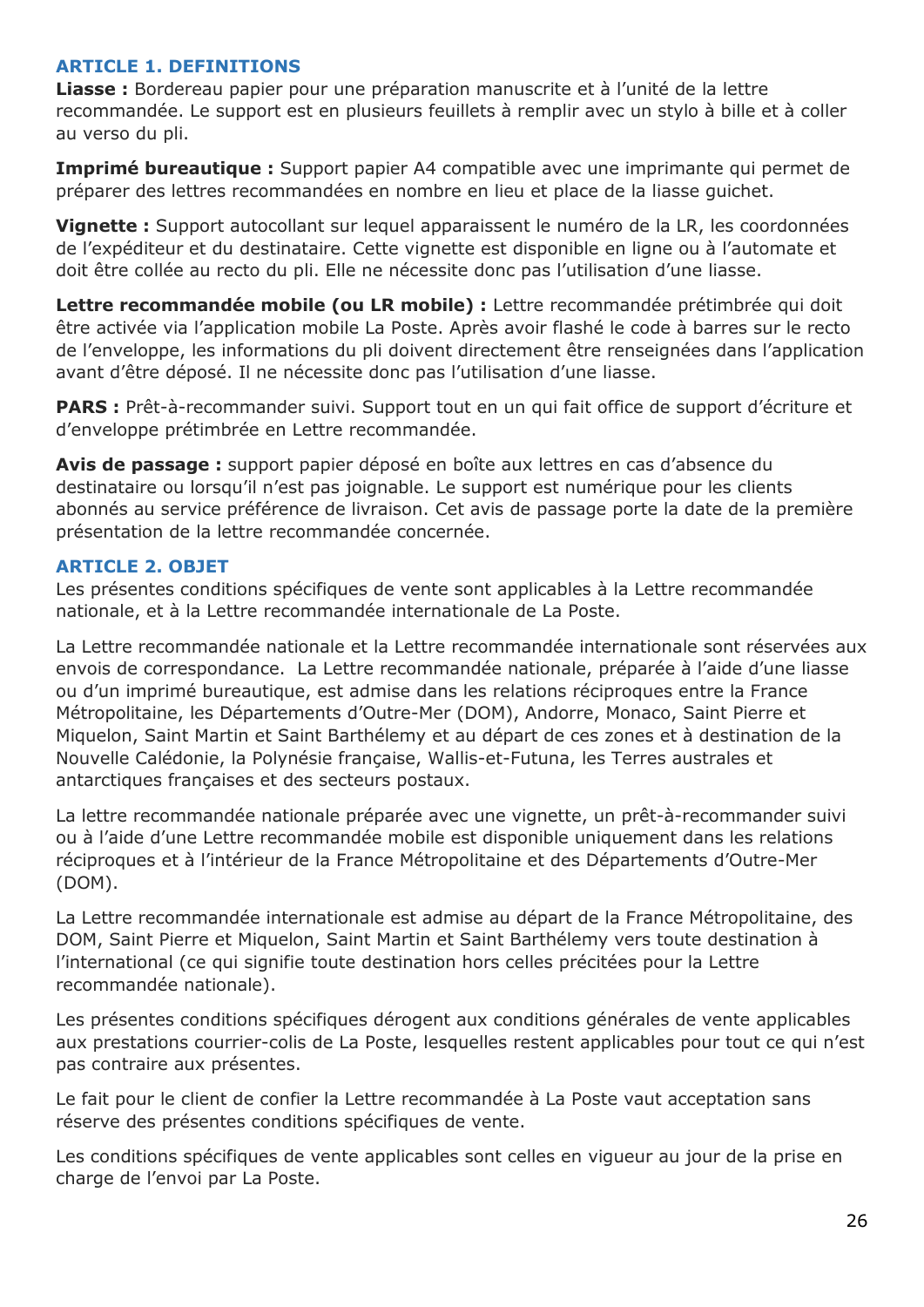### <span id="page-26-0"></span>**ARTICLE 3. CARACTERISTIQUES DE L'OFFRE**

### **3.1 Description du service**

La Lettre recommandée comprend :

- une preuve de dépôt attestant de la date de dépôt conformément à l'article 6.3 « modalités de dépôt »,

- une remise contre signature qui apporte une preuve de présentation et/ou de distribution,

- une indemnisation forfaitaire en cas de perte ou avarie survenue lors de la prestation, sur la base de trois niveaux de recommandation R1, R2, R3. Les niveaux R2 et R3 ne sont disponibles que pour les Lettres recommandées préparées avec liasse ou imprimé bureautique,

- un service de suivi (à l'exception de la Lettre recommandée internationale au départ des DOM et de la Lettre recommandée nationale à destination de Nouvelle Calédonie, Wallis et Futuna, Polynésie Française, les terres australes et antarctiques françaises et les secteurs postaux). Le suivi de la Lettre recommandée internationale est assuré jusqu'à la frontière et/ou de bout en bout suivant les destinations, à condition d'utiliser les supports de recommandation correspondants. Le suivi de la Lettre recommandée nationale est disponible pour les envois à destination de la France métropolitaine, des DOM, de Monaco, Saint Martin, Saint Barthélemy, Saint Pierre et Miquelon, à condition d'utiliser les supports de recommandation correspondants.

- une preuve de distribution conservée par la Poste. Le PARS et la Lettre recommandée mobile comprennent systématiquement un Avis de Réception.

### **3.2 Prise en charge des Lettres recommandées**

La Lettre recommandée nationale est admise pour tout envoi de correspondance ne dépassant pas 3 kilogrammes et comportant une communication écrite sur un support matériel, à l'exclusion des livres, catalogues, journaux, périodiques et marchandises avec ou sans valeur commerciale. La Lettre recommandée mobile est limitée aux envois jusqu'à 50g et le PARS est limité aux envois jusqu'à 20g.

La Lettre recommandée internationale inclut les envois de documents de 0 à 2 kilogrammes, voire 3 kilogrammes sur certaines destinations², respectant les conditions de dimensions décrites ci-dessous à l'article 5 « CONDITIONS D'ADMISSION ».

La Poste pourra refuser de prendre en charge les Lettres recommandées ne respectant pas les présentes conditions spécifiques de vente.

### **3.3 Services optionnels proposés**

- Un avis de réception, ou tout autre document équivalent en vigueur selon les règles du pays destinataire pour les envois internationaux, retourné à l'expéditeur. L'avis de réception de la Lettre recommandée préparée avec une liasse ou un imprimé bureautique est disponible si l'adresse de l'expéditeur se situe dans l'une des zones suivantes : France Métropolitaine, les DOM, Andorre, Monaco, Saint Pierre et Miquelon, Saint Martin et Saint Barthélémy. L'avis de réception est disponible pour les Lettres recommandées préparées à l'aide d'une vignette ou de l'application LR Mobile pour une adresse expéditeur située en France métropolitaine ou dans les DOM. L'avis de réception inclus dans le PARS ne peut être exécuté que si l'adresse expéditeur se trouve en France Métropolitaine ou dans les DOM.

- Un contre-remboursement, limité à 800 €, pour la Lettre recommandée nationale à destination de la France métropolitaine et des Départements d'Outre-Mer (DOM), Andorre,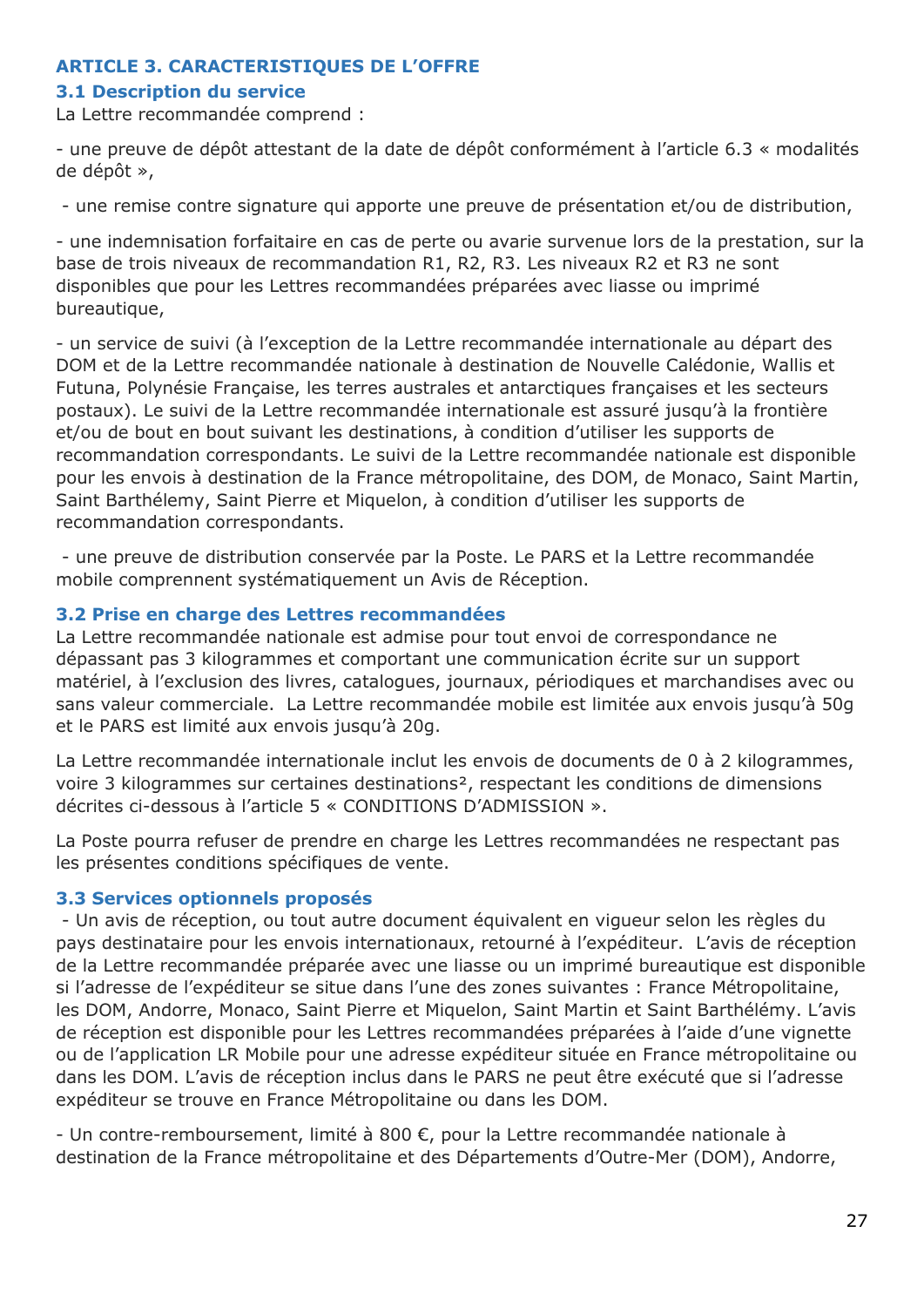Monaco, Saint Pierre et Miquelon, Saint Martin et Saint Barthélemy et préparée à l'aide d'une liasse ou d'un imprimé bureautique.

## <span id="page-27-0"></span>**ARTICLE 4. CONTENU**

L'expéditeur s'engage à ne pas insérer de marchandises dans la Lettre recommandée nationale et la Lettre recommandée internationale et à se conformer aux interdictions d'importation et/ou de circulation d'envois dans le pays de destination².

Les billets de banque, pièces de monnaie, métaux précieux et bijoux ne peuvent pas être insérés dans les Lettres recommandées.

L'expéditeur qui utilise un PARS s'engage à ne pas ajouter de contenu.

## <span id="page-27-1"></span>**ARTICLE 5. CONDITIONS D'ADMISSION**

### **5.1 Conditionnement**

La Lettre recommandée doit répondre aux exigences d'emballage et de présentation des envois définies aux Conditions générales de vente applicables aux prestations courrier colis de La Poste.

L'expéditeur est seul responsable du choix du conditionnement, il doit veiller à ce que celui-ci soit adapté au traitement automatisé de l'envoi afin d'éviter toute dégradation.

| Type d'offre et<br>format/conditionnement | Dimensions minimales (cm)                                                                                  | Dimensions maximales<br>(cm)                                                     |
|-------------------------------------------|------------------------------------------------------------------------------------------------------------|----------------------------------------------------------------------------------|
| Lettre recommandée nationale              | Longueur = $22$<br>Largeur $= 11$                                                                          | Longueur + largeur +<br>épaisseur = $100$<br>avec une longueur<br>maximale de 60 |
| Lettre recommandée<br>internationale      | Longueur: 14<br>Largeur: 9                                                                                 | Longueur: 60<br>Longueur + Largeur +<br>épaisseur = $90$                         |
| Cartes                                    | Longueur = $14$<br>Largeur = $9$<br>Avec une longueur au<br>moins égale à la largeur<br>multipliée par 1,4 | Longueur = $23,5$<br>Largeur = $12$                                              |
| Enveloppes                                | Longueur = $14$<br>Largeur = $9$                                                                           | Longueur + largeur +<br>épaisseur = $90$<br>avec une longueur<br>maximale de 60  |
| Rouleaux                                  | Longueur + 2 diamètres =<br>17<br>La plus grande dimension<br>ne pouvant être inférieure<br>$\dot{a}$ 10   | Longueur + 2 diamètres =<br>104<br>avec une longueur<br>maximale de 90           |

### **5.2 Conditions de dimensions**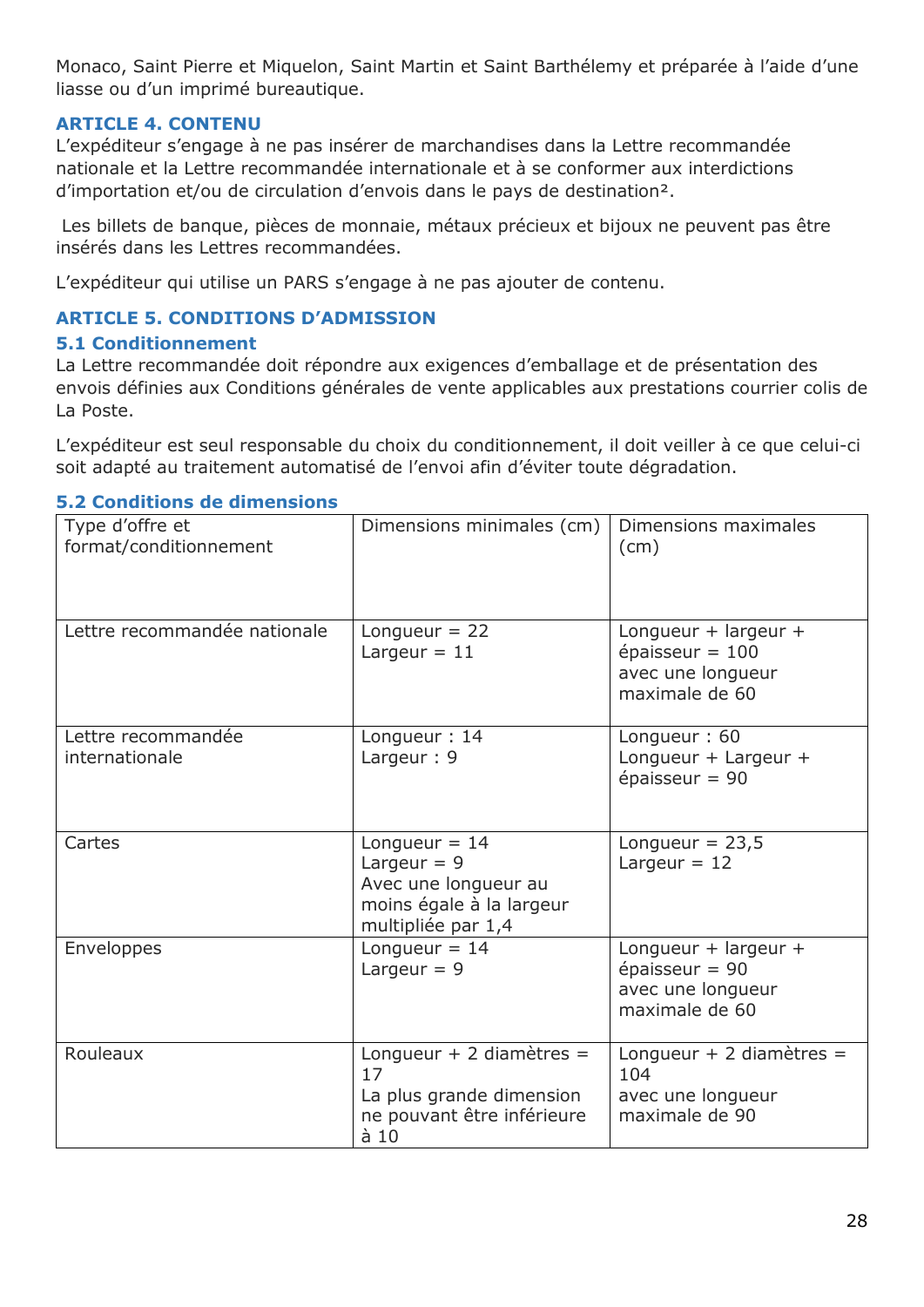## <span id="page-28-0"></span>**ARTICLE 6. PREPARATION ET CONDITIONS DE DEPOT**

### **6.1 Support à utiliser par l'expéditeur**

Les supports utilisés doivent être homologués par La Poste et comporter un Identifiant (numéro et code à barres de type 128 pour les envois nationaux). A défaut, l'envoi sera refusé.

Ces supports sont exclusivement réservés à l'exécution de la prestation par La Poste.

L'expéditeur est responsable des mentions portées sur l'enveloppe ainsi que sur le support, à coller sur celle-ci et leur cohérence.

La liasse, plus particulièrement adaptée aux dépôts individuels ou en faible quantité, est disponible dans les points de contact postal et en établissements courrier. Des supports informatisables pour les dépôts en nombre sont disponibles (liste des fabricants agréés disponible sur www.laposte.fr ou au 3634 (appel gratuit + prix appel)

L'expéditeur a aussi la possibilité de préparer sa Lettre recommandée nationale avec une vignette. La vignette fait office d'affranchissement et de support de recommandation. Cette vignette peut être réalisée :

• Sur automate (disponible dans certains points de contact postal). L'expéditeur renseigne alors l'ensemble des indications nécessaires (article 6.2) ainsi qu'une adresse e-mail, directement sur l'automate qui lui délivre une étiquette à coller sur son pli.

• en ligne depuis www.laposte.fr et de l'imprimer, par ses propres moyens. Ce service est accessible avec un compte La Poste.

La préparation d'une Lettre recommandée mobile se fait via un smartphone, un ordinateur connecté à internet ou un automate en bureau de Poste. Le client active son enveloppe prétimbrée, préalablement achetée, via l'application La Poste téléchargeable sur un smartphone. Il renseigne l'ensemble des indications nécessaires (article 6.2) ainsi qu'une adresse e-mail. Pour les clients particuliers, ce service est accessible avec un compte La Poste. Le client peut activer sa Lettre recommandée mobile via un automate en bureau de Poste en renseignant l'ensemble des indications nécessaires (article 6.2). Il devra soit renseigner une adresse e-mail soit se connecter à son compte client. Pour l'activation sur ordinateur, le client devra se rendre sur le site

www.assistantcourrier.laposte.fr/activermonenvoi Comme pour les autres modes d'activation le client devra renseigner les indications nécessaires (article 6.2) ainsi que son adresse email. Le client peut alors activer sa Lettre recommandée mobile ; qu'il dispose d'un compte client ou non. Pour les professionnels, le compte Prépafacile disponible sur le site Assistant Courrier permet d'accéder à des fonctionnalités supplémentaires (comme le carnet d'adresses, multi expéditeur…).

Le PARS contient un support pour écrire le message. Une fois replié le PARS devient une enveloppe sur laquelle est déjà apposée la liasse Lettre recommandée à remplir de manière manuscrite. Aucun objet ou document ne doit être inséré dans le PARS.

## **6.2 Indications à compléter par l'expéditeur**

L'expéditeur doit indiquer en caractères lisibles sur le support papier ou saisir sur l'automate, sur l'application mobile La Poste ou en ligne sur le site de La Poste : www.laposte.fr (pour la vignette LR ou la LR Mobile), dans les différentes zones prévues à cet effet :

- les coordonnées de l'expéditeur et du destinataire, à savoir : noms et prénoms ou raison sociale et adresses. En cas de multi destinataires (maximum 2), option disponible uniquement pour la Lettre recommandée nationale préparée avec une liasse: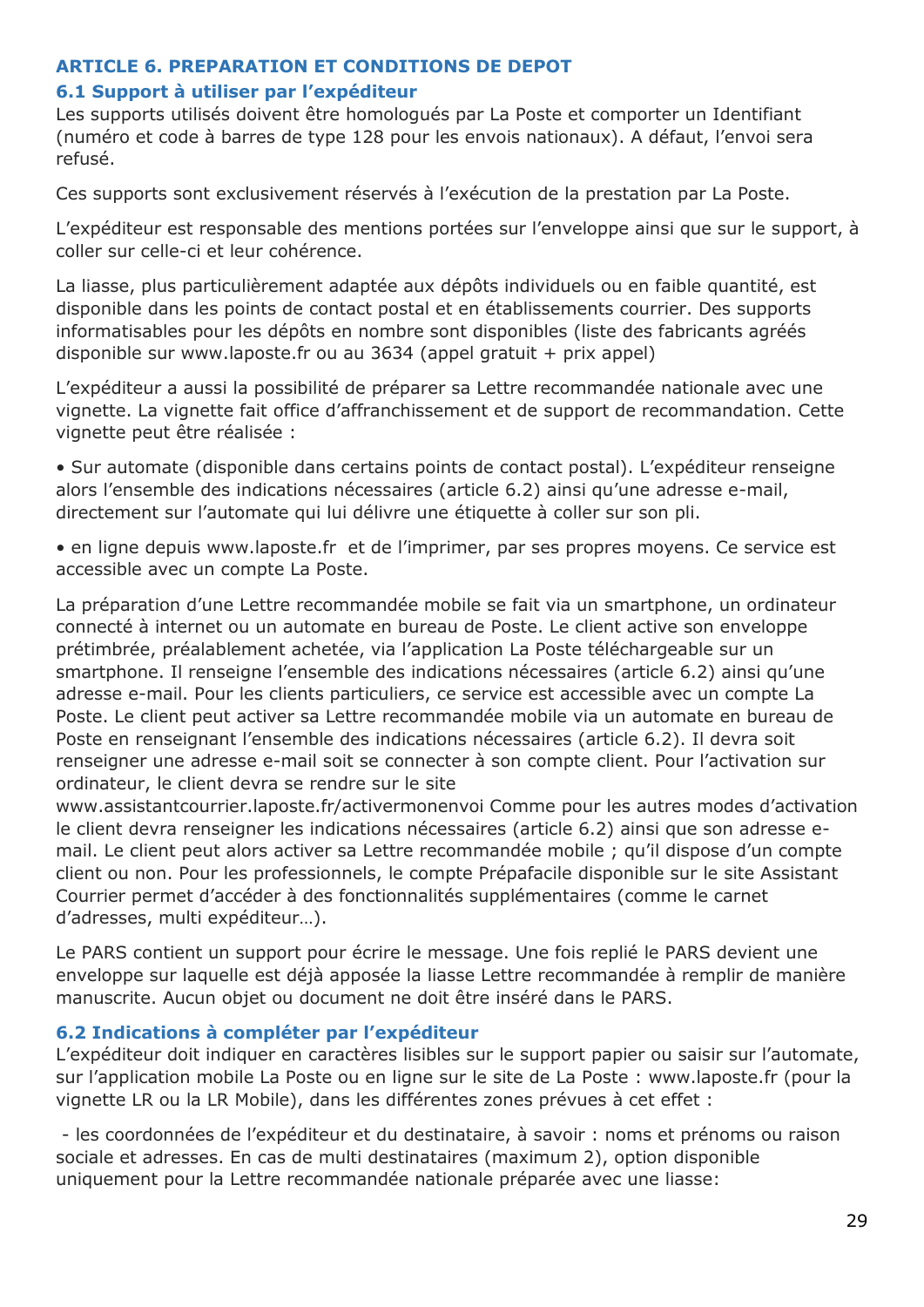- les noms et prénoms de chacun des destinataires.

- le niveau de garantie choisi ; par défaut, si celui-ci n'est pas coché, l'envoi sera automatiquement classé en niveau de garantie R1.

- L'option contre-remboursement le cas échéant

Pour préparer correctement son envoi à partir d'une vignette Lettre recommandée, le client doit cumulativement :

- Imprimer la vignette soit depuis le site www.laposte.fr ou depuis l'automate ;

- La découper selon les pointillés le cas échéant;
- La placer bien à plat, non froissée ni pliée ni déchirée au recto du pli ;

- La fixer à l'aide d'un ruban adhésif tout en veillant à ne pas recouvrir les informations ou la coller si l'étiquette est imprimée sur un support adhésif.

Pour la Lettre recommandée mobile, le client doit renseigner l'adresse du destinataire de manière manuscrite ou en collant une étiquette imprimée lisible sur l'enveloppe prétimbrée lettre recommandée mobile. Pour le format de Lettre recommandée mobile avec fenêtre, l'adresse doit figurer sur le courrier inséré dans l'enveloppe et être positionnée de manière à ce qu'elle soit entièrement visible par la fenêtre.

Puis, la LR mobile peut être activée: sur l'automate en Bureau de Poste, sur internet via le site Laposte.fr pour les particuliers et via l'Assistant Courrier pour les professionnels ou en téléchargeant l'application La Poste depuis son smartphone. Pour procéder à l'activation sur l'application La Poste ou sur l'automate, un client doit se connecter à son compte La Poste ou utiliser une adresse e-mail. Dans le cas d'un client particulier, l'utilisation d'un compte client La Poste est obligatoire. Avec l'application, sur internet ou à l'automate, le client active son envoi en flashant le code à barres au recto de l'enveloppe commençant par le préfixe 3P ou 4P (selon le format 20g ou 50g) ou en saisissant les caractères du code-à-barres. Puis il renseigne les coordonnées expéditeur et destinataire selon le déroulé proposé par l'application ou par l'automate. Une fois ces informations validées dans l'application La Poste/l'automate, le pli est prêt à être déposé.

En cas non activation de la lettre recommandée mobile, le courrier sera traité en lettre simple. Le client ne disposera donc pas de la remise contre signature du pli ni des preuves (preuve de dépôt et avis de réception).

Les informations (adresses destinataire et expéditeur) mentionnées sur le pli et sur le bordereau papier ou lors de la saisie sur automate/en ligne dans l'application mobile doivent être identiques. En cas d'incohérence entre les adresses, le client ne saurait tenir La Poste responsable d'un quelconque problème qui affecterait la qualité de service.

## **6.3 Modalités de dépôt**

Sauf dérogation contractuelle, le dépôt se fait uniquement en point de contact postal ou en établissement courrier. Pour les points de contact postaux, relais postaux ou établissements courrier qui ne sont pas en mesure de traiter sur place les envois de recommandés, le dépôt de lettre recommandée préparé avec liasse est autorisé et la preuve de dépôt sera retournée le lendemain à l'expéditeur. Dans ce cas, la seule date de dépôt valable est celle saisie par l'établissement de rattachement sur la preuve de dépôt.

L'inscription de la date par La Poste sur la preuve de dépôt est nécessaire pour valider et attester de la date de prise en charge de la Lettre recommandée dans le réseau postal.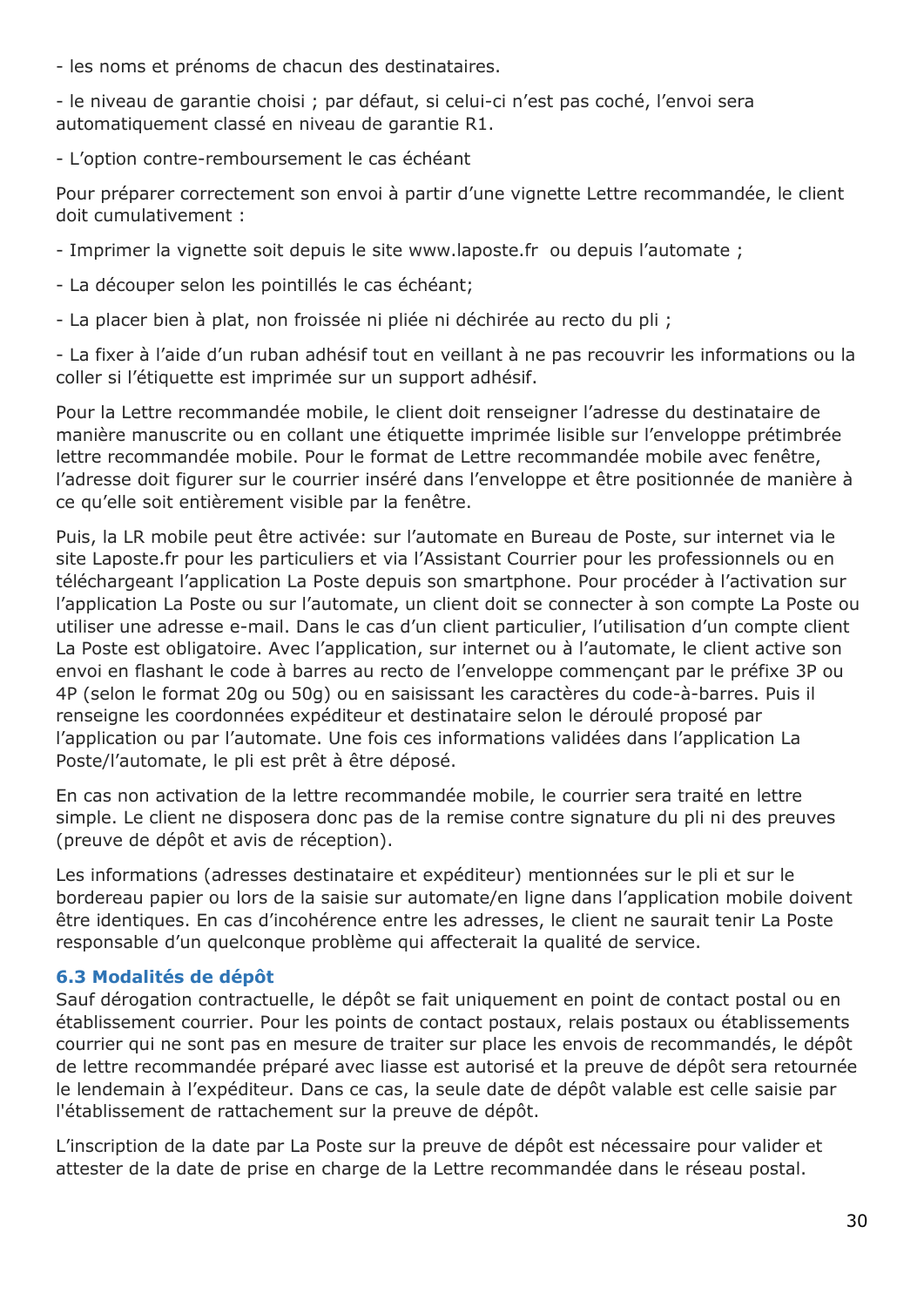Le dépôt des Lettres recommandées, quel que soit le support présenté dans ces conditions spécifiques de vente, est possible au guichet des bureaux de poste.

Les Lettres recommandées préparées avec une vignette (en ligne ou sur automate) ou les LR mobiles peuvent être également déposées dans les boîtes signalées à cet effet en bureau de poste. L'indication d'une adresse e-mail est requise pour un dépôt en boîte dédiée afin que La Poste puisse envoyer à l'expéditeur la preuve de dépôt numérique de son envoi (cf. article 6.3).

Lors du paiement à l'automate ou en ligne, un ticket ou un email de confirmation respectivement rappelant le numéro de l'envoi est émis. Il appartient au client de conserver ce ticket ou email de confirmation au moins jusqu'à l'obtention de la preuve de dépôt. Les Lettres recommandées sont relevées le jour de leur dépôt dans la boite dédiée. La preuve de dépôt sera datée du jour de dépôt dans la boite dédiée. La preuve de dépôt numérique portera la date de dépôt et un code de vérification pour attester de l'authenticité de la preuve.

Toute Lettre recommandée mobile activée selon les modalités précisées ci-dessus peut être déposée en boîte aux lettres de rue. Seule la LR Mobile est éligible à ce mode de dépôt.

Si le dépôt de la Lettre recommandée mobile est fait avant la levée de la boite aux lettres de rue (heure mentionnée sur la boîte), la preuve de dépôt sera datée du jour de dépôt dans la boîte aux lettres de rue. Si le dépôt de la Lettre recommandée mobile est fait après la levée de la boite aux lettre de rue (heure mentionnée sur la boîte), la preuve de dépôt sera datée du lendemain du jour du dépôt. Si le client souhaite une preuve de dépôt daté du jour, La Poste recommande de déposer votre Lettre recommandée mobile au guichet ou en boîte dédiée en bureau de Poste.

Pour les Lettres recommandées préparées sur automate ou en ligne ou encore les Lettres recommandées mobiles, et ce quel que soit le mode de dépôt, la preuve de dépôt numérique sera envoyée par courrier électronique à l'adresse saisie par l'expéditeur lors de la préparation de la Lettre recommandée. Pour la lettre recommandée mobile, le client active sa lettre en s'identifiant avec son compte client, les preuves de dépôt et d'avis de réception sont également mises à disposition en plus dans l'application mobile. En cas d'adresse e-mail non renseignée ou de saisie d'une adresse e-mail non valide ou incorrecte par l'expéditeur, La Poste ne saurait être responsable de la non réception de la preuve de dépôt numérique par ce dernier.

Si la Lettre recommandée a été achetée en ligne (vignette recommandée en ligne) ou préparée à l'aide d'un Prêt-à-Poster Lettre recommandée mobile, deux options alternatives de dépôt sont possibles :

- Dépôt en bureau de poste : au guichet ou dans les boîtes de dépôts spécifiques pour les lettres recommandées, disponibles dans certains bureaux de poste.

- Dépôt en boîte aux lettres personnelle de l'expéditeur (soumis à conditions détaillées ciaprès). La Lettre recommandée sera alors récupérée par La Poste lors de la tournée du facteur.

Le service de dépôt dans la boîte aux lettres personnelle de l'expéditeur n'est possible qu'aux conditions cumulatives suivantes :

- Etre un particulier et avoir un compte client La Poste
- Avoir préparé sa Lettre recommandée à l'aide d'une vignette en ligne ou d'une LR mobile ;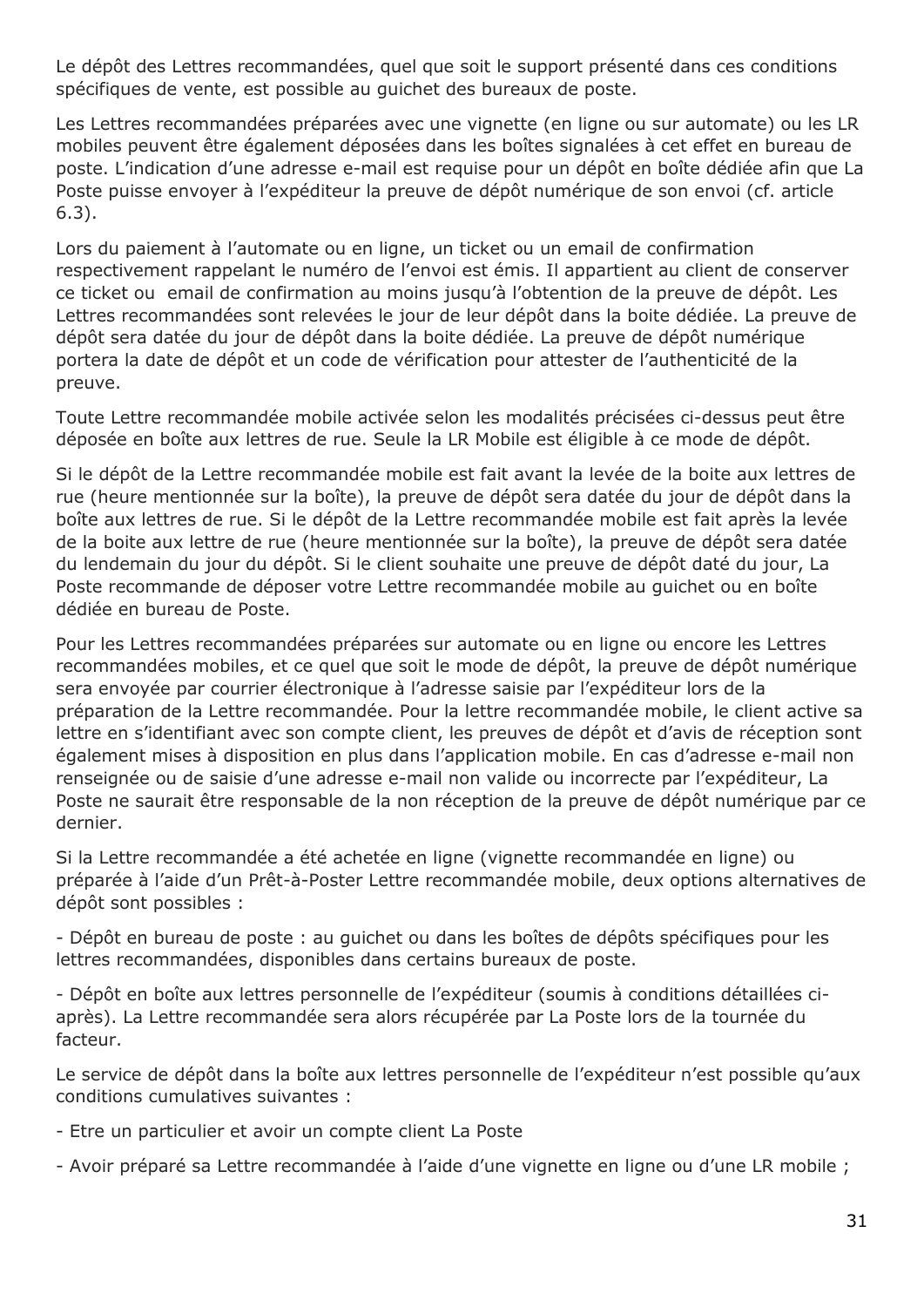- Avoir une boîte aux lettres normalisée et accessible (conformément aux CGV CourrierColis) ;

- Le nom et l'adresse du dépôt correspondent aux nom et adresse de l'émetteur. Le nom de l'émetteur doit également être présent sur la Boîte aux lettres ;

- la Boîte aux lettres se situe dans une commune faisant partie du périmètre de disponibilité du service.

Ce service est gratuit. L'envoi de recommandés depuis votre boite aux lettres est limité à 5 lettres quotidien et dans la limite de 1 kilogramme au global. Si les conditions de volume (5 lettres) et de poids (1 kg) ne sont pas respectées, La Poste se réserve le droit de refuser l'ensemble du dépôt en boîte aux lettres. La preuve de dépôt numérique est envoyée à l'adresse e-mail de l'utilisateur renseignée dans son compte client. En cas d'adresse e-mail non renseignée ou de saisie d'une adresse e-mail non valide ou incorrecte par l'expéditeur, La Poste ne saurait être responsable de la non réception de la preuve de dépôt numérique et de l'avis de réception par ce dernier.

Pour une demande de dépôt en boîte aux lettres faite entre 4 (quatre) heures du matin (heure France Métropolitaine) et minuit, la relève aura lieu le jour ouvrable suivant. Pour une demande faite entre minuit et 4 (quatre) heures, la relève aura lieu le jour même (ou jour ouvrable suivant si la demande est faite un dimanche ou un jour férié). Le client doit dans tous les cas déposer sa Lettre recommandée correctement préparée et affranchie dans sa boîte aux lettres, avant 8 (huit) heures du matin, le jour de passage du facteur. Le client peut annuler son dépôt en boîte aux lettres dans les conditions prévues dans son compte La Poste avant 4 (quatre) heures (heure France Métropolitaine) le jour prévu de passage du facteur.

Lors de son passage, le facteur laisse dans la boîte aux lettres du client un avis attestant de son passage et de la prise en charge de sa Lettre recommandée. L'avis de prise en charge doit être conservé jusqu'à la réception de la preuve de dépôt numérique par le Client. Si la Lettre recommandée n'a pas pu être prise en charge, le facteur laisse un avis en expliquant les motifs de non prise en charge. En cas de non prise en charge de la lettre recommandée par La Poste, le Client peut consulter son compte client boutique ou prendre contact avec le Service Clients 3631 (appel gratuit +prix appel) pour plus d'informations. Il a également la possibilité de déposer sa Lettre recommandée au guichet d'un bureau de poste, avant la date de fin de validité de la vignette. A défaut de dépôt dans un bureau de poste avant la fin de validité de la vignette, La Poste ne saurait être tenue pour responsable de la non prise en charge de la Lettre recommandée.

En cas de non prise en charge pour des motifs externes au client (en cas de force majeure ou problèmes organisationnels), La Poste mettra tout en œuvre pour passer le jour ouvrable suivant, le Client sera donc invité à déposer à nouveau son pli dans sa boîte aux lettres avant 8 (huit) heures ce jour. Le Client a toujours la possibilité de déposer son pli en bureau jusqu'à la date de fin de validité de la vignette. En cas de non prise en charge de la Lettre du fait du Client :

- pour cause d'insuffisance d'affranchissement ;
- pour cause de vignette illisible,
- pour cause de vignette non valide,
- pour absence ou mauvaise préparation de son envoi,
- pour absence de lettre dans la boîte,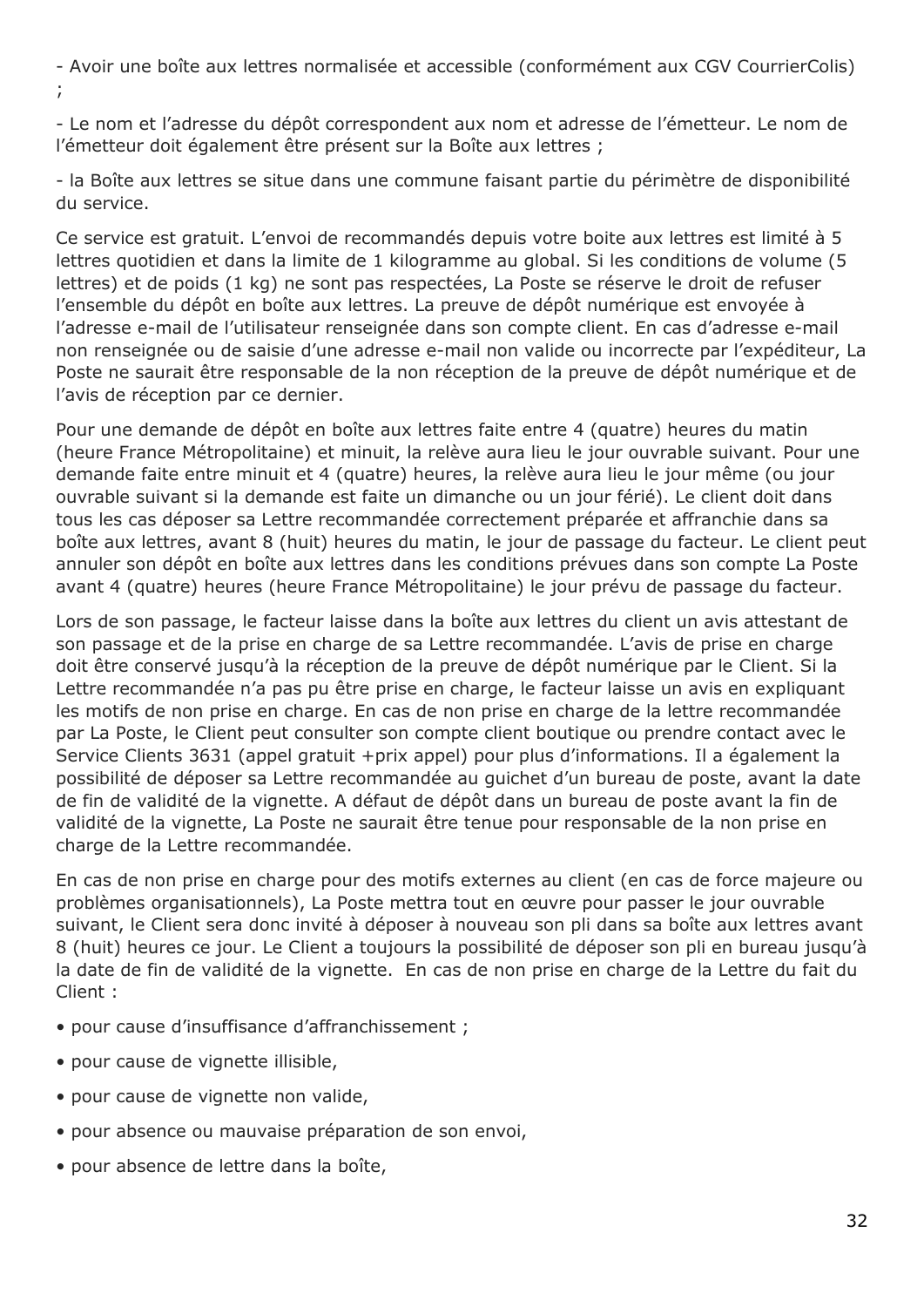Le Client est alors invité à compléter son affranchissement ou à réimprimer sa vignette depuis son compte client sur le Site ou à réaliser une nouvelle préparation de l'envoi et déposer sa Lettre recommandée en bureau de poste.

En cas d'insuffisance d'affranchissement (concernant le poids mais pas le niveau de recommandation), la Lettre pourra faire l'objet d'un montant complémentaire conformément aux conditions générales de vente Courrier-Colis.

Lorsque le facteur relève la Lettre recommandée du Client, la preuve de dépôt numérique de la Lettre recommandée est envoyée le lendemain de l'expédition en boîte aux lettres à l'adresse e-mail renseignée par le Client dans son Compte.

La date de dépôt figurant sur la preuve de dépôt correspond au jour où le facteur a relevé la Lettre recommandée dans la boite aux lettres du Client.

Si le Client souhaite modifier cette adresse email, il doit la modifier dans ses informations personnelles directement sur son Compte, avant de valider son achat. Dans le cas contraire, ce changement ne sera pris en compte qu'à compter de son prochain achat.

Dans le cas d'une demande de dépôt en boîte aux lettres pour des Lettres recommandées avec avis de réception, cet avis de réception sera transmis au Client par courrier à l'adresse postale de l'Expéditeur renseignée sur sa Lettre recommandée ainsi qu'à l'adresse électronique renseignée dans son Compte. En revanche, aucun email ne lui sera adressé pour confirmer la distribution de son envoi.

Le Client peut à tout moment suivre l'état de son dépôt et les motifs d'une absence de prise en charge (le cas échéant) depuis son Compte.

Quel que soit le mode de préparation de la LR (excepté la LR mobile), le dépôt en boites aux lettres de rue est interdit. Dans cette hypothèse le courrier sera retourné à l'expéditeur, comme un courrier simple, sans préjudice du paiement d'un montant complémentaire en cas d'insuffisance d'affranchissement.

Tout dépôt supérieur à neuf lettres recommandées nationales et préparées avec une liasse ou un imprimé bureautique, affranchies par le Client, doit être accompagné d'un bordereau de dépôt en nombre de lettres recommandées et des preuves de dépôt individuelles agrafées au bordereau. Tout dépôt avec des supports sans preuve de dépôt doit être accompagné d'un descriptif de plis « Lettre recommandée » ou « Lettre recommandée Internationale » qui décrit l'ensemble du dépôt, notamment les coordonnées de l'expéditeur et du destinataire et l'Identifiant des envois recommandés. A défaut, le dépôt sera refusé. Un modèle de descriptif de plis est disponible en bureau de poste, sur Internet www.laposte.fr ou en établissement courrier. Ce descriptif de plis, restitué à l'expéditeur, sert de preuve de dépôt. Un seul descriptif de plis ou bordereau de dépôt en nombre, selon le cas, est admis par dépôt et par Client.

Dans un dépôt de lettres recommandées nationales, les lettres recommandées aux taux R2 et R3 doivent être séparées de celles au taux R1 et celles avec avis de réception doivent l'être de celles sans avis de réception.

Après dépôt au guichet, l'agent remet à l'expéditeur la preuve de dépôt qui doit être conservée par ce dernier pour toute réclamation. Dans le cas d'une LR préparée à l'automate, avec une vignette en ligne ou avec une LR mobile et déposée en boite dédiée, la preuve de dépôt est envoyée par email le jour du dépôt et doit aussi être conservée pour toute réclamation.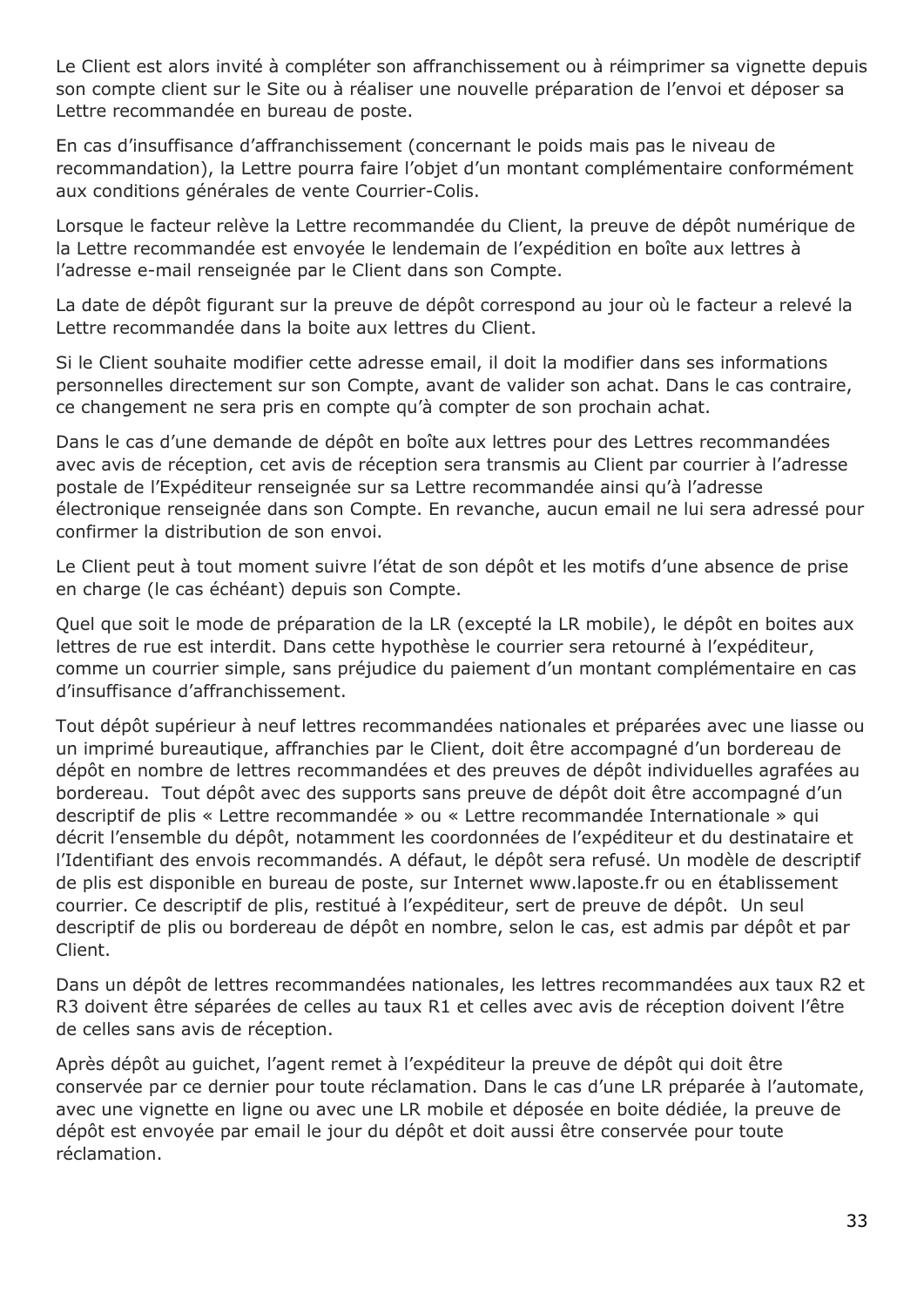Le Client ayant acheté son affranchissement Lettre recommandée en ligne dispose de 31 (trente et un) jours à partir de la date d'achat pour déposer sa Lettre Recommandée. L'utilisation de la vignette ou son remboursement met fin à ce délai.

Passé le délai de 31 (trente et un) jours et en cas de non utilisation, la vignette ne sera pas remboursée. Seul un problème technique du fait de la Poste empêchant l'impression de la vignette peut justifier le remboursement de l'affranchissement, à condition :

• Que le Client en fasse la demande auprès du service Clients avant la date de fin de validité de la vignette ;

• Que la vignette n'ait pas été utilisée.

La Lettre recommandée mobile dispose d'une validité permanente et reste utilisable quelle que soit l'évolution tarifaire du produit.

Le Client ayant activé une Lettre recommandée mobile dispose de 31 (trente et un) jours à partir de la date d'activation pour déposer sa Lettre recommandée mobile. Passé ce délai, la Lettre recommandée mobile ne sera plus prise en charge par La Poste et ne sera pas remboursée. Si le pli est déposé par l'expéditeur, il sera traité comme une Lettre ordinaire.

Quelle que soit la modalité de dépôt de la lettre recommandée, la date de dépôt faisant foi est celle apposée par La Poste.

### **6.4 Formalités douanières**

Pour tout envoi à destination de l'Outre-Mer et des pays hors Union Européenne, l'expéditeur est tenu de présenter tous documents nécessaires à l'exécution des formalités douanières et/ou fiscales en se conformant à la réglementation applicable. Les formalités douanières varient selon le pays de destination.

Les envois en provenance de l'Outre-mer sont également soumis à des formalités douanières et fiscales que s'engage à respecter l'expéditeur.

L'expéditeur sera tenu au paiement des frais supportés par La Poste en cas de déclaration non sincère ou inexacte et de ceux encourus par le destinataire à défaut de règlement par celui-ci. La Poste ne saurait être tenue pour responsable de faits ou d'omissions imputables à l'expéditeur ou au service des Douanes. L'expéditeur supporte seul toutes les conséquences financières résultant de déclarations ou documents erronés, incomplets, inapplicables ou fournis tardivement, ou de tout manquement aux dispositions du Code Général des Impôts, pouvant entraîner pour La Poste, liquidation de droits, taxes supplémentaires ou amendes de l'administration concernée.

## <span id="page-33-0"></span>**ARTICLE 7. TARIFS**

## **7.1 Paiement par l'expéditeur**

Le Client acquitte :

- pour les envois nationaux : l'affranchissement Lettre recommandée Nationale.

- le tarif en vigueur pour le service Lettre recommandée internationale.

- et le cas échéant le prix de l'option choisie (option avis de réception pour les Lettres recommandées nationales et internationales ; option contre-remboursement pour les Lettres recommandées nationales à destination de la France métropolitaine et des Départements d'Outre-Mer (DOM), Andorre, Monaco, Saint Pierre et Miquelon, Saint Martin et Saint Barthélemy), au tarif en vigueur au jour du dépôt et correspondant à la nature de son envoi.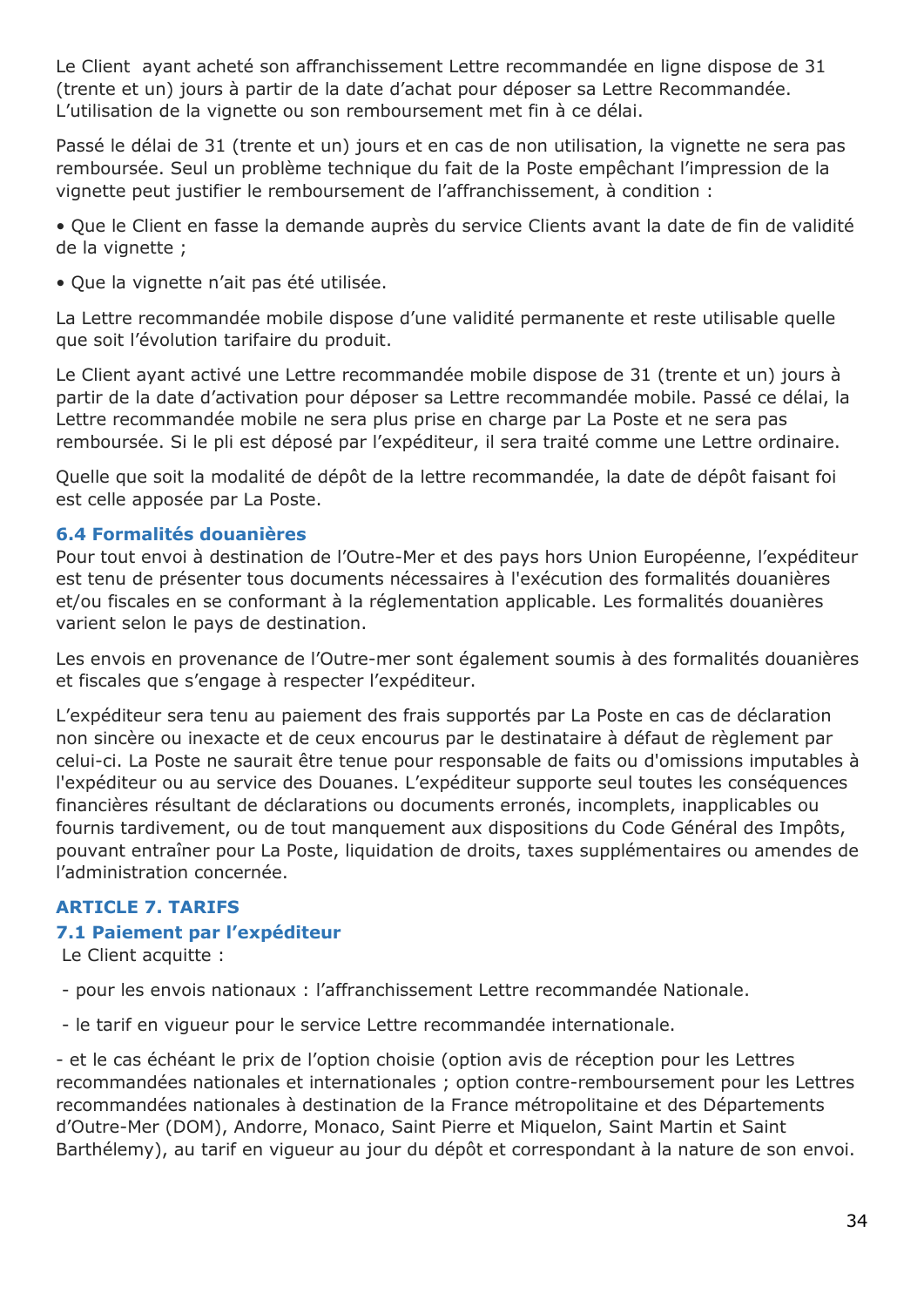Le prix acquitté par le Client qui achète une Lettre recommandée mobile ou un PARS inclut l'affranchissement Lettre recommandée Nationale 20g ou 50g niveau R1 l'avis de réception et l'enveloppe. Les tarifs sont disponibles sur le site www.laposte.fr. Une tarification spécifique est prévue pour les Lettres recommandées multidestinataires. Ces frais doivent être réglés par l'expéditeur au moment du dépôt en point de contact postal (ou au moment de l'achat de l'affranchissement si celui-ci est effectué sur automate ou sur www.laposte.fr), par tout moyen de paiement mis à sa disposition sur place. Une insuffisance d'affranchissement de la Lettre recommandée pourra entraîner l'acquittement d'un montant complémentaire conformément aux conditions générales de vente courrier colis.

### **7.2 Tarification applicable à la recommandation**

La tarification est celle applicable au jour du dépôt de la Lettre recommandée. Cette tarification comprend le service d'acheminement et de distribution de la Lettre recommandée jusqu'à la première présentation au destinataire ou à son mandataire, l'indemnisation en cas de perte ou avaries et, le cas échéant, la mise en instance et/ou le retour à l'expéditeur en cas de non distribution. En outre, en cas de distribution multidestinataires, le tarif de cette offre comprend le recueil de l'ensemble des signatures.

### <span id="page-34-0"></span>**ARTICLE 8. CONDITIONS DE DISTRIBUTION ET DELAIS**

### **8.1 Délais de distribution**

A titre indicatif, le délai prévu pour la distribution des Lettres recommandées nationales est de 2 jours ouvrables et de 4 jours ouvrables pour les Lettres recommandées Internationales vers l'Union Européenne, 7 jours vers le reste du monde). Ces délais ne font l'objet d'aucun engagement contractuel.

Le délai de distribution court à compter de la date indiquée sur la preuve de dépôt jusqu'à la date de première présentation de la Lettre recommandée au destinataire, sauf en cas de fait non imputable à La Poste (notamment jours d'interdiction de circuler, jours fériés, en France ou à l'international, rétention en douanes, cas de force majeure…).

#### **8.2 Distribution contre la signature du destinataire**

La Lettre recommandée nationale ainsi que la Lettre recommandée internationale sont remises à l'adresse indiquée, ou à toute autre adresse contractuellement convenue entre La Poste et le destinataire, contre la signature du destinataire ou de son mandataire ou contre tout autre mode de preuve de remise équivalent dans le pays de destination. Dans le cas où un envoi recommandé est adressé à une personne physique et à une raison sociale, celui-ci sera remis à toute personne habilitée par la personne morale. Dans le cas où un envoi recommandé est adressé à une personne physique et à une indivision, celui-ci sera remis à toute personne habilitée par la convention d'indivision.

En cas d'impossibilité de remettre une Lettre recommandée nationale contre signature de son destinataire ou de son mandataire, un Avis de passage est déposé par le préposé à la distribution dans la boite aux lettres du destinataire, et la Lettre recommandée est mise en instance pour une durée de 15 jours calendaires courant à compter du lendemain de la première présentation.

Dans cette hypothèse, le destinataire de l'envoi peut demander à bénéficier, selon les modalités définies par La Poste, d'une seconde présentation de son recommandé. Il peut également convenir avec La Poste, pour cet envoi, d'un lieu et/ou jour de Nouvelle Livraison de sa lettre recommandée, selon les modalités figurant sur l'avis de passage.

En cas d'abonnement du destinataire au service Préférences de Livraison (choix du jour de distribution ou du bureau de poste de retrait), la notification reçue par e-mail par le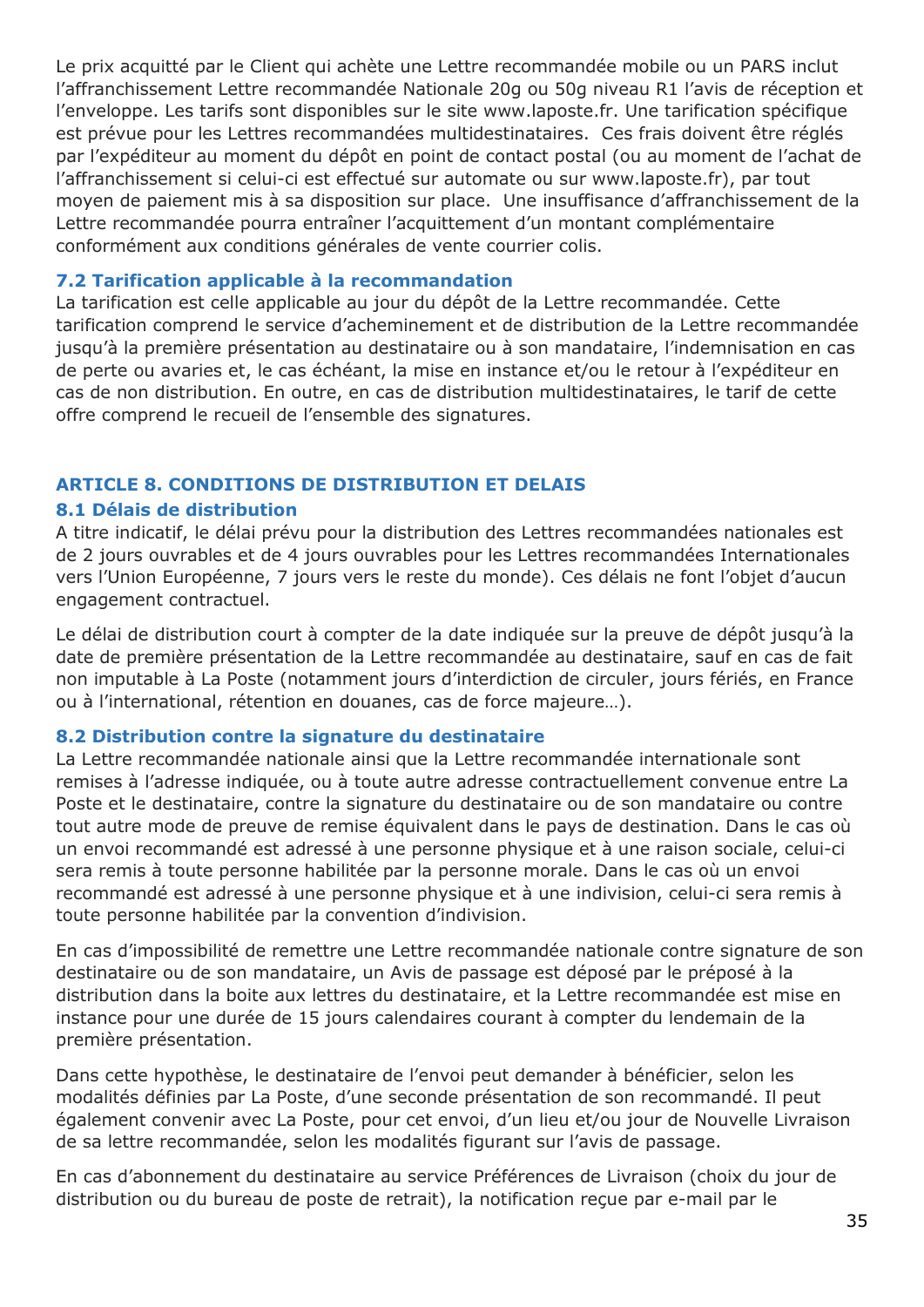destinataire fait office d'avis de passage et de date de première présentation. Les Lettres recommandées du destinataire abonné lui seront alors distribuées selon les modalités convenues entre lui et La Poste, dans le respect de la réglementation en vigueur.

La distribution de la Lettre recommandée internationale se fera par l'office postal de destination dans les mêmes conditions que pour ses propres recommandés nationaux.

L'identité de l'expéditeur ne saurait être révélée tant que la Lettre recommandée n'a pas été acceptée par le destinataire par l'apposition de sa signature sur la preuve de distribution.

Si La Poste ne parvient pas à atteindre ou à identifier le destinataire ou son mandataire dûment habilité, la Lettre recommandée est renvoyée à l'expéditeur s'il est identifiable. A défaut le traitement de la Lettre recommandée non distribuable est assuré conformément aux conditions générales de vente courrier colis de La Poste.

### **8.3 Distribution en cas de destinataires multiples (Lettre recommandée nationale)**

Une Lettre recommandée nationale peut être adressée à deux destinataires maximum résidant à la même adresse, moyennant l'acquittement d'un tarif spécifique (cf. grille tarifaire en vigueur). Une étiquette de La Poste portant la mention « plusieurs signatures » doit alors être apposée sur le support recommandé. Lorsque tous les destinataires sont présents, tous doivent signer la preuve de distribution et, le cas échéant, l'avis de réception.

En cas d'absence de tous les destinataires, un avis de passage est déposé par le préposé à la distribution dans la boite aux lettres des destinataires et la Lettre recommandée nationale est mise en instance.

En cas d'absence d'un des destinataires, le(s) destinataire(s) présent(s) signe(nt) la preuve de distribution et, le cas échéant, l'avis de réception. Le facteur indique alors, quel que soit le nombre de signataires présents, la date de première présentation. Un avis de passage est déposé à domicile ou en boite aux lettres et la Lettre recommandée nationale est mise en instance.

La Lettre recommandée nationale est remise au dernier signataire ayant émargé. La date de distribution est celle de ce dernier émargement.

Si la Lettre recommandée nationale n'est pas distribuable ou si toutes les signatures n'ont pu être recueillies, la Lettre recommandée est retournée à l'expéditeur.

Le défaut d'acquittement de l'option multidestinataire s'interprète comme la volonté d'adresser le courrier à l'un ou l'autre des destinataires. Par exemple, une lettre recommandée adressée à Monsieur et Madame X sans paiement de l'option multidestinataire pourra être remise indifféremment à l'un ou l'autre.

### **8.4 Preuve de distribution et/ou avis de réception**

Lors de la remise de la Lettre recommandée nationale ou de la Lettre recommandée internationale, le destinataire, ou son mandataire, doit :

- pour la Lettre recommandée nationale, présenter une pièce d'identité valide sur demande de l'agent de La Poste qui lui remet, pour la première fois, une Lettre recommandée nationale conformément aux lois et règlements en vigueur, ou tout autre document utile pour la distribution d'une Lettre recommandé internationale, conformément aux lois et règlements du pays de destination,

- signer, sur support papier ou numérique (cf. art 8.5), ou accepter dans les conditions du pays de destination, la preuve de distribution étant conservée par La Poste pendant un an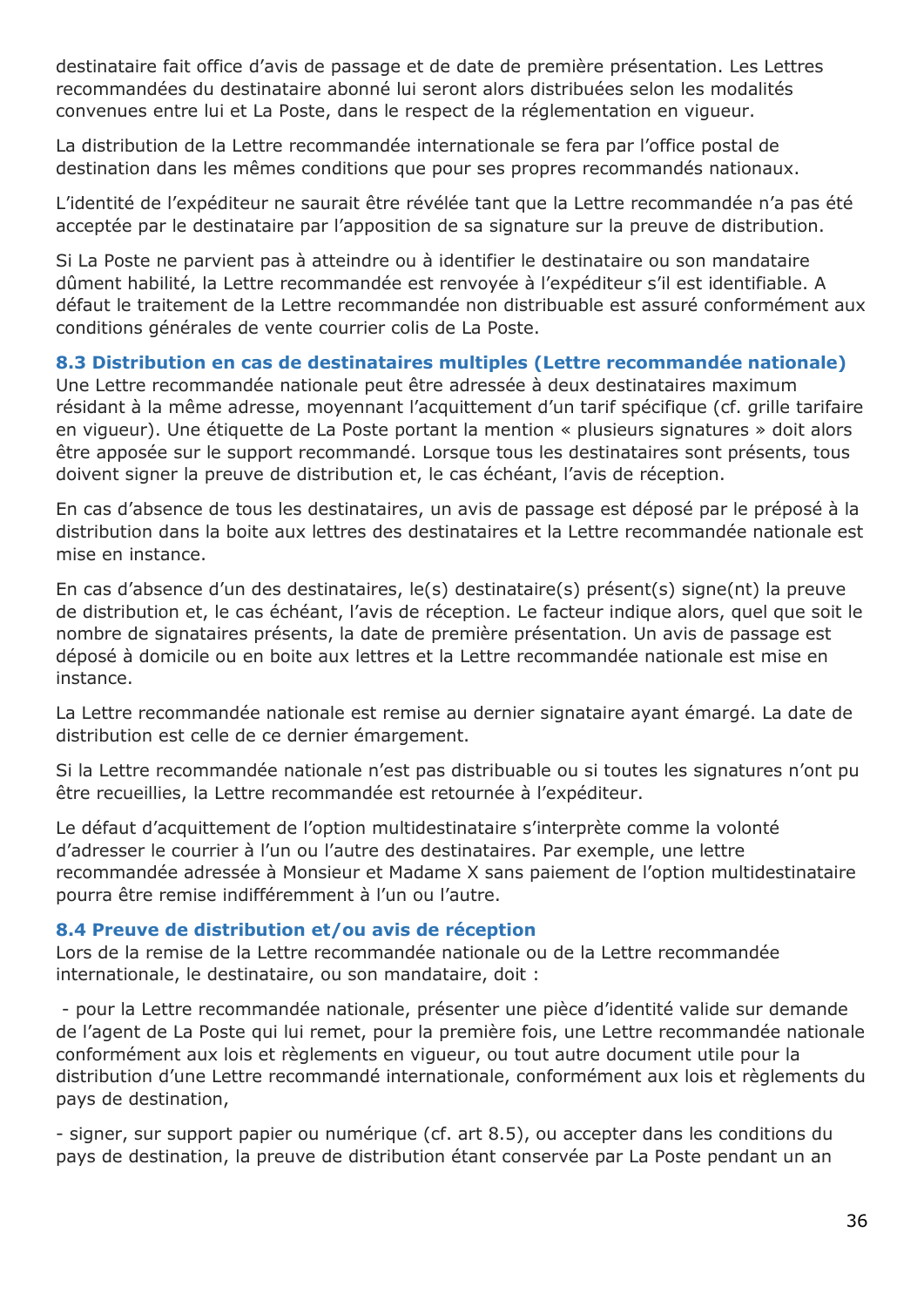pour un envoi national et par l'office postal de destination dans le délai applicable pour ses recommandés nationaux pour un envoi international ;

- le cas échéant, signer l'avis de réception ou tout autre document équivalent applicable dans le pays de destination. A titre indicatif, le délai prévu pour la distribution des Avis de Réception adossés à une Lettre recommandée nationale est de deux (2) jours ouvrés. Ce délai ne fait l'objet d'aucun engagement contractuel ;

- s'agissant du mandataire, celui-ci doit également indiquer son nom et prénom en plus de sa signature.

La preuve de distribution est conservée par La Poste pendant un an (et pendant un délai minimum de six (6) mois à compter du lendemain du dépôt de l'envoi par l'opérateur du pays de destination pour les Lettres recommandées internationales). Pendant ce délai, l'expéditeur et le destinataire peuvent demander par courrier affranchi au tarif en vigueur, une copie de la preuve de distribution. Chaque demande de preuve de distribution doit faire l'objet d'un courrier spécifique.

En cas de retour à l'expéditeur, la Lettre recommandée lui est remise contre sa signature (ou celle de son mandataire) sur la preuve de distribution présentée par La Poste.

L'avis de réception est restitué sous format papier pour les Lettres recommandées Nationales et Internationales à l'adresse postale de l'expéditeur à l'exception de la Lettre recommandée mobile, qui dispose d'un avis de réception numérique envoyé par email et mis à disposition dans l'application mobile du Client lorsque celui-ci possède un compte La Poste (obligatoire pour les expéditeurs particuliers). L'envoi d'un avis de réception numérique est toutefois subordonné au recueil de la signature du destinataire sur un terminal numérique. Lors d'une distribution d'une Lettre recommandée mobile, sans présentation par l'agent de La Poste d'un terminal numérique, la signature du destinataire peut être recueillie sur un support papier (preuve distribution et avis de réception). Dans ce cas l'avis de réception sera fourni au format papier à l'expéditeur.

### **8.5 Spécificités des Supports Numériques à la réception (Lettre recommandée nationale)**

Lorsque l'agent de La Poste est équipé d'un terminal numérique, le destinataire ou son mandataire signe la preuve de distribution, sous format numérique, sur le terminal de l'agent. En cas de remise d'un pli unique, la signature est apposée sous le numéro de pli concerné. Une fenêtre apparaît sur l'écran, permettant au Client d'accéder aux conditions de conservation et d'utilisation de ses données. En cas de remise simultanée de plusieurs plis (au-delà de trois plis), la signature est apposée une seule fois sous un lien dont l'activation tactile renvoie à la liste des plis signés.

Cette signature est attachée à la preuve de distribution des plis recommandés concernés et identifiables par leurs numéros. La signature est encapsulée avec l'ensemble des informations liées au(x) pli(s) concerné(s). Ces informations ne peuvent être transmises qu'à l'expéditeur ou au destinataire du pli lui-même, sur demande, ou à toute autorité judiciaire qui en ferait la demande. Elles seront conservées pendant une durée minimale d'un an à compter de la date de dépôt des plis concernés, sans pouvoir excéder deux ans. A l'échéance de ce délai, les données seront détruites.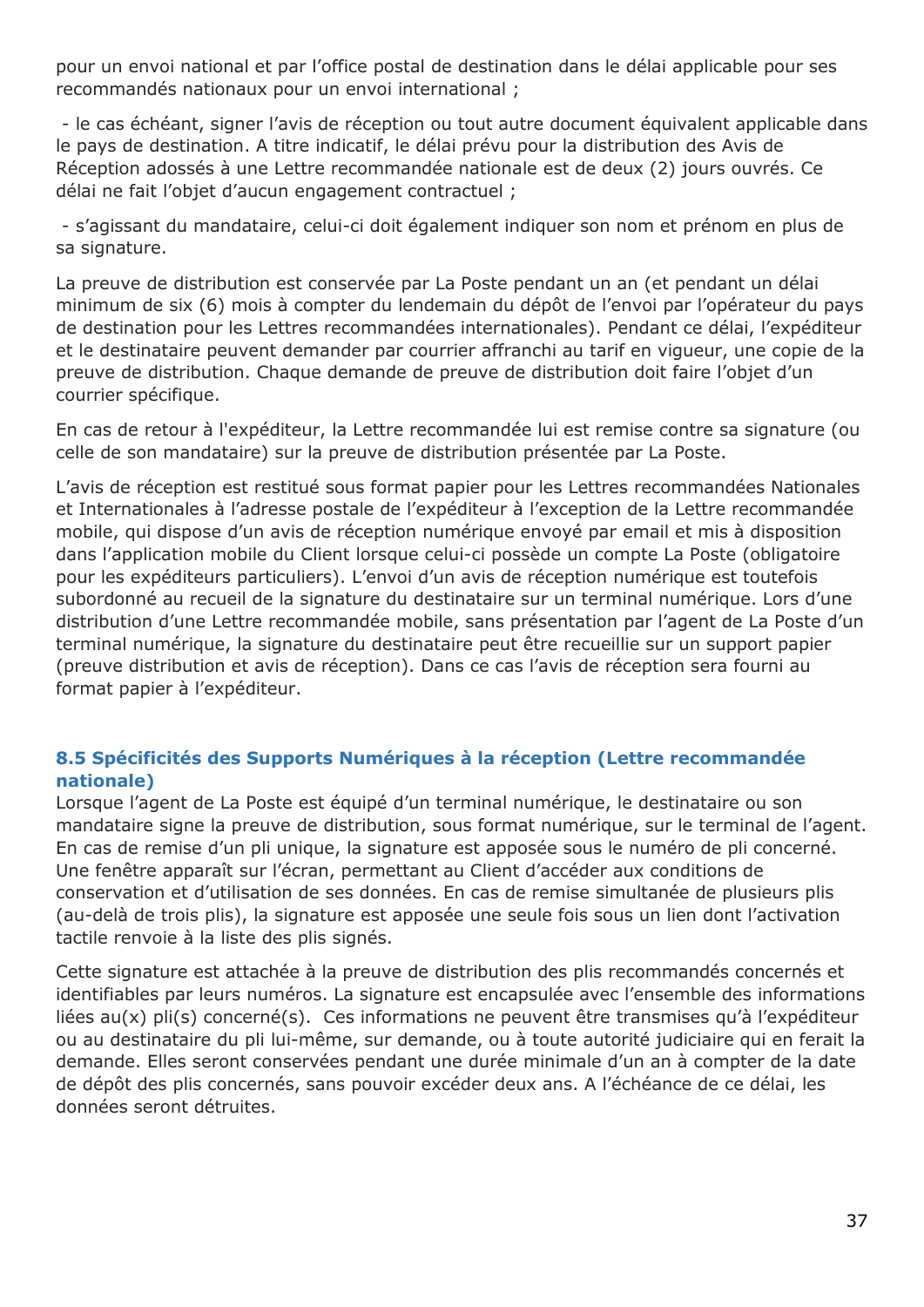## **ARTICLE 9. TABLEAU RECAPITULATIF**

|                             | Lettre<br>recommandée<br>avec liasse ou<br>imprimé                                                                                                                                                                                                                                                                                                                                        | Lettre<br>recommandée<br>avec vignette<br>(en ligne ou<br>automate) | Lettre<br>recommandée<br>mobile                                                 | <b>PARS</b>                                                         |
|-----------------------------|-------------------------------------------------------------------------------------------------------------------------------------------------------------------------------------------------------------------------------------------------------------------------------------------------------------------------------------------------------------------------------------------|---------------------------------------------------------------------|---------------------------------------------------------------------------------|---------------------------------------------------------------------|
| Zone de validité            | A l'intérieur de<br>et dans les<br>relations<br>réciproques<br>entre la France<br>métropolitaine,<br>les DOM, Saint-<br>Pierre-et-<br>Miquelon, Saint-<br>Martin, Saint-<br>Barthélemy et<br>au départ de ces<br>zones à<br>destination de la<br>Nouvelle-<br>Calédonie, la<br>Polynésie<br>française,<br>Wallis-et-<br>Futuna, les<br>Terres australes<br>et antarctiques<br>françaises. | Départ :<br>Métropole et<br>DOM.<br>Destination :<br>Métropole, DOM | Départ :<br>Métropole et<br>DOM.<br>Destination:<br>Métropole, DOM              | Départ :<br>Métropole et<br>DOM.<br>Destination :<br>Métropole, DOM |
| Poids max                   | 3kg                                                                                                                                                                                                                                                                                                                                                                                       | 3kg                                                                 | 3 formats: 20g<br>avec et sans<br>fenêtre, 50g<br>sans fenêtre                  | 20q                                                                 |
| Niveau de<br>recommandation | R1/R2/R3                                                                                                                                                                                                                                                                                                                                                                                  | R1                                                                  | R1                                                                              | R1                                                                  |
| Avis de<br>réception        | En option                                                                                                                                                                                                                                                                                                                                                                                 | En option                                                           | Inclus                                                                          | Inclus                                                              |
| Dépôt                       | Au guichet                                                                                                                                                                                                                                                                                                                                                                                | Dépôt express<br>en bureau en<br>boite dédiée ou<br>au guichet      | Dépôt en boîte<br>aux lettres de<br>rue, dépôt<br>express en<br>bureau en boite | Au guichet                                                          |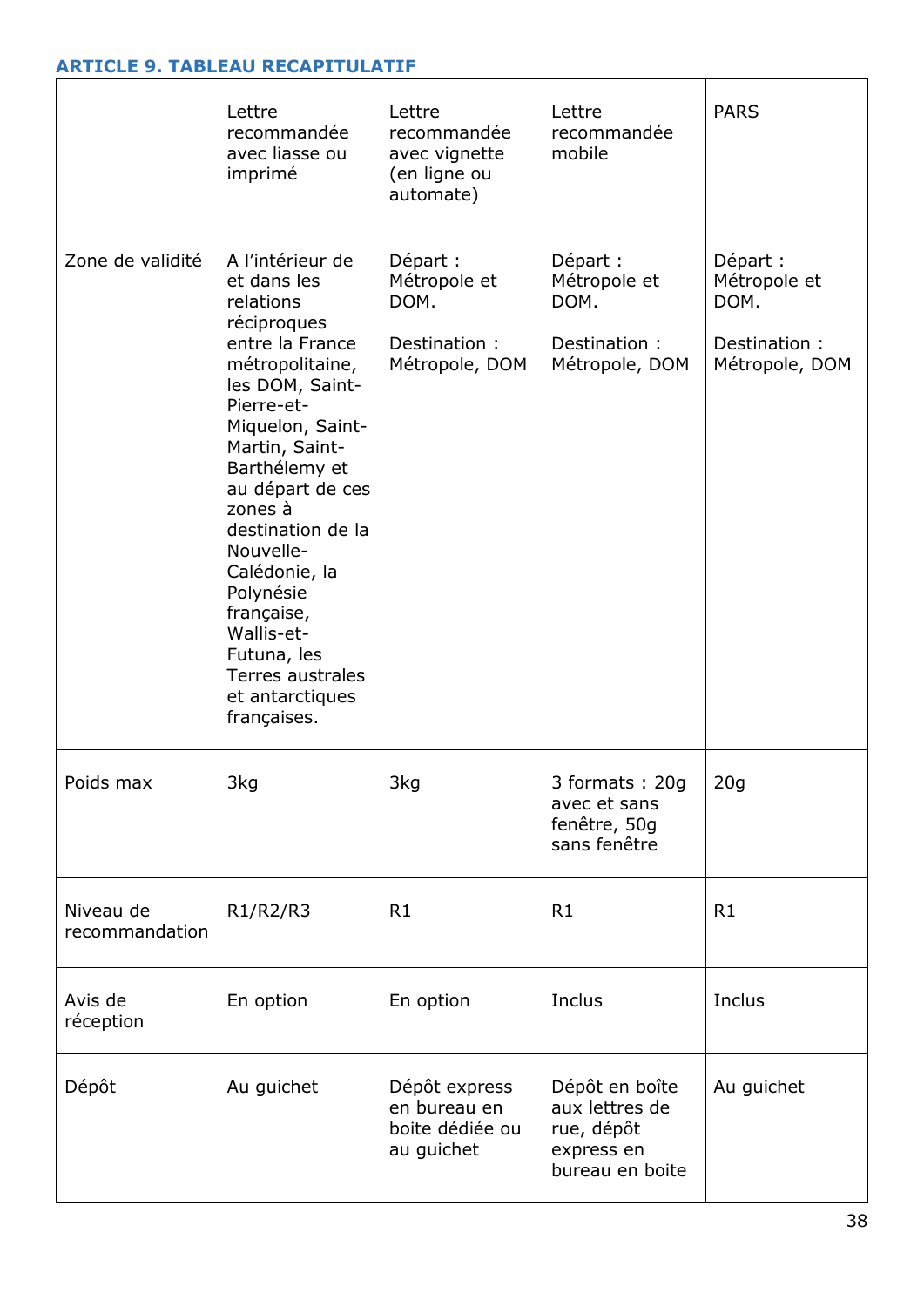|                        |        |           | dédiée ou au<br>guichet |        |
|------------------------|--------|-----------|-------------------------|--------|
| Format preuve<br>dépôt | Papier | Numérique | Numérique               | Papier |
| Format AR              | Papier | Papier    | Numérique               | Papier |

## **ARTICLE 10. SERVICE DE SUIVI**

#### **10.1 Lettre recommandée nationale**

Le service de suivi permet de connaître les principales étapes d'acheminement et de distribution ainsi que la date de distribution (ou le motif de non distribution) de la Lettre recommandée nationale. Pour cela, 3 modes d'accès direct à l'information de distribution sont accessibles par le client :

- Par téléphone :
	- $\circ$  Pour les particuliers, composer le 3631 (service gratuit + prix appel)
	- $\circ$  Pour les professionnels, composer le 3634 (service gratuit + prix appel)
- Sur Internet : [www.laposte.fr](file:///C:/Users/PSZX448/AppData/Local/Microsoft/Windows/INetCache/Content.Outlook/49H3BVPE/www.laposte.fr)
- Par SMS : Envoyer le numéro d'objet à 13 caractères au 62080 (0,35 euros TTC + prix d'un SMS)
- Sur l'application dédiée pour la LR mobile

Les informations de suivi sont consultables soixante jours calendaires à compter de leur saisie informatisée par La Poste. Si 48h (jours ouvrables) après l'envoi de la Lettre recommandée, ces moyens de consultation n'ont pas pu informer le client sur la distribution de son envoi, La Poste engagera une procédure de recherche, sur appel du client au 3631. Les professionnels peuvent déposer une réclamation au 3634.

La confirmation de la prise en compte de la demande d'information est adressée dans les 48h (jours ouvrables) qui suivent. En cas de recherche infructueuse, une enquête plus approfondie sera déclenchée.

Les données fournies dans le cadre du suivi sont indicatives et non contractuelles.

#### **10.2 Lettre recommandée internationale**

Ce service permet de suivre, à titre indicatif, les principales étapes d'acheminement des envois déposés en France métropolitaine. Il permet de suivre l'acheminement du pli, du dépôt à la distribution pour certaines destinations dont la liste est disponible sur internet www.laposte.fr et en bureaux de Poste. Cette liste est susceptible d'évoluer. Pour les autres destinations, le suivi des plis s'arrête à la frontière (départ du centre de traitement du courrier international en France). Pour obtenir les informations sur le suivi, l'expéditeur peut appeler le 3631 pour les particuliers et le 3634 pour les professionnels ou consulter le site internet www.laposte.fr

Les informations de suivi seront consultables 60 jours calendaires à compter de leur saisie informatisée par La Poste. Si 48h (jours ouvrables) après l'envoi de la Lettre recommandée, ces moyens de consultation n'ont pas pu informer le Client sur la distribution de son envoi, La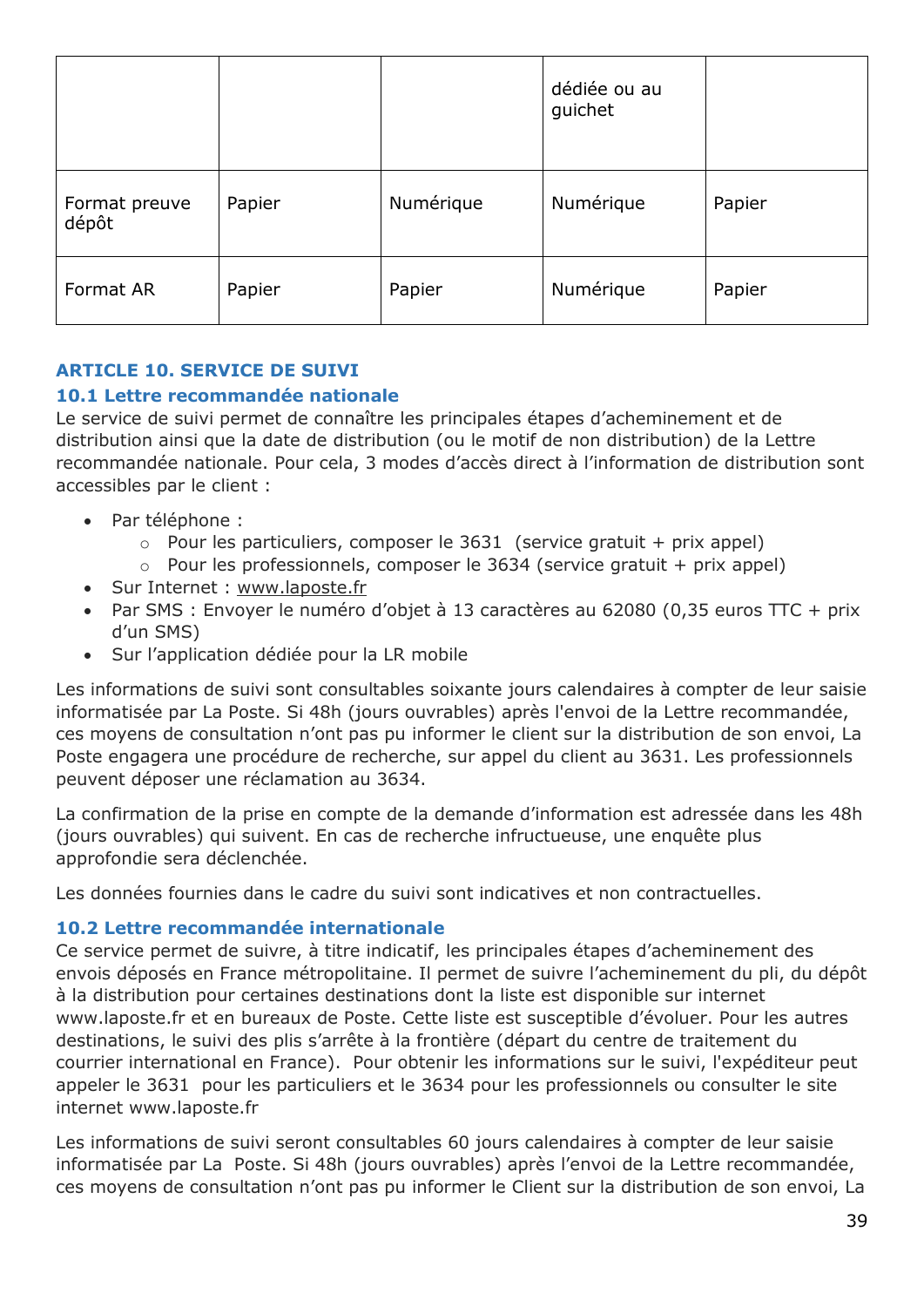Poste engagera une procédure de recherche, sur appel du Client au 3631 pour les particuliers et au 3634 pour les professionnels.

La confirmation de la prise en compte de la demande d'information est adressée dans les 48h (jours ouvrables) qui suivent. En cas de recherche infructueuse, une enquête plus approfondie sera déclenchée.

### **ARTICLE 11. INDEMNISATION**

#### **11.1 Montant des indemnisations applicables à la Lettre recommandée nationale**

La Poste indemnise la perte ou l'avarie d'un envoi recommandé dans les conditions prévues à l'article L.7 du code des postes et communications électroniques. La responsabilité de La Poste est strictement limitée aux dommages directs et plafonnée, toutes causes confondues, au montant de l'indemnisation déterminé par le niveau de garantie choisi par l'expéditeur : R1 : 16 euros - R2 : 153 euros - R3 : 458 euros A l'exception du PARS, de la Lettre recommandée préparée avec vignette (en ligne ou à l'automate) et de la LR mobile, qui ne proposent que le niveau R1, le niveau de garantie est librement choisi par l'expéditeur au moment du dépôt de la Lettre recommandée nationale ou de l'achat de son affranchissement. A défaut de choix exprès par l'expéditeur, le niveau de garantie R1 s'applique.

#### **11.2 Montant des indemnisations applicables à la Lettre recommandée internationale**

La responsabilité de La Poste au titre des envois internationaux, à l'import comme à l'export, est régie par les dispositions en vigueur de l'Union Postale Universelle. En cas de perte, avarie ou spoliation de la Lettre recommandée internationale, le montant de l'indemnisation est déterminé par le niveau de garantie choisi par l'expéditeur : R1 : 45 euros ; R2 : 150 euros.

La Poste n'est pas tenue responsable des pays qui ne réexpédient pas l'avis de réception au client ayant souscrit cette option ; toutefois La Poste indemnise le Client, à hauteur du tarif de l'option, s'il ne reçoit pas son avis de réception dans un délai supérieur à 3 mois.

#### **11.3 Prescription des actions en responsabilité**

Les actions en responsabilité engagées à raison des pertes ou avaries survenues lors de la réalisation de la prestation sont prescrites dans le délai de :

- un an à compter du lendemain du jour de prise en charge de l'envoi pour les envois en France métropolitaine en intra et inter DOM ainsi que pour les échanges entre la France métropolitaine et les DOM.

- six mois à compter du lendemain du jour de prise en charge de l'envoi pour les pertes, avaries et spoliations d'envois internationaux et d'envois à destination des COM, de la Nouvelle-Calédonie, des Terres australes et antarctiques françaises et des secteurs postaux.

#### **SOUS-SECTION 2 - LA LETTRE EN LIGNE - LEL**

La LEL a pour objet de permettre au Client de déposer sous forme électronique ou de saisir directement sur le Site, un Document, afin que ce dernier soit imprimé puis envoyé par courrier postal par La Poste au(x) Destinataire(s) indiqué(s) par le Client. Le Client a la possibilité d'acheter au tarif indiqué sur le site une option de suivi sur son courrier.

#### **ARTICLE 1. DESCRIPTION DU SERVICE**

Le service est accessible depuis l'étranger ou des DOM-COM. Toutefois, les envois sont matérialisés et déposés en France métropolitaine et peuvent être envoyés à destination du territoire français comme de l'international.

La procédure d'envoi d'un Document est la suivante :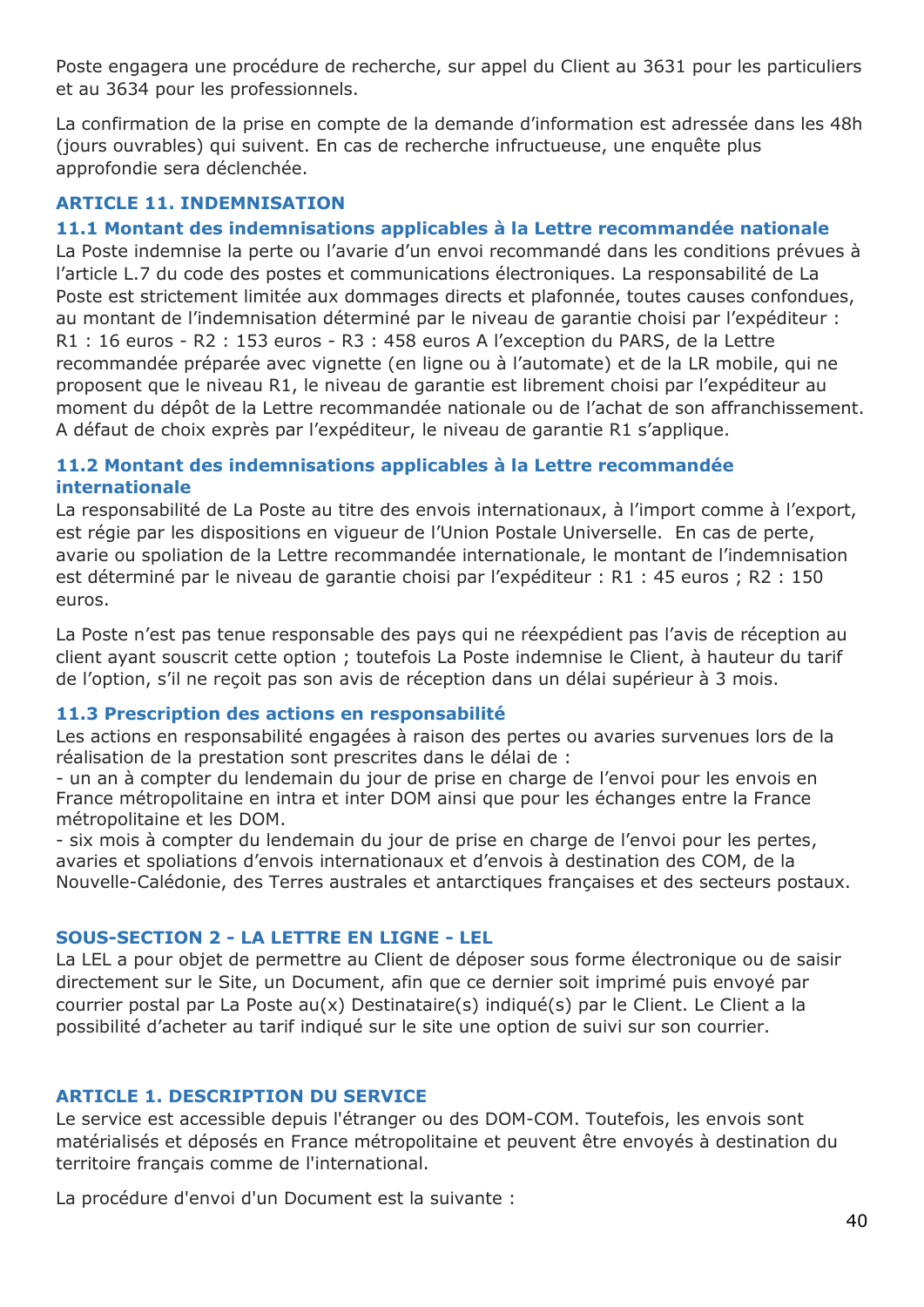### **1.1 Dépôt/saisie du Document**

Le Client se connecte au Site et accède à la LEL. Le Client a le choix de télécharger un Document préalablement préparé, de le saisir directement en ligne grâce à l'Editeur de texte ou d'utiliser des modèles de lettres.

Le Document téléchargé ou édité doit présenter les caractéristiques indiquées sur le Site. A titre indicatif, sont exclus les fichiers de musique, de vidéo, de film.

Le Client à la possibilité en cours de parcours d'enregistrer les documents édités ou téléchargés et de les retrouver directement dans son espace client.

Les documents pris en charge par la Poste sont archivés à compter de la date de commande du Client pour une durée d'un an et sont ensuite supprimés.

#### **1.2 Options du Document**

La Poste propose au Client d'appliquer différentes options à son Document comme par exemple, de l'imprimer en recto verso, en recto, en couleur ou en noir et blanc. La poste se réserve le droit d'apporter des modifications aux options qu'elle propose. L'impression en couleur est une option payante au tarif indiqué sur le Site.

#### **1.3 Saisie de l'adresse du/des Destinataire(s) et/ou téléchargement du fichier d'adresses**

Le Client a la possibilité d'ajouter manuellement des Destinataires et/ou, de télécharger un fichier de Destinataires directement depuis son ordinateur. Le nombre maximum de destinataires que le Client peut indiquer est de 100.

#### **1.4 Récapitulatif de la commande**

La Poste convertit le Document en un Fichier d'édition au format unique PDF.

Le Client visualise son courrier en format PDF et le valide en cochant la case « Je confirme que le document qui sera imprimé par La Poste est conforme au courrier que je désire envoyer ». A défaut, le processus d'envoi est interrompu et le Client ne peut accéder à l'étape suivante.

Le Client est seul responsable des opérations de vérification et de validation du Fichier d'édition. La Poste ne peut en aucun cas être tenue pour responsable des conséquences liées à la négligence du Client.

Pour cela le Client s'engage à :

- prendre connaissance du Fichier d'édition ;

- le visualiser dans son intégralité, et

- vérifier que ledit Fichier correspond au Document qu'il entend envoyer au(x) Destinataire(s).

Une fois ces étapes validées, le Client se voit proposer le récapitulatif de sa commande et le montant à payer.

#### **1.5 Impression et mise sous pli**

Le Fichier d'édition est imprimé selon les options choisies par le Client (Etape 2) et mis sous pli. La Poste ne garantit aucunement que les nuances de couleur soient strictement identiques à celles visualisées par le Client sur le Site.

Si le dépôt en ligne a lieu avant 20h00 (heure du serveur de La Poste France métropolitaine) hors Dimanche et Jours Fériés, la Lettre en Ligne est rematérialisée et datée le jour même ;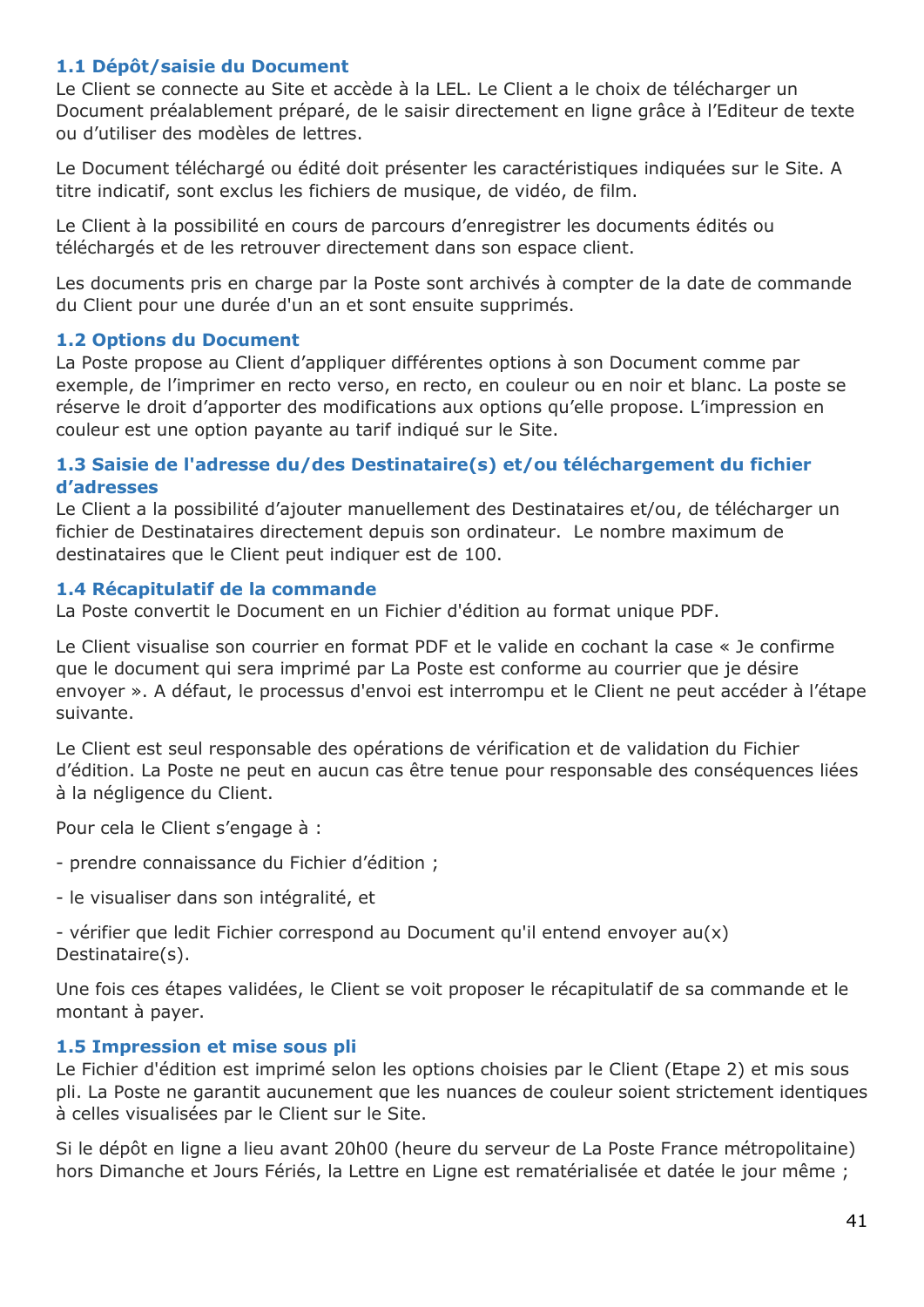dans le cas contraire, la Lettre en Ligne est rematérialisée et datée le jour ouvré suivant. Le Client est informé de la date apposée sur l'enveloppe par e-mail sur son compte La Poste.

#### **1.6 Distribution**

La Lettre en Ligne est acheminée par le réseau de distribution postal et remise en boîte aux lettres du destinataire. Dans l'hypothèse où la Lettre en Ligne ne pourrait être distribuée à son Destinataire, le Client en sera informé dans son Compte.

#### **1.7 Suivi**

Si le Client a opté pour l'option de suivi, un numéro lui est donné par email. Ce numéro lui permettant de suivre les principales étapes d'acheminent et de distribution de son pli.

#### **ARTICLE 2. RESPONSABILITE**

Le Client est seul responsable du contrôle de l'intégrité des messages, de leur contenu, de leur réception par les tiers.

Le Client ne peut apposer de signature électronique, telle que définie par l'article 1316-4 du Code Civil, pour signer des Documents envoyés par le biais de la Lettre en Ligne. Il lui appartient de se renseigner, notamment, quant à l'obligation légale de signer électroniquement au sens de l'article 1316-4 du Code Civil le Document et quant à la valeur accordée à la Lettre en Ligne par le Destinataire.

La Poste s'engage à rematérialiser et acheminer la Lettre en Ligne, conformément aux termes des Conditions Spécifiques du Site. Les engagements pris par La Poste ne sont valables que dans la mesure où l'adresse communiquée est exacte et complète.

La Poste est libre d'utiliser les moyens qui lui semblent les plus opportuns pour rendre ses services.

La Poste s'engage à :

- respecter les obligations légales propres au secret des correspondances émises par voie de télécommunication ;

- assurer la sécurité, la confidentialité et l'intégrité des messages communiqués par le Client, y compris les données personnelles.

La responsabilité de La Poste est engagée conformément aux dispositions légales et réglementaires qui lui sont applicables, notamment les articles L7 et L8 du code des postes et des communications électroniques.

En cas de mauvaise exécution avérée du service de Lettre en Ligne imputable à La Poste, cette dernière rembourse la somme correspondant au prix payé par le Client pour l'envoi de la Lettre en Ligne concernée par la mauvaise exécution du service, à l'exclusion de toute autre indemnité (le prix payé par le Client correspond au montant maximum de l'indemnisation). Le Client peut formuler une réclamation auprès du service client dans le mois suivant le dépôt en ligne de la Lettre en Ligne à indemniser.

En cas d'envoi à plusieurs destinataires, le remboursement sera effectué au Client en fonction du nombre de destinataire impacté et non pas pour la globalité de la prestation commandée.

#### **SOUS-SECTION 3 - LA LETTRE RECOMMANDEE EN LIGNE - LREL**

La LREL (Lettre Recommandée En Ligne) est un service d'envoi en ligne de lettres recommandées. Le contenu des lettres recommandées sont imprimées, mises sous pli et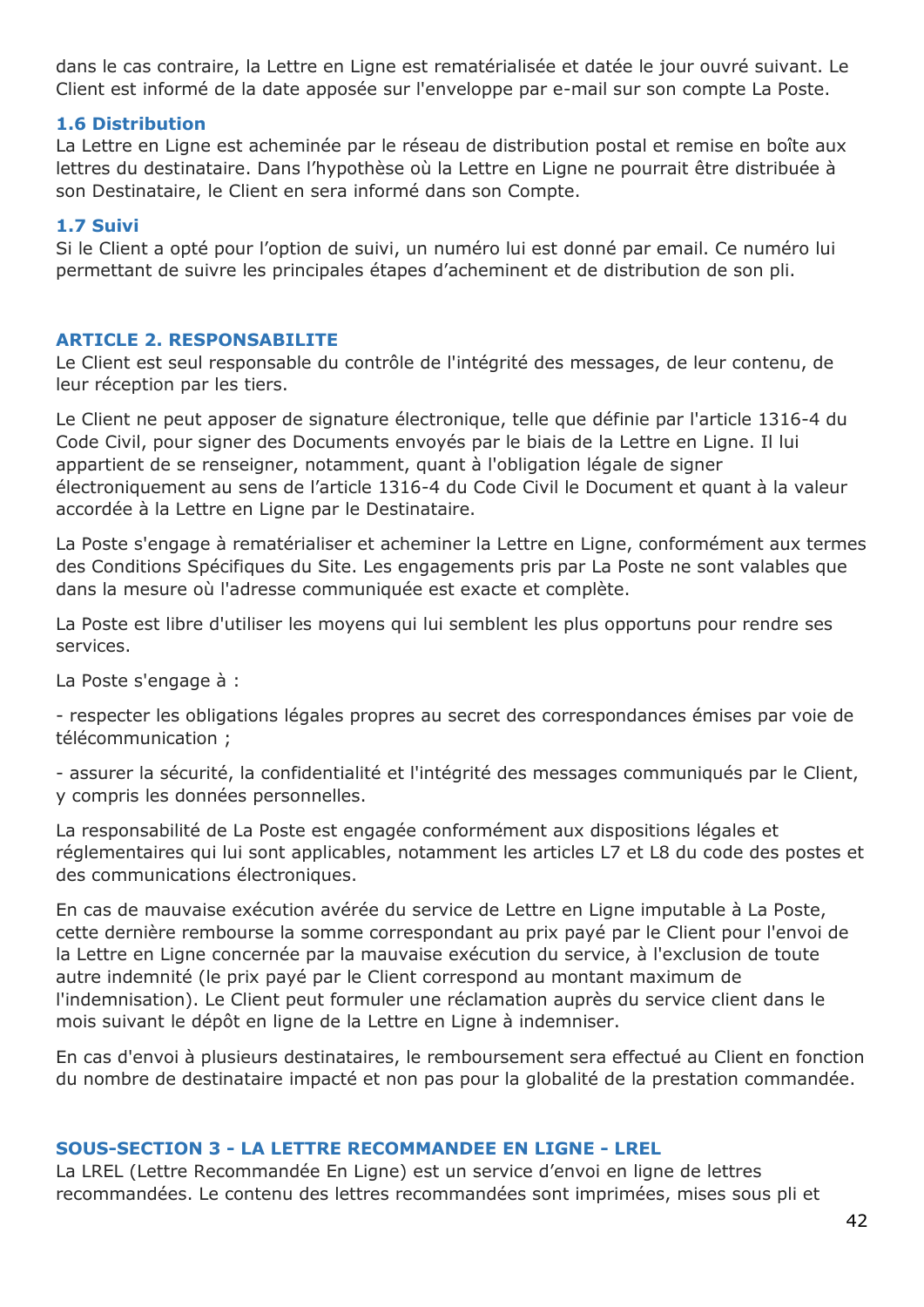distribuées par La Poste. Ce service est accessible en ligne 24h/24 et 7j/7 depuis laposte.fr/courrier-en-ligne.

## **ARTICLE 1. DESCRIPTION DU SERVICE**

Le service de LREL permet au client :

- L'édition ou le téléchargement d'un document écrit
- l'accès à des options d'impression
- l'accès à des options d'envois
- L'impression, la mise sous pli et la distribution par La Poste du pli matérialisé

- la consultation et l'archivage pendant 12 mois des preuves (dépôt et avis de réception le cas échéant) de la LREL.

## **1.1 Dépôt du Document par le Client**

Le Client se connecte au service de création de courrier en ligne via l'adresse laposte.fr/courrier-en-ligne. Le Client a le choix de télécharger un Document préalablement préparé, de le saisir directement en ligne grâce à l'Éditeur de texte ou d'utiliser des modèles de lettres proposés par La Poste.

Le Document téléchargé ou édité doit respecter les caractéristiques indiquées sur le Site.

# **1.2 Choix des options**

La Poste propose au Client expéditeur d'appliquer différentes options à son envoi :

- Options impression (couleur/noir et blanc, recto/ recto-verso
- Options affranchissement (lettre simple, lettre suivie, lettre

recommandée…).

Ces options sont à tout moment modifiables par La Poste sans notification préalable au Client.

# **1.3 Saisie de l'adresse du/des Destinataire(s)**

Le Client expéditeur doit renseigner les coordonnées du Destinataire en indiquant préalablement si ce dernier est un particulier ou un professionnel.

Le Client expéditeur peut également saisir une référence, en texte libre, pour nommer son envoi et ainsi faciliter le suivi de ses LREL envoyées.

## **1.4 Création, vérification et validation du Document avant impression**

Le Client est seul responsable des opérations de vérification et de validation du Fichier d'Édition.

La Poste ne peut en aucun cas être tenue pour responsable de l'absence de visualisation et de validation du Fichier d'édition par le Client, ni des conséquences que cette faute pourrait entraîner pour celui-ci.

La Poste vérifie l'intégrité du Fichier d'édition envoyé par le Client, le sécurise en le chiffrant, par un procédé permettant de garantir l'intégrité de son contenu avant impression. La Poste ne connaît en aucune façon le contenu des Documents qui lui sont transmis par le Client expéditeur.

Le service de LReL convertit l'ensemble du/des Document(s) en un Fichier d'édition unique au format PDF.

Le Client Expéditeur s'engage à télécharger le Fichier d'édition, à en prendre connaissance, à le visualiser dans son intégralité et à vérifier que ledit Fichier correspond au(x) Document(s) qu'il entend envoyer au(x) Destinataire(s). Le Client expéditeur valide ensuite le Fichier d'édition. A défaut de validation, le processus d'envoi est interrompu et le Client expéditeur revient aux étapes précédentes.

Le Fichier d'édition constitue la preuve originale du contenu de l'envoi et engage le Client expéditeur. Le Fichier d'édition est conservé 1 an à compter de la mise à disposition de la Preuve Électronique de Dépôt. Il est consultable sur son compte pendant cette même durée.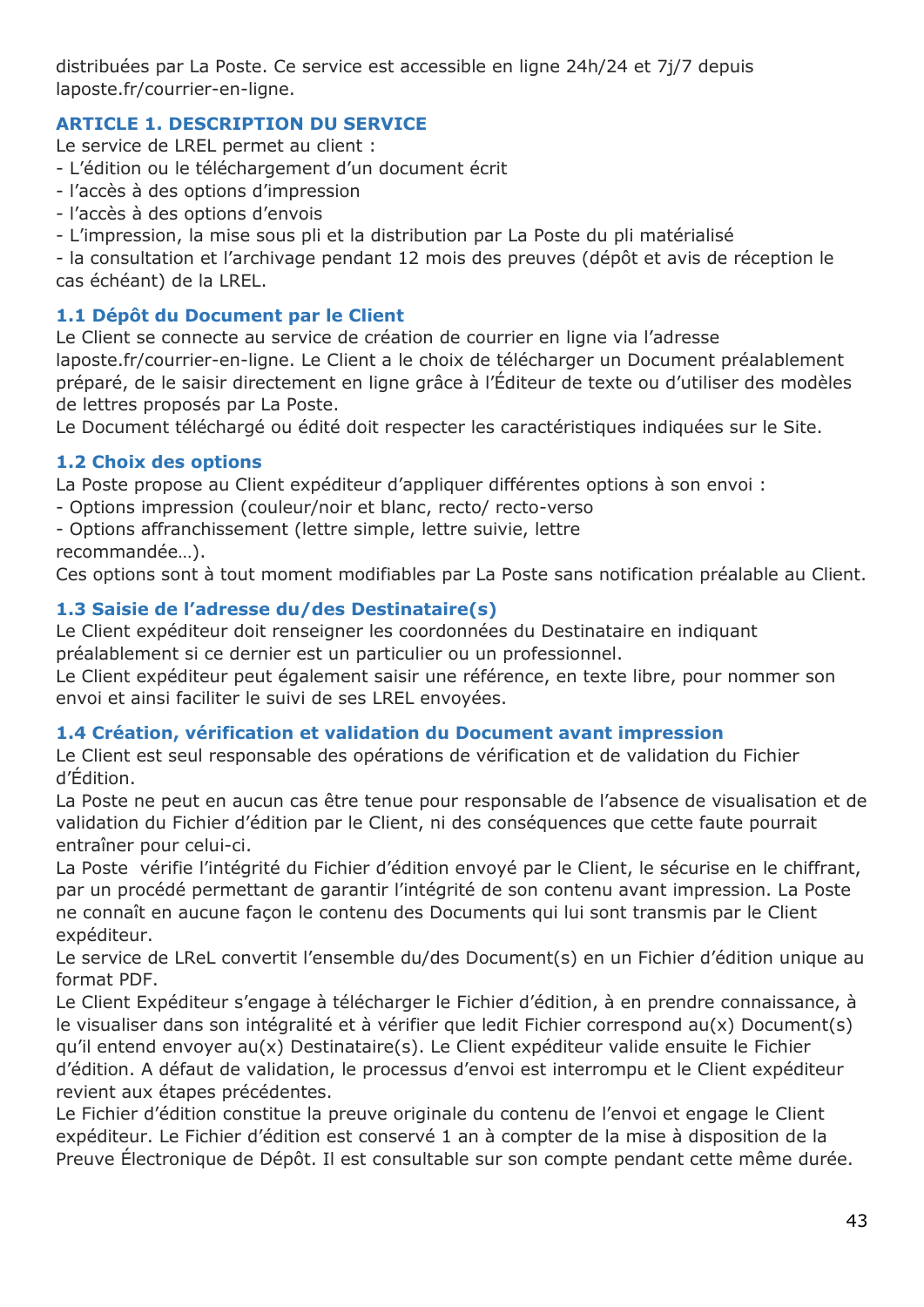Il appartient au Client expéditeur de conserver le Fichier d'édition s'il souhaite prouver le contenu de son envoi au-delà de cette période.

### **1.5 Envoi, paiement en ligne et preuve de dépôt**

Le Client expéditeur valide son choix. Il effectue ensuite le paiement en ligne, par carte bancaire, par Paypal, Paylib ou via son Compte prépayé. Si le paiement n'est pas effectué, la procédure d'envoi de la LReL est annulée.

La Poste établit une Preuve de dépôt électronique au terme de la procédure d'envoi. Le dépôt en ligne est horodaté (apposition d'une Contremarque de temps) et permet la génération d'une preuve de dépôt au format PDF et scellée. La preuve de la LREL est disponible dans le compte du Client expéditeur pendant une durée de un (1) an à compter de la commande du Client. Elle est aussi transmise par email au Client expéditeur.

#### **1.6 Impression et mise sous pli d'une LReL**

Le Fichier d'édition est imprimé, en noir et blanc ou en couleur, recto simple ou recto-verso selon les choix du Client expéditeur, et mis sous pli. La LREL est préparée sans liasse papier et un AR numérique sera délivré au Client expéditeur. La Poste s'engage à archiver pendant dix (10) ans les preuves numériques (preuve de dépôt et l'Avis de réception). Après la première année pendant laquelle les preuves sont accessibles et consultables sur le compte du Client, les preuves sont disponibles sur demande au service client 3631 pour les particuliers et 3634 pour les professionnels.

#### **1.7 Suivi et réception d'une LReL**

La LReL permet au Client expéditeur de suivre ses envois de la LReL via le Site.

Une fois que le pli est imprimé et mis sous pli, la LREL est distribuée comme une LR classique au destinataire ou son mandataire. Aussi la LREL est remise par le facteur contre signature du destinataire après vérification de son identité. En cas d'absence, le pli est mis en instance pendant une durée de 15 jours à partir du lendemain de la première présentation.

La preuve de distribution et, le cas échéant l'Avis de réception, sont signés par le Destinataire sur un terminal facteur permettant de signer numériquement.

L'Avis de réception est retourné au Client expéditeur par voie numérique après la capture de la signature du destinataire. L'AR numérique comme la preuve de dépôt est au format PDF et scellé. Après la première année pendant laquelle les preuves sont accessibles et consultables sur le compte du client, l'AR est disponible sur demande au service client 3631 pour les particuliers et 3634 pour les professionnels.

L'envoi d'un avis de réception numérique est toutefois subordonné au recueil de la signature du destinataire sur un terminal numérique. Lors d'une distribution d'une LREL, sans présentation par l'agent de La Poste d'un terminal numérique, la signature du destinataire peut être recueillie sur un support papier (preuve distribution et avis de réception). Dans ce cas l'avis de réception sera fourni au format papier à l'expéditeur.

Le processus suivi par le Document matérialisé répond aux règles générales de La Poste pour les envois recommandés traditionnels et donc aux Conditions spécifiques de vente applicables à la Lettre recommandée nationale et à Lettre recommandée internationale de La Poste.

#### **ARTICLE 2. RESPONSABILITE**

La Poste n'est pas partie et n'est pas responsable du contenu ou de la validité des LReL échangées entre le Client expéditeur et le Destinataire.

Les données nécessaires à la composition de la LReL relèvent de la seule responsabilité du Client. Le Client est seul responsable de l'envoi de données confidentielles ou soumises au secret professionnel, au moyen du Service de la LReL.

Le Client est responsable, au même titre que le Destinataire, des opérations de vérification et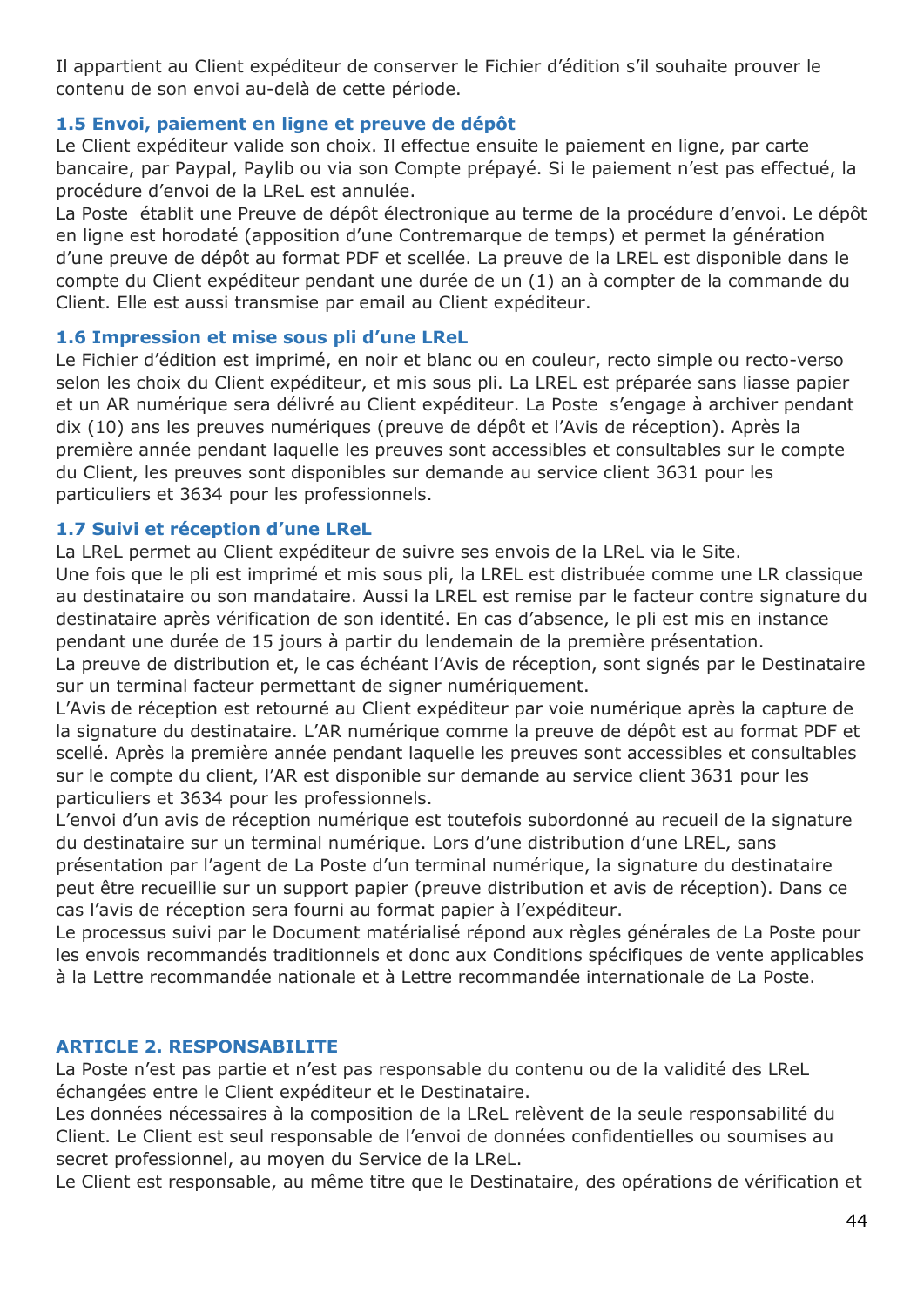d'acceptation de la LReL qui leur incombent en application des présentes.

## **ARTICLE 3. TRAÇABILITE DES ECHANGES – SECRET DES CORRESPONDANCES**

La LReL assure la traçabilité de tous les échanges et de toutes les étapes des phases du parcours de la lettre. À cet effet, le service de la LReL respecte les prescriptions légales applicables en matière de collecte des données de connexion, conformément à la réglementation nationale applicable. L La Poste s'engage à délivrer des Contremarques de temps fiables conformément aux dispositions prévues dans le décret en Conseil d'État pris en application de l'article 1369-8 du Code civil et son Arrêté d'application. a Poste s'engage à respecter les obligations légales propres au secret des correspondances émises par la voie de communications électroniques et dont la violation est sanctionnée par les dispositions des articles 226-15 du code pénal, sous réserve notamment des dispositions de la loi n° 91-646 du 10 juillet 1991.

## **SOUS-SECTION 4 – PACK DEMENAGEMENT, ABONNEMENT MOBILITE, REEXPEDITION, GARDE**

### **ARTICLE 1. PACK DEMENAGEMENT**

#### **1.1 Définition**

**« Pack Déménagement** » **ou « Pack »:** désigne le Service qui permet notamment au Client de faire suivre son courrier et d'informer un certain nombre de personnes de son changement d'adresse.

### **1.2 Objet et composition du Pack Déménagement**

Le Pack Déménagement a pour objet de permettre au Client de souscrire une Réexpédition définitive de son courrier et de réunir les outils suivants nécessaires pour le déménagement du Client dans le délai précisé ci-après :

- un service de Réexpédition définitive de 6 mois ou 12 mois en fonction du type de pack souscrit à savoir respectivement « le pack déménagement 6 mois » ou le « pack déménagement 12 mois ».

Les conditions d'utilisation de ce service sont décrites à l'article 3 - des outils pour s'organiser (ex : guide du déménagement)

- 4 lettres en ligne (voir les conditions d'utilisation de la LEL décrites à la sous-section 2 « LETTRE EN LIGNE »

- 10 timbres à imprimer dénommés Montimbrenligne avec pour affranchissement la lettre Verte 20g France Métropolitaine (voir les conditions d'utilisation décrites à la sous-section 1 « MTEL »

La personnalisation à laquelle le client aura accès est prédéfinie par La Poste.

- la possibilité d'ouvrir un compte Digiposte Premium (voir les conditions générales d'utilisation de Digiposte accessible [ici](https://secure.digiposte.fr/conditions_generales)

L'Offre Premium ne peut être souscrite que depuis les Market Places (par ex.l'App Store d'Apple et du Play Store de Google) et nécessite le téléchargement préalable de l'Application par l'Abonné.

L'achat depuis les Marketplace est soumis aux conditions spécifiques de chaque Marketplace.

### **1.3 Durée d'accès aux services du pack déménagement**

Le Client pourra imprimer ses timbres Montimbrenligne et utiliser ses LEL dans un délai de 6 ou 12 mois en fonction de la durée du Pack auquel il aura souscrit à savoir respectivement le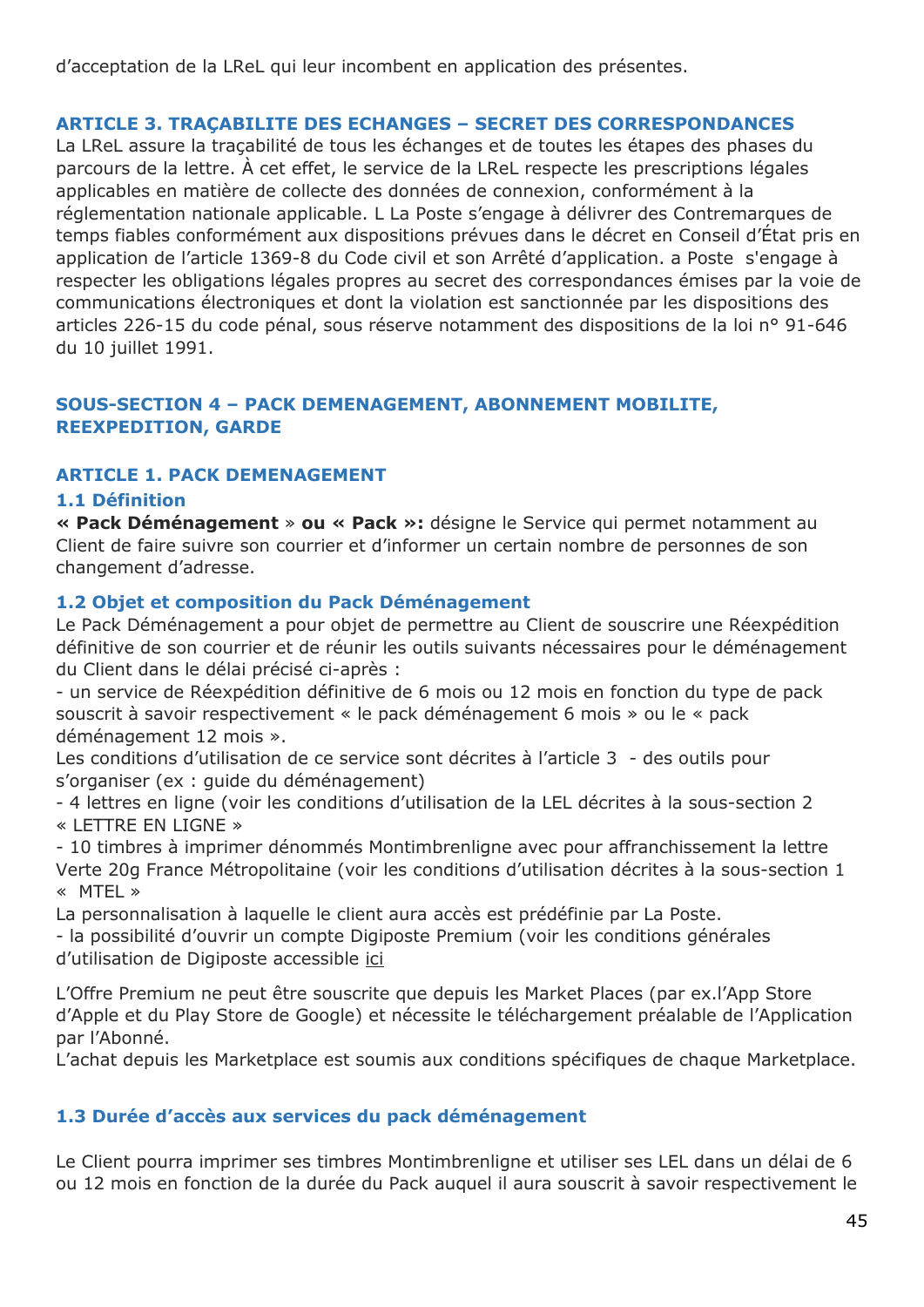« Pack déménagement 6 mois » ou le « Pack déménagement 12 mois ».

Ce délai court à compter de la date de commande du Pack déménagement.

Le Client pourra bénéficier d'un compte Digiposte Premium dans ce même délai en ouvrant lui-même un compte Digiposte premium et en acceptant les CGU Digiposte.

Le Client s'il le souhaite aura la possibilité de renouveler son abonnement Digiposte Premium (cf tarifs indiqués sur le site internet du service Digiposte) et son service de réexpédition de 6 mois dans les conditions qui lui seront précisées par e-mail environ 1 mois avant l'échéance de son contrat.

A défaut de renouvellement de son abonnement Digiposte Premium et à son échéance, les fonctionnalités associées ne seront plus accessibles et les conditions correspondant à l'offre gratuite du service Digiposte seront appliquées. Par exemple, si l'espace de stockage dépasse la limite de l'offre gratuite, aucun document n'est perdu ou supprimé, mais il est impossible d'en ajouter. Il faudra procéder au nettoyage de l'espace de stockage. Néanmoins, les documents déposés par les émetteurs, continueront à être reçus dans le compte Digiposte.

# **1.4 Modalités de souscription du Pack et envoi d'un code d'activation**

Ce service n'est commercialisé et ne peut être souscrit que depuis le Site.

La souscription est possible via le formulaire de souscription accessible sur le Site. Suite à la souscription au Pack et à son paiement, la commande est confirmée.

Le Client reçoit ensuite un code d'activation de son contrat à son ancienne adresse dès le lendemain de la souscription s'il a souscrit le contrat avant 18h30 et dans le cas contraire, dans un délai de quarante-huit (48) heures. Ces délais sont mentionnés à titre indicatif. Une fois le code d'activation reçu par courrier, le Client doit se reconnecter à son Compte. Il saisit ensuite le code d'activation dans la rubrique dédiée "Pack Déménagement" sur le Site (voir durée de validité du code d'activation ci-dessous).

Le contrat est alors activé et sera effectif à la date de démarrage prévue, ou à défaut le lendemain (jour ouvré hors dimanche, jour férié et lundi de Pentecôte) de la saisie du code.

Si le code n'a pas été saisi pendant sa durée de validité soit dans un délai de trente (30) jours après la date de souscription au Pack Déménagement, ou en cas de perte de code le client peut :

- faire une nouvelle demande de code d'activation depuis son Espace client. Il sera envoyé par courrier à son ancienne adresse,
- ou se rendre au bureau de Poste de son choix pour activer son contrat. Le Client doit alors être muni des pièces suivantes et de tout autre justificatif utile le cas échéant permettant de justifier de son droit à agir :
	- son numéro de contrat

- sa pièce d'identité et celles de l'ensemble des personnes majeures désignées sur le contrat.

## **ARTICLE 2. ABONNEMENT MOBILITE**

« **Abonnement Mobilité (AM)** » : désigne le Service qui permet au Client de faire garder son courrier par La Poste ou de le faire suivre vers une adresse provisoire.

## **2.1 Objet et modalités d'utilisation du service**

L'Abonnement Mobilité permet au Client, pendant un an calendaire, de souscrire à autant de contrats de Réexpédition temporaire ou de Garde de courrier qu'il souhaite.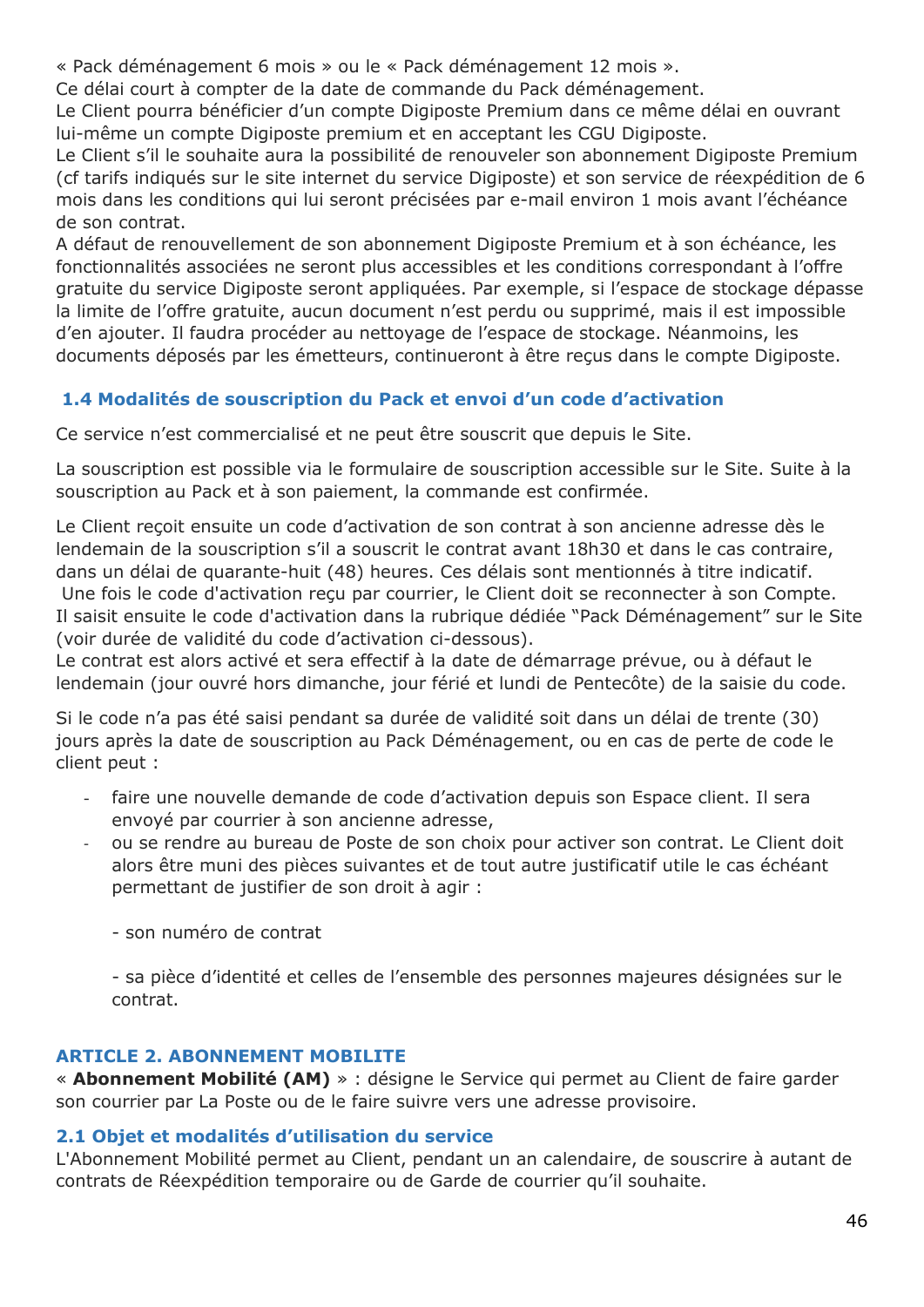L'ensemble des dispositions relatives au Service « GARDE DU COURRIER » et à la REEXPEDITION TEMPORAIRE DU COURRIER sont applicables au Service Abonnement Mobilité.

Il revient au souscripteur de faire coïncider la durée de son contrat de Réexpédition temporaire nationale ou de garde du courrier avec la date de fin de l'Abonnement Mobilité.

Le souscripteur de l'Abonnement mobilité sera obligatoirement bénéficiaire des contrats de Réexpédition temporaire nationale ou de Garde du courrier souscrits dans le cadre de cet Abonnement Mobilité.

En fonction de ses absences, il choisit les dates de début et de fin des contrats de Réexpédition temporaire ou de Garde du courrier.

Le Client, souscripteur de l'Abonnement Mobilité, peut désigner les membres de son foyer qu'il souhaite faire bénéficier du Service.

A tout moment, cette option peut être exercée et les membres de sa famille modifiés. Le Client peut déterminer et modifier les personnes bénéficiaires du service à chaque contrat souscrit.

Le souscripteur s'engage à informer les bénéficiaires des contrats de Réexpédition et de Garde qu'il souscrira pour leur compte dans le cadre de l'Abonnement.

L'adresse renseignée lors de la souscription à l'Abonnement Mobilité est l'adresse de départ de la Réexpédition temporaire nationale ou l'adresse concernée par la Garde du courrier.

### **2.2 Modalités de souscription de l'Abonnement mobilité et envoi d'un code d'activation**

La souscription est accessible en ligne sur le Site via le formulaire de souscription. Il appartient au Client de le compléter et de mentionner si nécessaire les personnes concernées par l'Abonnement Mobilité puis de valider le formulaire de souscription. Le paiement est effectué en une seule fois sous la forme d'un abonnement forfaitaire pour tous les contrats de Réexpédition temporaire et/ou de Garde de Courrier de l'année. Une fois le paiement validé, la commande est confirmée et La Poste adresse un code d'activation au Client, à son domicile par courrier physique, dès le lendemain de la souscription s'il a souscrit son Abonnement avant 18h30 et dans le cas contraire dans un délai de quarante-huit (48) heures. Ces délais sont mentionnés à titre indicatif. Tant que le code d'activation n'est pas saisi, l'Abonnement Mobilité n'est pas activé et le Client ne peut en bénéficier.

Une fois le code d'activation reçu par courrier, le Client doit se reconnecter à son Compte. Il saisit ensuite le code d'activation dans la rubrique dédiée du Site" Abonnement Mobilité" (voir durée de validité du code d'activation ci-dessous). L'Abonnement est alors activé, et sera effectif à la date de démarrage prévu, ou à défaut le lendemain (jour ouvré hors dimanche, jour férié et lundi de Pentecôte) de la saisie du code.

Si le code n'a pas été saisi pendant sa durée de validité soit dans un délai de trente (30) jours après la date de souscription à l'Abonnement Mobilité, ou en cas de perte de son code, le client peut faire une nouvelle demande de code d'activation depuis son Espace client. Il sera envoyé par courrier à son ancienne adresse.

Le délai de mise en œuvre du contrat souscrit au sein de l'Abonnement Mobilité est celui du service souscrit par le Client.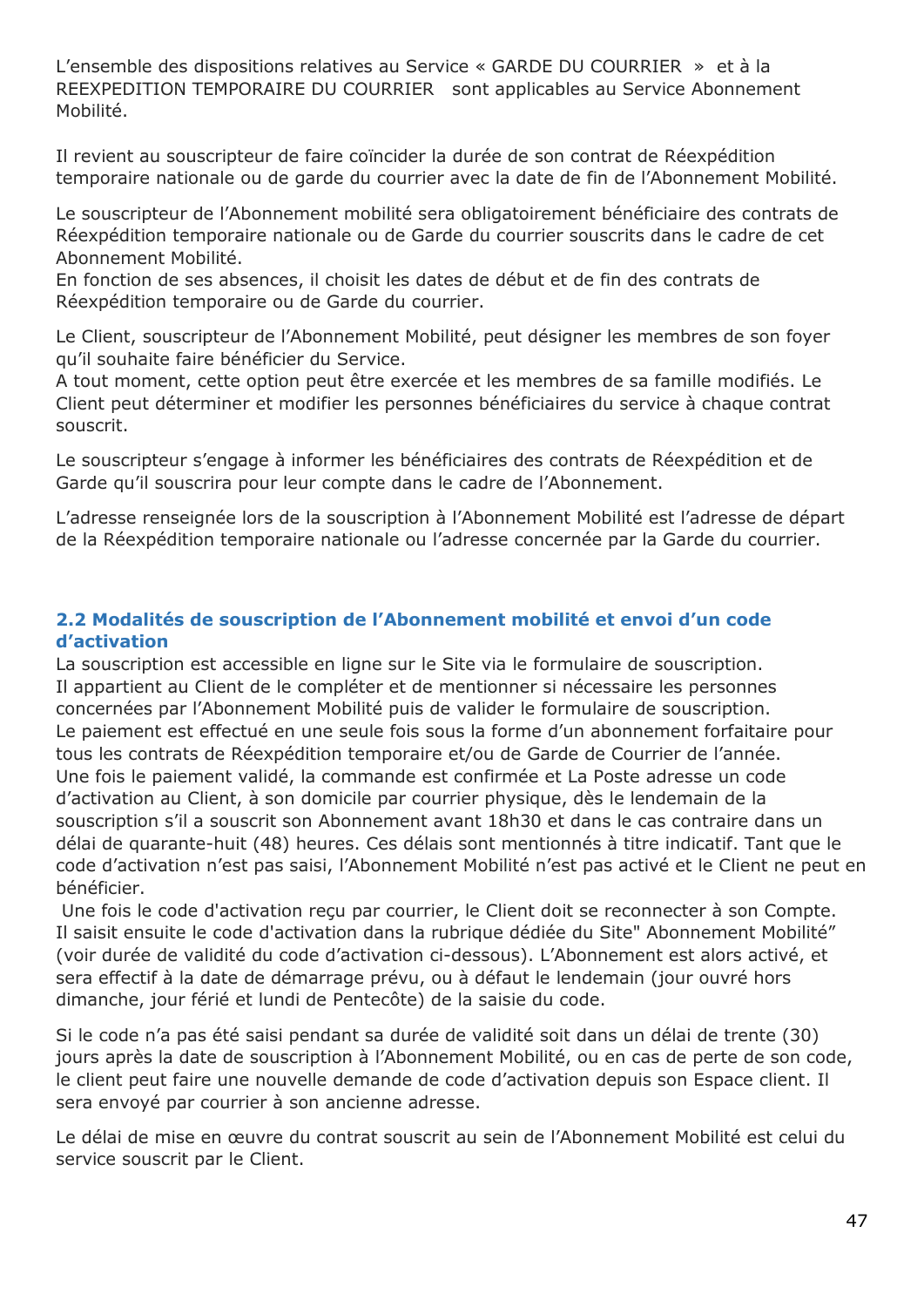#### **2.3 Renouvellement, résiliation**

Le Service Abonnement Mobilité peut être renouvelé d'une année calendaire dans la limite d'une seule fois à l'issue de sa durée, et après paiement du tarif indiqué sur le Site. Néanmoins, le renouvellement n'est plus disponible cinq jours avant l'expiration de la période contractuelle en cours. L'interruption anticipée de l'Abonnement mobilité avant sa date d'échéance ne donne droit à aucun remboursement du montant forfaitaire préalablement versé.

### **ARTICLE 3. LA REEXPEDITION**

# **3.1 Définition**

**« Réexpédition » :** désigne le service de Réexpédition temporaire ou définitive du courrier dont la description figure notamment, sur le Site.

## **3.2 Objet**

Le Service Réexpédition proposé par La Poste peut être temporaire ou définitif dans les conditions précisées ci-après :

- La réexpédition définitive permet, suite à un changement de domicile, de faire suivre les envois du client ainsi que le cas échéant celui des personnes physiques qu'il représente, de son ancien domicile vers son nouveau domicile.
- La réexpédition temporaire permet de faire suivre les envois du client, ainsi que le cas échéant celui des personnes physiques qu'il représente, de son domicile vers une adresse temporaire.

La réexpédition vers/ depuis une Poste restante permet de faire suivre les envois du Client, ainsi que le cas échéant celui des personnes physiques qu'il représente, de son domicile vers un bureau de poste proche de son lieu de séjour ou depuis un bureau de poste vers un autre bureau de poste ou une adresse temporaire.

### **3.3 Conditions d'accès**

La Poste informe ses clients sur le fait, qu'en l'absence de boîtes aux lettres nominatives et accessibles, ou d'un mandataire, permettant une distribution individualisée des envois postaux aux résidents, et la restitution des envois non distribuables, les conditions ne sont pas réunies pour la réalisation de la prestation. Dans un tel cas, La Poste en avertira le Client dans les meilleurs délais et lui proposera une solution alternative aux présentes, pour assurer, si c'est possible la réexpédition de son courrier. Le Client sera remboursé du montant payé pour son contrat de Réexpédition. La Poste informe ses clients que conformément aux CGV Courrier-Colis de La Poste, des conditions de distribution particulières peuvent être convenues pour la desserte de certains types d'immeubles (à titre d'exemples non limitatifs : résidences collectives avec mandataire postal, maisons de retraite, résidences étudiants). Dans ce cas, les conditions de prestation de la Réexpédition effectuée dans le cadre des présentes sont susceptibles d'être aménagées en conséquence, notamment en termes de délai.

#### **3.4 Dispositions concernant les modalités de souscription et d'activation du Service Réexpédition**

*1) Les modalités de souscription aux services de Réexpédition avec envoi d'un code d'activation à l'ancienne adresse, ou activation en bureau de poste*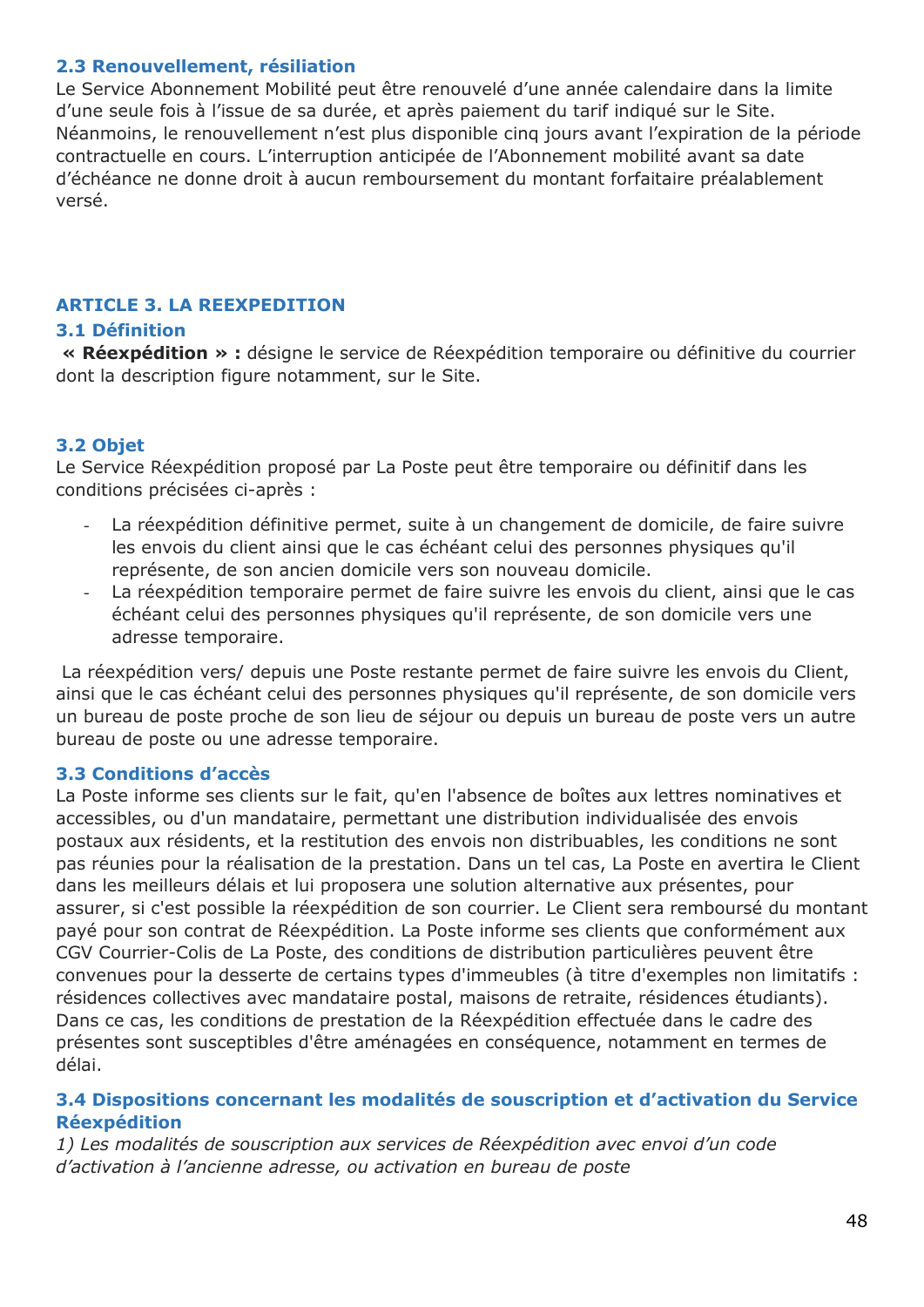### **a) La saisie du contrat**

Le Client se connecte à son Compte saisit les données du contrat de Réexpédition, à savoir :

- la date d'effet du service de Réexpédition,
- la date de fin (lorsque celle-ci n'est pas calculée automatiquement),
- les personnes concernées et les coordonnées.

Cette phase est suivie d'une validation des adresses saisies, dans le cas où La Poste décèle des incohérences ou une adresse non reconnue.

Si le Client devait valider une adresse pour laquelle La Poste indique des incohérences ou une adresse non reconnue, la responsabilité de La Poste ne pourrait être engagée en cas de dysfonctionnement du service de Réexpédition et notamment en cas de retard dans la mise en oeuvre du service.

Lors de la souscription du contrat un numéro de téléphone portable sera demandé au Client afin de l'informer par courriel ou SMS de la bonne mise en oeuvre et de l'arrêt de son contrat.

# **b) La déclaration sur l'honneur**

Le Client doit déclarer sur l'honneur (par le biais de cases à cocher) qu'il ne réexpédie pas le courrier de personnes à tort, qu'il ne réexpédie pas le courrier d'entreprise, association ou société et le cas échéant qu'il est en droit de procéder à la souscription du service de Réexpédition pour le compte d'autrui (mineur, majeur sous tutelle, enfants en cas de divorce ou personne décédée).

Toute fausse déclaration engagera la responsabilité du Client qui sera seul responsable du préjudice causé à tout tiers, et pourra entraîner des poursuites devant les tribunaux compétents de la part de La Poste.

Le Client garantit La Poste contre toute action qui serait engagée à son encontre, ou toute plainte qui serait déposée contre elle, par un tiers, du fait d'une fausse déclaration sur l'honneur de la part du Client lors de sa souscription au service de Réexpédition. Cette garantie couvre toute somme que La Poste serait tenue de verser.

Le Client procède ensuite au paiement comme indiqué sur le Site.

## **c) Activation du contrat et mise en œuvre de la Réexpédition**

Lors de la souscription en ligne, le Client devra indiquer sur le Site, le cas échéant, s'il a ou non déménagé afin d'activer son contrat comme indiqué ci-après :

S'il a déménagé, il devra se rendre en bureau de poste muni des pièces suivantes et de tout autre justificatif utile le cas échéant permettant de justifier de son droit à agir pour activer son contrat :

- son numéro de contrat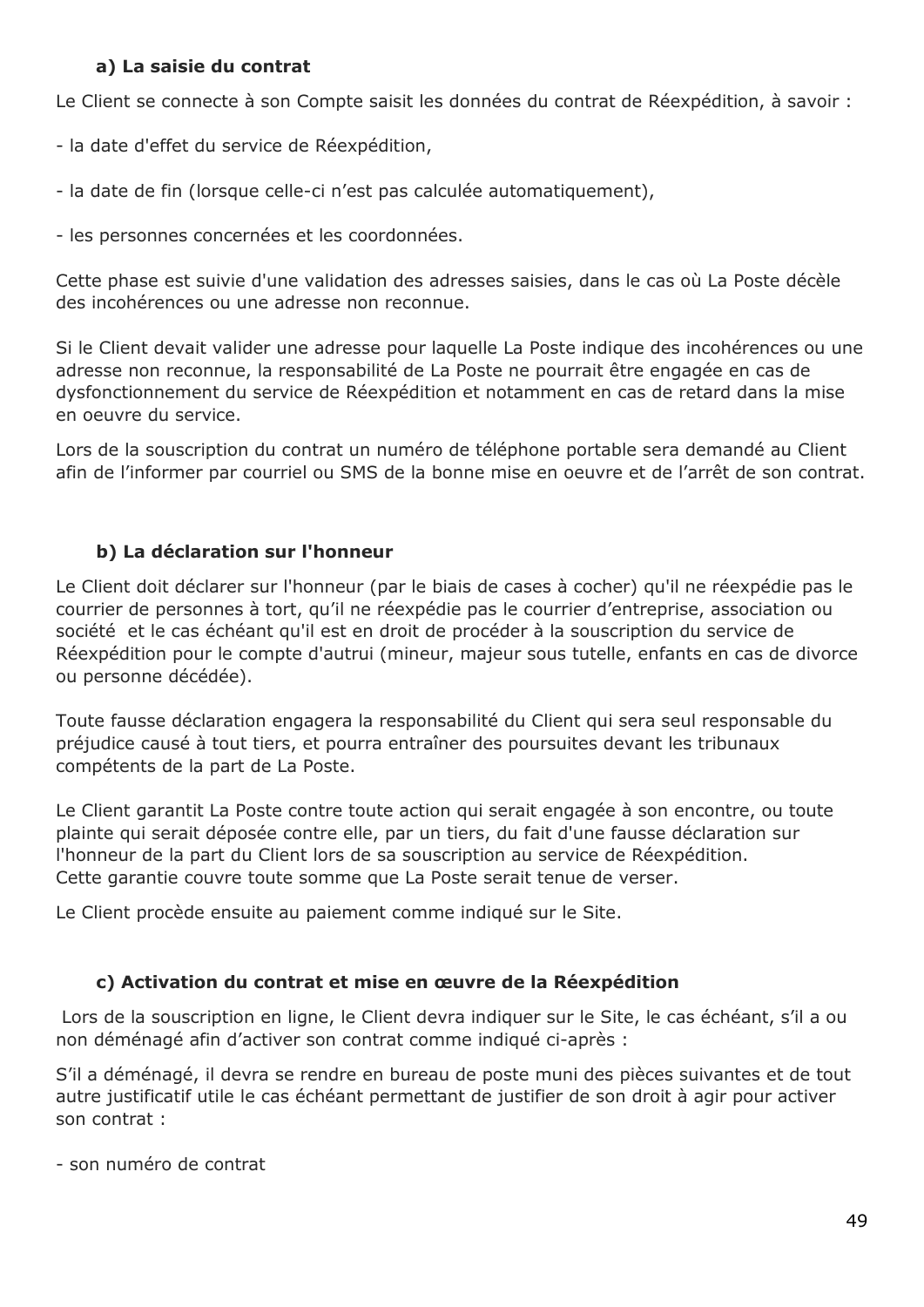- sa pièce d'identité et celles de l'ensemble des personnes majeures désignées sur le contrat.

S'il n'a pas déménagé, le Client devra choisir sur le Site d'activer son contrat soit en se rendant en bureau de poste muni des pièces susvisées, soit via un code d'activation comme indiqué ci-après.

S'il en a fait la demande sur le Site, le Client reçoit un code d'activation du contrat à son ancienne adresse dès le lendemain de la souscription s'il a souscrit le contrat avant 18h30 et dans le cas contraire, dans un délai de quarante-huit (48) heures. Ces délais sont mentionnés à titre indicatif.

Une fois le code d'activation reçu par courrier, le Client doit se reconnecter à son Compte. Il saisit ensuite le code d'activation dans la rubrique dédiée du Site "Réexpédition" (voir durée de validité du code d'activation ci-dessous).

Le contrat est alors activé et sera effectif à la date de démarrage prévue, ou à défaut le lendemain (jour ouvré hors dimanche, jour férié et lundi de Pentecôte) de la saisie du code.

Si le code n'a pas été saisi pendant sa durée de validité soit dans un délai de trente (30) jours après la date de souscription au service de réexpédition, ou en cas de perte de code le Client peut :

- faire une nouvelle demande de code d'activation depuis son Espace client. Il sera envoyé par courrier à son ancienne adresse.

- ou se présenter au bureau de Poste de son choix pour activer son contrat de Réexpédition. Le Client doit alors être muni des pièces susvisées.

Le contrat est alors activé, et sera effectif à la date de démarrage prévue, ou à défaut le lendemain (jour ouvré hors dimanche, jour férié et lundi de Pentecôte) de la saisie du code ou de sa démarche auprès du bureau de poste.

S'il y a des bénéficiaires tiers au contrat, un courrier d'information sera envoyé à chaque bénéficiaire à l'ancienne adresse.

## **d) Modifications**

Le Client peut, dans un délai d'un mois à compter de la date de souscription au Service de Réexpédition, apporter des modifications.

Ces modifications, limitées à quelques données, peuvent être réalisées depuis la rubrique « Modifier mon contrat » accessible au Client à partir de son Compte.

En aucun cas, ces modifications ne peuvent servir à enregistrer une modification complète de la nouvelle adresse du Client, dans le cadre d'un nouveau changement d'adresse par exemple.

### **e) L'activation en ligne avec l'Identité Numérique**

Le Client a la possibilité de souscrire puis d'activer directement en ligne son contrat de réexpédition définitive nationale en utilisant son Identité Numérique. Il doit être bénéficiaire de l'ordre de Réexpédition souscrit.

Il doit alors cliquer sur la rubrique dénommée « Utiliser L'identité Numérique » et renseigner son adresse courriel et son mot de passe. Il doit ensuite saisir les données de son contrat en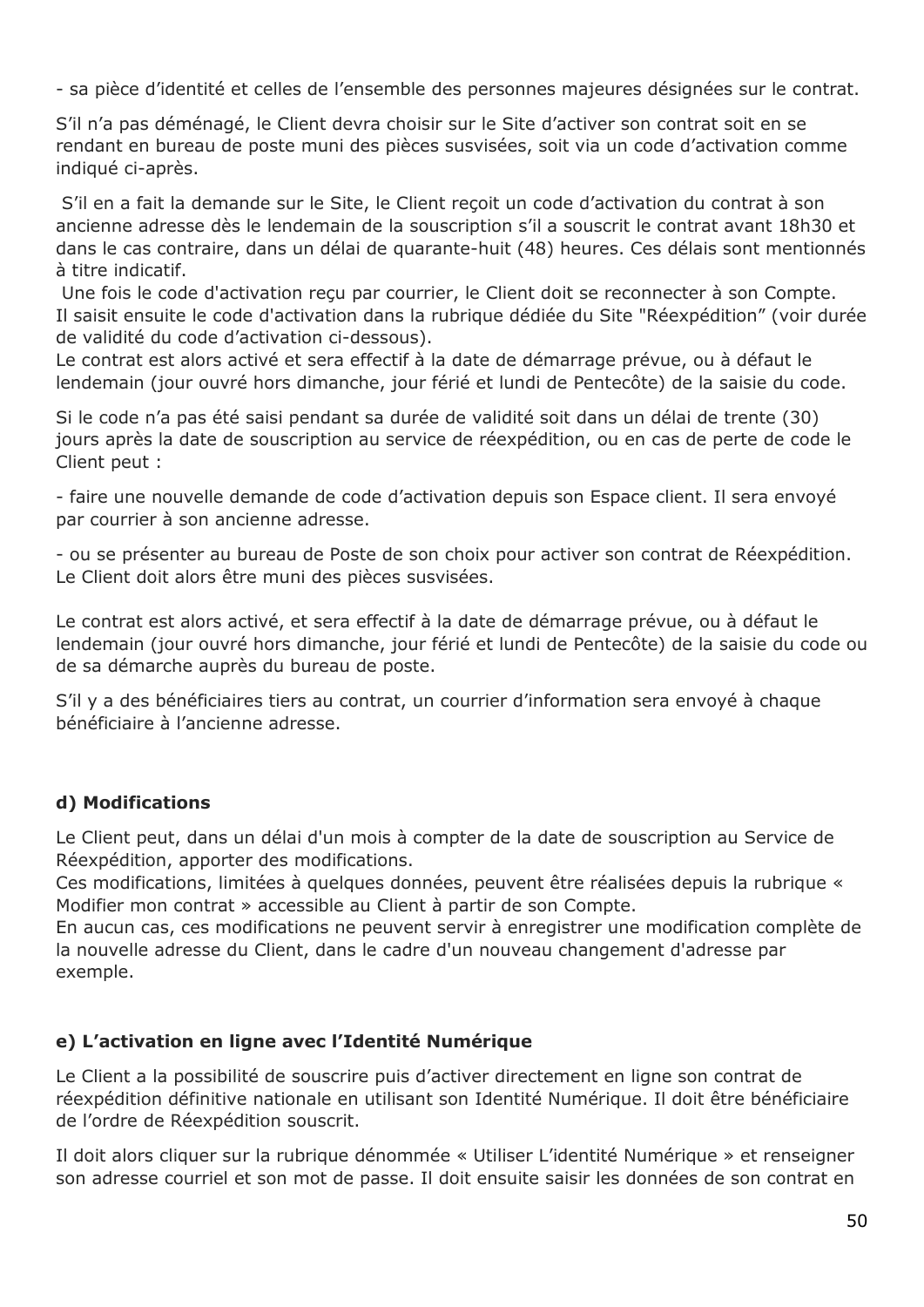complétant le formulaire de souscription, procéder à la déclaration sur l'honneur, puis au paiement comme indiqué sur le Site.

La Réexpédition est alors activée instantanément et mise en œuvre à la date communiquée par le Client. S'il y a des bénéficiaires tiers au contrat, un courrier d'information sera envoyé à chaque bénéficiaire à l'ancienne adresse.

Le Client peut le cas échéant apporter des modifications à son contrat comme indiqué cidessus.

#### **3.5 Dispositions communes à la Réexpédition** *1) Les objets*

Les objets concernés par le service de Réexpédition sont les envois postaux. Pour la Réexpédition définitive ou temporaire nationale, parmi les envois postaux, les objets suivants sont concernés :

- courriers ordinaires ou recommandés,
- presse (journaux et magazines),
- courriers publicitaires et catalogues,

#### - colis.

Pour la Réexpédition définitive ou temporaire internationale, parmi les envois postaux, les objets suivants sont concernés :

- ensemble des envois de correspondance jusqu'à 2 kg,
- les catalogues,
- les envois publicitaires,

- la presse (journaux et magazines) à l'exclusion de tout autre objet, notamment les marchandises avec ou sans valeur marchande et les Postréponse.

#### **Cas spécifiques :**

Le Client est averti que les objets réexpédiés dans le cadre de contrats souscrits au départ des DOM, de Saint Martin, de Saint Barthélemy ou de Saint Pierre et Miquelon vers la France métropolitaine, ou au départ de la France métropolitaine vers les DOM-COM et/ou la Nouvelle-Calédonie, suivent les conditions d'une Réexpédition définitive ou temporaire internationale, notamment s'agissant des objets concernés ci-dessus, à l'exception du tarif qui est celui d'une Réexpédition nationale.

Les objets réexpédiés dans le cadre de contrats de Réexpédition souscrits au départ de la France métropolitaine, des DOM, de Saint Martin, de Saint Barthélémy ou de Saint Pierre et Miquelon vers un secteur postal suivent les conditions d'une Réexpédition temporaire internationale, notamment s'agissant des objets concernés ci-dessus, à l'exception du tarif qui est celui d'une Réexpédition nationale.

De plus, ces contrats sont limités à six (6) mois.

Pour tout type de contrat de Réexpédition, sont exclus du service les produits de Chronopost, les publicités sans adresse, les valeurs déclarées.

Les objets exclus du service souscrit sont retournés à l'expéditeur ou, si celui-ci n'est pas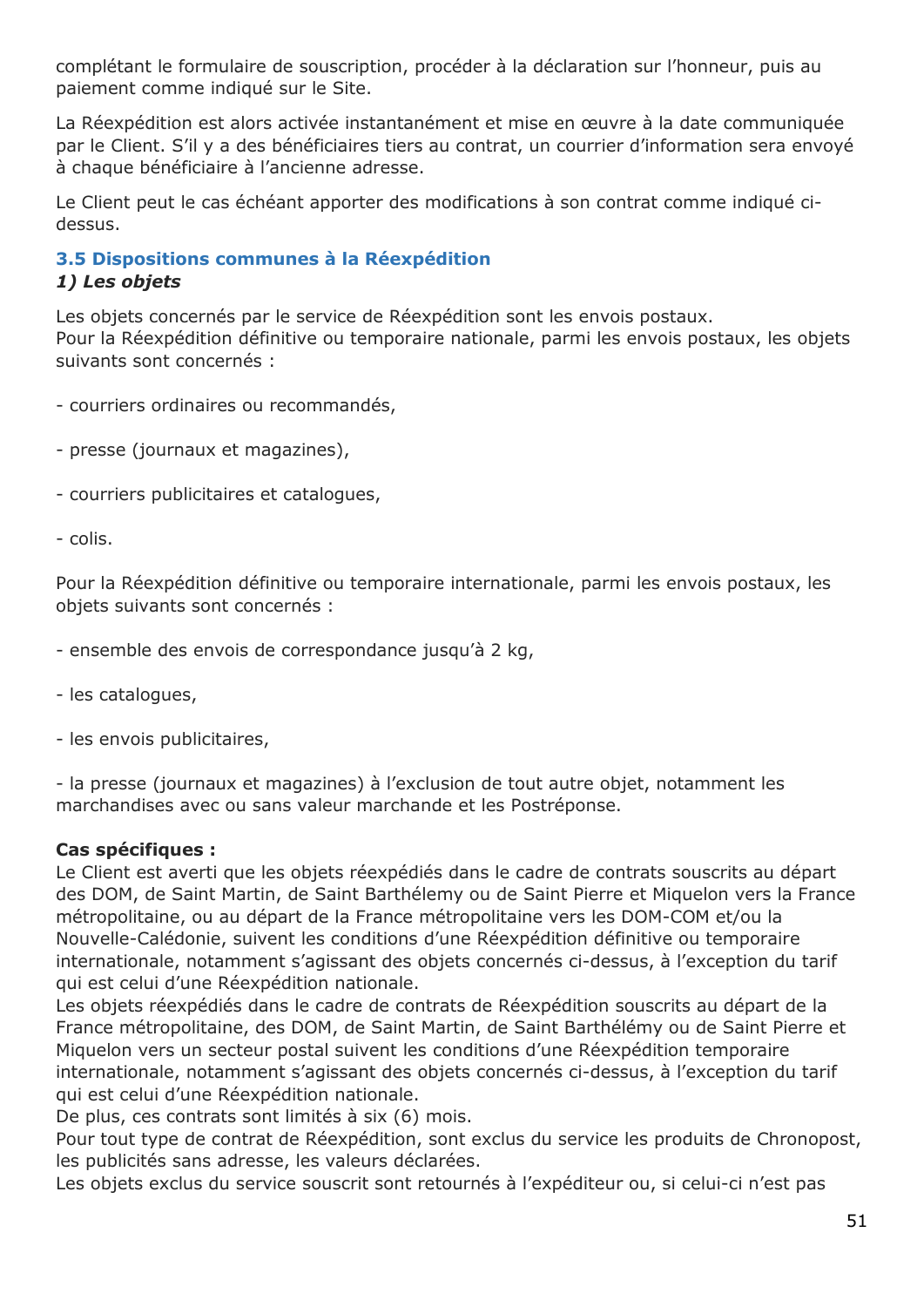identifiable, versés au rebut.

Pour la Réexpédition temporaire, ils sont distribués à l'adresse indiquée conformément à leurs propres conditions spécifiques de vente.

Le Client est informé qu'en application du Code des postes et des communications électroniques, l'envoi postal appartient à l'expéditeur aussi longtemps qu'il n'a pas été distribué au destinataire.

L'expéditeur peut ainsi convenir auprès de La Poste de modalités spécifiques d'acheminement. Ainsi, si les correspondances portent la mention « ne pas faire suivre », elles sont renvoyées à l'expéditeur, dans le cas où le Client a souscrit une réexpédition définitive. Si la réexpédition est souscrite à titre temporaire, ces correspondances sont néanmoins réexpédiées vers l'adresse temporaire, à moins d'une instruction précise contraire de l'expéditeur.

## *2) Conditions financières*

Les objets réexpédiés vers/depuis une Poste restante sont passibles, en sus du tarif du contrat, de la taxe de poste restante en vigueur.

Pour les réexpéditions des DOM, de Saint Martin, de Saint Barthélémy ou de Saint Pierre et Miquelon vers la France métropolitaine ou de la France métropolitaine vers les DOM COM, la Nouvelle Calédonie, les secteurs postaux et Monaco, le tarif appliqué est celui de la réexpédition nationale (les objets réexpédiés dans ce cas, à l'exception de Monaco, suivent le régime d'une réexpédition vers l'international).

### *3) Mise en oeuvre du service, acheminement et distribution du courrier*

Le délai nécessaire à la mise en œuvre du service de Réexpédition est de deux (2) à cinq (5) jours ouvrables (délais mentionnés à titre indicatif) à compter de la saisie du contrat sur le Site.

Le courrier est réexpédié chaque jour, au fil des courriers reçus.

Le service de Réexpédition ne concerne que le courrier parvenant à une seule adresse à réexpédier vers une seule et même adresse et pour une seule période. Les correspondances réexpédiées sont acheminées en catégorie Lettre prioritaire y compris les Ecoplis et le courrier publicitaire.

Lorsqu'un seul des destinataires a souscrit un contrat de réexpédition ou lorsque les deux destinataires ont souscrit chacun un contrat vers une adresse différente, les objets de correspondance portant un libellé tel que « Monsieur et Madame », « Monsieur - Madame » ou « Monsieur/ Madame » sont retournés à l'expéditeur ou traités selon les modalités prévues aux CGV Courrier –Colis (lorsque l'expéditeur n'a pu être identifié).

Au terme du Service de Réexpédition, le courrier sera distribué à l'adresse indiquée sur les objets de correspondance ou retourné à l'expéditeur, s'ils ne peuvent être distribués. La garantie de délai d'acheminement n'est pas applicable en cas de réexpédition d'un objet à délai garanti (Ex : Colissimo).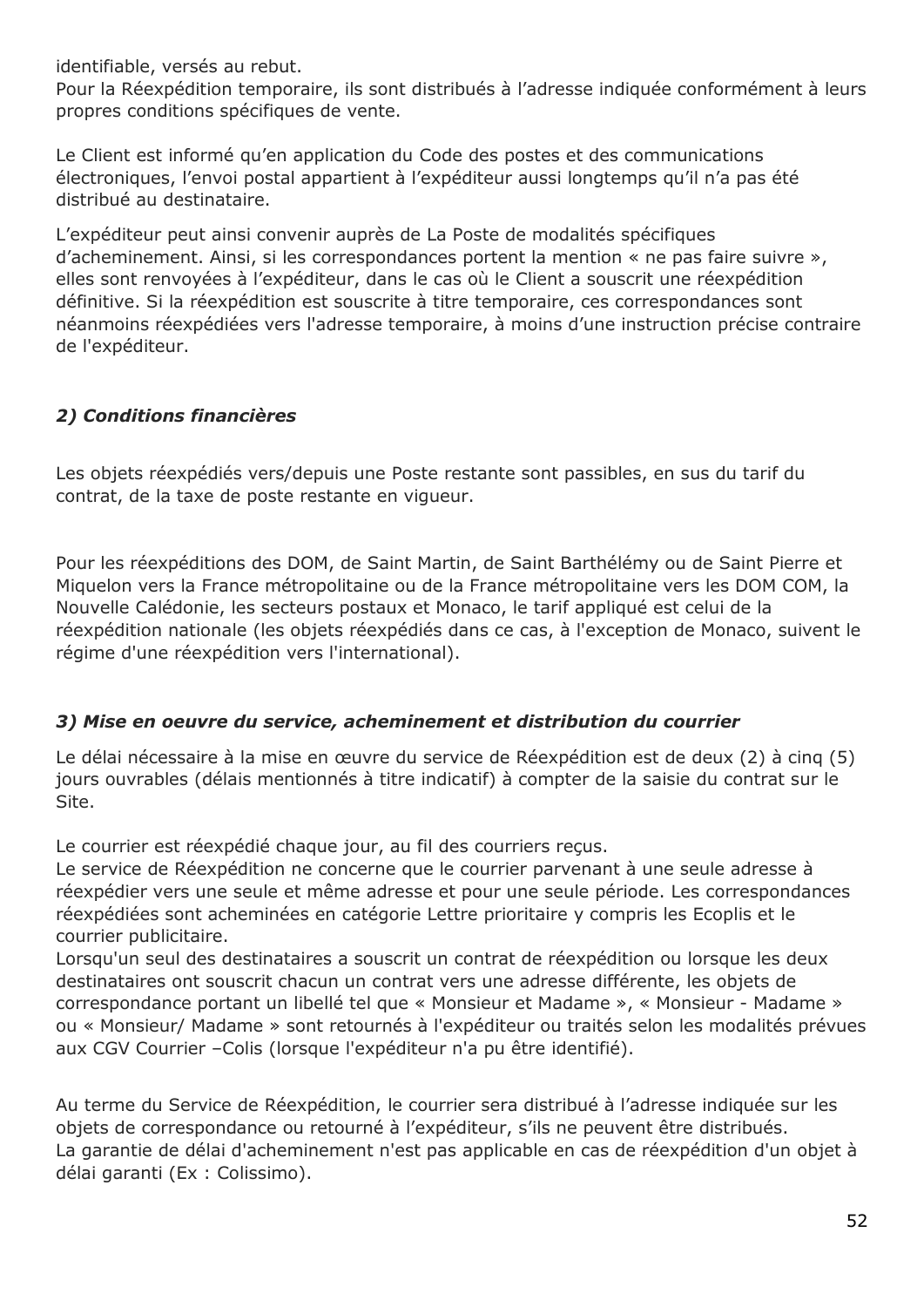En cas d'éléments objectifs permettant à La Poste de douter de la réalité de l'une ou l'autre des adresses inscrites dans l'ordre de réexpédition ou du droit à agir de la personne ayant souscrit ce dernier, La Poste se réserve le droit de demander, avant ou en cours du contrat, tout justificatif utile.

A défaut de réponse du Client ou en cas d'absence de justificatif dans un délai de dix (10) jours ouvrables à compter de l'envoi d'une lettre recommandée à sa nouvelle adresse mentionnée sur le contrat, ce dernier sera annulé par La Poste, sans remboursement.

En souscrivant au contrat de Réexpédition, le Client autorise La Poste à retenir, le cas échéant, le courrier faisant l'objet de la Réexpédition, le temps nécessaire à la réception et à la vérification des justificatifs précités.

## *4) Résiliation*

Toute interruption du contrat de Réexpédition à la demande du Client entraîne son annulation sans remboursement des sommes préalablement versées.

Pour ce faire, le Client peut se connecter à son Espace Client, puis dans rubrique "Contrat" il sélectionne son contrat et clique sur "Résilier votre contrat" en bas de page. L'arrêt définitif du service prendra effet 48h (délai indicatif hors dimanche, jours fériés et lundi de Pentecôte) après la réception de la demande du Client.

## *5) Responsabilité de la Poste*

En matière d'acheminement et de distribution, les conditions spécifiques de vente propres au mode d'expédition de chacun des objets concernés par le service de Réexpédition prévoient les conditions dans lesquelles la responsabilité de La Poste est susceptible, le cas échéant, d'être engagée, excepté en cas d'engagement de délai.

En cas de mauvaise exécution du service, le Client devra en avertir La Poste en contactant le Service client notamment par téléphone (36 31 – service gratuit + prix d'un appel), par Internet via la rubrique « aide en ligne » sur le Site ou par courrier (Service client 99999 LA POSTE CEDEX). Cette réclamation peut être formée dans un délai d'un an à compter du lendemain du jour du dépôt de l'envoi. Pour tout dysfonctionnement avéré, imputable à La Poste, et signalé au Service client par téléphone (36 31 - service gratuit + prix d'un appel) pendant la durée d'exécution contractuelle, La Poste s'engage à remédier au dysfonctionnement dans un délai de deux (2) jours ouvrables à compter de la demande du Client. En cas de faute imputable à La Poste dans l'exécution du contrat de Réexpédition, La

Poste ne pourra être tenue qu'au remboursement du prix du Service concerné à l'exception de toute autre indemnité.

Dans cette hypothèse, La Poste maintient néanmoins l'exécution du service de Réexpédition jusqu'à son échéance.

La Poste n'encourt aucune responsabilité en cas de non réception par le Client du message l'informant de l'échéance contractuelle du Service.

Pendant la durée du service de Réexpédition, le Client est tenu de signaler lui-même son changement d'adresse définitif à ses correspondants, notamment les éditeurs, les expéditeurs de produits à délais garantis et de documents à forte valeur pour le destinataire.

La Poste n'est pas responsable des retards de distribution qui résulteraient de cette absence d'information.

### **3.6. Dispositions spécifiques**

*1) Le service de Réexpédition temporaire vers/depuis une Poste restante*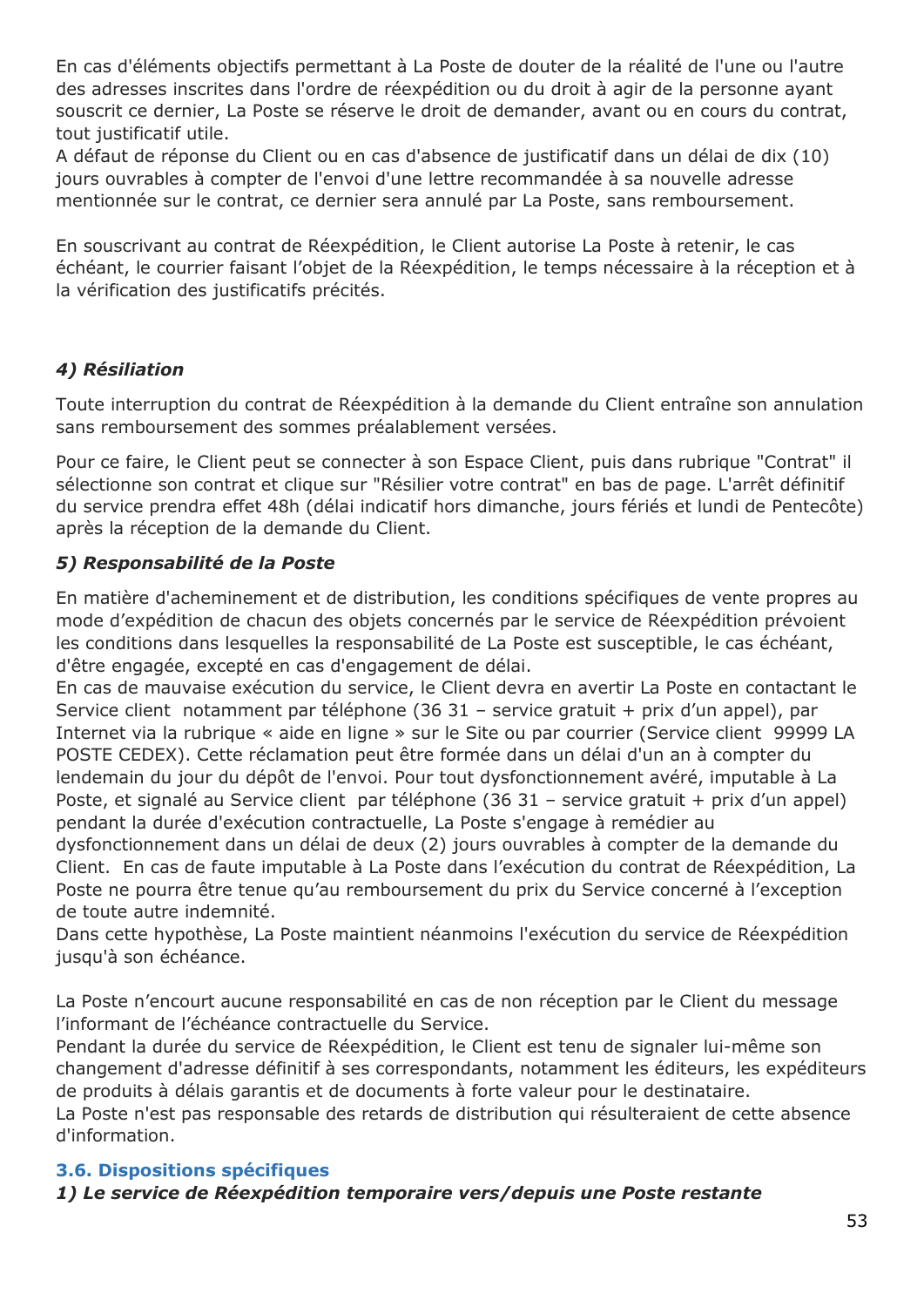La durée du Service Réexpédition temporaire depuis/vers Poste Restante peut couvrir une période de quinze (15) jours à trois (3) mois maximum, à compter de la date d'effet du Service Réexpédition temporaire vers/depuis une Poste restante, de date à date.

## **2) Les services de Réexpédition nationale / international temporaire**

La durée des Services de Réexpédition nationale et internationale temporaire est définie par la date de prise d'effet du service et la date de fin du service.

Elle ne peut être inférieure à quinze (15) jours. Elle ne peut excéder un (1) an moins un (1) jour.

Il n'est pas possible de renouveler un contrat de Service de Réexpédition nationale/ international temporaire.

Tout renouvellement nécessite une nouvelle souscription au service au tarif en vigueur.

## *3) Les services de Réexpédition nationale / internationale définitive*

### *a) Durée des services*

La durée des services est de six (6) ou douze (12) mois fin de mois, selon l'option choisie par le Client, à compter de la date d'effet du service mentionnée lors de la souscription.

Si le Client a souscrit la Réexpédition pour une durée de six (6) mois, il peut renouveler son contrat une fois, pour la même durée.

A cet, effet, au cours du sixième mois du contrat de Réexpédition nationale, le Client ayant souscrit au service pour une durée de six mois, sera informé que son contrat arrive prochainement à échéance.

Ce message sera communiqué par courriel. Il sera également informé par SMS si le Client a communiqué son numéro de téléphone portable.

Ce renouvellement doit se faire au moins cinq (5) jours ouvrables avant le terme de la souscription initiale.

Le contrat de Réexpédition définitive d'une durée de douze (12) mois ne peut être renouvelé que par souscription d'un nouveau contrat.

Le renouvellement est payant, au tarif en vigueur au moment de la prolongation.

## *b) Procuration*

La souscription d'un contrat de Réexpédition définitive entraîne, pour l'ensemble des personnes concernées par le contrat, le cas échéant, l'annulation des procurations qui auraient pu être données puis enregistrées auprès du bureau de poste de l'ancien domicile ainsi que des préférences de livraison éventuellement souscrites par ces personnes dans le cadre des Conditions générales d'utilisation du Compte Client La Poste.

## **ARTICLE 4. LA GARDE DU COURRIER**

### **4.1 Objet et conditions d'accès**

Le service de Garde du courrier permet de faire garder les objets du Client précisés cidessous pendant son absence dans le centre de distribution chargé de la distribution du courrier du client.

Les modalités d'accès au Service sont indiquées à l'article 3.3 « Conditions d'accès réexpédition » des présentes conditions.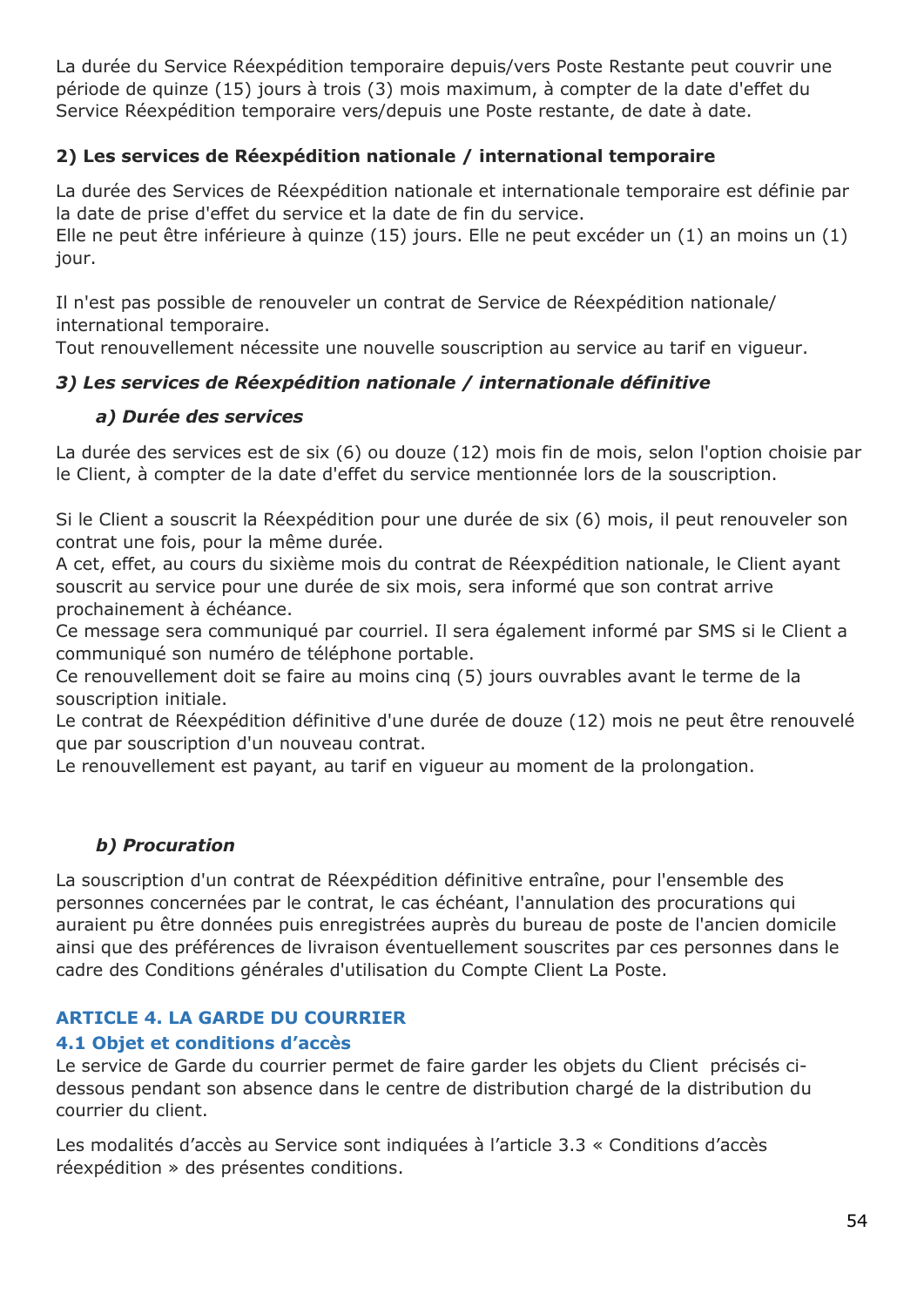## **4.2 Modalités de souscription avec envoi d'un code d'activation envoyé par courrier postal**

Les conditions de souscription à ce service sont définies à l'article 3.4 « modalités de souscription et activation du service réexpédition » des présentes conditions. L'activation du contrat a lieu au moyen du code d'activation envoyé à l'ancienne adresse par courrier postal (voir les conditions de réception du code et les modalités d'activation du contrat indiquées à l'article 3.4 1) c « activation du contrat ») Le tarif est indiqué sur le Site.

### **4.3 Les objets**

Les objets concernés par le Service de Garde du courrier sont les envois postaux suivants :

- le courrier ordinaire;

- le courrier recommandé (mise en instance et conservation pendant 15 jours);

- la presse;

- le courrier publicitaire;

- les catalogues.

Le courrier recommandé est mis en instance et conservé durant le délai réglementaire de quinze (15) jours.

A l'expiration de ce délai, il est retourné à l'expéditeur.

La garantie de délai d'acheminement n'est pas applicable en cas de garde d'un objet à délai garanti.

En revanche, sont exclus par le Service de Garde du courrier les envois postaux suivants :

- les produits Chronopost;
- les colis;
- les publicités non adressées;
- les valeurs déclarées.

Les dits envois postaux exclus du Service de Garde du courrier sont en conséquence distribués à l'adresse postale indiquée, conformément aux conditions générales applicables à leur distribution habituelle.

#### **4.4 Durée, date d'effet du service et conditions de remise du courrier**

La durée du Service de Garde du courrier peut couvrir une période allant d'un (1) jour minimum à deux (2) mois maximum, à compter de la date d'effet du service, date à date. Elle est définie par le Client lors de la souscription au Service sur le Site.

Toute nouvelle souscription ne peut se faire qu'après la distribution des correspondances concernées par le Service de Garde du courrier précédent.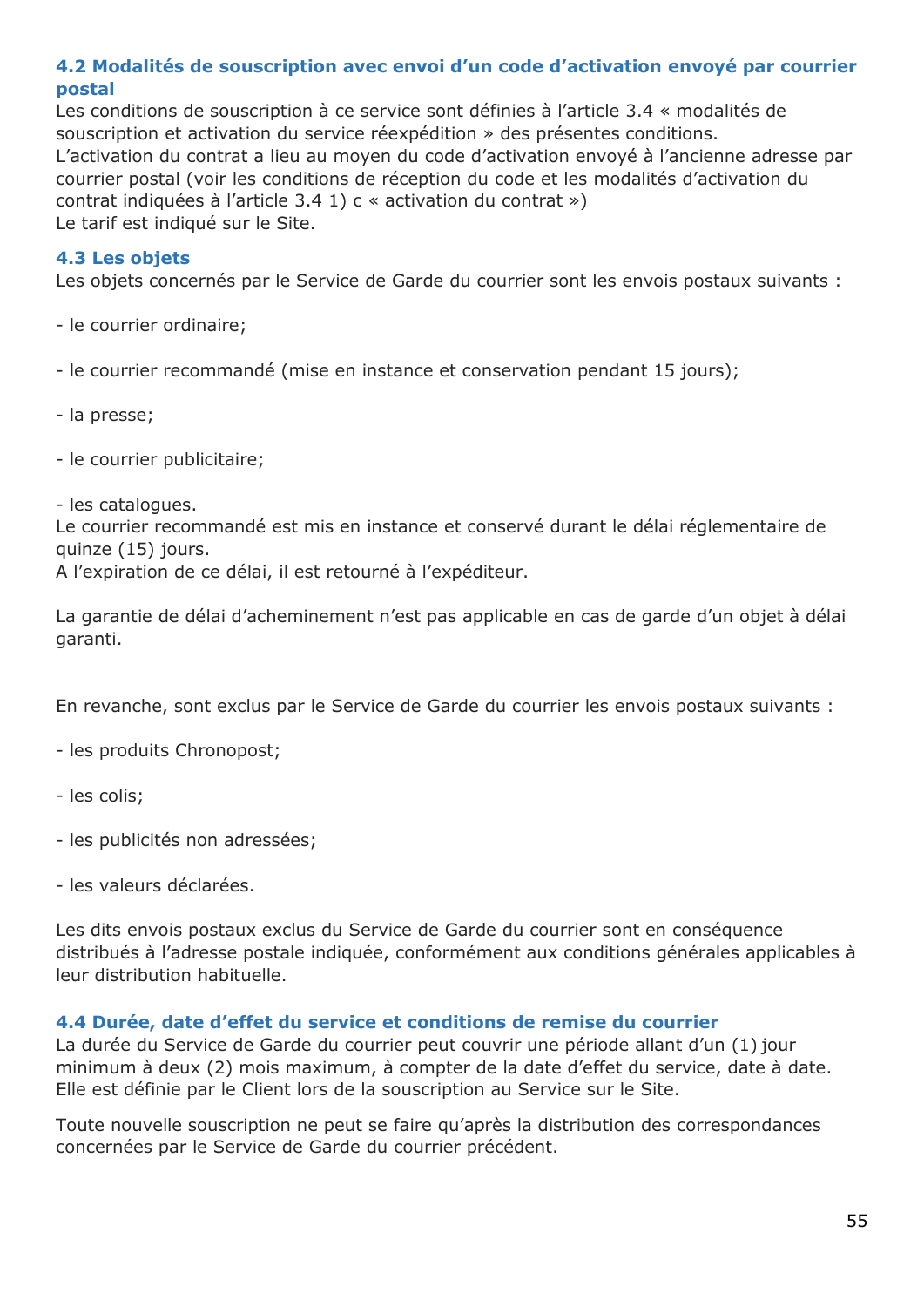Pendant la durée du Service, les objets gardés peuvent être retirés par le Client auprès de son centre de distribution. Tout retrait des objets gardés ainsi que toute demande du client de mettre fin à son contrat de Garde qui interviendrait avant la date d'échéance, mettrait un terme audit contrat, sans remboursement de toute somme préalablement versée. A l'expiration du Service, les objets gardés sont distribués à l'adresse postale initiale du Client.

#### **4.5 Responsabilité**

En cas de mauvaise exécution du service, le Client devra en avertir La Poste en contactant le Service client par téléphone (36 31 –service gratuit + prix appel), par la rubrique « aide en ligne » sur le Site ou par courrier (Service client 99999 LA POSTE). Cette réclamation peut être formée dans un délai d'un an à compter du lendemain du jour du dépôt de l'envoi.

Pour tout dysfonctionnement avéré, imputable à La Poste, et signalé au Service client par téléphone (36 31 – service gratuit + prix appel) pendant la durée d'exécution contractuelle, La Poste s'engage à remédier au dysfonctionnement dans un délai de 1 jour ouvrable à compter de la demande du Client.

En cas de faute imputable à La Poste dans l'exécution du service de garde, cette dernière rembourse la somme versée par le Client au titre de la fourniture du Service par La Poste à l'exclusion de toute autre indemnité : dans cette hypothèse, La Poste maintient néanmoins l'exécution du Service jusqu'à son échéance. Dans le cas du remboursement d'un contrat souscrit dans le cadre d'un Abonnement mobilité, La Poste rembourse la somme correspondant uniquement au tarif en vigueur des présentes conditions à l'exclusion de toute autre indemnité.

#### **SECTION 3 - VALEUR DECLAREE**

Les Conditions propres au service VALEUR DECLAREE sont accessibles via le lien suivant :

[https://www.laposte.fr/conditions-contractuelles.](https://www.laposte.fr/conditions-contractuelles)

### **SECTION 4 - GAMME COLIS**

## **SOUS-SECTION 1 - DISPOSITIONS COMMUNES AUX OFFRES COLISSIMO GRAND PUBLIC**

## **ARTICLE 1. DEFINITIONS**

Le terme bordereau d'affranchissement (ci-après « **Bordereau d'affranchissement** ») désigne l'affranchissement édité et en vente en ligne via le Site.

Le terme liasse de transport (ci-après « **Liasse de transport** ») désigne l'affranchissement à compléter manuscritement et en vente en point de contact postal.

Le terme affranchissement (ci-après « **Affranchissement** ») désigne aussi bien le Bordereau d'affranchissement que la Liasse de transport.

Le terme boite aux lettres normalisée (ci-après « **boite aux lettre normalisée** ») désigne les dimensions d'une boîte aux lettres normalisée telles que définies par l'AFNOR, soit : 34 cm de profondeur ; 26 cm de hauteur ; 26 cm de largeur.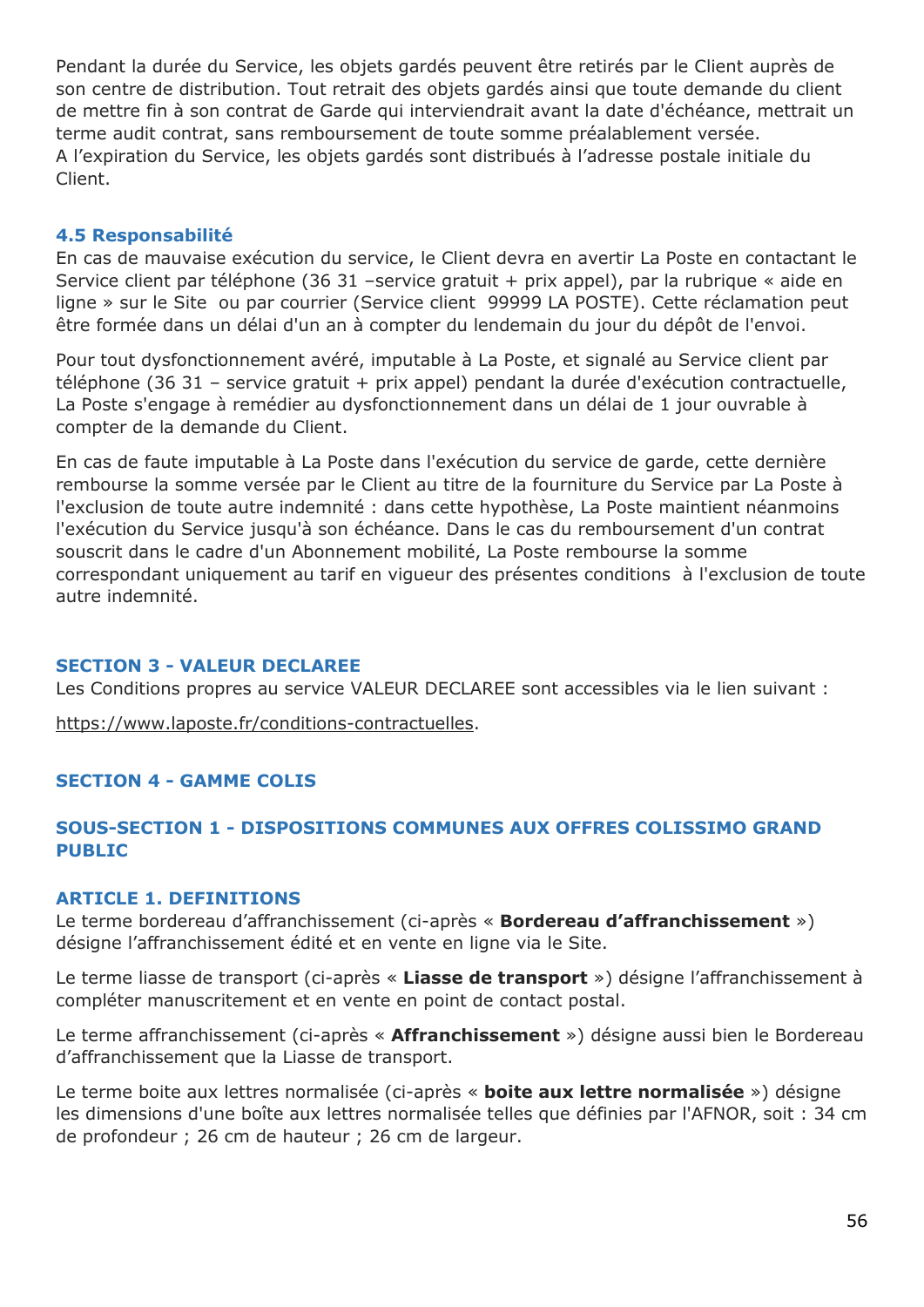#### **ARTICLE 2. RESPONSABILITE**

#### **Le régime d'indemnisation de chaque service est détaillé au sein de la sous-section correspondant au service.**

Plus généralement, pour tous les services et produits de la gamme Colissimo, il est rappelé ce qui suit :

**2.1** La Poste ne sera tenue responsable et ne verse pas d'indemnisation en cas de faute de l'expéditeur, du destinataire, de force majeure, de vice propre de la chose ou de tout autre élément non imputable à La Poste ou indépendant de sa volonté (notamment interdictions de circuler, rétention en douane, circonstances exceptionnelles etc.).

**2.2** La Poste n'est en aucun cas responsable des dommages indirects ou immatériels tels que perte de profit, perte de contrat, perte de chance, préjudice d'image.

**2.3** En cas de non-respect des dispositions relatives au contenu de l'envoi, la responsabilité de La Poste ne peut être engagée pour le retard, perte ou avarie.

**2.4** Afin de statuer sur l'existence ou non d'une avarie, La Poste se fonde sur un faisceau d'indices à partir des éléments transmis par le Client et/ou ses systèmes d'information.

**2.5** La Poste, si elle est amenée à avoir connaissance du contenu du colis qu'elle ignore en principe, se réserve le droit de refuser la prise en charge ou d'interrompre le traitement à tout moment des envois ne respectant pas les dispositions relatives aux conditions d'admission et/ou au contenu des envois, sans que l'expéditeur puisse demander le remboursement du prix.

**2.6** L'ensemble des envois effectués par l'intermédiaire de La Poste est soumis aux règles de contrôle de sûreté aérienne et/ou maritime, édictées par les compagnies aériennes et maritimes. Ces règles peuvent impliquer l'ouverture du colis. De plus, un colis, en raison de son contenu notamment, pourrait être refusé au transport aérien, maritime ou routier, et donc renvoyé au Client sans que la responsabilité de La Poste ne puisse être engagée à ce titre.

Les contrôles se feront en toute hypothèse conformément et dans les limites de ce qui est nécessaire à l'application de la législation et de la réglementation applicables en la matière, en présence d'un agent de La Poste, et fera sur chaque site concerné l'objet d'une procédure détaillée sur un document annexe.

**2.7** L'insertion de marchandises périssables est déconseillée. En aucun cas La Poste ne pourra être tenue pour responsable ni de leur dégradation, ni des conséquences de celle-ci, notamment dues au délai d'acheminement.

**2.8** L'expéditeur veille à ce que le produit Colissimo qu'il choisit et ses caractéristiques, notamment en termes d'indemnisation, soient adaptés à la valeur et la nature du contenu du colis.

### **SOUS-SECTION 2 - DISPOSITIONS SPECIFIQUES COLISSIMO FRANCE AVEC DISTRIBUTION SANS SIGNATURE**

Les dispositions de la présente sous-section précisent les particularités du Colissimo France avec distribution sans signature. Elles complètent les Dispositions communes des Conditions Spécifiques du Site ainsi que les Conditions Générales de Vente (CGV) applicables aux prestations Courrier-Colis de La Poste, sur lesquelles elles priment.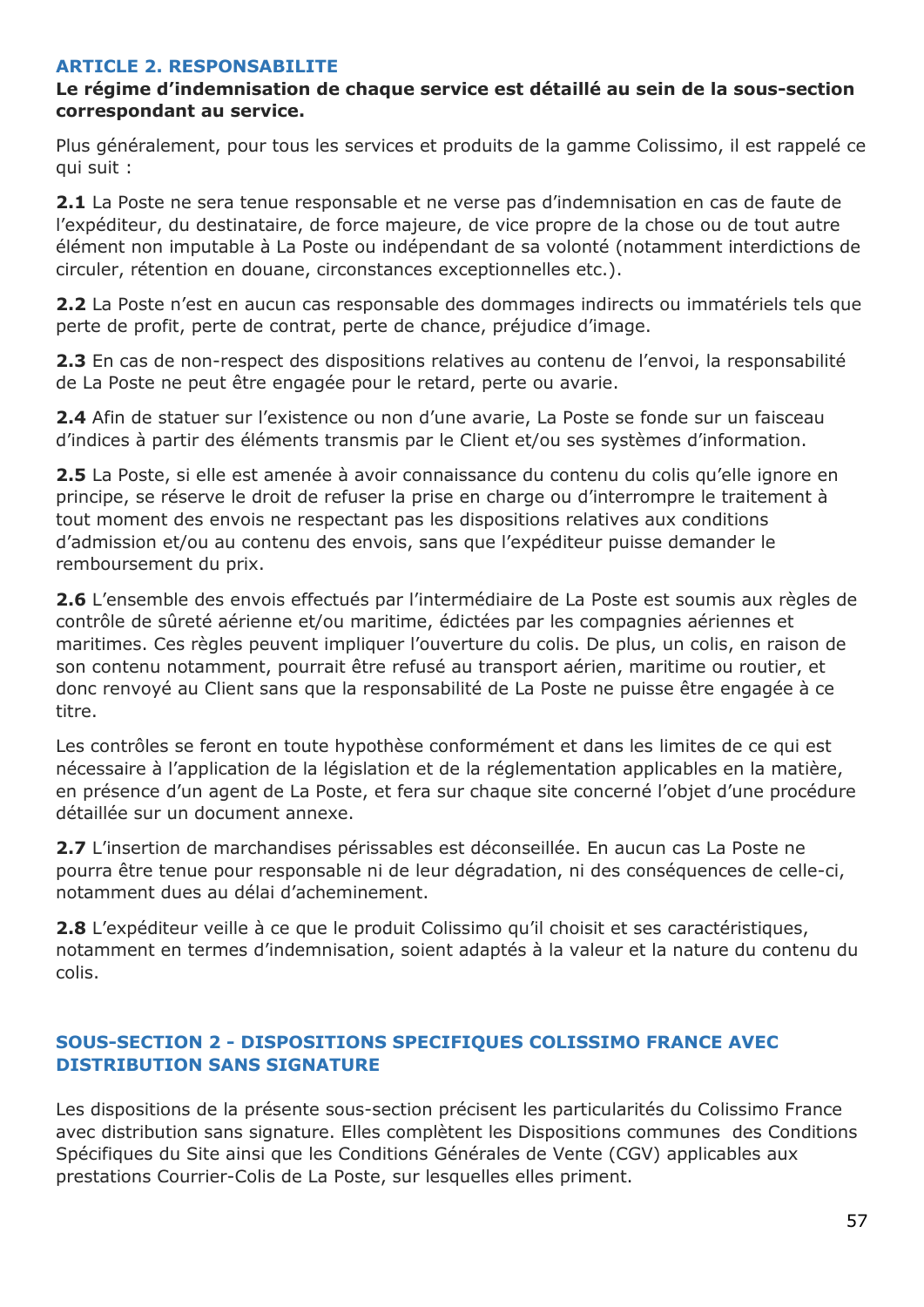Lorsque l'expéditeur choisit le service de la recommandation ou de l'indemnisation Ad Valorem pour son envoi, il se reporte aux conditions spécifiques du Colissimo France avec distribution contre signature.

# **ARTICLE 1. CARACTERISTIQUES DU SERVICE**

1.1 Pour un colis standard (nonobstant l'article 2.3 ci-dessous), le Client acquitte

- L'affranchissement du colis (un contenant unique et indivisible : mono-colis), au poids selon la grille tarifaire en vigueur au jour du dépôt.
- Le prix de l'emballage à affranchir au tarif en vigueur le jour de l'achat, en cas de recours à un emballage à affranchir vendu par La Poste (offre uniquement disponible en point de contact postal).

Les prix sont disponibles sur le Site et dans les points de contact postaux.

Aucun complément d'affranchissement n'est possible. Un affranchissement ne correspondant pas au poids peut avoir pour conséquence un refus au dépôt.

### **1.2 Services d'expédition**

Les envois en Colissimo France peuvent être expédiés de deux façons différentes :

- avec dépôt du colis au quichet d'un point de contact postal ;
- avec dépôt du colis dans la boîte aux lettres.

## **1.2.1 Dans le cadre d'un dépôt du colis au guichet d'un point de contact postal**

Pour ce service, le dépôt de l'envoi ne peut être fait dans un point de contact postal qu'après paiement du montant de l'affranchissement. Une preuve de dépôt sur laquelle est apposé le cachet de La Poste, attestant de la prise en charge du colis, est remis à l'expéditeur.

## **1.2.2 Dans le cadre d'un dépôt du colis dans la boîte aux lettres pour expédition**

Pour bénéficier de ce service, l'offre doit être souscrite sur le Site ou sur des sites partenaires de La Poste proposant ce service pour le compte de cette dernière, et le colis doit impérativement être placé dans la boîte aux lettres normalisée.

Peut être emporté uniquement et exclusivement le colis placé dans la boîte aux lettres normalisée correspondant à l'adresse «Expéditeur » renseignée lors de la souscription à l'offre sur le Site ou le site partenaire.

Lorsqu'un colis est emporté, un avis de prise en charge est adressé à l'expéditeur.

L'enregistrement de l'information d'emport du colis par le système d'information de La Poste constitue la preuve de celui-ci. Aucune signature n'est recueillie.

Lorsqu'un colis ne peut être emporté, le motif de non prise en charge est indiqué sur l'avis adressé à l'expéditeur.

Si les dimensions du colis ne permettent pas un dépôt en boîte aux lettres normalisée, le colis devra être déposé au guichet d'un point de contact postal et respecter les conditions correspondant à ce type d'expédition.

## **1.3 Distribution du colis**

### **1.3.1 Distribution des colis déposés au guichet d'un point de contact postal**

Le colis est distribué en boîte aux lettres à l'adresse indiquée par l'expéditeur, ou selon tout autre mode de distribution convenu entre La Poste et le destinataire. Aucune signature n'est recueillie. La Poste peut prendre l'initiative d'une remise à toute personne présente à cette adresse, y compris le gardien ou le concierge qui accepte d'en prendre livraison.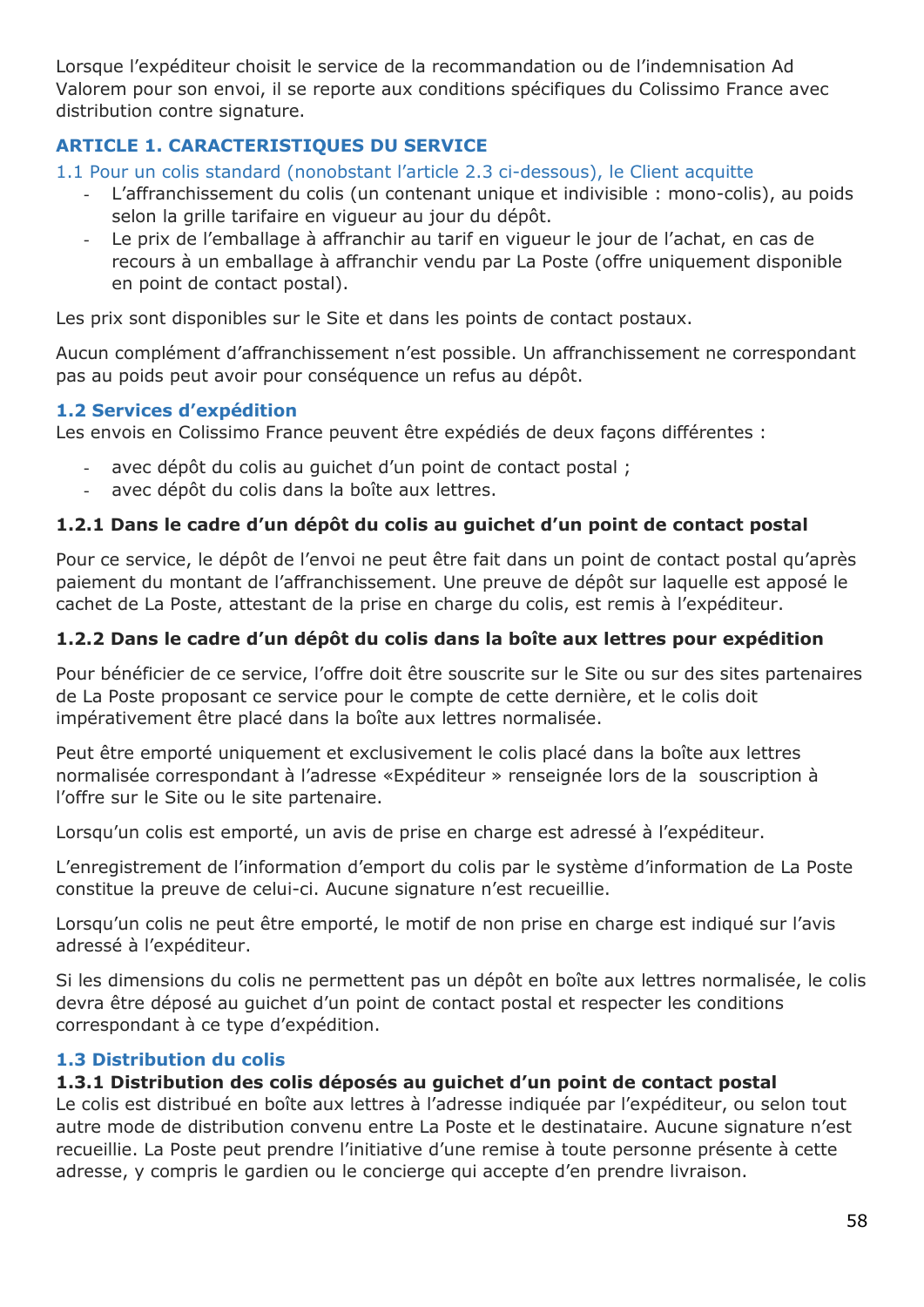L'enregistrement de l'information de distribution par le système d'information de La Poste constitue la preuve de celle-ci.

Pour les colis dont le poids unitaire (emballage et contenu compris) est supérieur à 5 kg, le colis est distribué selon l'une des modalités suivantes :

 Le colis sera remis à l'adresse indiquée par l'expéditeur contre la signature du destinataire ou celle de toute personne attachée à son service ou demeurant avec lui ou mandatée spécialement.

Le cas échéant, la signature numérisée recueillie lors de la distribution, ainsi que sa reproduction, font preuve de distribution du colis et les Parties reconnaissent à cette signature une valeur juridique identique à celle d'une signature traditionnelle sur papier.

- Si l'expéditeur a communiqué l'adresse mail ou le numéro de téléphone du destinataire, le colis peut être remis à l'adresse indiquée contre la transmission d'un code confidentiel à l'agent de La Poste qui doit correspondre au code enregistré dans le système d'information de celle-ci. Les Parties reconnaissent que la concordance des codes fait preuve de livraison du colis et vaut signature. Le code confidentiel sera transmis par La Poste au destinataire par SMS ou email avant la livraison du colis.
- Le refus de signer le support présenté par La Poste et de fournir le code confidentiel transmis par La Poste, équivaut à un refus de l'envoi.
- Le colis peut être également remis selon tout autre mode de mise à disposition convenu entre La Poste et le destinataire.

Le destinataire, peut, au moment de la distribution, indiquer, au moyen d'une case à cocher une observation quant à l'état de l'emballage. Ceci ne dispense pas du dépôt d'une réclamation auprès de La Poste. Cette observation permettra, le cas échéant, d'enrichir un éventuel dossier de réclamation. La Poste n'assistera à aucun contrôle du contenu du colis

La Poste se réserve la possibilité de procéder à plusieurs tentatives de distribution à l'adresse indiquée par l'expéditeur. En cas d'impossibilité de distribution, le colis est mis en instance à l'endroit indiqué sur l'avis de passage. Les Conditions Générales de Vente applicables aux prestations Courrier-Colis de La Poste en précisent les modalités.

## **1.3.2 Distribution des colis envoyés à partir de la boîte aux lettres personnelle**

## **1.3.2.1 Distribution du colis à domicile**

Le colis est distribué en boîte aux lettres à l'adresse indiquée par l'expéditeur, ou selon tout autre mode de distribution convenu entre La Poste et le destinataire. Aucune signature n'est recueillie. La Poste peut prendre l'initiative d'une remise à toute personne présente à cette adresse, y compris le gardien ou le concierge qui accepte d'en prendre livraison.

L'enregistrement de l'information de distribution par le système d'information de La Poste constitue la preuve de celle-ci

Le destinataire, peut, au moment de la distribution, indiquer, au moyen d'une case à cocher une observation quant à l'état de l'emballage. Ceci ne dispense pas du dépôt d'une réclamation auprès de La Poste. Cette observation permettra, le cas échéant, d'enrichir un éventuel dossier de réclamation. La Poste n'assistera à aucun contrôle du contenu du colis.

La Poste se réserve la possibilité de procéder à plusieurs tentatives de distribution à l'adresse indiquée par l'expéditeur. En cas d'impossibilité de distribution, le colis est mis en instance à l'endroit indiqué sur l'avis de passage. Les Conditions Générales de Vente applicables aux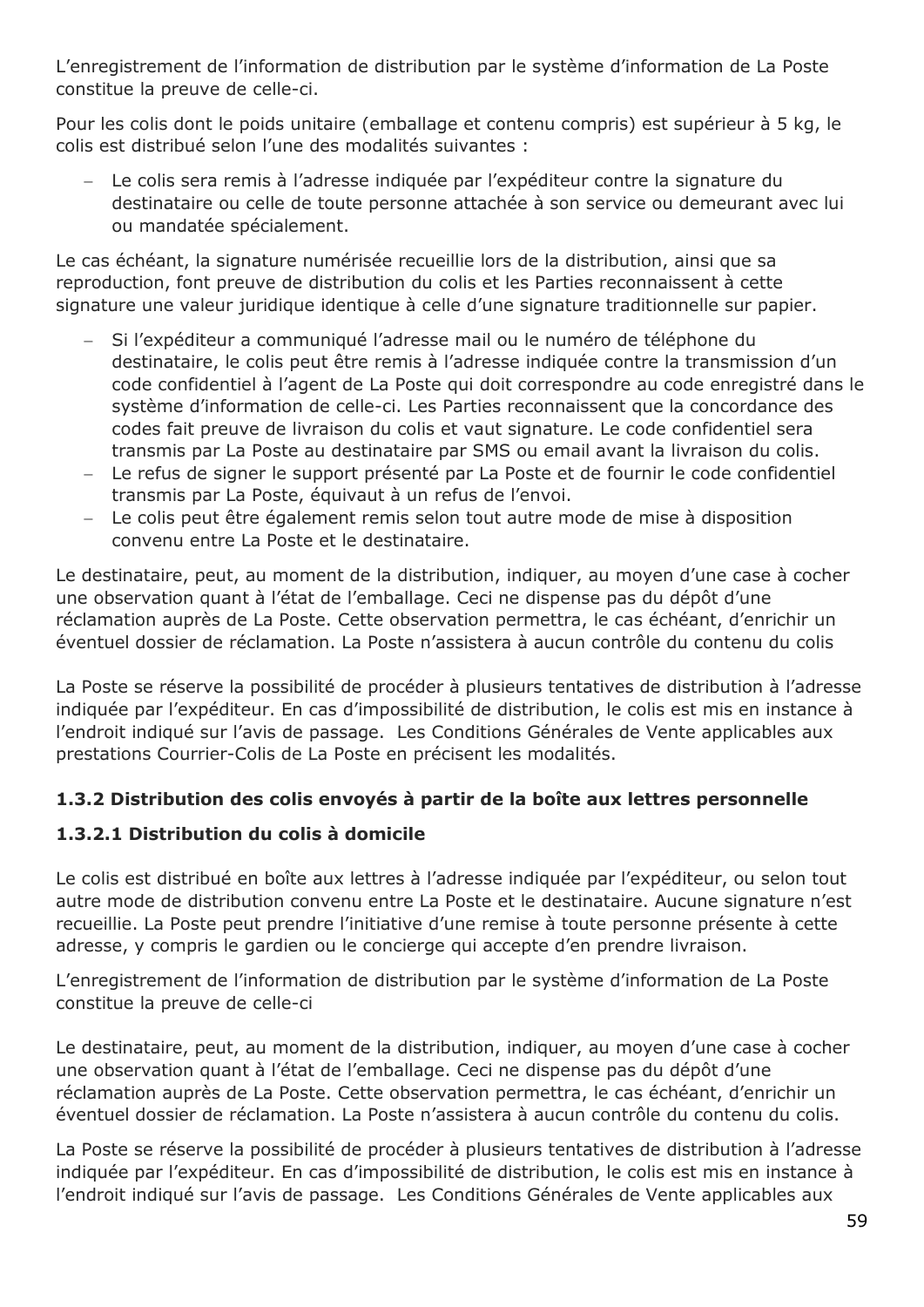prestations Courrier-Colis de La Poste en précisent les modalités.

## **1.3.2.2 Distribution du colis en point de retrait**

Pour les colis envoyés depuis la boîte aux lettres personnelle, la livraison peut également être effectuée en point de retrait. L'expéditeur convient préalablement du mode de livraison et du point de retrait choisi avec son destinataire.

Les points de retrait éligibles à cette option sont :

Les relais Pickup (réseau de commerces de proximité en France Métropolitaine), dont la liste est affichée au moment de l'achat en ligne de l'affranchissement;

Les points de contact postal dont la liste est affichée au moment de l'achat en ligne de l'affranchissement.

Dans cette hypothèse :

Le colis est remis contre la présentation au commerçant ou à l'agent de La Poste soit de la pièce d'identité du destinataire et de son numéro de colis soit du code reçu par ce dernier. Le code est transmis au destinataire par SMS ou email (QR code ou code-barres).

- A partir de la notification de la mise à disposition du colis au destinataire, celui-ci dispose de 15 jours calendaires pour le retrait en point de contact postal et de 14 jours calendaires pour le retrait en relais Pickup. A l'expiration dudit délai, le colis sera retourné à l'expéditeur.

En cas d'indisponibilité du point de retrait choisi par l'expéditeur (fermeture exceptionnelle, congés etc.), le colis sera déposé dans un point de retrait de remplacement désigné par La Poste; le destinataire sera informé de cette modification.

# **1.4 Périmètre géographique et délais de livraison**

### **1.4.1 Colissimo France avec dépôt du colis au guichet d'un point de contact postal**

Service admis pour les envois en France métropolitaine (y compris la Corse) et Monaco, ainsi qu'à l'intérieur de la Guadeloupe, de la Guyane, de la Réunion, de la Martinique, de Mayotte, de Saint-Martin et de Saint-Barthélemy avec un délai de livraison de deux (2) jours ouvrables après le jour de prise en charge sous réserve que le dépôt soit effectué avant l'heure limite mentionnée dans le point de contact postal. Service également admis sans indication de délai pour :

- les envois entre la Guadeloupe/Saint-Martin/Saint-Barthélemy et la Martinique, à l'intérieur de Saint-Pierre-et-Miquelon.
- les relations réciproques entre la France métropolitaine, Monaco et Andorre.

Les envois en provenance et à destination d'Andorre doivent être accompagnés d'une déclaration en douane. Les CGV applicables aux prestations Courrier-Colis de La Poste contiennent toutes les précisions concernant cette dernière.

## **1.4.2 Colissimo France avec dépôt du colis en boîte aux lettres pour expédition**

Service admis pour les envois en France métropolitaine (y compris Corse), avec un délai de livraison de deux (2) jours ouvrables après le jour de prise en charge sous réserve que le colis soit déposé en boîte aux lettres normalisée avant 8h du matin le jour d'expédition annoncé par La Poste lors de la souscription à l'offre sur le Site ou sur le site partenaire.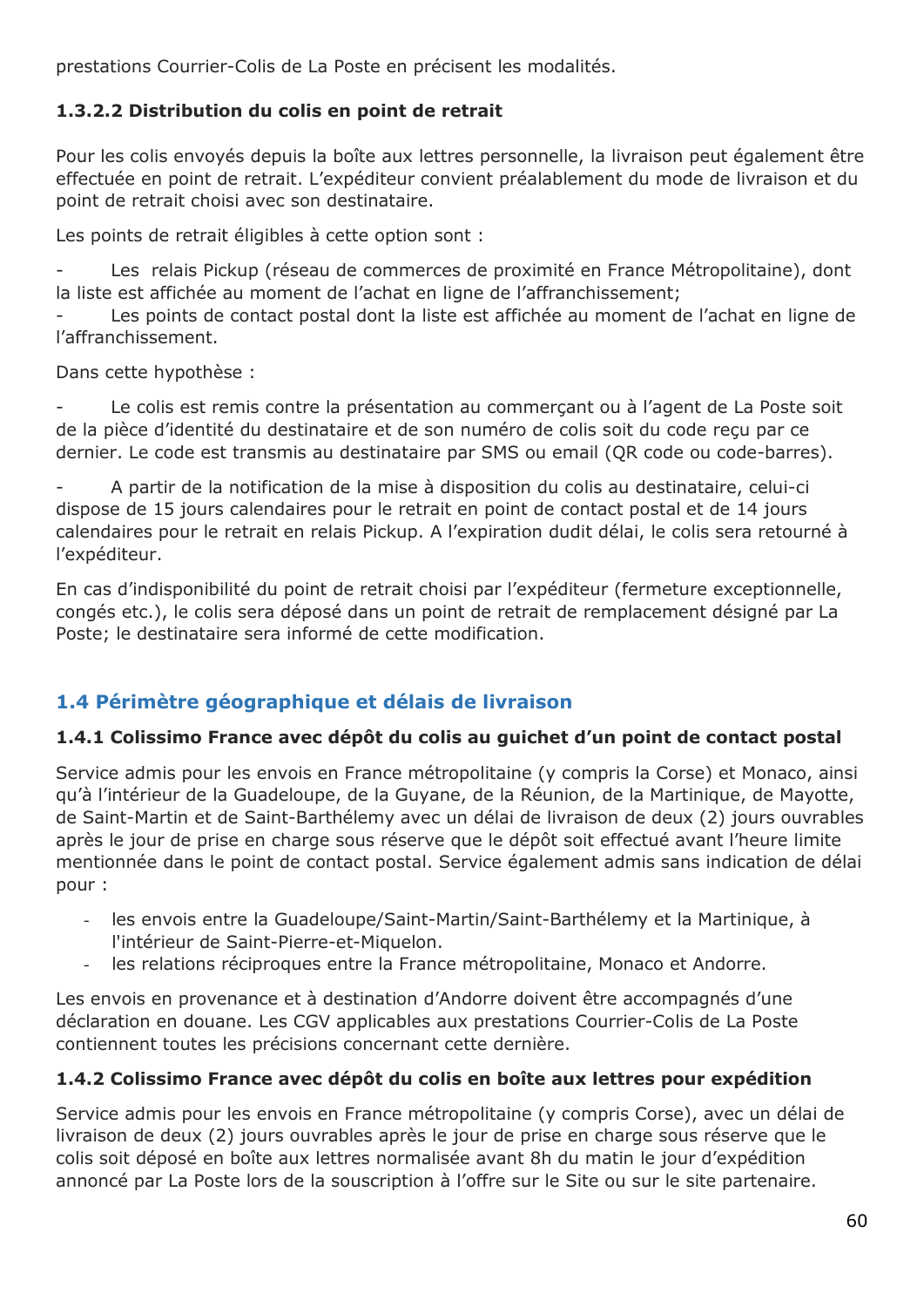En cas d'expédition annoncée le samedi, l'envoi est emporté le samedi. Le délai de livraison de deux (2) jours ouvrables débute le premier jour ouvrable suivant ce samedi.

Pour la livraison en point de retrait uniquement, le délai de livraison est indicatif ; il est de deux (2) jours ouvrables après le jour de prise en charge, sous réserve que le colis soit déposé en boîte aux lettres avant 8h du matin le jour d'expédition annoncé par La Poste lors de la demande d'envoi en boîte aux lettres.

## **ARTICLE 2. CONDITIONS D'ADMISSION**

## **2.1 Conditions spécifiques au service Colissimo France avec dépôt du colis en boîte aux lettres pour expédition**

Pour être admis, le colis doit :

- porter le Bordereau d'affranchissement ou la Liasse de transport pour lequel un dépôt du colis en boîte aux lettres normalisée a été choisi et commandé sur le Site ;
- être déposé dans la boîte aux lettres normalisée, correspondant à l'adresse « Expéditeur » renseignée lors de la souscription à l'offre sur le Site ou le site partenaire, permettant à La Poste de l'emporter. A défaut d'être placé dans la boîte aux lettres normalisée le jour et avant l'heure annoncée par La Poste, le colis peut être déposé au guichet d'un point de contact postal (hors relais poste commerçants). Le Bordereau d'affranchissement est en effet valable durant sept (7) jours calendaires, y compris le jour du paiement.
- Respecter un poids maximum de 5kg (emballage et contenu compris) et les dimensions d'une boîte aux lettres normalisée indiquées à l'article 1 DEFINITIONS de la présente section.

#### **2.2 Cas général : envois standards sans supplément tarifaire permettant un traitement industrialisé optimal Poids :**

Le poids unitaire des colis peut aller de 0 à 30kg (emballage et contenu compris), sauf pour les colis expédiés à partir de la boîte aux lettres pour lesquels le poids maximal est de 5kg.

### **Dimensions :**

- Dimensions minimales : 16 cm (L : Longueur)  $\times$  11 cm (l : largeur)  $\times$  1 cm (h : hauteur)
- Dimensions maximales : L+l+h=150cm avec L=100cm

### **Présentation des envois :**

Seuls les mono-colis (avec un contenant unique et indivisible) sont acceptés au dépôt. L'emballage et le conditionnement doivent :

- assurer la stabilité du colis en évitant tout renversement :
	- o Forme permettant de poser le colis de manière stable sur une face et de présenter à l'horizontale l'Affranchissement collé à plat sur la face opposée,
	- o Préparation assurant une répartition uniforme des masses
- recouvrir, protéger et caler l'intégralité du contenu : résistance à plusieurs manipulations, aux secousses, aux pressions, aux frottements et aux chocs.

Le colis doit être solide et approprié aux exigences du transport et de traitement industrialisé par machines.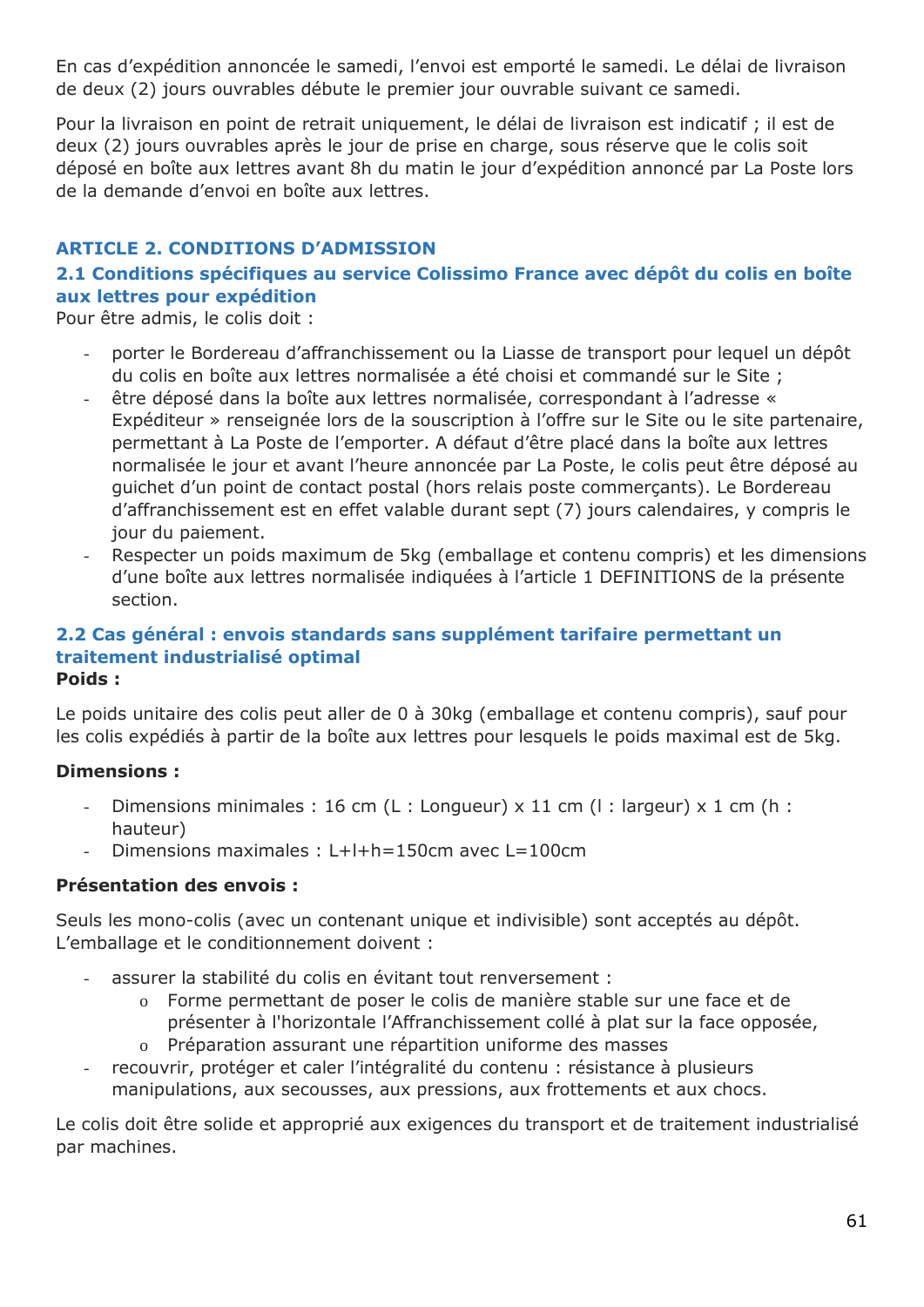La présence de toute mention particulière (« fragile », « haut-bas », etc.) ne donne pas lieu à un traitement spécifique.

Le colis doit :

- assurer l'intégrité du contenu et être fermé : contenu ne pouvant, en totalité ou en partie, s'échapper librement ou être enlevé de son conditionnement sans l'endommager.
- permettre à la l'Affranchissement d'adhérer complètement.

Le Bordereau d'affranchissement commandé via le Site doit être imprimé par le Client. Il est impératif que le Client ne modifie pas la taille du Bordereau d'affranchissement (comprenant l'étiquette et la preuve de dépôt) à imprimer.

Renseignement et lisibilité (mentions manuscrites / adresse exacte, précise et complète expéditeur et destinataire et code à barres) de l'Affranchissement :

Respect des règles d'adressage (écriture en majuscules au stylo à bille noir notamment pour les Liasses de transport), rappelées dans les CGV applicables aux prestations Courrier-Colis de La Poste

Renseigner le numéro de téléphone du destinataire peut faciliter la livraison.

L'Affranchissement doit être collé :

- sur une seule face (non plié ou à cheval sur une arête)
- sur une surface plane

L'Affranchissement ne doit pas être masqué par l'emballage (même partiellement).

L'Affranchissement ne doit pas être utilisé comme adhésif pour fermer le colis.

### **2.3 Traitement dérogatoire : envois non standards avec un supplément tarifaire en raison du surcoût de traitement**

Les colis présentant l'une et/ou l'autre des conditions suivantes ne seront pas pris en charge au titre des envois standards, mais feront l'objet d'un traitement dérogatoire soumis à supplément tarifaire :

- Dimensions maximales : 150cm<L+l+h≤200cm et/ou L>100cm
- Formes instables, notamment les rouleaux avec impérativement Longueur≥22cm ; diamètre≥5cm ; 32cm≤Longueur+2xdiamètre≤200cm
- Colis non ou partiellement emballé mais préservant l'intégrité du contenu
- Colis comportant un débord
- Colis recouvert (partiellement ou totalement) de papier
- Affranchissement non collé sur la face opposée à la plus grande surface plane du colis.

## **2.4 Envois non admis**

La Poste ne prend pas en charge les colis ne respectant pas les conditions d'admission cidessus (envois standards ou non standards), notamment :

- Les colis dont le poids est supérieur à 30kg et/ou ceux dont L+l+h>200cm, les sphères, les objets non emballés, les objets piquants et tranchants non protégés ou insuffisamment protégés
- Les colis dont l'emballage n'est pas adapté à des conditions de traitement industriel
- Les colis dont le Bordereau d'affranchissement est mal imprimé ou ceux dont la Liasse de transport porte une écriture illisible,
- Les colis dont l'Affranchissement constitue l'unique moyen de fermeture de l'emballage.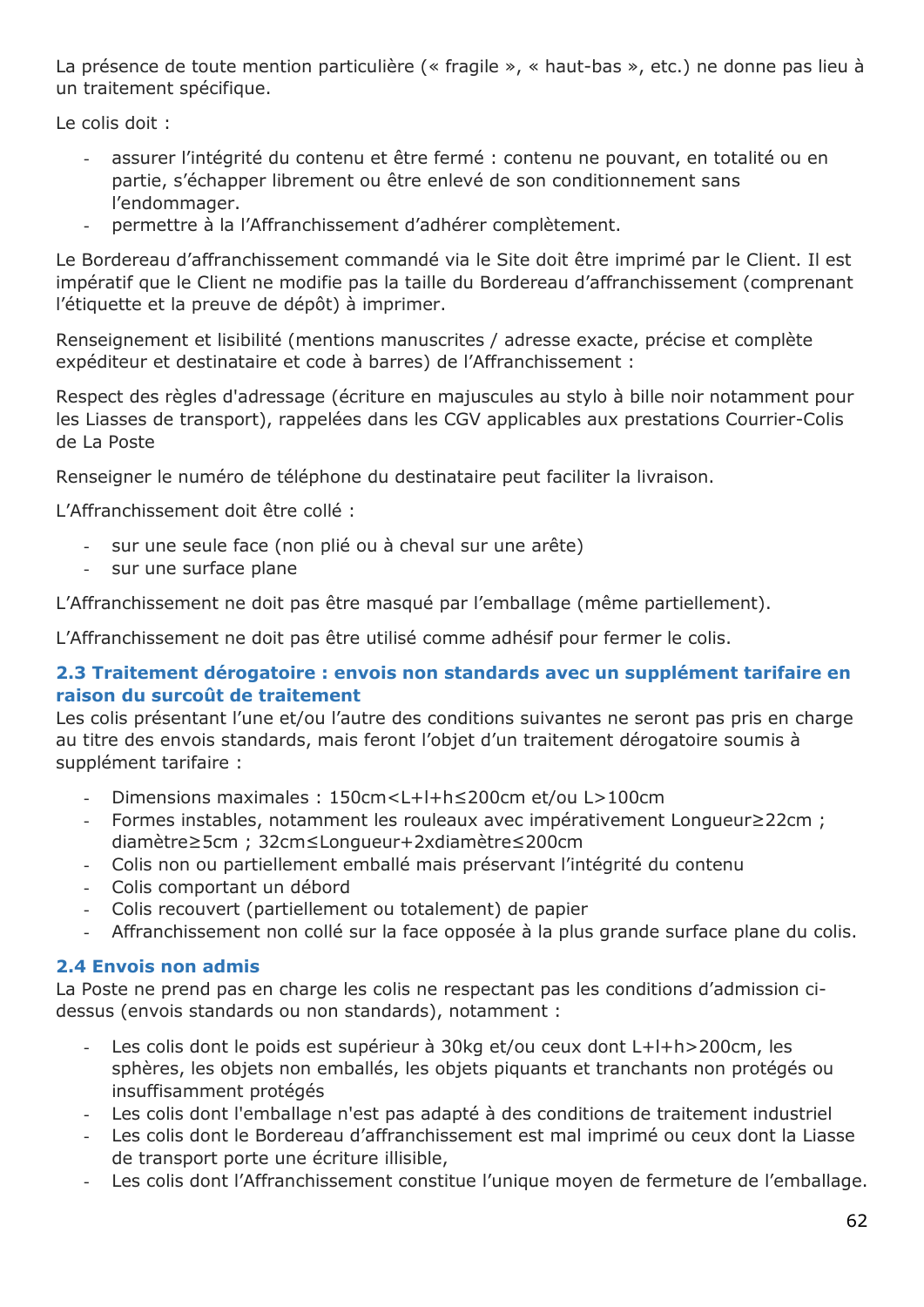Sont également interdits les colis comportant certains éléments de débord pouvant générer des perturbations dans le traitement industriel des envois, tels que les rabats, poignées, ficelles, cordes, sangles lâches.

Pour les colis déposés dans la boîte aux lettres pour expédition, La Poste poursuit leur traitement suite aux opérations de contrôle sur le site postal à condition qu'ils soient conformes aux présentes dispositions spécifiques. A défaut, La Poste se réserve le droit de refuser le traitement des envois non conformes. Dans ce cas, l'envoi est retourné à l'expéditeur sans que ce dernier puisse demander le remboursement de l'Affranchissement correspondant et l'option emballage à affranchir éventuellement utilisée.

#### **ARTICLE 3. SUIVI**

Il est possible de suivre les principales étapes d'acheminement du colis sur la page <https://www.laposte.fr/outils/suivre-vos-envois> du Site. La Poste, par une obligation de moyens, déploie des efforts raisonnables pour rendre le suivi disponible. Les informations et modalités d'utilisation du suivi sont spécifiées sur la page <https://www.laposte.fr/outils/suivre-vos-envois> du Site.

A certaines étapes d'acheminement du colis expédié à partir de la boîte aux lettres normalisée, La Poste s'efforce d'informer par email l'expéditeur de la situation de son colis.

#### **ARTICLE 4. CONTENU DES ENVOIS**

#### **Tout contenu n'est pas admis au transport par La Poste.**

L'expéditeur se reporte à l'article Contenu des envois des Conditions Générales de Vente applicables aux prestations Courrier-Colis de La Poste pour les exclusions et les limitations d'insertion et s'engage à les respecter.

Les envois à destination et à partir de la Corse, contenant des armes (montées et/ou démontées), quelle que soit leur catégorie, sont interdits.

#### **ARTICLE 5. RESPONSABILITE DE LA POSTE**

Les dispositions ci-après complètent les dispositions communes ci-dessus de la présente section 4.

#### **5.1 En cas de retard**

Pour toute première présentation du colis au-delà de deux (2) jours ouvrables après le jour de prise en charge (sous réserve que le dépôt soit effectué avant l'heure limite mentionnée dans le point de contact postal), La Poste peut, sur demande, verser une indemnisation, sauf cas de force majeure, jours d'interdiction de circuler et/ou tout autre fait non imputable à La Poste. Après enquête du Service Clients confirmant le retard à l'aide du système d'information de La Poste ou d'une preuve apportée par le réclamant, La Poste envoie par courrier, sur demande, un bon pour l'envoi d'un Colissimo France (hors emballage et/ou éventuel supplément tarifaire pour envoi non standard et dans la limite du poids du colis à indemniser). Le bon à valoir ne peut être utilisé qu'en point de contact postal ; il n'est ni cumulable, ni remboursable et est valable six (6) mois à compter de son émission.

**5.2 En cas de perte ou en cas d'avarie** du colis confirmée par le système d'information de La Poste, et après enquête du Service Clients ou par preuve apportée par le réclamant, La Poste peut, sur demande, verser une indemnisation ne pouvant excéder 23€/kg au prorata du poids réel du colis issu du système d'information de La Poste sans pouvoir aller au-delà du poids annoncé lors de l'affranchissement. Cette indemnisation comprend aussi les frais d'affranchissement, et le cas échéant le prix du service optionnel et supplément tarifaire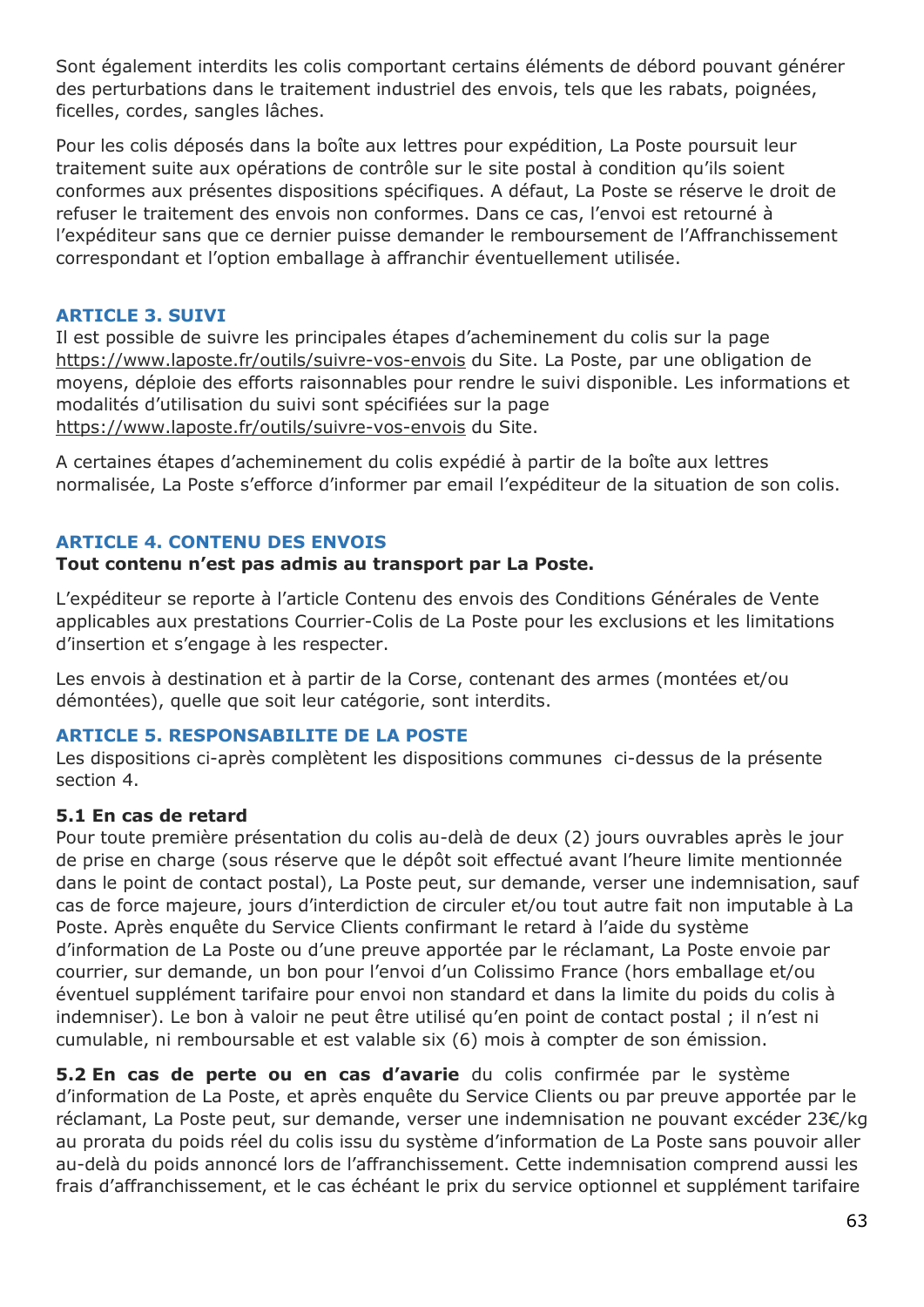pour les colis non standard comme indiqué à l'article 2.3 « traitement dérogatoire envois non standards » des Présentes. Le réclamant en fera la demande au service Clients.

**5.3 Pour les colis déposés en boîte aux lettres,** La Poste ne peut être tenue responsable qu'à compter de l'emport du colis par le préposé matérialisé par l'avis de prise en charge. Aucune indemnisation ne sera versée en cas d'absence de colis dans la boîte aux lettres lors du passage de La Poste pour la prise en charge.

### **SOUS-SECTION 3 - DISPOSITIONS SPECIFIQUES COLISSIMO FRANCE AVEC DISTRIBUTION CONTRE SIGNATURE**

Les dispositions de la présente sous-section précisent les particularités du Colissimo France avec distribution contre signature. Elles complètent les Dispositions communes des Conditions Spécifiques du Site ainsi que les Conditions Générales de Vente (CGV) applicables aux prestations Courrier-Colis de La Poste, sur lesquelles elles priment.

## **ARTICLE 1. CARACTERISTIQUES DU SERVICE**

## **1.1 Pour un colis standard (nonobstant l'article 2.3 ci-dessous), le Client acquitte :**

- L'affranchissement du colis Colissimo France (un contenant unique et indivisible : mono-colis) au poids selon la grille tarifaire en vigueur au jour du dépôt,
- Le prix conforme à ce qu'il a choisi (l'un ou l'autre) :
	- o La recommandation, en fonction du taux de recommandation choisi
	- o Le prix de l'indemnisation Ad Valorem en fonction de la tranche souscrite

Le cas échéant :

- Le prix de l'emballage à affranchir au tarif en vigueur le jour de l'achat, en cas de recours à un emballage à affranchir vendu par La Poste (offre uniquement disponible en point de contact postal),
- Le prix de l'option Avis de réception (offre uniquement disponible en point de contact postal)

Les prix sont disponibles sur le Site et dans les points de contact postaux.

Aucun complément d'affranchissement n'est possible. Un affranchissement ne correspondant pas au poids peut avoir pour conséquence un refus au dépôt.

Si l'affranchissement est acheté sur le Site, l'avis de réception ne peut pas être acheté en complément dans un point de contact postal.

## **1.2 Services d'expédition**

Les envois en Colissimo France avec distribution contre signature peuvent être expédiés de deux façons différentes :

- avec dépôt du colis au quichet d'un point de contact postal ;
- avec dépôt du colis dans la boîte aux lettres.

## **1.2.1 Dans le cadre d'un dépôt du colis au guichet d'un point de contact postal**

Pour ce service, le dépôt de l'envoi ne peut être fait dans un point de contact postal qu'après paiement du montant de l'affranchissement. Une preuve de dépôt sur laquelle est apposé le cachet de La Poste, attestant de la prise en charge du colis, est remis à l'expéditeur.

## **1.2.2 Dans le cadre d'un dépôt du colis dans la boîte aux lettres pour expédition :**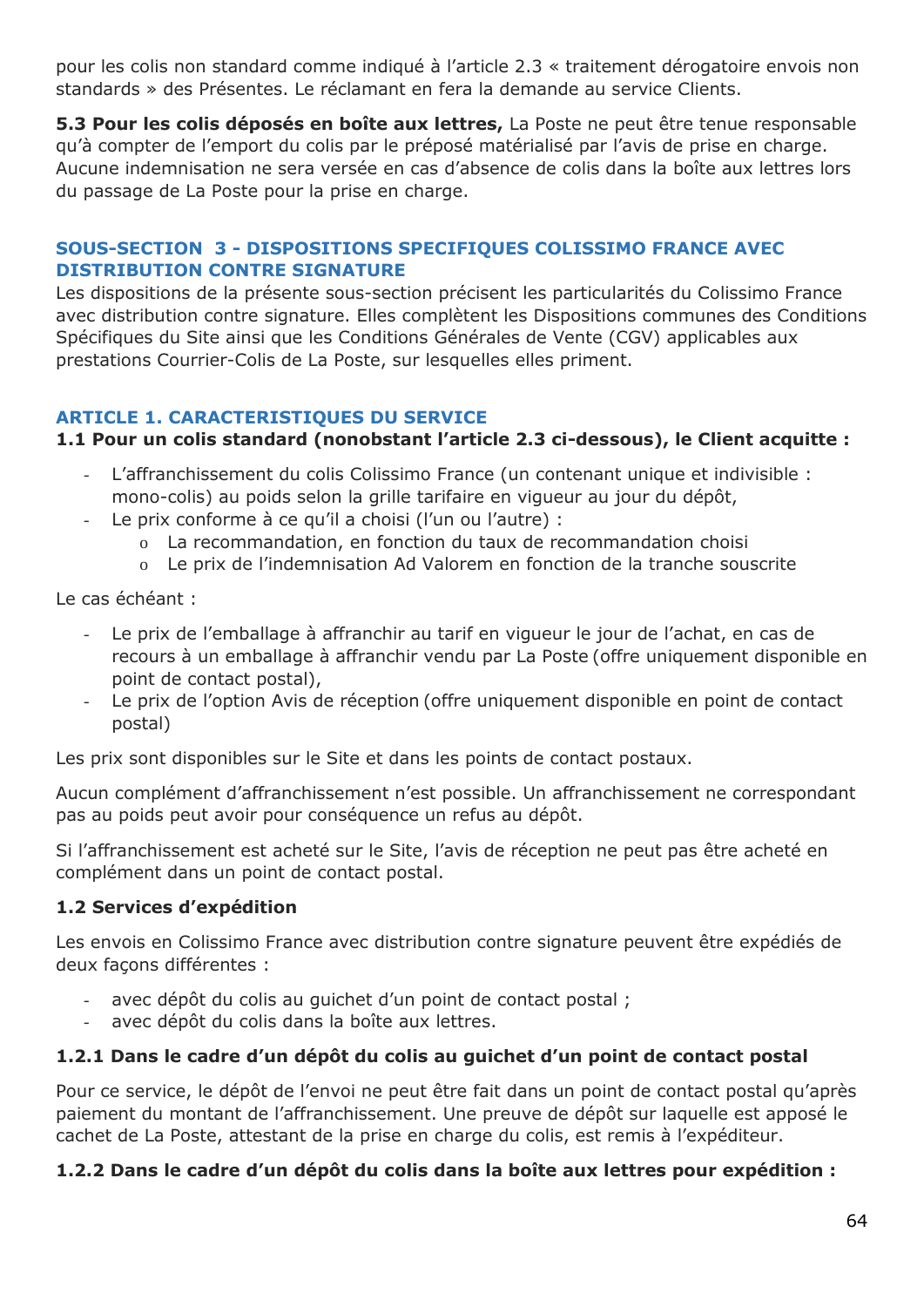Pour bénéficier de ce service, l'offre doit être souscrite sur le Site ou sur des sites partenaires de La Poste proposant ce service pour le compte de cette dernière, et le colis doit impérativement être placé dans la boîte aux lettres normalisée.

Peut être emporté uniquement et exclusivement le colis placé dans la boîte aux lettres normalisée correspondant à l'adresse «Expéditeur » renseignée lors de la souscription à l'offre sur le Site ou sur le site partenaire.

Lorsqu'un colis est emporté, un avis de prise en charge est adressé à l'expéditeur.

L'enregistrement de l'information d'emport du colis par le système d'information de La Poste constitue la preuve de celui-ci. Aucune signature n'est recueillie.

Lorsqu'un colis ne peut être emporté, le motif de non prise en charge est indiqué sur l'avis adressé à l'expéditeur.

Si les dimensions du colis ne permettent pas un dépôt en boîte aux lettres normalisée, le colis devra être déposé au guichet d'un point de contact postal et respecter les conditions correspondant à ce type d'expédition.

### **1.3 Les colis seront distribués selon l'une des modalités suivantes :**

 Distribution du colis à l'adresse indiquée par l'expéditeur contre la signature du destinataire ou celle de toute personne attachée à son service ou demeurant avec lui ou mandatée spécialement.

Le cas échéant, la signature numérisée recueillie lors de la distribution, ainsi que sa reproduction, font preuve de distribution du colis et les Parties reconnaissent à cette signature une valeur juridique identique à celle d'une signature traditionnelle sur papier.

- Si l'expéditeur a communiqué l'adresse mail ou le numéro de téléphone du destinataire, le colis peut être remis à l'adresse indiquée contre la transmission d'un code confidentiel à l'agent de La Poste qui doit correspondre au code enregistré dans le système d'information de celle-ci. Les Parties reconnaissent que la concordance des codes fait preuve de livraison du colis et vaut signature. Le code confidentiel sera transmis par La Poste au destinataire par SMS ou email avant la livraison du colis.
- Le refus de signer le support présenté par La Poste et de fournir le code confidentiel transmis par La Poste, équivaut à un refus de l'envoi.
- Le colis peut être également remis selon tout autre mode de mise à disposition convenu entre La Poste et le destinataire.

En cas d'impossibilité de livrer le colis, un avis de mise en instance indiquant les coordonnées du site où retirer le colis sera déposé dans la boîte aux lettres. A l'initiative de la Poste, une (des) nouvelle(s) présentation(s) du colis est (sont) possible(s).

Les Conditions Générales de Vente applicables aux prestations Courrier-Colis de La Poste précisent les modalités de mise en instance.

Le destinataire, peut, au moment de la distribution, indiquer, au moyen d'une case à cocher une observation quant à l'état de l'emballage. Ceci ne dispense pas du dépôt d'une réclamation auprès de La Poste. Cette observation permettra, le cas échéant, d'enrichir un éventuel dossier de réclamation.

La Poste n'assistera à aucun contrôle du contenu du colis.

### **1.4 Périmètre géographique et délais de livraison**

## **1.4.1 Colissimo France avec dépôt du colis au guichet d'un point de contact postal**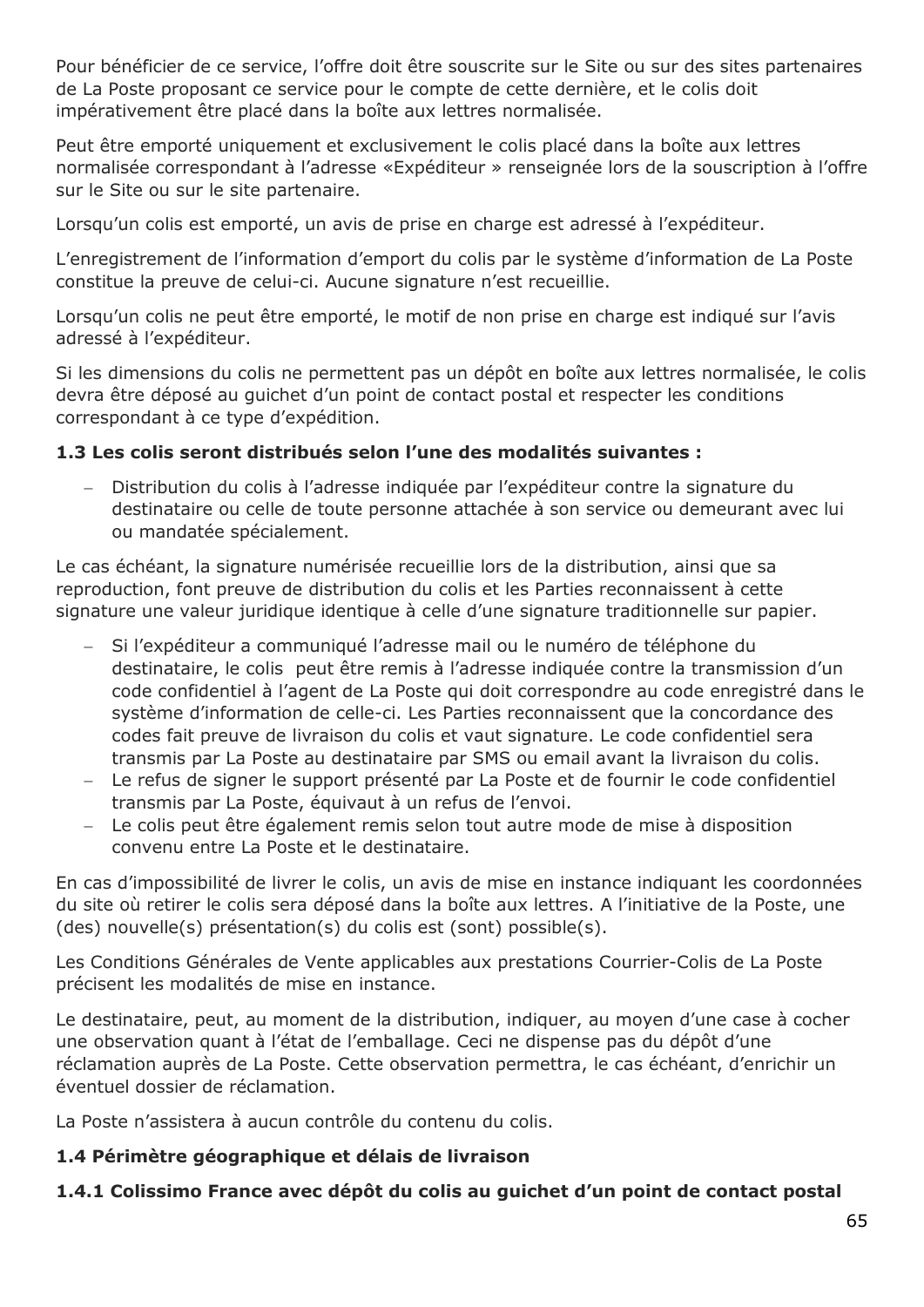Service admis pour les envois en France métropolitaine (y compris la Corse) et Monaco ainsi qu'à l'intérieur de la Guadeloupe, de la Guyane, de la Réunion, de la Martinique, de Mayotte, de Saint Martin et de Saint-Barthélemy, avec un délai de livraison de deux (2) jours ouvrables après le jour de prise en charge sous réserve que le dépôt soit effectué avant l'heure limite mentionnée dans le point de contact postal.

Service également admis sans indication de délai pour :

- les envois entre la Guadeloupe/Saint-Martin/Saint-Barthélemy et la Martinique, à l'intérieur de Saint-Pierre-et-Miquelon.
- les envois réciproques entre la France métropolitaine, Monaco et Andorre.

Les envois en provenance et à destination d'Andorre doivent être accompagnés d'une déclaration en douane. Les CGV applicables aux prestations Courrier-Colis de La Poste contiennent toutes les précisions concernant cette dernière.

# **1.4.2 Colissimo France avec dépôt du colis en boîte aux lettres pour expédition**

Service admis pour les envois en France métropolitaine (y compris Corse), avec un délai de livraison de deux (2) jours ouvrables après le jour de prise en charge sous réserve que le colis soit déposé en boîte aux lettres normalisée avant 8h du matin le jour d'expédition annoncé par La Poste lors de la souscription à l'offre sur le Site ou le site partenaire.

En cas d'expédition annoncée le samedi, l'envoi est emporté le samedi. Le délai de livraison de deux (2) jours ouvrables débute le premier jour ouvrable suivant ce samedi.

## **1.5 Options**

Le présent Affranchissement est réservé à un envoi Colissimo France avec distribution contre signature.

L'expéditeur peut en outre choisir les services optionnels suivants (offres uniquement disponibles en points de contact postaux) :

- L'Avis de Réception. Pour cette option, le formulaire spécifique doit être joint à l'envoi et inséré dans une pochette plastique transparente et autocollante, à apposer sur le colis. Le formulaire et la pochette plastique sont fournis par La Poste.
- Emballage à affranchir. Les prix sont disponibles dans les points de contact postaux.

# **ARTICLE 2. CONDITIONS D'ADMISSION**

#### **2.1 Conditions spécifiques au service Colissimo France avec distribution contre signature avec dépôt du colis en boîte aux lettres pour expédition** Pour être admis, le colis doit :

- porter le Bordereau d'affranchissement ou la Liasse de transport pour lequel un dépôt du colis en boîte aux lettres normalisée a été choisi et commandé sur le Site ;
- être déposé dans la boîte aux lettres normalisée, correspondant à l'adresse « Expéditeur » renseignée lors de la souscription à l'offre sur le Site ou le site partenaire, permettant à La Poste de l'emporter. A défaut d'être placé dans la boîte aux lettres normalisée le jour et avant l'heure annoncée par La Poste, le colis peut être déposé au guichet d'un point de contact postal (hors relais poste commerçants). Le Bordereau d'affranchissement est en effet valable durant sept (7) jours calendaires, y compris le jour du paiement.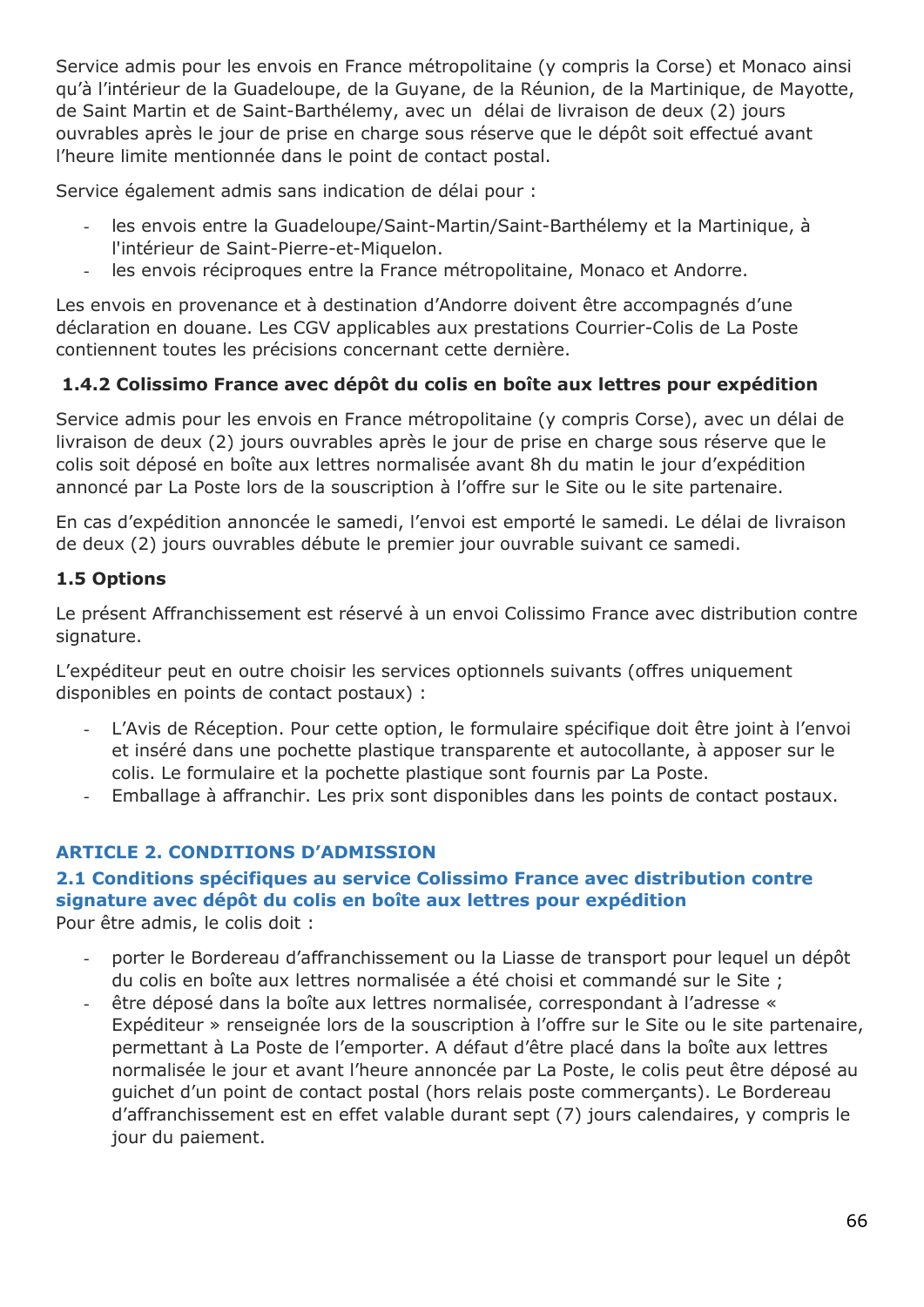Respecter un poids maximum de 5kg (emballage et contenu compris) et les dimensions d'une boîte aux lettres normalisée indiquées à l'article DEFINITIONS de la présente section.

# **2.2 Cas général : envois standards sans supplément tarifaire permettant un traitement industrialisé optimal**

Poids :

Le poids unitaire des colis peut aller de 0 à 30kg (emballage et contenu compris), sauf pour les colis expédiés à partir de la boîte aux lettres pour lesquels le poids maximal est de 5kg.

## **Dimensions :**

- Dimensions minimales : 22 cm (L : Longueur) x 11 cm (l : largeur) x 1 cm (h : hauteur)
- Dimensions maximales : L+l+h=150cm avec L=100cm

## **Présentation des envois :**

Seuls les mono-colis (avec un contenant unique et indivisible) sont acceptés au dépôt. L'emballage et le conditionnement doivent :

- assurer la stabilité du colis en évitant tout renversement :
	- o Forme permettant de poser le colis de manière stable sur une face et de présenter à l'horizontale l'Affranchissement collé à plat sur la face opposée,
	- o Préparation assurant une répartition uniforme des masses
- recouvrir, protéger et caler l'intégralité du contenu : résistance à plusieurs manipulations, aux secousses, aux pressions, aux frottements et aux chocs.

Le colis doit être solide et approprié aux exigences du transport et de traitement industrialisé par machines.

La présence de toute mention particulière (« fragile », « haut-bas », etc.) ne donne pas lieu à un traitement spécifique.

Le colis doit :

- assurer l'intégrité du contenu et être fermé : contenu ne pouvant, en totalité ou en partie, s'échapper librement ou être enlevé de son conditionnement sans l'endommager.
- permettre à l'Affranchissement d'adhérer complètement.

Le Bordereau d'affranchissement commandé via le Site doit être imprimé par le Client. Il est impératif que le Client ne modifie pas la taille du Bordereau d'affranchissement (comprenant l'étiquette et la preuve de dépôt) à imprimer.

Renseignement et lisibilité (mentions manuscrites / adresse exacte, précise et complète expéditeur et destinataire et code à barres) de l'Affranchissement :

Respect des règles d'adressage (écriture en majuscules au stylo à bille noir notamment pour les Liasses de transport), rappelées dans les CGV applicables aux prestations Courrier-Colis de La Poste.

Renseigner le numéro de téléphone du destinataire peut faciliter la livraison.

L'Affranchissement doit être collé :

- sur une seule face (non plié ou à cheval sur une arête)
- sur une surface plane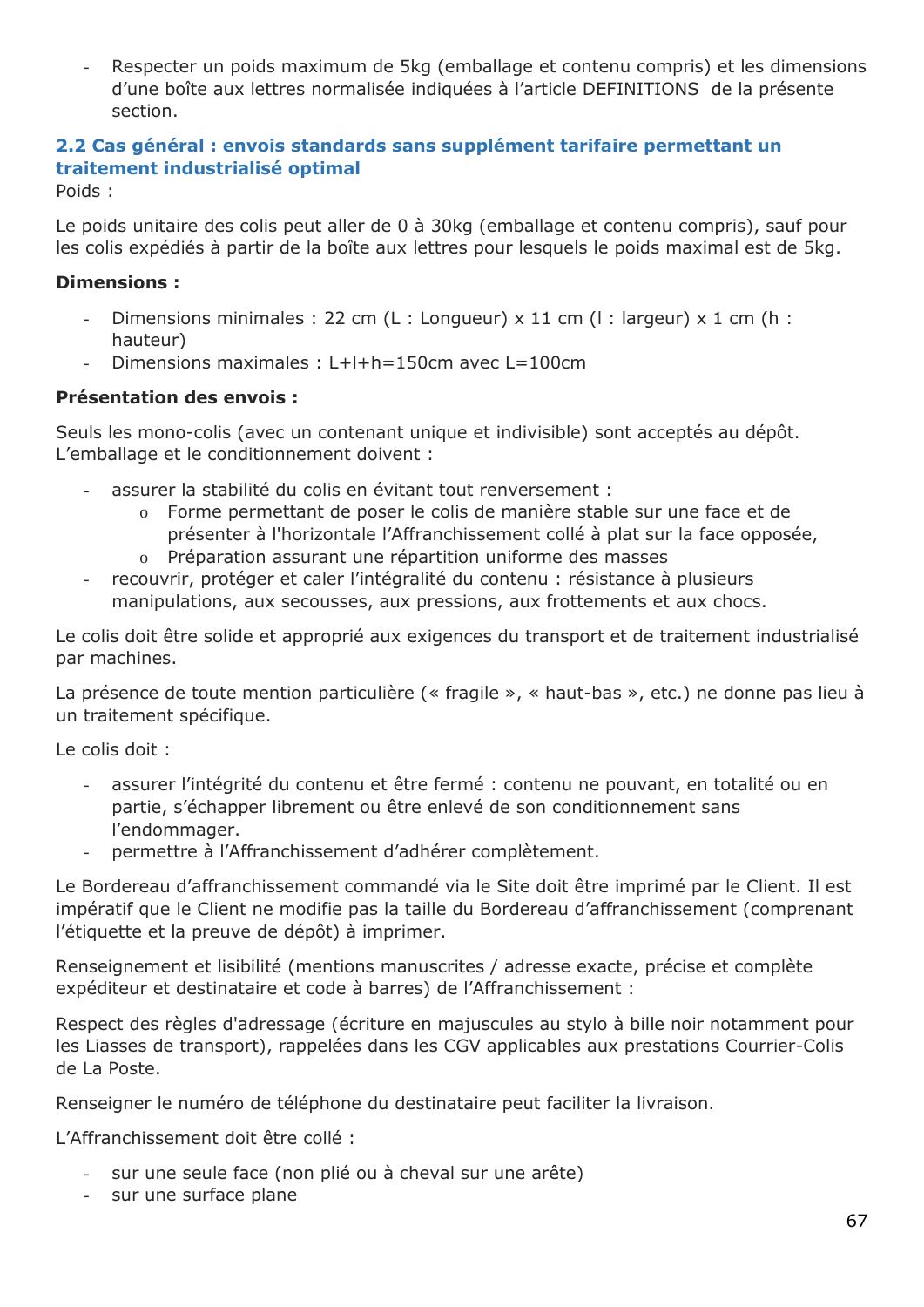L'Affranchissement ne doit pas être masqué par l'emballage (même partiellement).

L'Affranchissement ne doit pas être utilisé comme adhésif pour fermer le colis.

### **2.3 Traitement dérogatoire : envois non standards avec un supplément tarifaire en raison du surcoût de traitement**

Les colis présentant l'une et/ou l'autre des conditions suivantes ne seront pas pris en charge au titre des envois standards, mais feront l'objet d'un traitement dérogatoire soumis à supplément tarifaire :

- Dimensions maximales : 150cm<L+l+h≤200cm et/ou L>100cm
- Formes instables, notamment les rouleaux avec impérativement Longueur≥22cm ; diamètre≥5cm ; 32cm≤Longueur+2xdiamètre≤200cm
- Colis non ou partiellement emballé mais préservant l'intégrité du contenu
- Colis comportant un débord
- Colis recouvert (partiellement ou totalement) de papier
- Affranchissement non collé sur la face opposée à la plus grande surface plane du colis.

#### **2.4 Envois non admis**

La Poste ne prend pas en charge les colis ne respectant pas les conditions d'admission cidessus (envois standards ou non standards), notamment :

- Les colis dont le poids est supérieur à 30kg et/ou ceux dont L+l+h>200cm, les sphères, les objets non emballés, les objets piquants et tranchants non protégés ou insuffisamment protégés
- Les colis dont l'emballage n'est pas adapté à des conditions de traitement industriel
- Les colis dont le Bordereau d'affranchissement est mal imprimé ou ceux dont la Liasse de transport porte une écriture illisible,
- Les colis dont l'Affranchissement constitue l'unique moyen de fermeture de l'emballage.

Sont également interdits les colis comportant certains éléments de débord pouvant générer des perturbations dans le traitement industriel des envois, tels que les rabats, poignées, ficelles, cordes, sangles lâches.

Pour les colis déposés dans la boîte aux lettres, La Poste poursuit leur traitement suite aux opérations de contrôle sur le site postal à condition qu'ils soient conformes aux présentes dispositions spécifiques. A défaut, La Poste se réserve le droit de refuser le traitement des envois non conformes. Dans ce cas, l'envoi est retourné à l'expéditeur sans que ce dernier puisse demander le remboursement de l'Affranchissement correspondant et l'option emballage à affranchir éventuellement utilisée.

### **ARTICLE 3. SUIVI**

Il est possible de suivre les principales étapes d'acheminement du colis sur la page <https://www.laposte.fr/outils/suivre-vos-envois> du Site. La Poste, par une obligation de moyens, déploie des efforts raisonnables pour rendre le suivi disponible. Les informations et modalités d'utilisation du suivi sont spécifiées sur la page <https://www.laposte.fr/outils/suivre-vos-envois> du Site.

A certaines étapes d'acheminement du colis expédié à partir de la boîte aux lettres normalisée, La Poste s'efforce d'informer par mail l'expéditeur de la situation de son colis.

### **ARTICLE 4. CONTENU DES ENVOIS**

**Tout contenu n'est pas admis au transport par La Poste.**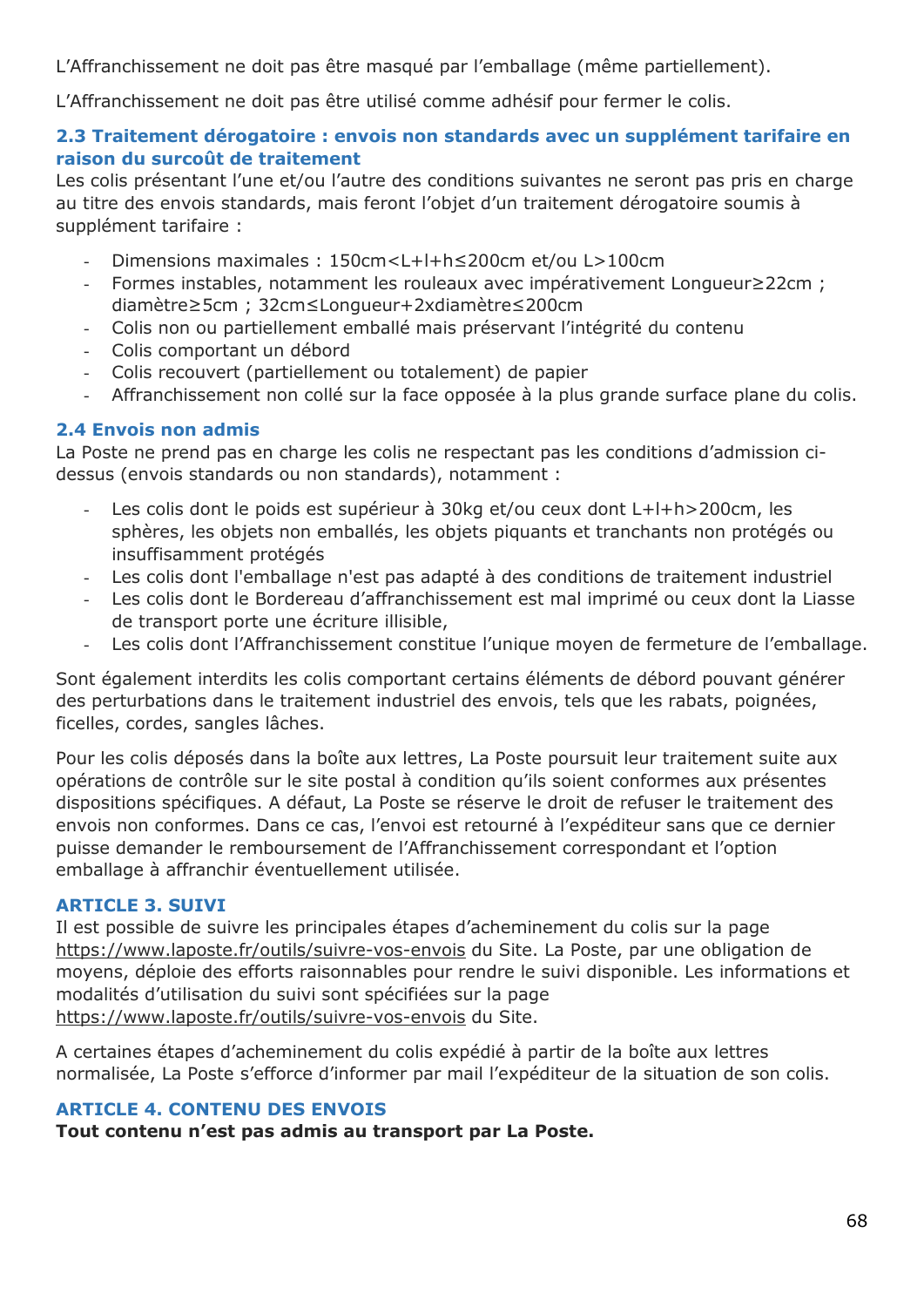L'expéditeur se reporte à l'article Contenu des envois des Conditions Générales de Vente applicables aux prestations Courrier-Colis de La Poste pour les exclusions et les limitations d'insertion et s'engage à les respecter.

Dans le Colissimo France avec distribution contre signature, l'insertion de bijoux, titres restaurants est possible, pourvu que la valeur de ces contenus ne soit pas supérieure au montant de l'indemnisation accordée en cas de perte ou d'avarie des envois.

Les envois à destination et à partir de la Corse, contenant des armes (montées et/ou démontées), quelle que soit leur catégorie, sont interdits.

#### **ARTICLE 5. RESPONSABILITE DE LA POSTE**

Les dispositions ci-après complètent les dispositions communes ci-dessus de la présente section 4.

#### **5.1 En cas de retard**

Pour toute première présentation du colis au-delà de deux (2) jours ouvrables après le jour de prise en charge (sous réserve que le dépôt soit effectué avant l'heure limite mentionnée dans le point de contact postal), La Poste peut, sur demande, verser une indemnisation, sauf cas de force majeure, jours d'interdiction de circuler et/ou tout autre fait non imputable à La Poste. Après enquête du Service Clients confirmant le retard à l'aide du système d'information de La Poste ou d'une preuve apportée par le réclamant, La Poste envoie par courrier, sur demande :

Pour les envois :

- avec recommandation souscrite, un bon pour l'envoi d'un Colissimo France avec distribution contre signature au taux de recommandation identique à celui de l'envoi faisant l'objet de la réclamation (hors avis de réception, emballage et/ou supplément tarifaire pour envoi non standard, et dans la limite du poids du colis à indemniser).
- avec indemnisation Ad Valorem souscrite, un bon pour l'envoi d'un Colissimo France avec distribution contre signature au taux de recommandation R1 (hors avis de réception, emballage et/ou supplément tarifaire pour envoi non standard, et dans la limite du poids du colis à indemniser).

Le bon à valoir ne peut être utilisé qu'en point de contact postal ; il n'est ni cumulable, ni remboursable et est valable six (6) mois à compter de son émission.

Pour les colis livrés en point de retrait, le délai de livraison étant indicatif, la responsabilité de La Poste ne pourra pas être engagée en cas de retard.

**5.2 En cas de perte ou en cas d'avarie** d colis confirmée par le système d'information de La Poste, et après enquête du Service Clients ou par preuve apportée par le réclamant, les modalités d'indemnisation sont les suivantes :

- La Poste peut, sur demande, verser pour les envois avec recommandation souscrite, soit l'indemnisation forfaitaire correspondant au taux de recommandation choisi : 50€ (R1) ou 200€ (R2), en fonction du taux souscrit, soit si elle lui est plus favorable, une indemnisation ne pouvant excéder 23€/kg au prorata du poids réel du colis.
- La Poste peut, sur demande, verser pour les envois avec indemnisation Ad Valorem souscrite, une indemnisation Ad Valorem d'une valeur minimale de 200€ et maximale de 1000€ par colis en fonction du montant choisi et souscrit par l'expéditeur au moment de l'achat. Elle ne peut dépasser la valeur réelle du colis. Celle-ci doit être attestée (par une facture par exemple), dans le cas contraire, l'indemnisation du recommandé R2 s'appliquera.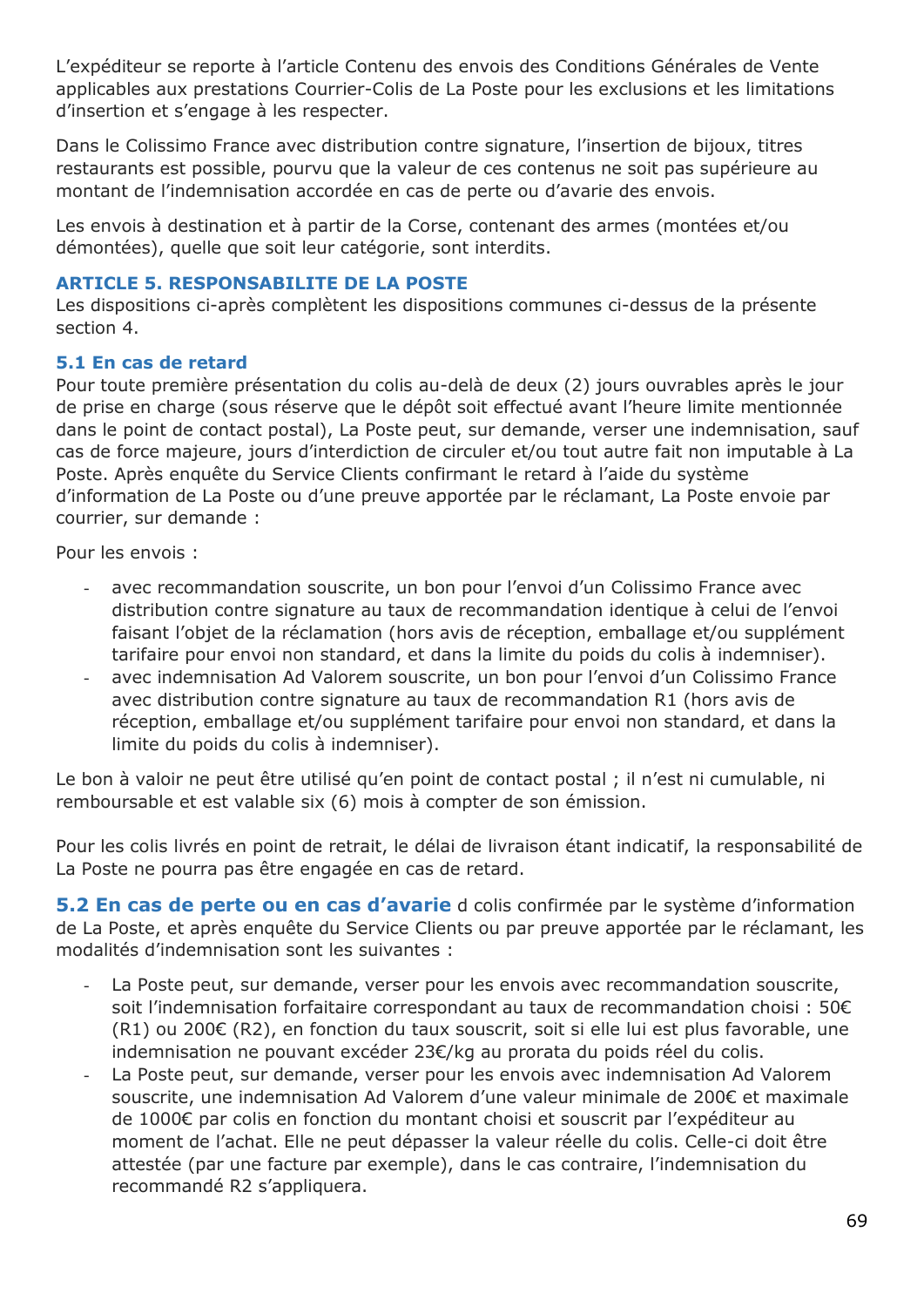Pour les autres envois, une indemnisation ne pouvant excéder 23€/kg au prorata du poids réel du colis issu du système d'information de La Poste sans pouvoir aller au-delà du poids annoncé lors de l'affranchissement.

Les frais d'affranchissement, le prix du ou des service(s) choisi(s) par l'expéditeur et supplément tarifaire pour les colis non standard comme indiqué à l'article 2.3 « traitement dérogatoire des envois non standards » des Présentes sont compris dans l'indemnisation.

**5.3 Pour les colis expédiés à partir de la boîte aux lettres normalisée**, La Poste ne peut être tenue responsable qu'à compter de l'emport du colis par le préposé matérialisé par l'avis de prise en charge. Aucune indemnisation ne sera versée en cas d'absence de colis dans la boîte aux lettres lors du passage de La Pote pour la prise en charge.

### **SOUS-SECTION 4 - DISPOSITIONS SPECIFIQUES COLISSIMO OUTRE MER**

Les dispositions de la présente sous-section précisent les particularités du Colissimo Outremer classique et du Colissimo Outre-Mer avec distribution contre signature. Elles complètent les Dispositions communes des Conditions Spécifiques du Site ainsi que les Conditions Générales de Vente (CGV) applicables aux prestations Courrier-Colis de La Poste, sur lesquelles elles priment.

Lorsque l'expéditeur choisit le service de la Recommandation ou de l'indemnisation Ad Valorem pour son envoi, il se reporte aux conditions relatives au Colissimo Outre-mer avec distribution contre signature.

## **ARTICLE 1. CARACTERISTIQUES DU SERVICE**

### **1.1 Pour un colis standard (nonobstant l'article 2.2 ci-après), le Client acquitte**

- l'affranchissement du colis (un contenant unique et indivisible : mono-colis), au poids selon la grille tarifaire en vigueur au jour du dépôt,
- le cas échéant, le prix de l'option qu'il a choisie (option facultative, un seul choix possible entre les deux options) :
	- o la recommandation (le tarif étant fonction du taux de recommandation choisi)
	- o l'indemnisation Ad Valorem (le tarif étant fonction de la tranche souscrite) ;
- pour un achat dans un point de contact postal, le Client devra s'acquitter, le cas échéant, du prix de l'emballage à affranchir, au tarif en vigueur le jour de l'achat, en cas de recours à un emballage à affranchir vendu par La Poste (offre uniquement disponible en point de contact postal).

Les prix sont disponibles sur le Site et dans les points de contact postaux.

Aucun complément d'affranchissement n'est possible. Un affranchissement ne correspondant pas au poids peut avoir pour conséquence un refus au dépôt.

### **1.2 Distribution du colis**

### **1.2.1 Colissimo Outre-Mer avec distribution sans signature**

Le colis est distribué en boîte aux lettres à l'adresse indiquée par l'expéditeur, ou selon tout autre mode de distribution convenu entre La Poste et le destinataire. Aucune signature n'est recueillie. La Poste peut prendre l'initiative d'une remise à toute personne présente à cette adresse, y compris le gardien ou le concierge qui accepte d'en prendre livraison.

L'enregistrement de l'information de distribution par le système d'information de La Poste constitue la preuve de celle-ci.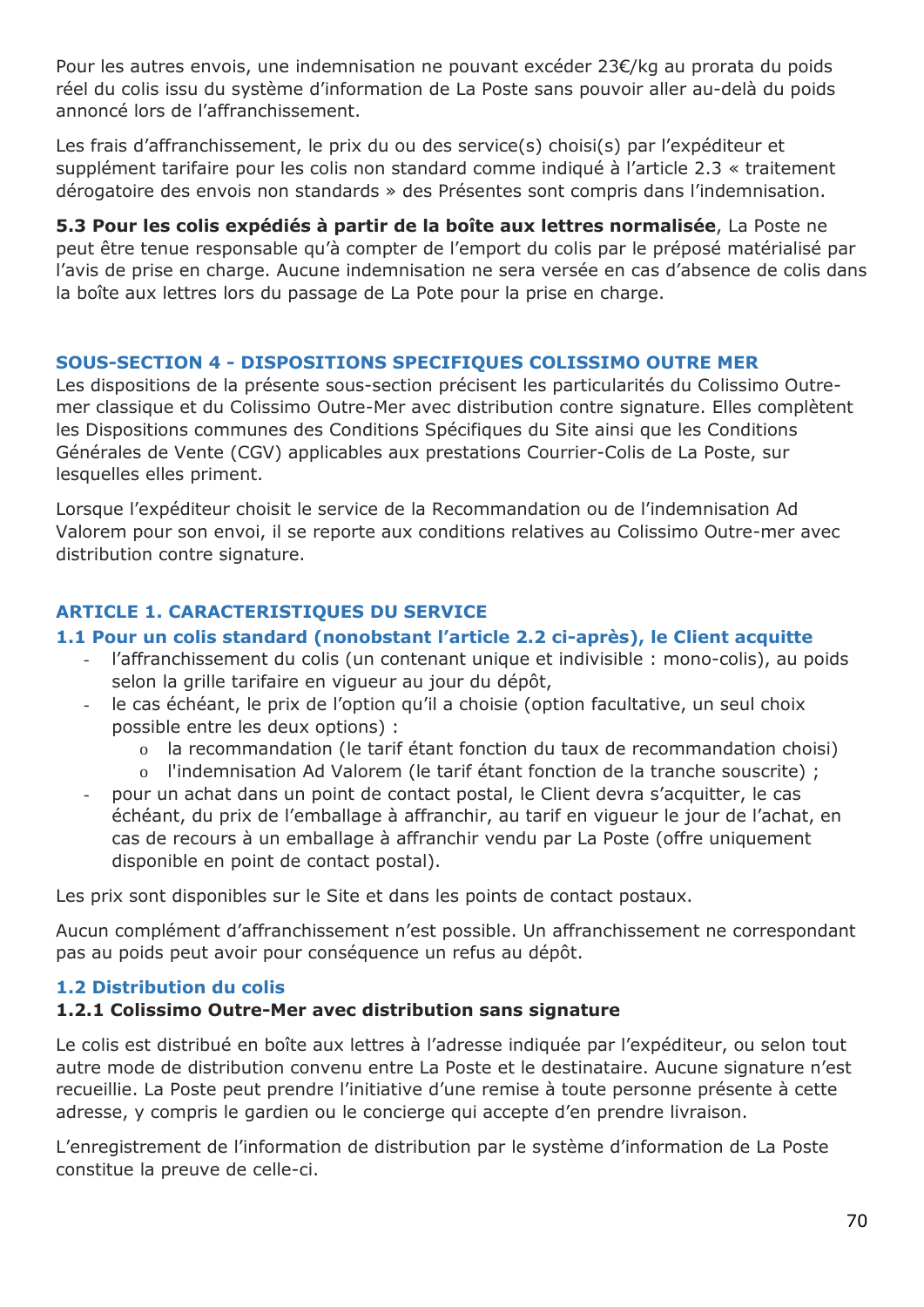Pour les colis dont le poids unitaire (emballage et contenu compris) est supérieur à 5 kg, le colis est distribué selon l'une des modalités suivantes :

 Le colis sera remis à l'adresse indiquée par l'expéditeur contre la signature du destinataire ou celle de toute personne attachée à son service ou demeurant avec lui ou mandatée spécialement.

Le cas échéant, la signature numérisée recueillie lors de la distribution, ainsi que sa reproduction, font preuve de distribution du colis et les Parties reconnaissent à cette signature une valeur juridique identique à celle d'une signature traditionnelle sur papier.

- Si l'expéditeur a communiqué l'email ou le numéro de téléphone du destinataire, le colis peut être remis à l'adresse indiquée contre la transmission d'un code confidentiel à l'agent de La Poste qui doit correspondre au code enregistré dans le système d'information de celle-ci. Les Parties reconnaissent que la concordance des codes fait preuve de livraison du colis et vaut signature. Le code confidentiel sera transmis par La Poste au destinataire par SMS ou email avant la livraison du colis.
- Le refus de signer le support présenté par La Poste et de fournir le code confidentiel transmis par La Poste, équivaut à un refus de l'envoi.
- Le colis peut être également remis selon tout autre mode de mise à disposition convenu entre La Poste et le destinataire.

Le destinataire, peut, au moment de la distribution, indiquer, au moyen d'une case à cocher une observation quant à l'état de l'emballage. Ceci ne dispense pas du dépôt d'une réclamation auprès de La Poste. Cette observation permettra, le cas échéant, d'enrichir un éventuel dossier de réclamation. La Poste n'assistera à aucun contrôle du contenu du colis.

La Poste se réserve la possibilité de procéder à plusieurs tentatives de distribution à l'adresse indiquée par l'expéditeur. En cas d'impossibilité de distribution, le colis est mis en instance à l'endroit indiqué sur l'avis de passage. Les Conditions Générales de Vente applicables aux prestations Courrier-Colis de La Poste précisent les modalités de mise en instance.

### **1.2.2 Colissimo Outre-Mer avec distribution contre signature :**

 Distribution du colis à l'adresse indiquée par l'expéditeur contre la signature du destinataire ou celle de toute personne attachée à son service ou demeurant avec lui ou mandatée spécialement.

Le cas échéant, la signature numérisée recueillie lors de la distribution, ainsi que sa reproduction, font preuve de distribution du colis et les Parties reconnaissent à cette signature une valeur juridique identique à celle d'une signature traditionnelle sur papier.

- Si l'expéditeur a communiqué l'email ou le numéro de téléphone du destinataire, le colis peut être remis à l'adresse indiquée contre la transmission d'un code confidentiel à l'agent de La Poste qui doit correspondre au code enregistré dans le système d'information de celle-ci. Les Parties reconnaissent que la concordance des codes fait preuve de livraison du colis et vaut signature. Le code confidentiel sera transmis par La Poste au destinataire par SMS ou email avant la livraison du colis
- Le refus de signer le support présenté par La Poste et de fournir le code confidentiel transmis par La Poste, équivaut à un refus de l'envoi.
- Le colis peut être également remis selon tout autre mode de mise à disposition convenu entre La Poste et le destinataire.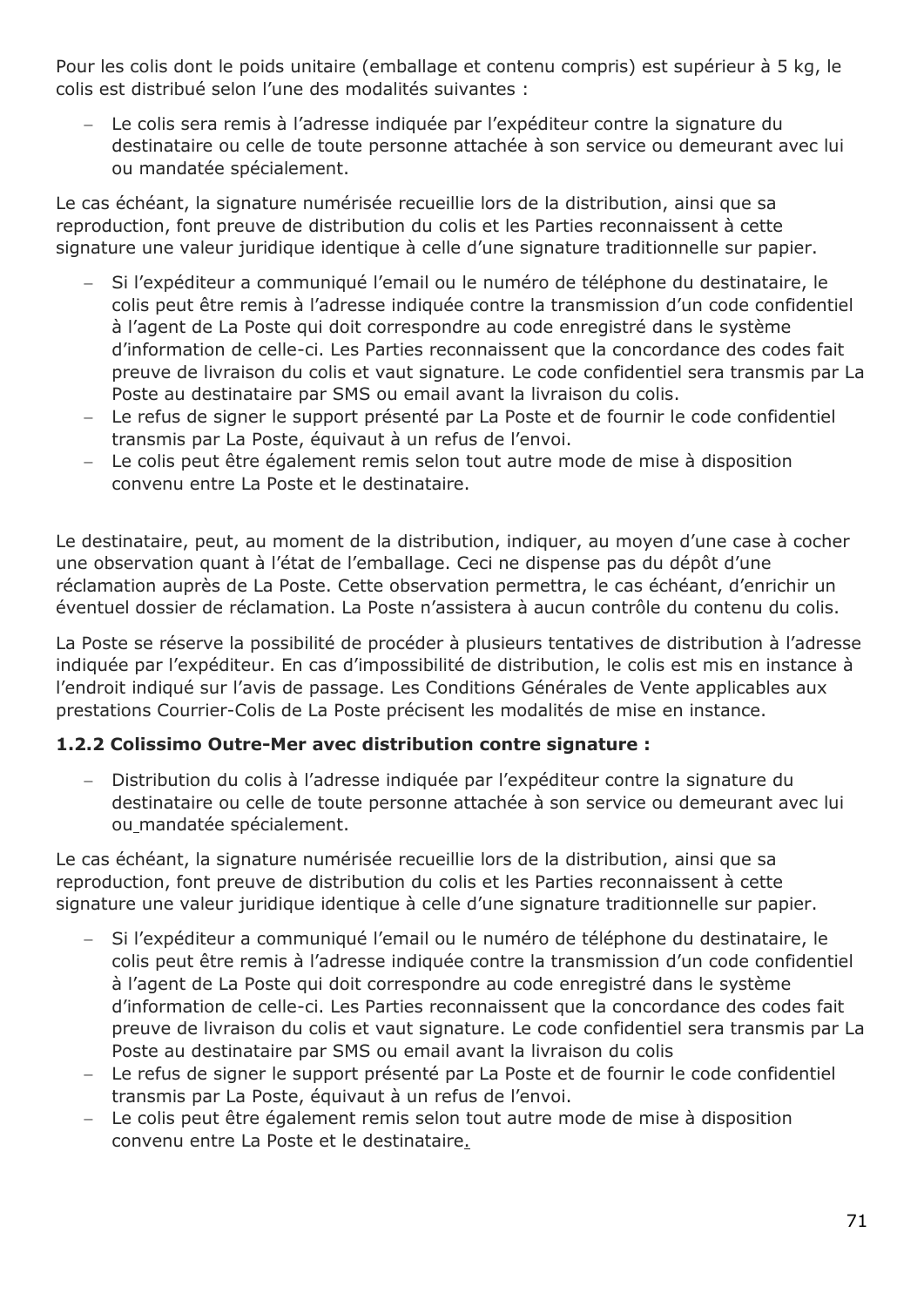En cas d'impossibilité de livrer le colis, un avis de mise en instance indiquant les coordonnées du site où retirer le colis sera déposé dans la boîte aux lettres. A l'initiative de la Poste, une (des) nouvelle(s) présentation(s) du colis est (sont) possible(s).

Les Conditions Générales de Vente applicables aux prestations Courrier-Colis de La Poste précisent les modalités de mise en instance.

Le destinataire, peut, au moment de la distribution, indiquer, au moyen d'une case à cocher une observation quant à l'état de l'emballage. Ceci ne dispense pas du dépôt d'une réclamation auprès de La Poste. Cette observation permettra, le cas échéant, d'enrichir un éventuel dossier de réclamation. La Poste n'assistera à aucun contrôle du contenu du colis.

### **1.3 Périmètre géographique et délais de livraison indicatifs**

Dans les relations réciproques entre la France Métropolitaine (y compris la Corse), Monaco, Andorre et : les départements d'Outre-mer ci-après dénommés DOM (Guadeloupe, Guyane, Martinique, Réunion, Mayotte), Saint-Pierre et Miquelon, Saint-Martin, Saint- Barthélemy.

Au départ de France Métropolitaine (y compris la Corse), de Monaco, d'Andorre de Saint-Pierre et Miquelon, de Saint-Martin, de Saint-Barthélemy et des DOM vers la Nouvelle-Calédonie, la Polynésie Française, Wallis et Futuna et les Terres Australes et Antarctiques Françaises.

Dans les relations réciproques suivantes : Guyane avec Guadeloupe, Saint-Martin, Saint-Barthélemy ; Guyane avec Martinique ; Réunion avec Mayotte ; Réunion, Mayotte avec Guyane, Martinique, Guadeloupe, Saint-Martin, Saint-Barthélemy ; Guyane, Martinique, Guadeloupe, Saint-Martin, Saint-Barthélemy, Réunion, Mayotte avec Saint- Pierre et Miquelon.

Le Colissimo Outre-mer, avec ou sans distribution contre signature, n'est pas admis pour les envois à l'intérieur d'un DOM, à l'intérieur de Saint-Pierre-et-Miquelon et pour les relations réciproques entre la Guadeloupe /Saint-Martin /Saint-Barthélemy et la Martinique.

La Poste ne s'engage pas sur les délais d'acheminement et de distribution des colis pour ce service.

#### **1.4 Dépôt de l'envoi**

Pour cette offre, le dépôt de l'envoi ne peut être fait que dans un point de contact postal et qu'après paiement du montant de l'affranchissement. Une preuve de dépôt sur laquelle est apposé le cachet de La Poste, attestant de la prise en charge du colis, est remis à l'expéditeur.

#### **1.5 Options**

L'option Avis de Réception est ouverte aux envois Colissimo Outre-Mer avec distribution contre signature (offre disponible uniquement en point de contacts postaux).

Pour cette option, le formulaire spécifique doit être joint à l'envoi et inséré dans une pochette plastique transparente et autocollante, à apposer sur le colis. Le formulaire et la pochette plastique sont fournis par La Poste.

Les prix sont disponibles dans les points de contact postaux.

### **ARTICLE 2. CONDITIONS D'ADMISSION**

**2.1 Cas général : envois standards sans supplément tarifaire permettant un traitement industrialisé optimal Poids :**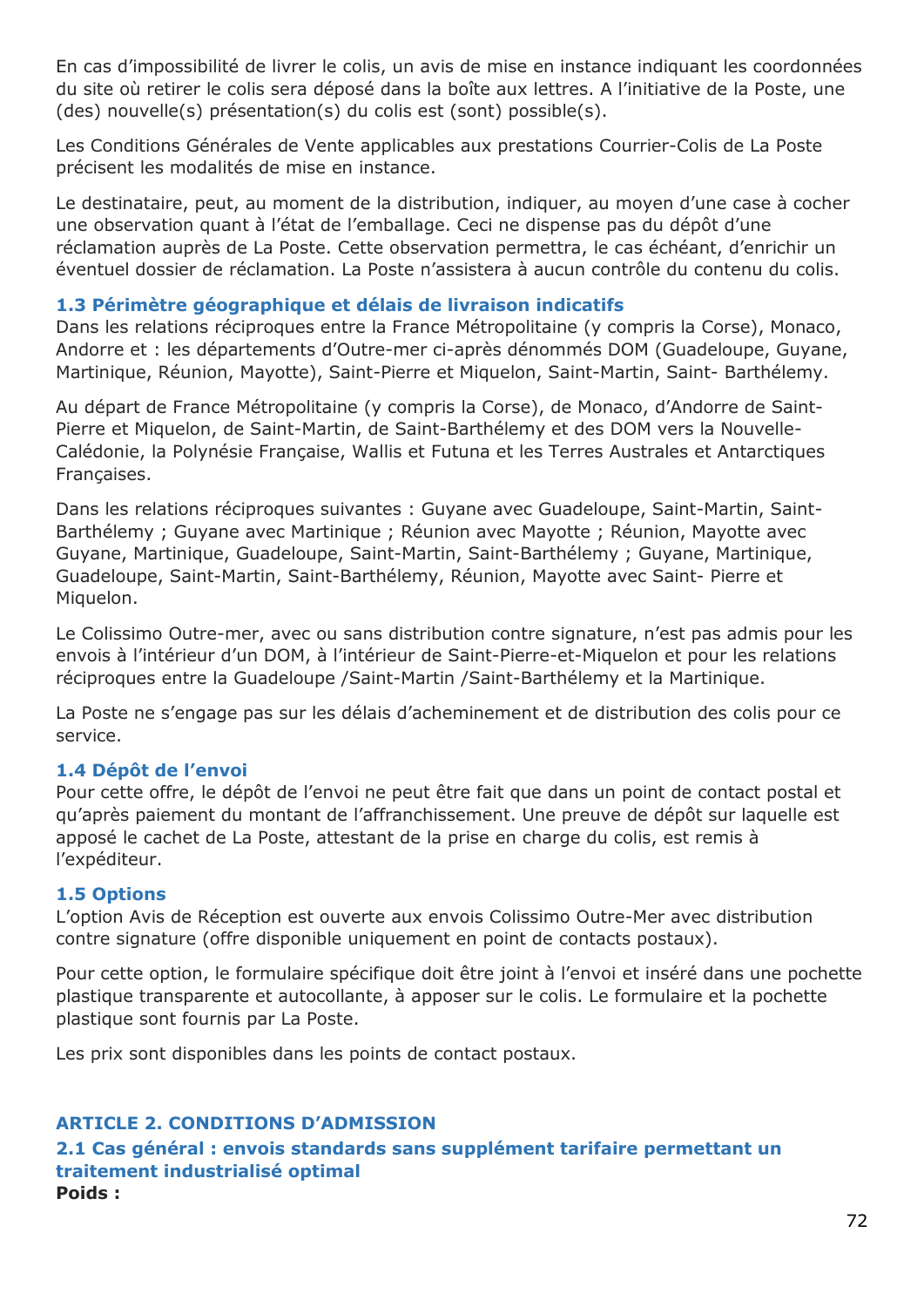Le poids unitaire des colis peut aller de 0 à 30kg (emballage et contenu compris).

## **Dimensions :**

- Dimensions minimales : 22 cm (L : Longueur) x 16 cm (l : largeur) x 1 cm (h : hauteur)
- Dimensions maximales : L+l+h=150cm avec L=100cm

## **Présentation des envois :**

Seuls les mono-colis (avec un contenant unique et indivisible) sont acceptés au dépôt. L'emballage et le conditionnement doivent :

- assurer la stabilité du colis en évitant tout renversement :
	- o Forme permettant de poser le colis de manière stable sur une face et de présenter à l'horizontale l'Affranchissement collé à plat sur la face opposée,
	- o Préparation assurant une répartition uniforme des masses
- recouvrir, protéger et caler l'intégralité du contenu : résistance à plusieurs manipulations, aux secousses, aux pressions, aux frottements et aux chocs.

Le colis doit être solide et approprié aux exigences du transport et de traitement industrialisé par machines.

La présence de toute mention particulière (« fragile », « haut-bas », etc.) ne donne pas lieu à un traitement spécifique.

Le colis doit :

- assurer l'intégrité du contenu et être fermé : contenu ne pouvant, en totalité ou en partie, s'échapper librement ou être enlevé de son conditionnement sans l'endommager.
- permettre à l'Affranchissement d'adhérer complètement.

Le Bordereau d'affranchissement commandé via le Site doit être imprimé par le Client. Il est impératif que le Client ne modifie pas la taille du Bordereau d'affranchissement (comprenant l'étiquette et la preuve de dépôt) à imprimer,

Renseignement et lisibilité (mentions manuscrites / adresse exacte, précise et complète expéditeur et destinataire et code à barres) de l'Affranchissement :

Respect des règles d'adressage (écriture en majuscules au stylo à bille noir notamment pour les Liasses de transport), rappelées dans les CGV applicables aux prestations Courrier-Colis de La Poste

Renseigner le numéro de téléphone du destinataire peut faciliter la livraison.

L'Affranchissement doit être collé :

- sur une seule face (non plié ou à cheval sur une arête)
- sur une surface plane

L'Affranchissement ne doit pas être masqué par l'emballage (même partiellement).

L'Affranchissement ne doit pas être utilisé comme adhésif pour fermer le colis.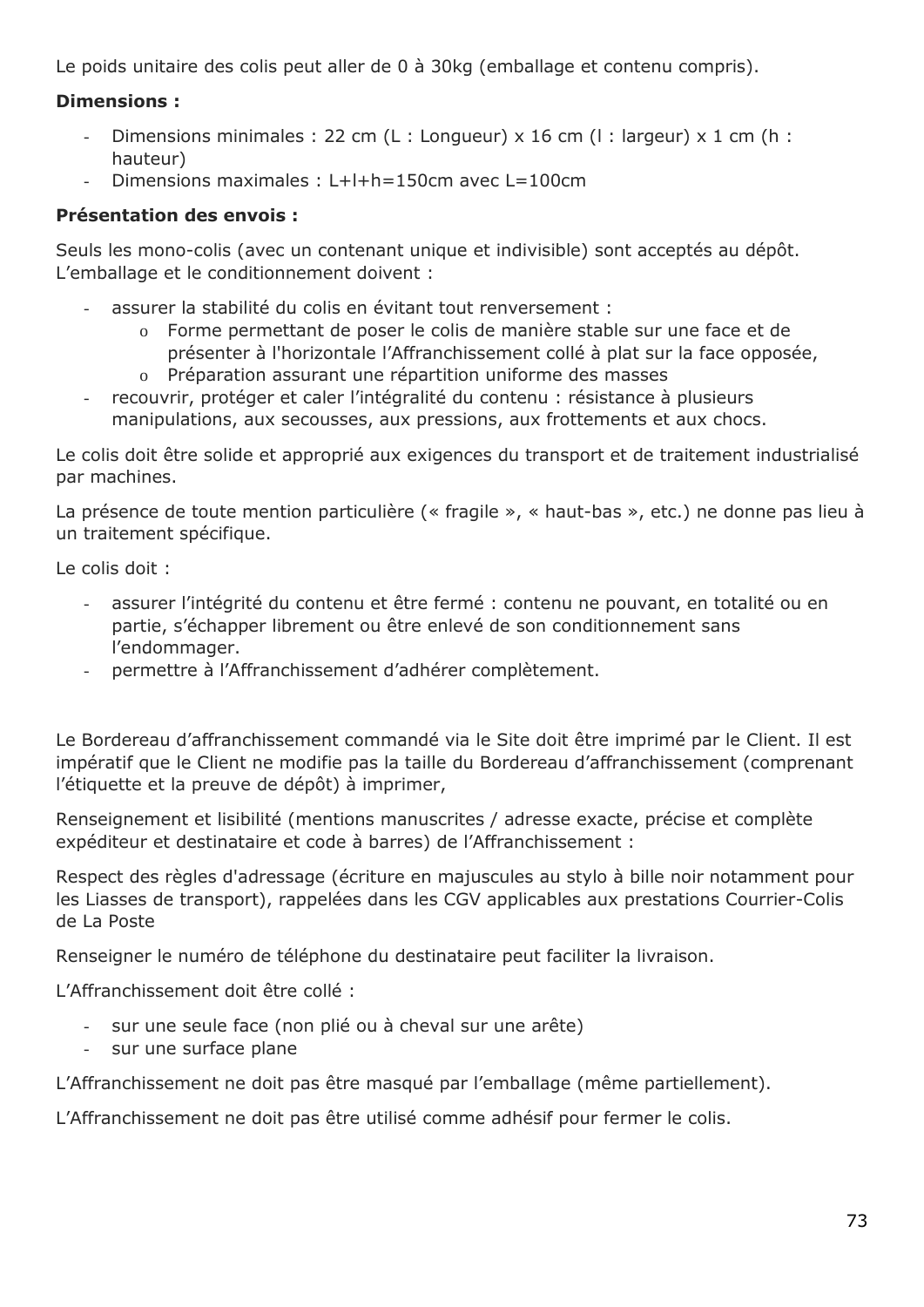### **2.2 Traitement dérogatoire : envois non standards avec un supplément tarifaire en raison du surcoût de traitement**

Les colis présentant l'une et/ou l'autre des conditions suivantes ne seront pas pris en charge au titre des envois standards, mais feront l'objet d'un traitement dérogatoire soumis à supplément tarifaire :

- Dimensions maximales : 150cm<L+l+h≤200cm et/ou L>100cm
- Formes instables, notamment les rouleaux avec impérativement Longueur≥22cm ; diamètre≥5cm ; 32cm≤Longueur+2xdiamètre≤200cm
- Colis non ou partiellement emballé mais préservant l'intégrité du contenu
- Colis comportant un débord
- Colis recouvert (partiellement ou totalement) de papier
- Affranchissement non collé sur la face opposée à la plus grande surface plane du colis

## **2.3 Envois non admis**

La Poste ne prend pas en charge les colis ne respectant pas les conditions d'admission cidessus (envois standards ou non standards), notamment :

- Les colis dont le poids est supérieur à 30kg et/ou ceux dont L+l+h>200cm, les sphères, les objets non emballés, les objets piquants et tranchants non protégés ou insuffisamment protégés
- Les colis dont l'emballage n'est pas adapté à des conditions de traitement industriel
- Les colis dont le Bordereau d'affranchissement est mal imprimé ou ceux dont la Liasse de transport porte une écriture illisible,
- Les colis dont l'Affranchissement constitue l'unique moyen de fermeture de l'emballage.

Sont également interdits les colis comportant certains éléments de débord pouvant générer des perturbations dans le traitement industriel des envois, tels que les rabats, poignées, ficelles, cordes, sangles lâches.

#### **ARTICLE 3. SUIVI**

Il est possible de suivre les principales étapes d'acheminement du colis sur la page <https://www.laposte.fr/outils/suivre-vos-envois> du Site.

La Poste, par une obligation de moyens, déploie des efforts raisonnables pour rendre le suivi disponible jusqu'à la distribution pour toutes les destinations, à l'exception des envois vers Wallis et Futuna et les Terres Australes et Antarctiques Françaises pour lesquels le suivi est disponible uniquement jusqu'à la sortie du territoire français (lieu d'expédition). Les informations et modalités d'utilisation du suivi sont spécifiées sur la page <https://www.laposte.fr/outils/suivre-vos-envois> du Site.

#### **ARTICLE 4. CONTENU DES ENVOIS**

#### **Tout contenu n'est pas admis au transport par La Poste.**

L'expéditeur se reporte à l'article Contenu des envois des Conditions Générales de Vente applicables aux prestations Courrier-Colis de La Poste pour les exclusions et les limitations d'insertion et s'engage à les respecter.

Dans les envois Colissimo Outre-Mer avec distribution contre signature, l'insertion de bijoux et de titres restaurants est possible, pourvu que leur valeur ne soit pas supérieure au montant de l'indemnisation accordée en cas de perte ou d'avarie des envois.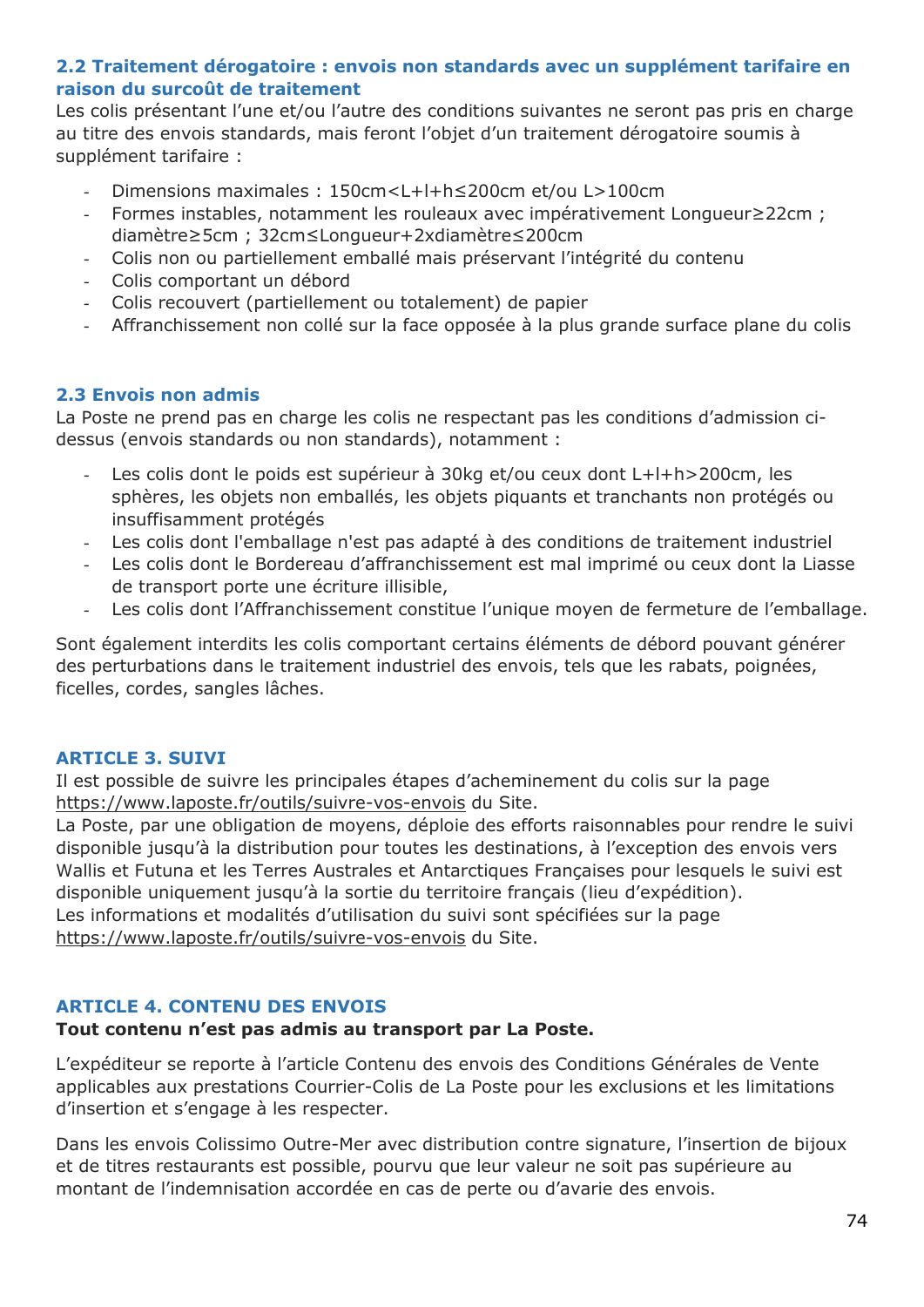Les envois contenant des armes (montées et/ou démontées), quelle que soit leur catégorie, sont interdits.

## **ARTICLE 5. FORMALITES DOUANIERES**

**5.1** L'expéditeur s'engage à respecter l'ensemble des formalités douanières et/ou fiscales auxquelles il pourrait être soumis du fait de son envoi. La responsabilité de La Poste ne saurait en aucun cas être recherchée en cas de non-respect desdites règles par l'expéditeur.

**5.2** Les envois doivent être accompagnés d'une déclaration en douane CN 23. Les CGV applicables aux prestations Courrier-Colis de La Poste contiennent toutes les précisions concernant cette dernière.

**5.3** L'expéditeur doit notamment :

- décrire de manière exacte et complète le contenu de l'envoi, même s'il s'agit d'un cadeau ou d'un échantillon
- joindre à l'envoi, en double exemplaire, une facture commerciale ou pro forma selon la nature de l'envoi
- renseigner le numéro OERI du destinataire sur la déclaration en douane (CN23), pour les colis à destination de professionnels
- saisir en anglais les informations de déclaration en douanes, pour les destinations non francophones (notamment vers la Chine, la Corée et le Brésil).

## **ARTICLE 6. RESPONSABILITE DE LA POSTE**

Les dispositions ci-après complètent les dispositions communes ci-dessus de la présente section 4.

**6.1** La Poste ne s'engage pas sur les délais d'acheminement et de distribution des colis pour ce service et aucune indemnité ne sera versée à ce titre.

**6.2** En cas de perte ou en cas d'avarie du colis confirmée par le système d'information de La Poste, et après enquête du Service Clients ou par preuve apportée par le réclamant, les modalités d'indemnisation sont les suivantes :

- pour les envois ordinaires, La Poste peut, sur demande, verser une indemnisation ne pouvant excéder 23€/kg au prorata du poids réel du colis issu du système d'information de La Poste sans pouvoir aller au-delà du poids annoncé lors de l'affranchissement ;
- pour les envois avec recommandation souscrite La Poste peut, sur demande, verser, soit l'indemnisation forfaitaire correspondant au taux de recommandation choisi : 50€ (R1) ou 200€ (R2), en fonction du taux souscrit, soit si elle lui est plus favorable, une indemnisation ne pouvant excéder 23€/kg au prorata du poids réel du colis ;
- pour les envois avec indemnisation Ad Valorem souscrite La Poste peut, sur demande, verser une indemnisation Ad Valorem d'une valeur minimale de 200€ et maximale de 1000€ par colis, en fonction du montant choisi et souscrit par l'expéditeur au moment de l'achat. Elle ne peut dépasser la valeur réelle du colis. Celle-ci doit être attestée (par une facture par exemple), dans le cas contraire, l'indemnisation du recommandé R2 s'appliquera.

Les frais d'affranchissement, le prix du ou des service(s) choisi(s) par l'expéditeur et le supplément tarifaire pour les colis non standard comme indiqué à l'article 2.2 « traitement dérogatoire des envois non standards » des Présentes sont compris dans l'indemnisation.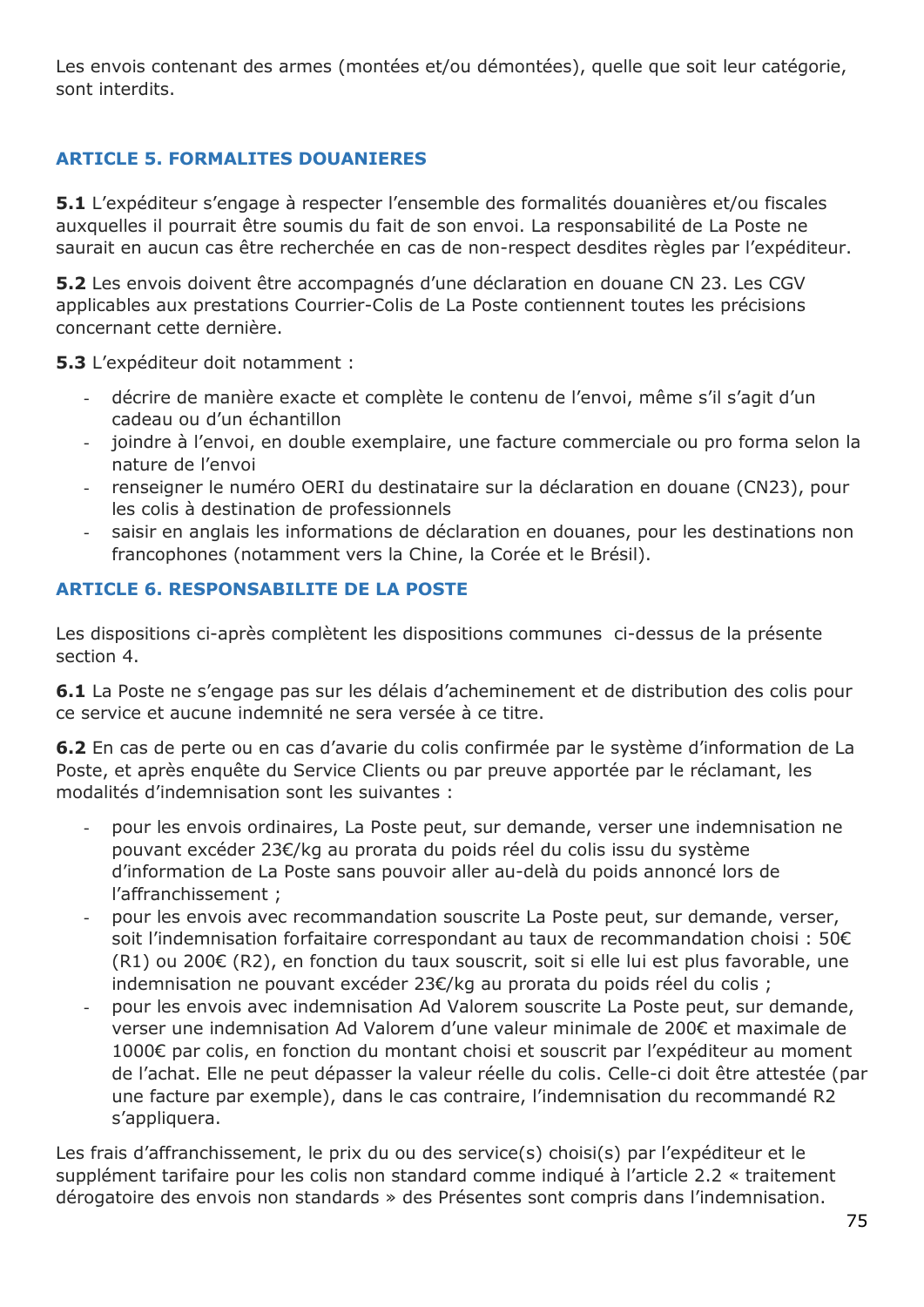### **SOUS-SECTION 5 - DISPOSITIONS SPECIFIQUES COLISSIMO INTERNATIONAL**

Les dispositions de la présente sous-section précisent les particularités du Colissimo International. Elles complètent les Dispositions communes des Conditions Spécifiques du Site ainsi que les Conditions Générales de Vente applicables aux prestations Courrier-Colis de La Poste, sur lesquelles elles priment.

#### **ARTICLE 1. CARACTERISTIQUES DU SERVICE**

#### **1.1. Pour un colis standard (nonobstant l'article 2.4 ci-dessous), le Client acquitte**

- L'affranchissement du colis (un contenant unique et indivisible : mono-colis) au poids selon la grille tarifaire en vigueur au jour du dépôt.
- Le cas échéant, le prix des options :
	- o Le prix de l'option Indemnisation Ad Valorem,
	- o En cas de recours à un emballage à affranchir vendu par La Poste (offre uniquement en point de contact postal), le prix de l'emballage à affranchir.

Les prix sont disponibles sur le Site et dans les points de contact postaux.

Aucun complément d'affranchissement n'est possible. Un affranchissement ne correspondant pas au poids peut avoir pour conséquence un refus au dépôt.

#### **1.2 Modalités d'expédition**

Les envois en Colissimo International peuvent être expédiés de deux façons différentes :

- avec dépôt du colis au quichet d'un point de contact postal ;
- avec dépôt du colis dans la boîte aux lettres.

#### **1.2.1 Dans le cadre d'un dépôt du colis au guichet d'un point de contact postal**

Pour ce service, le dépôt de l'envoi ne peut être fait dans un point de contact postal qu'après paiement du montant de l'affranchissement. Une preuve de dépôt sur laquelle est apposé le cachet de La Poste, attestant de la prise en charge du colis, est remis à l'expéditeur.

#### **1.2.2 Dans le cadre d'un dépôt du colis dans la boîte aux lettres pour expédition :**

Pour bénéficier de ce service, l'offre soit être souscrite sur le Site ou les sites partenaires de La Poste proposant ce service pour le compte de cette dernière, et le colis doit impérativement être placé dans la boîte aux lettres.

Peut être emporté uniquement et exclusivement le colis placé dans la boîte aux lettres normalisée correspondant à l'adresse «Expéditeur » renseignée lors de la souscription à l'offre sur le Site ou le site partenaire.

Lorsqu'un colis est emporté, un avis de prise en charge est adressé à l'expéditeur.

L'enregistrement de l'information d'emport du colis par le système d'information de La Poste constitue la preuve de celui-ci. Aucune signature n'est recueillie.

Lorsqu'un colis ne peut être emporté, le motif de non prise en charge est indiqué sur l'avis adressé à l'expéditeur.

Si les dimensions du colis ne permettent pas un dépôt en boîte aux lettres normalisée, le colis devra être déposé au guichet d'un point de contact postal.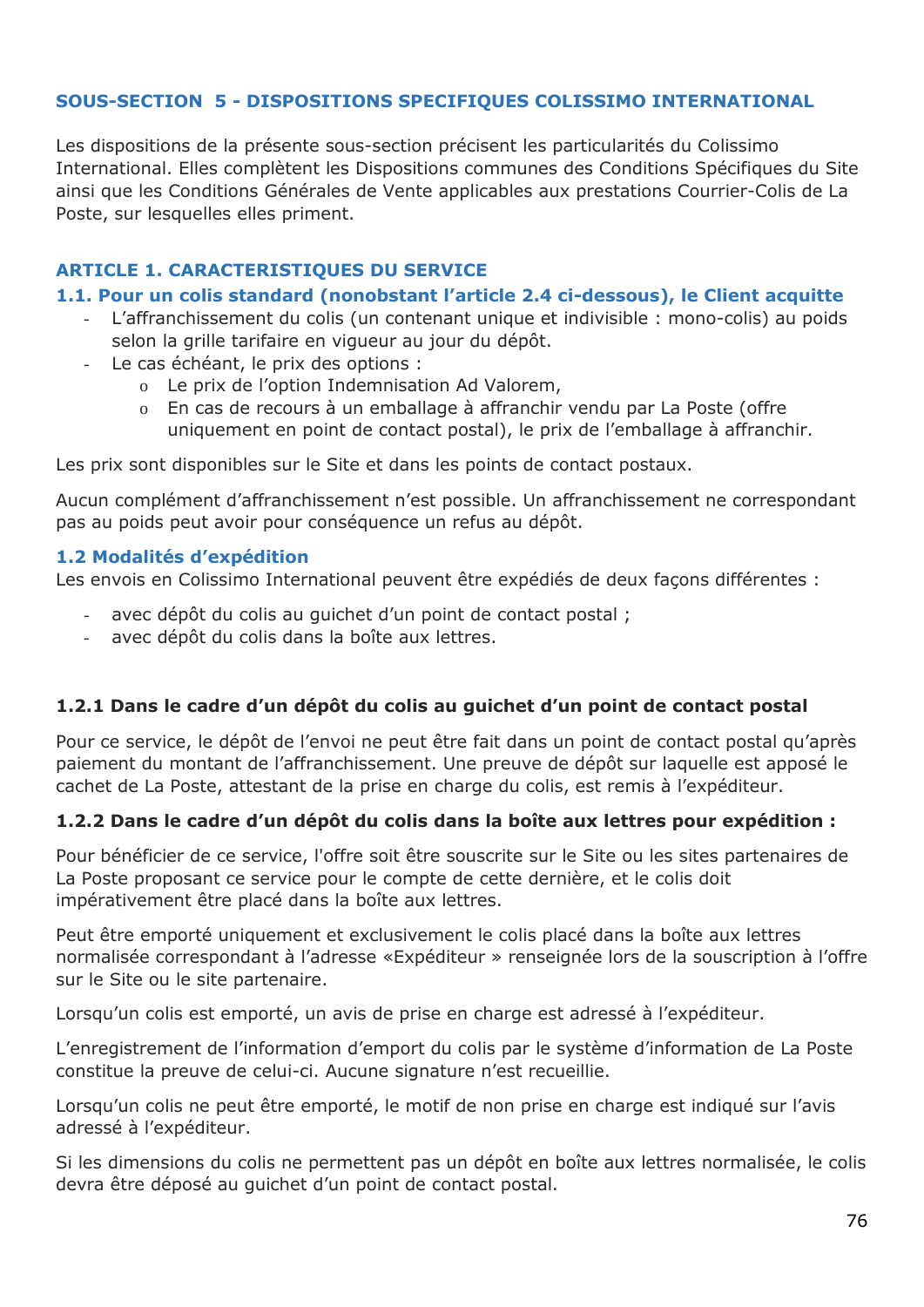### **1.3 Distribution du colis**

Distribution du colis à l'adresse indiquée par l'expéditeur contre la signature de la personne qui prend livraison de l'envoi, indiquant son acceptation ou selon tout autre mode de mise à disposition utilisé par les partenaires étrangers. En son absence, un avis de mise en instance indiquant les coordonnées du site, où retirer le colis, sera déposé dans la boîte aux lettres du destinataire. La mise en instance s'effectue conformément aux procédures du partenaire étranger.

La signature numérisée recueillie lors de la distribution, ainsi que sa reproduction, font preuve de distribution du colis et les Parties reconnaissent à cette signature une valeur juridique identique à celle d'une signature traditionnelle sur papier. Ni La Poste, ni le partenaire étranger n'assisteront à aucun contrôle du contenu du colis.

En cas de non distribution du colis impliquant son retour à l'expéditeur, les frais d'acheminement en retour sont à sa charge et correspondent au tarif de l'affranchissement du colis payé au moment de l'envoi. Pour les envois vers les pays de l'Union Européenne, le retour du colis est gratuit. L'expéditeur a la possibilité d'indiquer lors de sa commande du Bordereau d'Affranchissement ou sur la Liasse de transport qu'il ne souhaite pas que le colis lui soit retourné. A défaut de mention des conditions de retour sur l'Affranchissement, le colis sera retourné à son expéditeur.

### **1.4 Périmètre géographique et délais de distribution**

### **1.4.1 Colissimo International avec dépôt du colis au guichet d'un point de contact postal**

Service admis au départ de la France métropolitaine (y compris la Corse), de Monaco, d'Andorre à destination du monde entier (hors Outre-mer), sauf exception pour quelques pays (renseignements disponibles sur le Site), avec indication d'une date de livraison pour certaines destinations (renseignements disponibles sur le Site). La date de livraison est consultable depuis le site d'affranchissement en ligne, avant la validation de la commande (panier), au dépôt dans l'ensemble des points de contact postaux (hors Relais Poste et agences postales) et sur le Site, ce dernier faisant foi. Elle s'entend hors éventuelle rétention en douane et sous réserve que le dépôt soit effectué avant l'heure limite mentionnée dans le point de contact postal.

Pour les autres destinations, et une remise en boîte postale (dès lorsqu'elle est admise) un délai indicatif moyen de livraison pourra être précisé au dépôt.

Service également admis, sans indication de délai :

Au départ des Départements d'Outre-mer ci-après dénommés DOM (Guadeloupe, Guyane, Martinique, Réunion, Mayotte), Saint-Pierre et Miquelon, Saint-Martin, Saint- Barthélemy.

Au départ de France métropolitaine (y compris la Corse), Monaco, d'Andorre, et les DOM, Saint-Pierre et Miquelon, Saint-Martin, Saint-Barthélemy, à destination des secteurs postaux.

#### **1.4.2 Colissimo International avec dépôt du colis en boîte aux lettres pour expédition**

Service admis pour les envois au départ de France métropolitaine (y compris Corse) à destination des pays de l'Union Européenne, avec indication d'une date de livraison pour certaines destinations (renseignements disponibles sur le Site). La date de livraison est consultable depuis le site d'affranchissement en ligne, avant la validation de la commande (panier), dans l'ensemble des points de contact postaux (hors Relais Poste et agences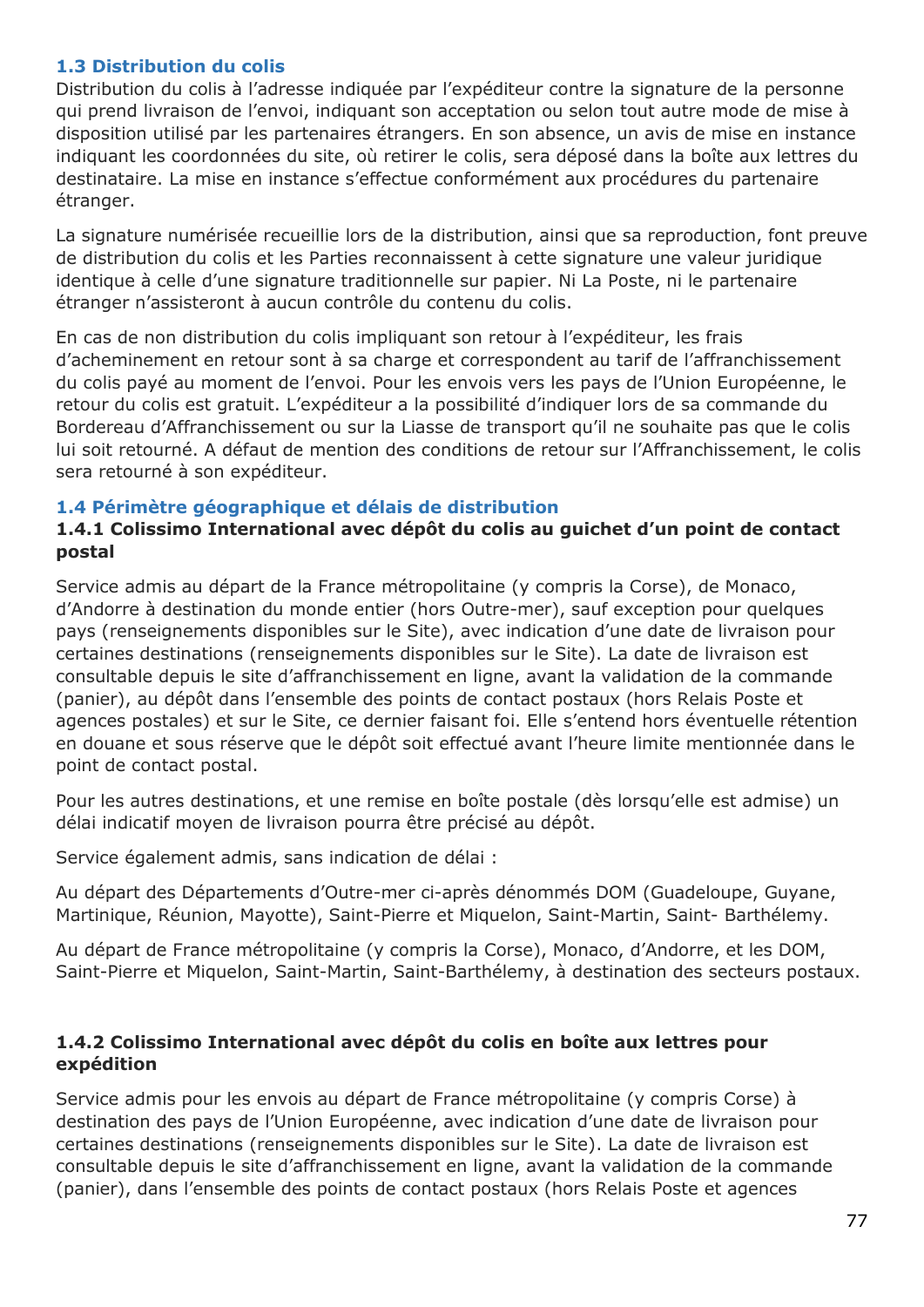postales) et sur le Site, ce dernier faisant foi. Elle s'entend hors éventuelle rétention en douane et sous réserve que le colis soit déposé en boîte aux lettres avant 8h du matin le jour d'expédition annoncé par La Poste lors de la souscription à l'offre sur le Site ou le site partenaire.

Pour les autres destinations, et une remise en boîte postale (dès lorsqu'elle est admise), un délai indicatif moyen de livraison pourra être précisé (renseignements disponibles sur le Site).

En cas d'expédition annoncée le samedi, l'envoi est emporté le samedi, le délai de livraison débute le premier jour ouvrable suivant ce samedi. Service admis au départ de la France métropolitaine (y compris la Corse), de Monaco, d'Andorre à destination du monde entier (hors Outre-mer), sauf exception pour quelques pays, avec indication d'une date de livraison pour certaines destinations (renseignements disponibles sur le Site). La date de livraison est consultable depuis le site d'affranchissement en ligne, avant la validation de la commande (panier), au dépôt dans l'ensemble des points de contact postaux (hors Relais Poste et agences postales) et sur le Site, ce dernier faisant foi. Elle s'entend hors éventuelle rétention en douane et sous réserve que le dépôt soit effectué avant l'heure limite mentionnée dans le point de contact postal.

Pour les autres destinations, et une remise en boîte postale (dès lorsqu'elle est admise) un délai indicatif moyen de livraison pourra être précisé au dépôt.

Service également admis, sans indication de délai :

Au départ des Départements d'Outre-mer ci-après dénommés DOM (Guadeloupe, Guyane, Martinique, Réunion, Mayotte), Saint-Pierre et Miquelon, Saint-Martin, Saint- Barthélemy.

Au départ de France métropolitaine (y compris la Corse), Monaco, d'Andorre, et les DOM, Saint-Pierre et Miquelon, Saint-Martin, Saint-Barthélemy, à destination des secteurs postaux.

#### **1.5 Options**

Une indemnisation Ad Valorem, par tranche de 100€ et d'un montant minimum de 200€ et maximum de 1000€, peut être souscrite en option sur ce service pour l'ensemble des destinations, moyennant le paiement du prix de l'option. Elle permet, sous réserve du respect des conditions prévues ci-après à l'article 6 « RESPONSABILITE », une indemnisation supérieure à l'indemnisation standard déjà intégrée à ce service.

## **ARTICLE 2. CONDITIONS D'ADMISSION**

## **2.1 Conditions spécifiques au service Colissimo International avec dépôt du colis en boîte aux lettres pour expédition**

Pour être admis, le colis doit :

- porter le Bordereau d'affranchissement ou la Liasse de transport pour lequel un dépôt du colis en boîte aux lettres normalisée a été choisi et commandé sur le Site ;
- être déposé dans la boîte aux lettres normalisée, correspondant à l'adresse « Expéditeur » renseignée lors de la souscription à l'offre sur le Site ou le site partenaire, permettant à La Poste de l'emporter. A défaut d'être placé dans la boîte aux lettres normalisée le jour et avant l'heure annoncée par La Poste, le colis peut être déposé au guichet d'un point de contact postal (hors relais poste commerçants). Le Bordereau d'affranchissement est en effet valable durant sept (7) jours calendaires, y compris le jour du paiement.
- Respecter un poids maximum de 5kg (emballage et contenu compris) et les dimensions d'une boîte aux lettres normalisée indiquées à l'article 1.1 de la présente section.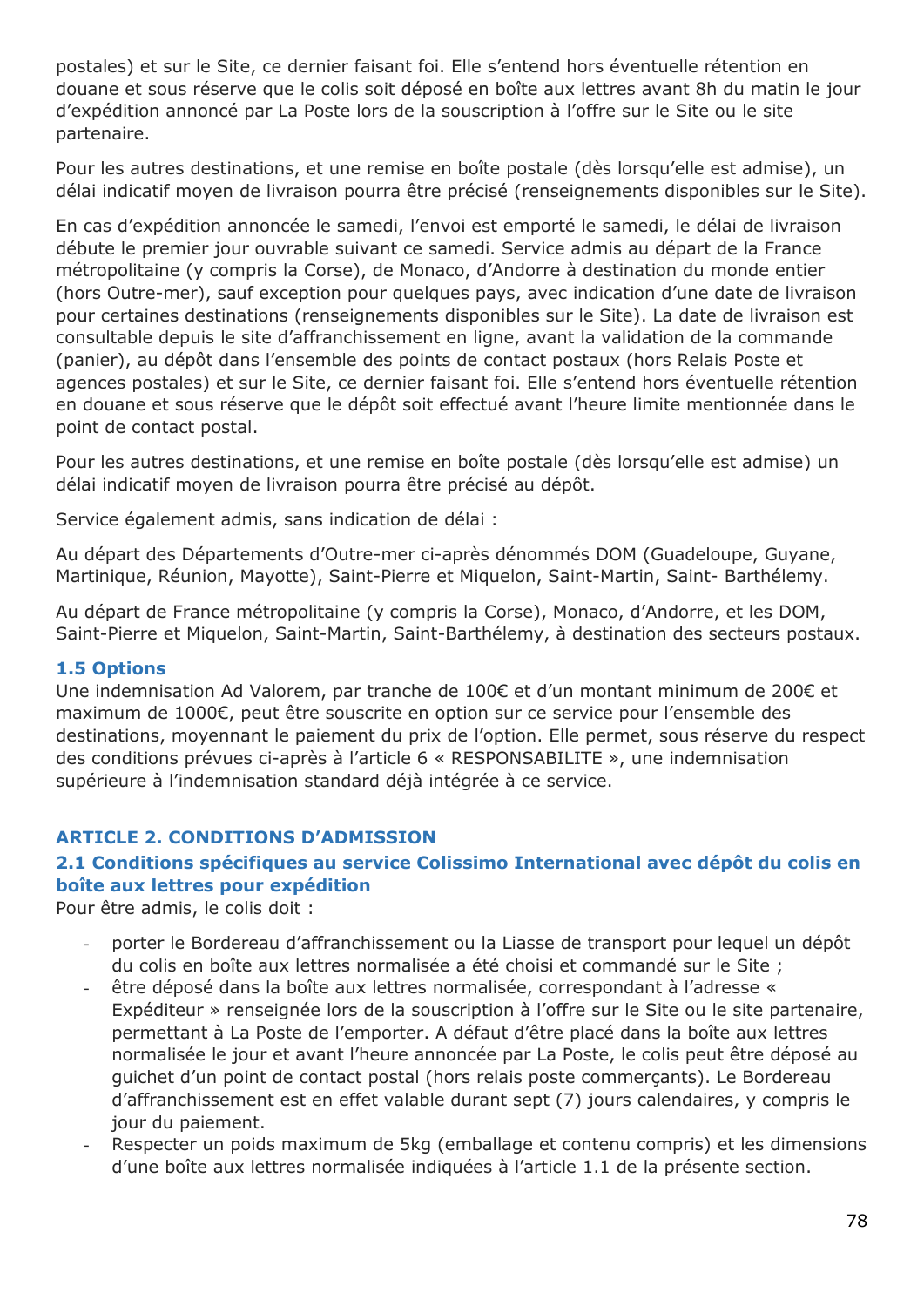#### **2.2 Cas général : envois standards sans supplément tarifaire permettant un traitement industrialisé optimal Poids :**

Le poids unitaire des colis peut aller de 0 à 30kg (emballage et contenu compris), sauf pour les colis expédiés à partir de la boîte aux lettres pour lesquels le poids maximal est de 5kg.

### **Dimensions :**

- Dimensions minimales : 22 cm (L : Longueur) x 16 cm (l : largeur) x 1 cm (h : hauteur)
- Dimensions maximales : L+l+h=150cm avec L=100cm

#### **Présentation des envois :**

Seuls les mono-colis (avec un contenant unique et indivisible) sont acceptés au dépôt. L'emballage et le conditionnement doivent :

- assurer la stabilité du colis en évitant tout renversement :
	- o Forme permettant de poser le colis de manière stable sur une face et de présenter à l'horizontale l'Affranchissement collé à plat sur la face opposée,
	- o Préparation assurant une répartition uniforme des masses
- recouvrir, protéger et caler l'intégralité du contenu : résistance à plusieurs manipulations, aux secousses, aux pressions, aux frottements et aux chocs.

Le colis doit être solide et approprié aux exigences du transport et de traitement industrialisé par machines.

La présence de toute mention particulière (« fragile », « haut-bas », etc.) ne donne pas lieu à un traitement spécifique.

Le colis doit :

- assurer l'intégrité du contenu et être fermé : contenu ne pouvant, en totalité ou en partie, s'échapper librement ou être enlevé de son conditionnement sans l'endommager.
- permettre à l'Affranchissement d'adhérer complètement.

Le Bordereau d'affranchissement commandé via le Site doit être imprimé par le client. Il est impératif que le client ne modifie pas la taille du Bordereau d'affranchissement (comprenant l'étiquette et la preuve de dépôt) à imprimer,

Renseignement et lisibilité (mentions manuscrites / adresse exacte, précise et complète expéditeur et destinataire et code à barres) de l'Affranchissement :

Respect des règles d'adressage (écriture en majuscules au stylo à bille noir notamment pour les Liasses de transport), rappelées dans les CGV applicables aux prestations Courrier-Colis de La Poste

Renseigner le numéro de téléphone du destinataire peut faciliter la livraison.

L'Affranchissement doit être collé :

- sur une seule face (non plié ou à cheval sur une arête)
- sur une surface plane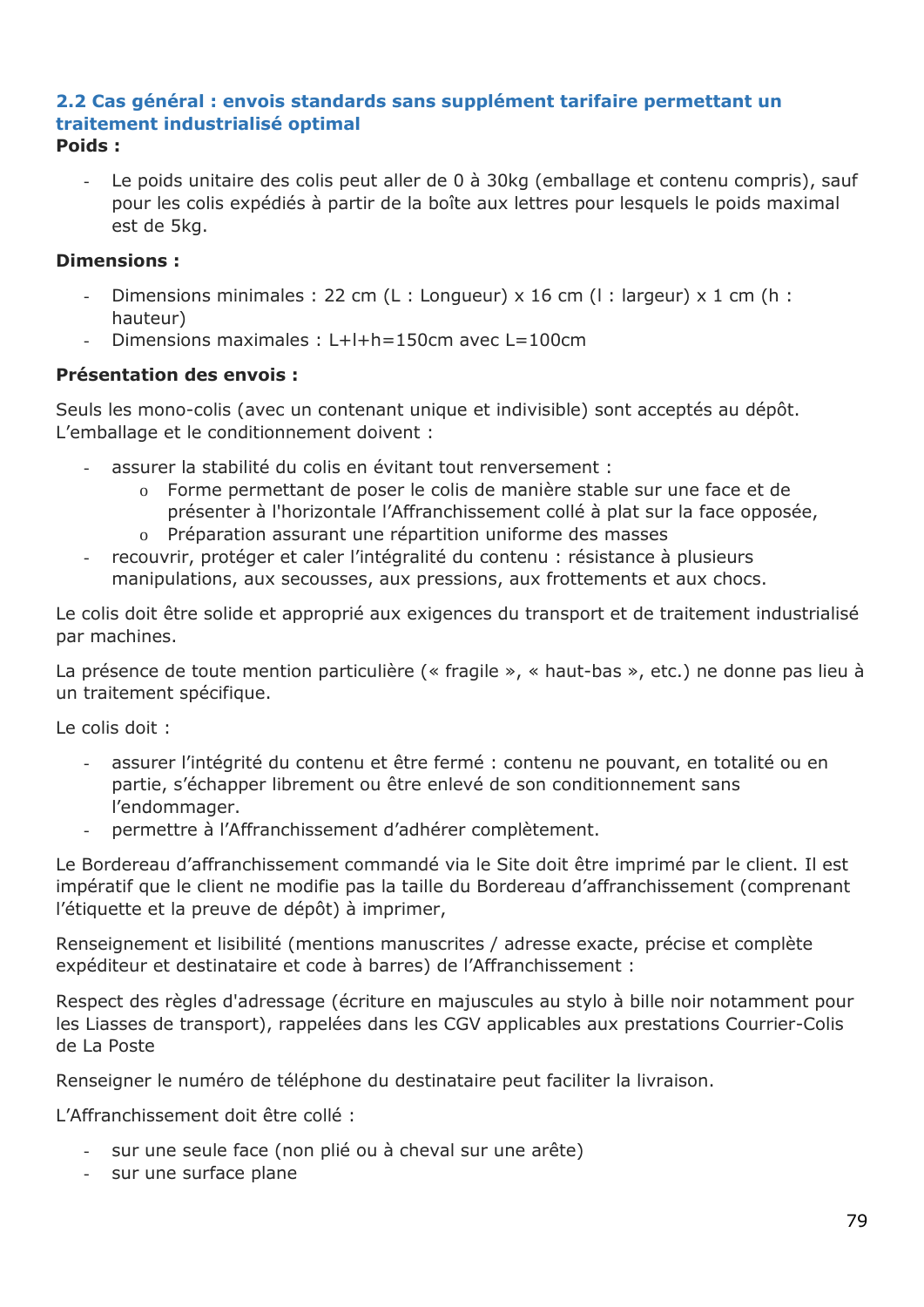L'Affranchissement ne doit pas être masqué par l'emballage (même partiellement).

L'Affranchissement ne doit pas être utilisé comme adhésif pour fermer le colis.

## **2.3 Cas spécifique des envois standards vers le Royaume Uni**

Compte tenu de la sortie du Royaume Uni de l'Union Européenne, les colis à destination du Royaume Uni se voient appliquer, un supplément tarifaire.

### **2.4 Traitement dérogatoire : envois non standards avec un supplément tarifaire en raison du surcoût de traitement**

Les colis présentant l'une et/ou l'autre des conditions suivantes ne seront pas pris en charge au titre des envois standards, mais feront l'objet d'un traitement dérogatoire soumis à supplément tarifaire :

- Dimensions maximales : 150cm<L+l+h≤200cm et/ou L>100cm; ces dimensions peuvent varier en fonction du pays de destination, informations disponibles sur [https://www.laposte.fr/courriers-colis/conseils-pratiques/fiches-pays-colis.](https://www.laposte.fr/courriers-colis/conseils-pratiques/fiches-pays-colis)
- Formes instables, notamment les rouleaux avec impérativement Longueur≥22cm ; diamètre≥5cm ; 32cm≤Longueur+2xdiamètre≤200cm
- Colis non ou partiellement emballé mais préservant l'intégrité du contenu
- Colis comportant un débord
- Colis recouvert (partiellement ou totalement) de papier
- Affranchissement non collé sur la face opposée à la plus grande surface plane du colis

### **2.5 Envois non admis**

La Poste ne prend pas en charge les colis ne respectant pas les conditions d'admission cidessus (envois standards ou non standards), notamment :

- Les colis dont le poids est supérieur à 30kg et/ou ceux dont L+l+h>200cm, les sphères, les objets non emballés, les objets piquants et tranchants non protégés ou insuffisamment protégés
- Les colis dont l'emballage n'est pas adapté à des conditions de traitement industriel
- Les colis dont le Bordereau d'affranchissement est mal imprimé ou ceux dont la Liasse de transport porte une écriture illisible,
- Les colis dont l'Affranchissement constitue l'unique moyen de fermeture de l'emballage.

Sont également interdits les colis comportant certains éléments de débord pouvant générer des perturbations dans le traitement industriel des envois, tels que les rabats, poignées, ficelles, cordes, sangles lâches ; ainsi que les envois n'étant pas conformes aux conditions exigées par le pays de destination.

Pour les colis déposés dans la boîte aux lettres pour expédition, La Poste poursuit leur traitement suite aux opérations de contrôle sur le site postal à condition qu'ils soient conformes aux présentes dispositions spécifiques. A défaut, La Poste se réserve le droit de refuser le traitement des envois non conformes. Dans ce cas, l'envoi est retourné à l'expéditeur sans que ce dernier puisse demander le remboursement de l'Affranchissement correspondant et l'option emballage à affranchir éventuellement utilisée.

#### **ARTICLE 3. SUIVI**

Il est possible de suivre les principales étapes d'acheminement du colis sur la page [laposte.fr/suivi](https://www.laposte.fr/outils/suivre-vos-envois) du Site.

La Poste, par une obligation de moyens, déploie des efforts raisonnables pour rendre le suivi disponible. Le suivi des colis est disponible jusqu'à la sortie du territoire français (lieu d'expédition) pour toutes les destinations. Pour certaines destinations, le suivi est disponible jusqu'à la distribution du Site. Les informations et modalités d'utilisation du suivi sont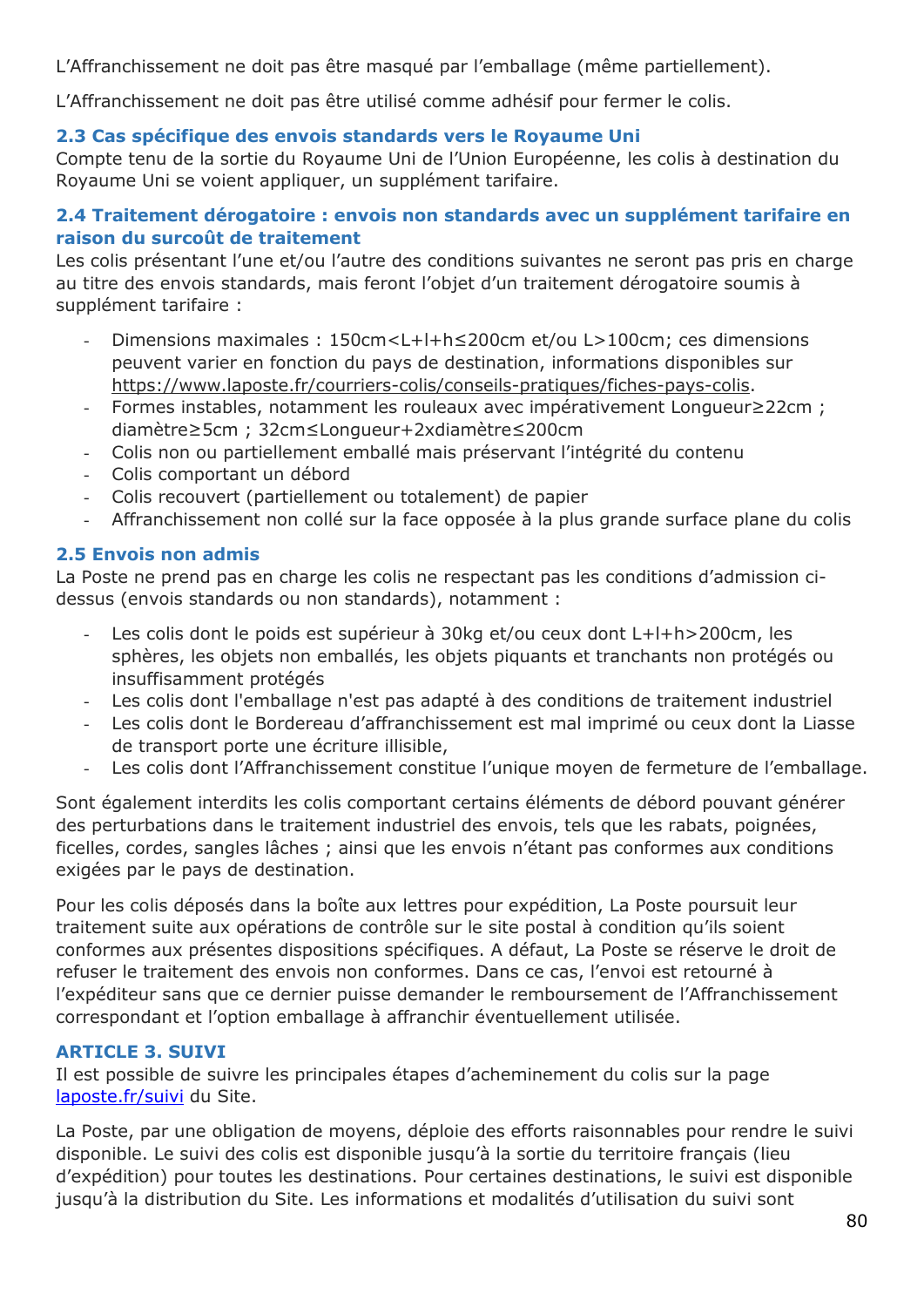## **ARTICLE 4. CONTENU DES ENVOIS**

**4.1** Tout contenu n'est pas admis au transport par La Poste.

L'expéditeur se reporte à l'article Contenu des envois des Conditions générales de vente applicables aux prestations Courrier-Colis de La Poste pour les exclusions et les limitations d'insertion et s'engage à les respecter.

Les envois contenant des armes (montées et/ou démontées), quelle que soit leur catégorie, sont interdits.

Si l'expéditeur a choisi l'option Valeur Déclarée, il se reporte aux Conditions Spécifiques de Vente applicables au service Valeur Déclarée de La Poste.

**4.2** Dans tous les cas, est prohibée l'insertion d'objets dont l'importation ou la circulation est interdite dans le pays de destination et pays de transit le cas échéant. D'autres contenus sont susceptibles d'être interdits par les partenaires étrangers dans les différents pays de destinations (renseignements disponibles sur le Site). L'expéditeur s'engage à respecter rigoureusement ces interdictions d'insertion ainsi que les règles édictées par l'Union Postale Universelle (UPU).

## **ARTICLE 5. FORMALITES DOUANIERES**

**5.1** L'expéditeur s'engage à respecter l'ensemble des formalités douanières et/ou fiscales auxquelles il pourrait être soumis du fait de son envoi. La responsabilité de La Poste ne saurait en aucun cas être recherchée en cas de non-respect desdites règles par l'expéditeur.

**5.2** Les envois doivent être accompagnés d'une déclaration en douane CN 23. Les CGV applicables aux prestations Courrier-Colis de La Poste contiennent toutes les précisions concernant cette dernière.

**5.3** L'expéditeur doit notamment :

- décrire de manière exacte et complète le contenu de l'envoi, même s'il s'agit d'un cadeau ou d'un échantillon
- joindre à l'envoi, en double exemplaire, une facture commerciale ou pro forma selon la nature de l'envoi
- saisir en anglais les informations de déclaration en douanes, pour les destinations non francophones (notamment vers la Chine, la Corée et le Brésil).

## **ARTICLE 6. RESPONSABILITE DE LA POSTE**

Les dispositions ci-après complètent les dispositions communes ci-dessus de la présente section 4.

**6.1 En cas de retard du colis (uniquement vers les destinations pour lesquelles une date de livraison est annoncée) :** pour toute première présentation du colis au-delà de la date de livraison communiquée, La Poste peut, sur demande, verser une indemnisation, sauf en cas de force majeure, jours d'interdiction de circuler, rétention en douane et/ou tout autre fait non imputable à La Poste.

Après enquête du Service Clients confirmant le retard à l'aide du système d'information de La Poste ou d'une preuve apportée par le réclamant, La Poste envoie par courrier, sur demande,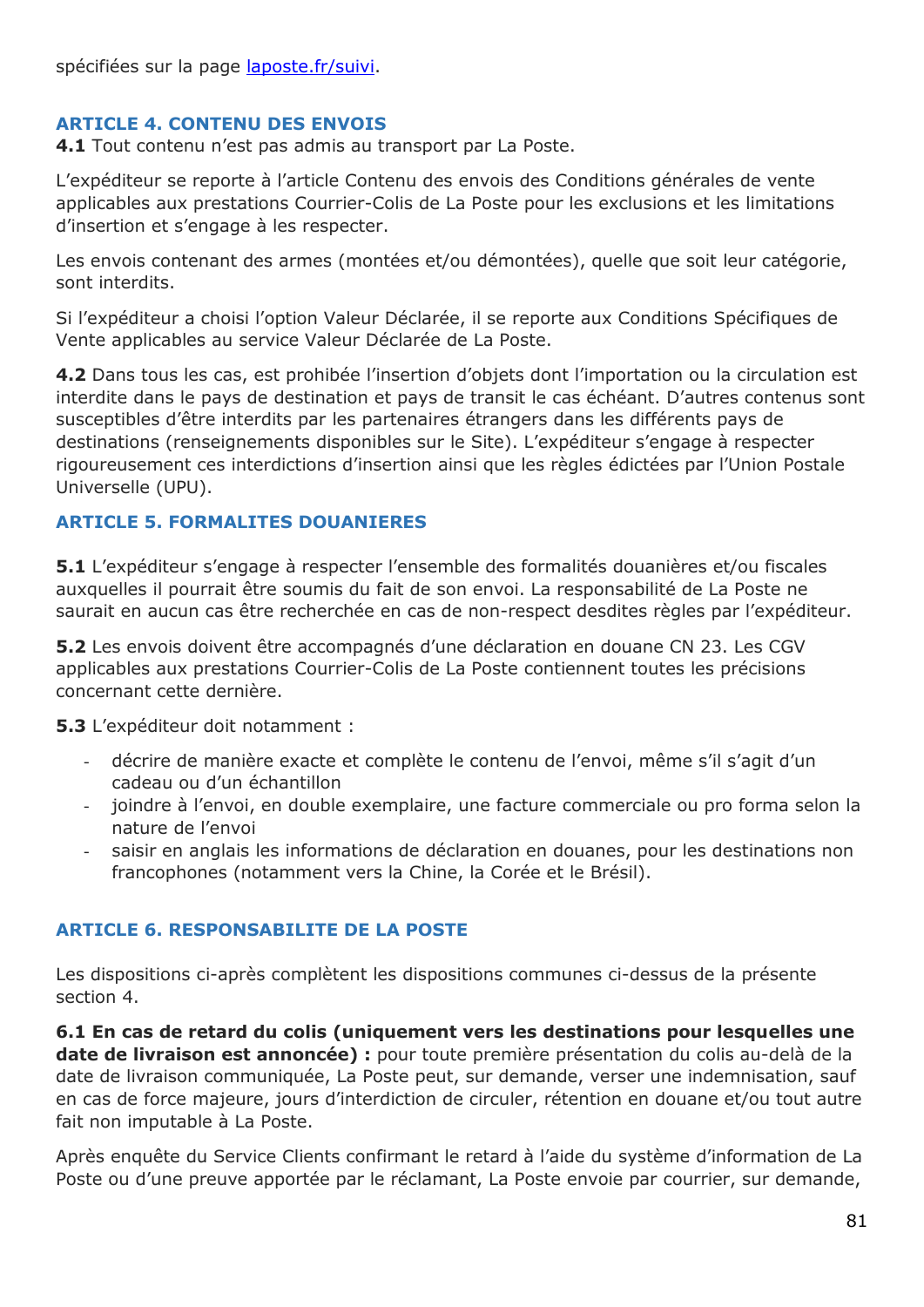un bon pour l'envoi d'un Colissimo International pour une destination appartenant à la même zone tarifaire que celle de l'envoi initial (hors options et/ou éventuel supplément tarifaire pour envoi non standard), et dans la limite du poids du colis indemnisé. Le bon à valoir ne peut être utilisé qu'en point de contact postal ; il n'est ni cumulable, ni remboursable et est valable 6 mois à compter de son émission.

**6.2 En cas de perte ou en cas d'avarie** du colis confirmée par les partenaires étrangers ou par le système d'information de La Poste, et après enquête du Service Clients ou par preuve apportée par le réclamant, La Poste peut, sur demande, verser une indemnisation correspondant au montant réel du seul dommage direct (perte ou avarie) dans la limite d'un montant fixé par l'UPU (44,50DTS<sup>(6)</sup> jusqu'à 1kg + 4,50DTS par kilo supplémentaire), auquel s'ajoutent les frais de port ; sauf en cas de faute de l'expéditeur, du destinataire, de force majeure, de vice propre de la chose ou tout autre élément non imputable à La Poste.

L'indemnisation pour perte ou avarie en cas de souscription à l'indemnisation Ad Valorem proposée en option, peut-être d'une valeur minimale de 200€ et maximale de 1000€ par colis, selon le montant choisi par l'expéditeur au moment du dépôt. L'indemnité est versée dans la limite de la valeur réelle du colis (cela comprend les frais d'affranchissement et le cas échant le prix des services optionnels et supplément tarifaire pour les colis non standard comme indiqué à l'article 2.4 « traitement dérogatoire des envois non standards »ci-dessus). Dans le cadre de l'indemnisation Ad Valorem, service proposé en option, la valeur réelle du contenu de l'envoi doit être attestée (par une facture par exemple ou toute autre preuve d'achat), dans le cas contraire, aucune indemnisation supérieure à l'indemnisation standard définie par l'UPU et fonction du poids brut de l'envoi, ne pourra lui être versée.

**6.3 Boîte aux lettres normalisée** Pour les colis expédiés à partir de la boîte aux lettres normalisée, La Poste ne peut être tenue responsable qu'à compter de l'emport du colis par le préposé matérialisé par l'avis de prise en charge. Aucune indemnisation ne sera versée en cas d'absence de colis dans la boîte aux lettres lors du passage de La Poste pour la prise en charge.

## **SOUS-SECTION 6 - DISPOSITIONS SPECIFIQUES ETIQUETTES PREPAYEES COLISSIMO**

Les Etiquettes Prépayées Colissimo font actuellement l'objet d'un test. Ainsi, La Poste se réserve la possibilité d'apporter des modifications au service ou d'y mettre fin, à tout moment.

Durant la période de test, les Etiquettes Prépayées Colissimo seront commercialisées dans certains points de vente, sur le Site et via l'application de La Poste.

L'étiquette prépayée Colissimo est à usage unique mais a une validité permanente, elle peut être utilisée pendant et après la période de test.

Les dispositions de la présente sous-section précisent les particularités des Etiquettes Prépayées Colissimo. Elles complètent les Dispositions communes des Conditions Spécifiques du Site ainsi que les Conditions Générales de Vente applicables aux prestations Courrier-colis de La Poste, sur lesquelles elles priment.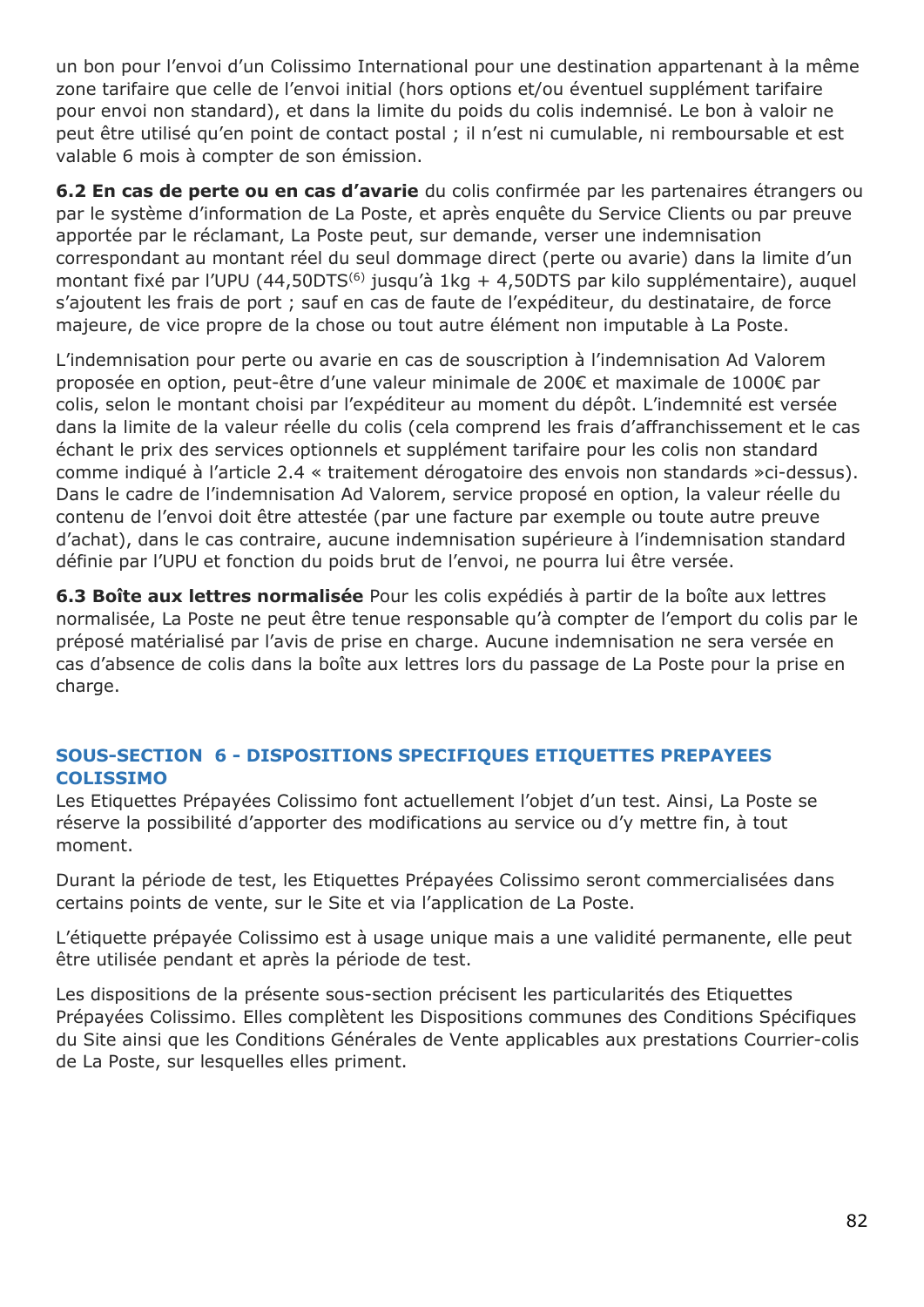### **ARTICLE 1. CARACTERISTIQUES DU SERVICE**

#### **1.1 Gamme d'Etiquettes Prépayées Colissimo**

- Etiquettes Prépayées Colissimo 500g : le carnet contient trois Etiquettes Prépayées Colissimo 500g. Chaque Etiquette, permet l'envoi d'un colis pouvant peser jusqu'à 500g.
- Etiquettes Prépayées Colissimo 1kg : le carnet contient trois Etiquettes Prépayées Colissimo 1kg. Chaque Etiquette, permet l'envoi d'un colis pouvant peser jusqu'à 1kg.
- Etiquettes Prépayées Colissimo 2kg : le carnet contient trois Etiquettes Prépayées Colissimo 2kg. Chaque Etiquette, permet l'envoi d'un colis pouvant peser jusqu'à 2kg.

Les Etiquettes Prépayées Colissimo sont vendues par carnet de trois (3) et ne peuvent pas être achetées à l'unité.

Un colis ne peut pas être envoyé avec un complément d'affranchissement ou un cumul d'Etiquettes Prépayées Colissimo. Un affranchissement ne correspondant pas au poids peut avoir pour conséquence un refus au dépôt.

Les tarifs diffèrent en fonction du poids et sont disponibles sur le Site et dans les points de contact postaux commercialisant cette gamme de produit dans le cadre du test.

#### **1.2 Distribution du colis en boîte aux lettres (sans signature)**

A l'adresse indiquée par l'expéditeur, ou selon tout autre mode de distribution convenu entre La Poste et le destinataire. Aucune signature n'est recueillie.

L'enregistrement de l'information de distribution par le système d'information de La Poste constitue la preuve de celle-ci.

En cas d'impossibilité de distribution en boîte aux lettres, La Poste se réserve la possibilité de procéder à plusieurs tentatives de distribution à l'adresse indiquée par l'expéditeur. Elle peut prendre l'initiative d'une remise à toute personne présente à cette adresse, y compris le gardien ou le concierge qui accepte d'en prendre livraison.

En cas d'impossibilité de distribution, le colis est mis en instance à l'endroit indiqué sur l'avis de passage. Les Conditions Générales de Vente applicables aux prestations Courrier-Colis de La Poste en précisent les modalités. La Poste n'assistera à aucun contrôle du contenu du colis.

#### **1.3 Périmètre géographique et délais de livraison indicatifs**

Service admis pour les envois en France métropolitaine (y compris la Corse), Monaco, avec un délai indicatif de livraison de 2 jours ouvrables après le jour de prise en charge. Dans le cas d'un dépôt du colis dans la boîte aux lettres, le délai de livraison indicatif est de 2 jours ouvrables après le jour de prise en charge, sous réserve que le colis soit déposé en boîte aux lettres avant 8h du matin le jour d'expédition annoncé par La Poste lors de la demande d'envoi en boîte aux lettres sur laposte.fr.

Pour les relations réciproques entre la France Métropolitaine (y compris la Corse) et Andorre, les envois doivent être accompagnés d'une déclaration en douane CN23. Les CGV applicables aux prestations Courrier-Colis de La Poste contiennent toutes les précisions concernant cette dernière.

#### **1.4 Modalités d'expédition**

Le dépôt de l'envoi peut être fait au choix du client, de deux façons différentes :

- dans un point de contact postal ou
- en boîte aux lettres normalisée (à l'exception des envois à destination d'Andorre).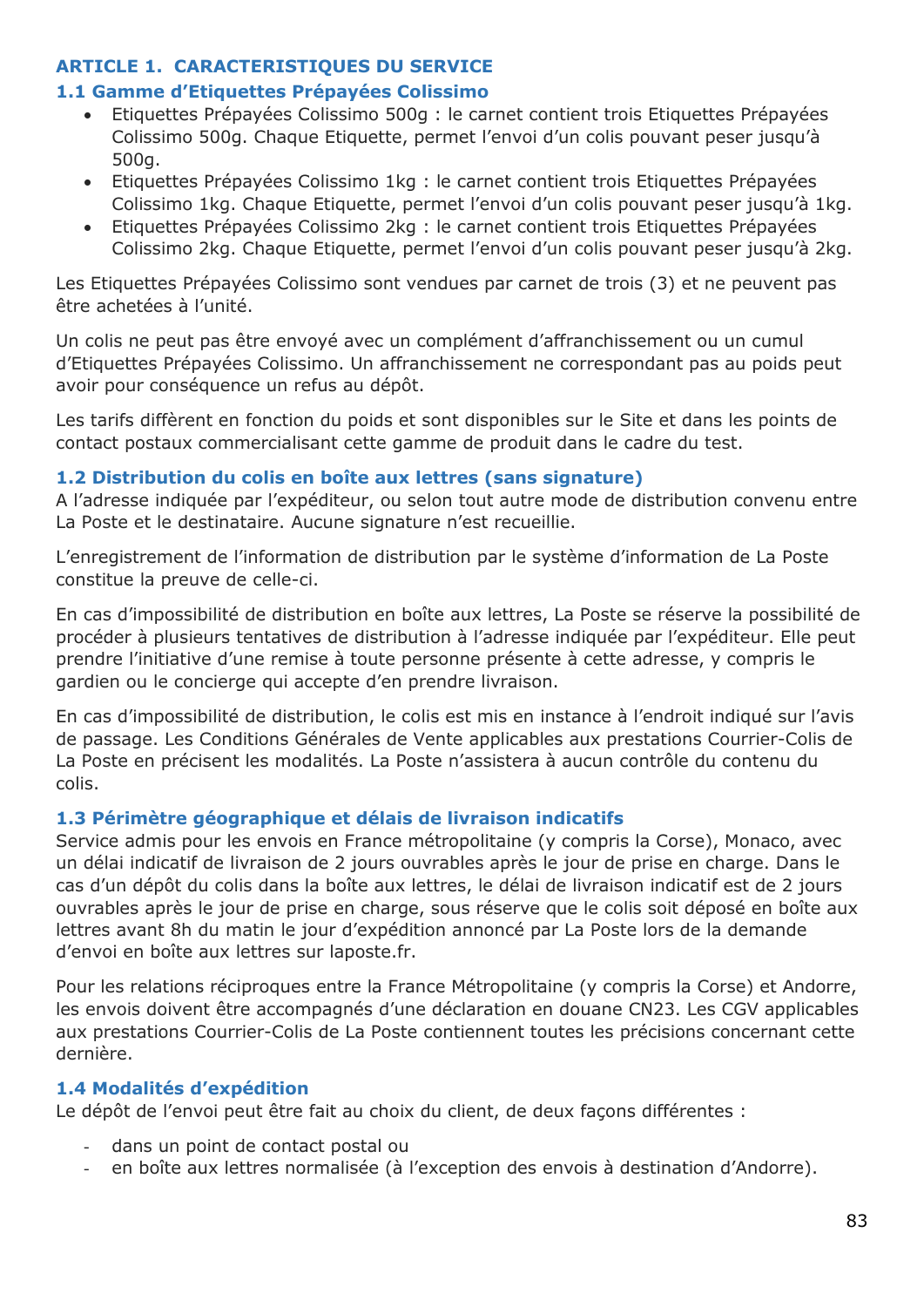## **1.4.1 Dans le cadre d'un dépôt en boîte aux lettres**

Peut être emporté uniquement et exclusivement le colis placé dans la boîte aux lettres normalisée correspondant à l'adresse «Expéditeur » renseignée lors de la demande de prise en charge effectuée en ligne sur le Site.

Lorsqu'un colis est emporté, un avis de prise en charge est adressé à l'expéditeur.

L'enregistrement de l'information d'emport du colis par le système d'information de La Poste constitue la preuve de celui-ci. Aucune signature n'est recueillie.

Lorsqu'un colis ne peut être emporté, le motif de non prise en charge est indiqué sur l'avis adressé à l'expéditeur.

Si les dimensions du colis ne permettent pas un dépôt en boîte aux lettres normalisée, le colis devra être déposé au guichet d'un point de contact postal.

## **1.4.2 Dans le cadre d'un dépôt en point de contact postal :**

Une preuve de dépôt sur laquelle est apposé le cachet de La Poste, attestant de la prise en charge du colis, est remise à l'expéditeur.

## **1.5 Modalités d'utilisation**

Les informations et modalités d'utilisation de ce service sont spécifiées sur le Site.

### **1.6 Option**

L'emballage à affranchir peut être utilisé avec ce service. Le Client peut se procurer l'emballage à affranchir (offre uniquement disponible en point de contact postal), moyennant le paiement du prix de l'option. L'article 4.4 des Conditions Générales de Vente applicables aux prestations Courrier- Colis de La Poste en précise les conditions.

Aucune autre option n'est disponible.

Le supplément tarifaire pour envoi non standard n'est pas proposé pour ce service.

## **ARTICLE 2. CONDITIONS D'ADMISSION**

#### **2.1 Poids, dimensions et présentation des envois**

Le poids du contenu des envois ne doit pas dépasser le poids indiqué sur l'Etiquette Prépayée Colissimo choisie, exprimé en g ou kg (emballage et contenu compris).

## **Dimensions :**

- Dimensions minimales : 17 cm (L : Longueur)  $x$  9 cm (I : largeur)  $x$  1 cm (h : hauteur)
- Dimensions maximales : L+l+h = 150cm avec L = 100cm

## **Présentation des envois :**

Seuls les mono-colis (avec un contenant unique et indivisible) sont acceptés au dépôt. L'emballage et le conditionnement doivent:

- assurer la stabilité du colis en évitant tout renversement :
	- o Forme permettant de poser le colis de manière stable sur une face et de présenter à l'horizontale l'Affranchissement collé à plat sur la face opposée
	- o Préparation assurant une répartition uniforme des masses
- recouvrir, protéger et caler l'intégralité du contenu : résistance à plusieurs manipulations, aux secousses, aux pressions, aux frottements et aux chocs.

Le colis doit être solide et approprié aux exigences du transport et de traitement industrialisé par machines,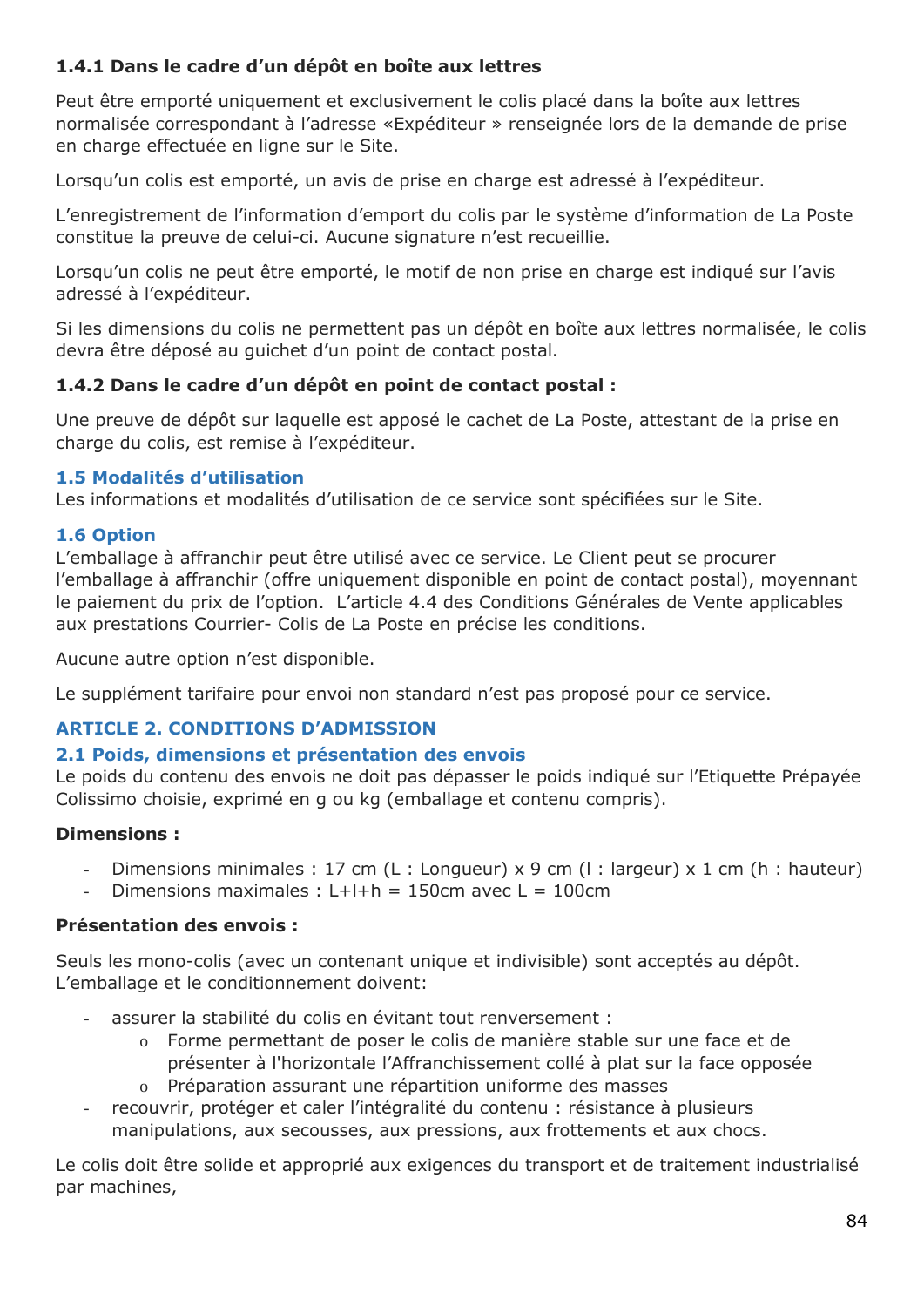La présence de toute mention particulière (« fragile », « haut-bas », etc.) ne donne pas lieu à un traitement spécifique, Le colis doit :

- assurer l'intégrité du contenu et être fermé : contenu ne pouvant, en totalité ou en partie, s'échapper librement ou être enlevé de son conditionnement sans l'endommager,
- permettre à l'Etiquette Prépayée Colissimo d'adhérer complètement.

## **2.2 Renseignement et lisibilité**

(mentions manuscrites / adresses exactes, précises et complètes du destinataire et de l'expéditeur et code à barres) de l'Etiquette Prépayée Colissimo et de l'étiquette expéditeur.

Les adresses doivent être renseignées selon les règles d'adressage rappelées dans les CGV applicables aux prestations Courrier-Colis de La Poste, en majuscules au stylo à bille noir, sur l'Etiquette Prépayée Colissimo et sur l'étiquette expéditeur fournies dans le carnet.

Renseigner le numéro de téléphone du destinataire peut faciliter la livraison.

L'Etiquette Prépayée Colissimo doit être collée :

- sur une seule face (non pliée ou à cheval sur une arête)
- sur une surface plane

L'Etiquette Prépayée Colissimo ne doit pas être utilisée comme adhésif pour fermer le colis.

L'Etiquette Prépayée Colissimo ne doit pas être masquée par l'emballage (même partiellement).

## **2.3 Confection du colis**

La confection du colis et de son conditionnement intérieur se font sous la seule responsabilité de l'expéditeur qui doit l'adapter au contenu, que La Poste ignore en principe, ainsi qu'au traitement par machines susceptibles d'occasionner des secousses, pressions ou chocs en cours de transport et de traitement :

- La préparation du colis doit assurer une répartition uniforme des masses,
- La présence de toute mention particulière (« fragile », « haut-bas », etc.) ne donne pas lieu à un traitement spécifique,
- Le colis ne doit pas être (partiellement ou totalement) recouvert de papier.

#### **2.4 Envois non admis**

La Poste ne prend pas en charge les colis ne respectant pas les conditions d'admission cidessus notamment :

Les colis dont le poids est supérieur à celui mentionné sur l'Etiquette Prépayée Colissimo et/ou ceux dont L+l+h>150cm, les sphères, les objets non emballés, les objets piquants et tranchants non protégés ou insuffisamment protégés, les colis dont l'emballage n'est pas adapté à des conditions de traitement industriel, les colis dont l'adressage est illisible, et ceux dont l'Etiquette Prépayée Colissimo constitue l'unique moyen de fermeture de l'emballage.

Sont également interdits les colis comportant certains éléments de débord pouvant générer des perturbations dans le traitement industriel des envois, tels que les rabats, poignées, ficelles, cordes, sangles lâches.

### **ARTICLE 3. SUIVI**

Il est possible de suivre les principales étapes d'acheminement du colis sur le Site. La Poste, par une obligation de moyens, déploie des efforts raisonnables pour rendre le suivi disponible. Les informations et modalités d'utilisation du suivi sont spécifiées sur le Site.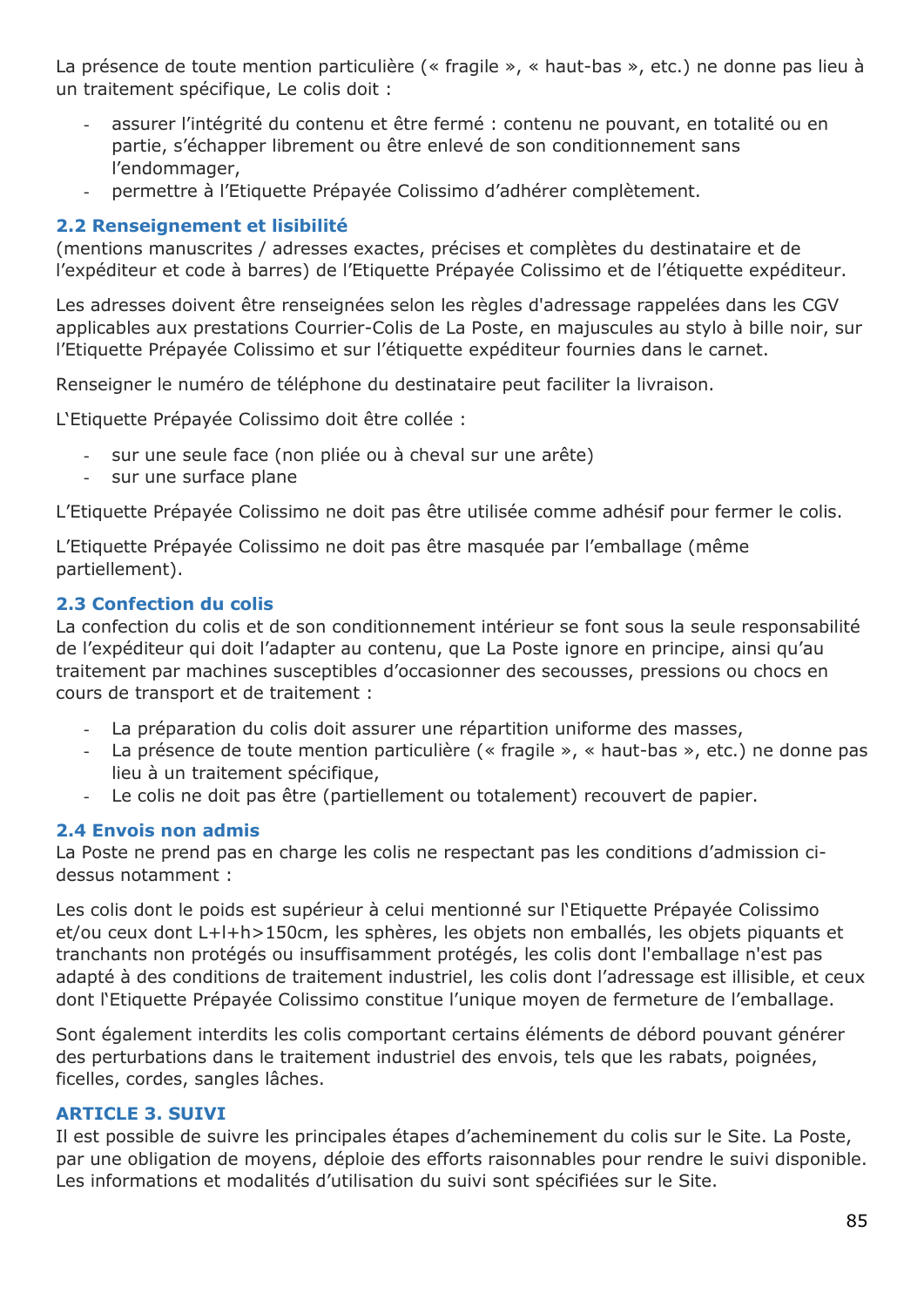## **ARTICLE 4. CONTENU**

Tout contenu n'est pas admis au transport par La Poste.

L'expéditeur se reporte à l'article Contenu des envois des Conditions Générales de Vente applicables aux prestations Courrier-Colis de La Poste pour les exclusions et les limitations d'insertion et s'engage à les respecter.

Notamment, l'envoi de documents papier ou autres supports permettant d'effectuer un paiement (chèques vacances, chèques ou cartes cadeaux, titres restaurant...) est interdit avec les Etiquettes Prépayées Colissimo.

Les envois à destination et à partir de la Corse, contenant des armes (montées et/ou démontées), quelle que soit leur catégorie, sont interdits.

### **ARTICLE 5. RESPONSABILITE DE LA POSTE**

Les dispositions ci-après complètent les dispositions communes ci-dessus de la présente section 4.

**5.1** La Poste ne s'engage pas sur les délais d'acheminement et de distribution des colis pour ce service et aucune indemnité ne sera versée à ce titre.

**5.2** En cas de perte ou en cas d'avarie du colis confirmée par le système d'information de La Poste, et après enquête du service clients ou par preuve apportée par le réclamant, La Poste peut, sur demande, verser une indemnisation forfaitaire de 15€, sauf en cas de faute de l'expéditeur ou du destinataire, de force majeure, de vice propre de la chose ou de tout autre élément non imputable à La Poste. Le réclamant en fera la demande au Service Clients.

**5.3** Pour les colis expédiés à partir de la boîte aux lettres normalisée, La Poste ne peut être tenue responsable qu'à compter de l'emport du colis par le préposé matérialisé par l'avis de prise en charge. Aucune indemnisation ne sera versée en cas d'absence de colis dans la boîte aux lettres lors du passage de La Poste pour la prise en charge.

**5.4** La Poste ne peut être tenue responsable d'une détérioration de l'Etiquette Prépayée Colissimo par le client (déchirée, rayée, abîmée, mal renseignée, etc.). Aucun échange ou remboursement ne pourra avoir lieu.

### **SOUS-SECTION 7 - DISPOSITIONS SPECIFIQUES COLISSIMO PRÊT-A-ENVOYER FRANCE**

Les dispositions de la présente sous-section précisent les particularités du Colissimo Prêt-à-Envoyer France avec distribution en boîte aux lettres (sans signature). Elles complètent les Dispositions communes des Conditions Spécifiques du Site ainsi que les Conditions Générales de Vente applicables aux prestations Courrier-Colis de La Poste, sur lesquelles elles priment.

## **ARTICLE 1. CARACTERISTIQUES DU SERVICE**

#### **1.1 Gamme d'emballages préaffranchis**

Les tarifs sont disponibles sur le Site et dans les points de contact postaux.

#### **1.2 Distribution du colis en boîte aux lettres (sans signature)**

Distribution du colis en boîte aux lettres (sans signature), à l'adresse indiquée par l'expéditeur, ou selon tout autre mode de distribution convenu entre La Poste et le destinataire. Aucune signature n'est recueillie. L'enregistrement de l'information de distribution par le système d'information de La Poste constitue la preuve de celle-ci.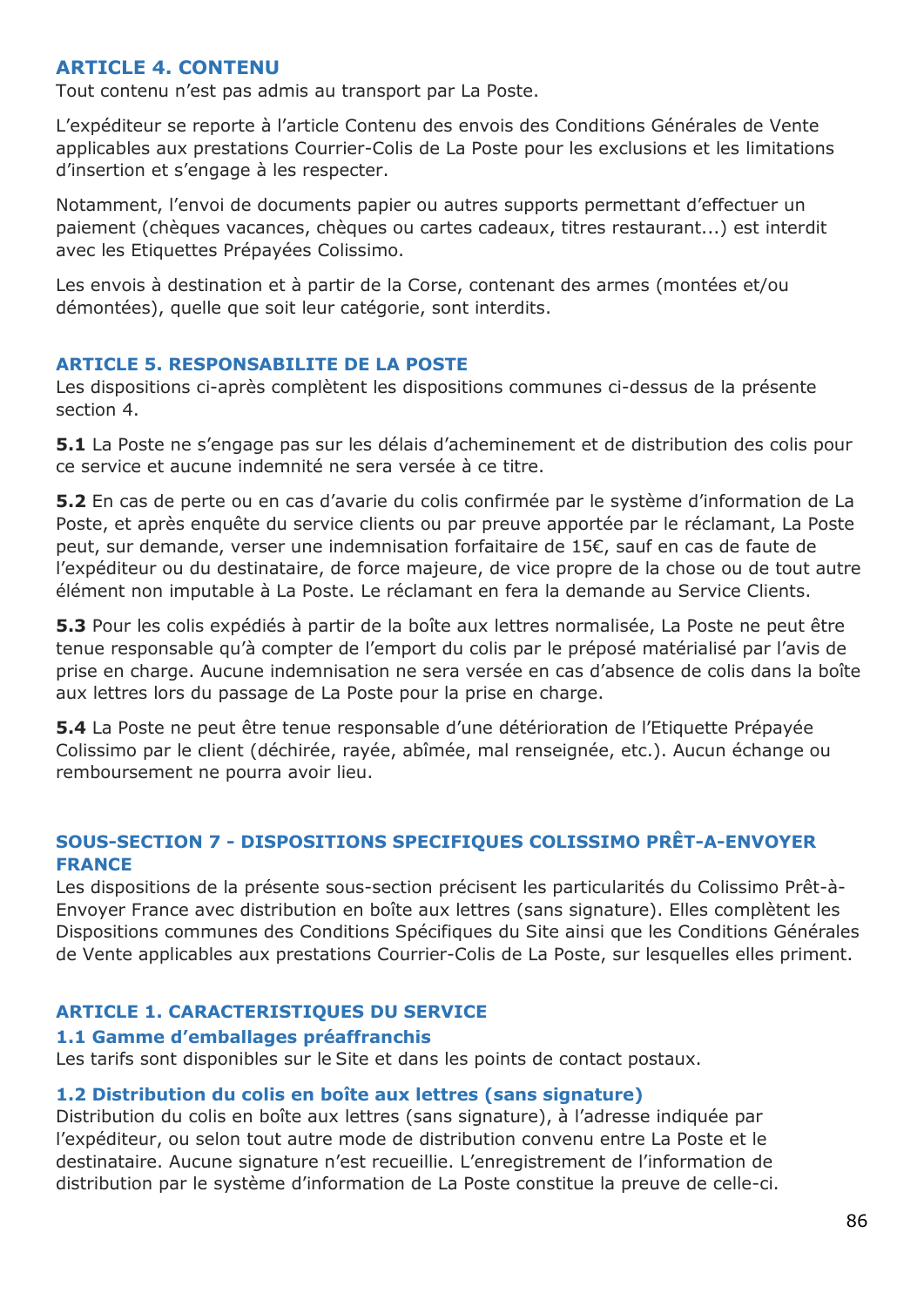En cas d'impossibilité de distribution en boîte aux lettres, La Poste se réserve la possibilité de procéder à plusieurs tentatives de distribution à l'adresse indiquée par l'expéditeur. Elle peut prendre l'initiative d'une remise à toute personne présente à cette adresse, y compris le gardien ou le concierge qui accepte d'en prendre livraison.

En cas d'impossibilité de distribution, le colis est mis en instance à l'endroit indiqué sur l'avis de passage. Les Conditions Générales de Vente applicables aux prestations Courrier-Colis de La Poste en précisent les modalités. La Poste n'assistera à aucun contrôle du contenu du colis.

### **1.3 Périmètre géographique et délais de livraison**

Service admis pour les envois en France métropolitaine (y compris la Corse), Monaco, avec un délai de livraison de deux (2) jours ouvrables après le jour de prise en charge, et sous réserve que le dépôt soit effectué avant l'heure limite mentionnée dans le point de contact postal. Dans le cas d'une expédition du colis à partir de la boîte aux lettres, le délai de livraison indicatif est de deux (2) jours ouvrables après le jour de prise en charge, sous réserve que le colis soit déposé en boîte aux lettres avant 8h du matin le jour d'expédition annoncé par La Poste lors de la demande d'envoi en boîte aux lettres sur le Site.

Service également admis sans indication de délai pour les relations réciproques entre la France métropolitaine (y compris la Corse), Monaco et Andorre.

Pour les relations réciproques entre la France Métropolitaine (y compris la Corse) et Andorre, les envois doivent être accompagnés d'une déclaration en douane CN23. Les CGV applicables aux prestations Courrier-Colis de La Poste contiennent toutes les précisions concernant cette dernière.

### **1.4 Modalités d'expédition**

Le dépôt de l'envoi peut être fait au choix du client, de deux façons différentes :

- dans un point de contact postal ou
- en boîte aux lettres normalisée (à l'exception des envois à destination d'Andorre).

## **1.4.1 Dans le cadre d'un dépôt en boîte aux lettres**

Peut être emporté uniquement et exclusivement le colis placé dans la boîte aux lettres normalisée correspondant à l'adresse «Expéditeur » renseignée lors de la demande de prise en charge effectuée en ligne sur le Site.

Lorsqu'un colis est emporté, un avis de prise en charge est adressé à l'expéditeur.

L'enregistrement de l'information d'emport du colis par le système d'information de La Poste constitue la preuve de celui-ci. Aucune signature n'est recueillie.

Lorsqu'un colis ne peut être emporté, le motif de non prise en charge est indiqué sur l'avis adressé à l'expéditeur.

Si les dimensions du colis ne permettent pas un dépôt en boîte aux lettres normalisée, le colis devra être déposé au guichet d'un point de contact postal.

## **1.4.2 Dans le cadre d'un dépôt en point de contact postal :**

Une preuve de dépôt sur laquelle est apposé le cachet de La Poste, attestant de la prise en charge du colis, est remise à l'expéditeur.

## **1.5 Modalités d'utilisation**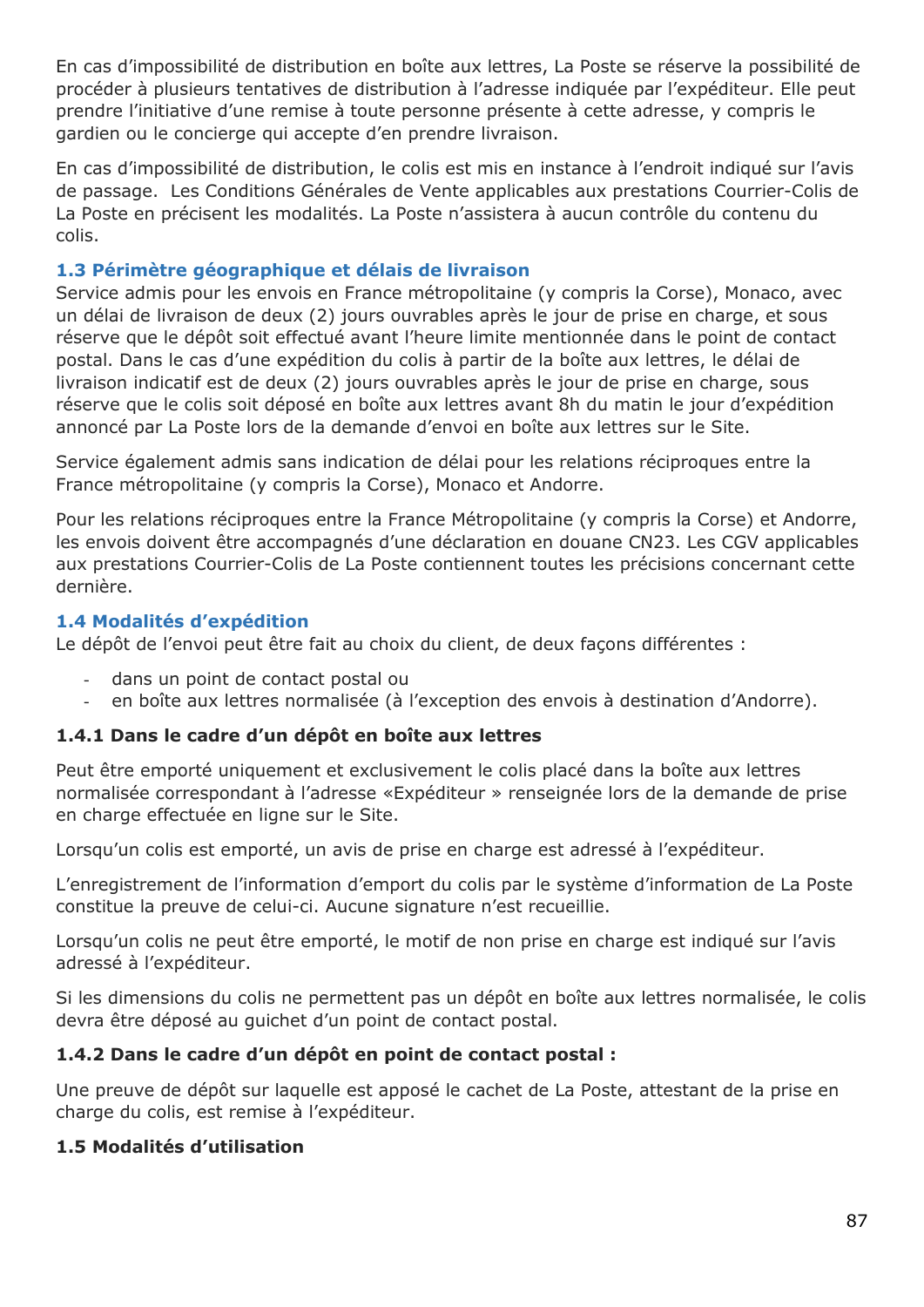Les informations et modalités d'utilisation de ce service sont spécifiées sur le Site.

## **ARTICLE 2. CONDITIONS D'ADMISSION**

2.1 Le poids du contenu des envois ne doit pas dépasser la résistance technique indiquée sur le format d'emballage choisi, exprimée en kg. La responsabilité de La Poste ne saurait en aucun cas être engagée si le poids de l'envoi est supérieur à la résistance technique. En cas de non-respect des caractéristiques techniques précitées, aucune indemnisation au titre de l'avarie ne sera versée à l'expéditeur. La résistance et la solidité des emballages sont optimales pour un seul et unique acheminement dans le réseau postal.

**2.2** Renseignement et lisibilité (mentions manuscrites / adresse exacte, précise et complète expéditeur et destinataire et code à barres) de la liasse de transport.

L'adresse doit être renseignée selon les règles d'adressage rappelées dans les CGV applicables aux prestations Courrier-Colis de La Poste, en majuscules au stylo à bille noir, sur la liasse fournie par La Poste et pré-collée sur l'emballage.

Renseigner le numéro de téléphone du destinataire peut faciliter la livraison.

Le format de l'emballage choisi doit être renseigné de façon lisible sur la liasse de transport, à l'emplacement prévu.

La liasse doit être collée :

- sur une seule face (non pliée ou à cheval sur une arête)
- sur une surface plane

La liasse ne doit pas être utilisée comme adhésif pour fermer le colis.

La liasse ne doit pas être masquée par l'emballage (même partiellement).

**2.3** La confection du colis et de son conditionnement intérieur se font sous la seule responsabilité de l'expéditeur qui doit l'adapter au contenu, que La Poste ignore en principe, ainsi qu'au traitement par machines susceptibles d'occasionner des secousses, pressions ou chocs en cours de transport et de traitement :

- La préparation du colis doit assurer une répartition uniforme des masses,
- La présence de toute mention particulière (« fragile », « haut-bas », etc.) ne donne pas lieu à un traitement spécifique,
- Le colis ne doit pas être (partiellement ou totalement) recouvert de papier.

Les Emballages sont à utiliser sans aucun ajout (ficelle, sangle, etc.) de la part de l'expéditeur susceptible de blesser les agents de La Poste, de détériorer d'autres objets ou les machines de La Poste ou tout simplement de retarder le traitement industriel des envois.

#### **ARTICLE 3. SUIVI**

Il est possible de suivre les principales étapes d'acheminement du colis sur le Site. La Poste, par une obligation de moyens, déploie des efforts raisonnables pour rendre le suivi disponible. Les informations et modalités d'utilisation du suivi sont spécifiées sur le Site.

## **ARTICLE 4. CONTENU DES ENVOIS**

Tout contenu n'est pas admis au transport par La Poste.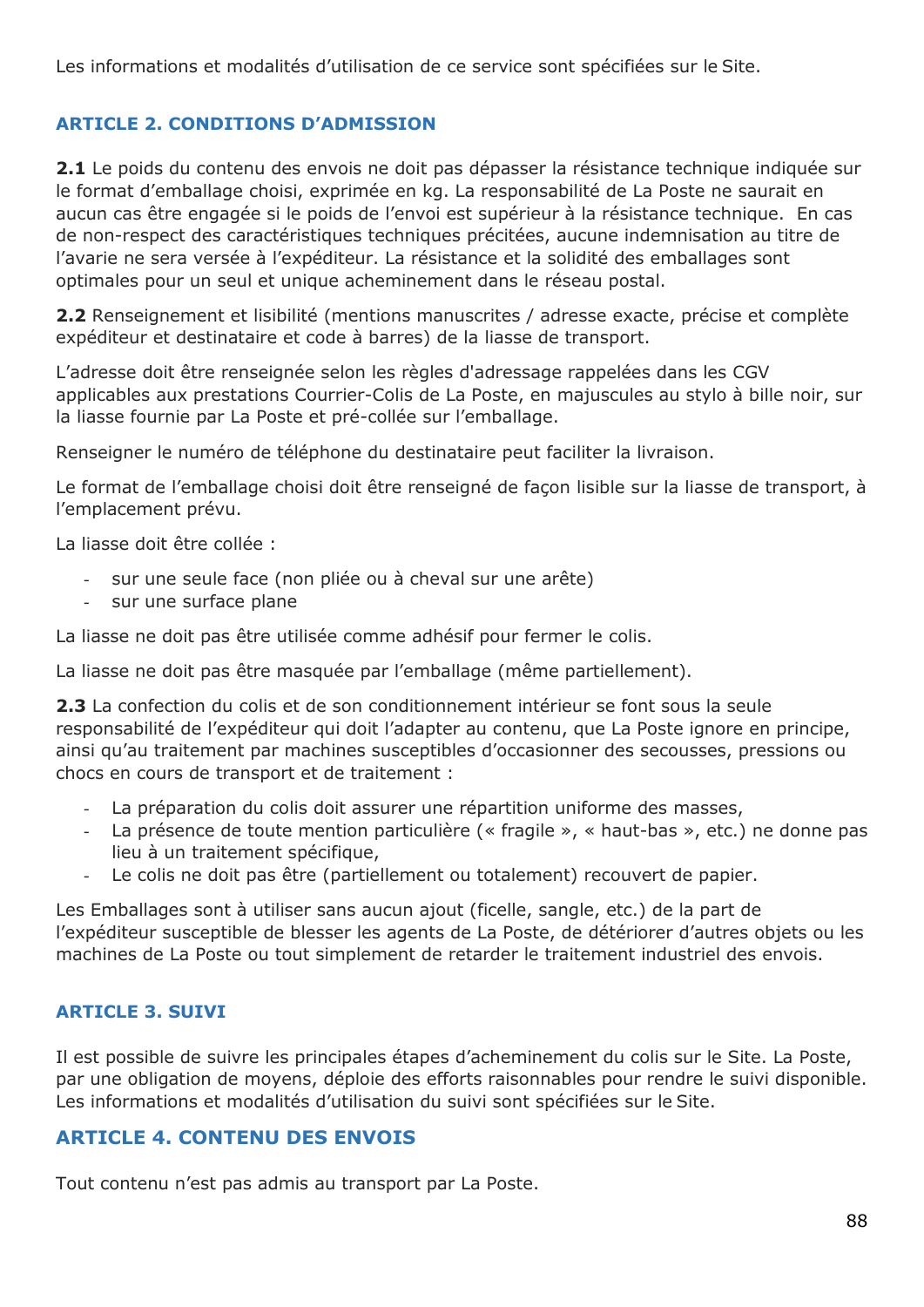L'expéditeur se reporte à l'article Contenu des envois des Conditions Générales de Vente applicables aux prestations Courrier-Colis de La Poste pour les exclusions et les limitations d'insertion et s'engage à les respecter.

Notamment, l'envoi de documents papier ou autres supports permettant d'effectuer un paiement (chèques vacances, chèques ou cartes cadeaux, titres restaurant...) est interdit en Colissimo Prêt-à-Envoyer France.

Les envois à destination et à partir de la Corse, contenant des armes (montées et/ou démontées), quelle que soit leur catégorie, sont interdits.

#### **ARTICLE 5. RESPONSABILITE DE LA POSTE**

Les dispositions ci-après complètent les dispositions communes ci-dessus de la présente section 4.

#### **5.1 En cas de retard**

Pour les colis expédiés en point de contact postal uniquement, pour toute première présentation du colis au-delà de 2 jours ouvrables après le jour de prise en charge (sous réserve que le dépôt soit effectué avant l'heure limite mentionnée dans le point de contact postal), La Poste peut, sur demande, verser une indemnisation, sauf cas de force majeure, jours d'interdiction de circuler et/ou tout autre fait non imputable à La Poste. Après enquête du service clients confirmant le retard à l'aide du système d'information de La Poste ou d'une preuve apportée par le réclamant, la Poste envoie par courrier, sur demande, un bon pour l'envoi d'un Colissimo Prêt-à-Envoyer France d'un format identique à celui de l'envoi faisant l'objet de la réclamation. Le bon à valoir ne peut être utilisé qu'en point de contact postal ; il n'est ni cumulable, ni remboursable et est valable six (6) mois à compter de son émission.

#### **5.2 En cas de perte ou en cas d'avarie**

du colis confirmée par le système d'information de La Poste, et après enquête du Service Clients ou par preuve apportée par le réclamant, La Poste peut, sur demande, verser une indemnisation ne pouvant excéder 23€/kg au prorata du poids réel du colis issu du système d'information de La Poste sans pouvoir aller au-delà du poids annoncé lors de l'affranchissement et dans la limite du poids maximum autorisé de chaque format, frais de port compris. Le réclamant en fera la demande au service Clients.

#### **5.3 Boîte normalisée**

Pour les colis expédiés à partir de la boîte aux lettres normalisée, La Poste ne peut être tenue responsable qu'à compter de l'emport du colis par le préposé matérialisé par l'avis de prise en charge. Aucune indemnisation ne sera versée en cas d'absence de colis dans la boîte aux lettres lors du passage de La Poste pour la prise en charge.

### **SOUS-SECTION 8 - DISPOSITIONS SPECIFIQUES COLISSIMO PRÊT-A-ENVOYER UNION EUROPEENNE (UE) ET MONDE**

Les dispositions de la présente sous-section précisent les particularités du Colissimo Prêt-à-Envoyer (PAE) UE et Monde. Elles complètent les Dispositions communes (Chapitre 1) des Conditions Spécifiques du Site ainsi que les Conditions Générales de Vente (CGV) applicables aux prestations Courrier-Colis de La Poste, sur lesquelles elles priment.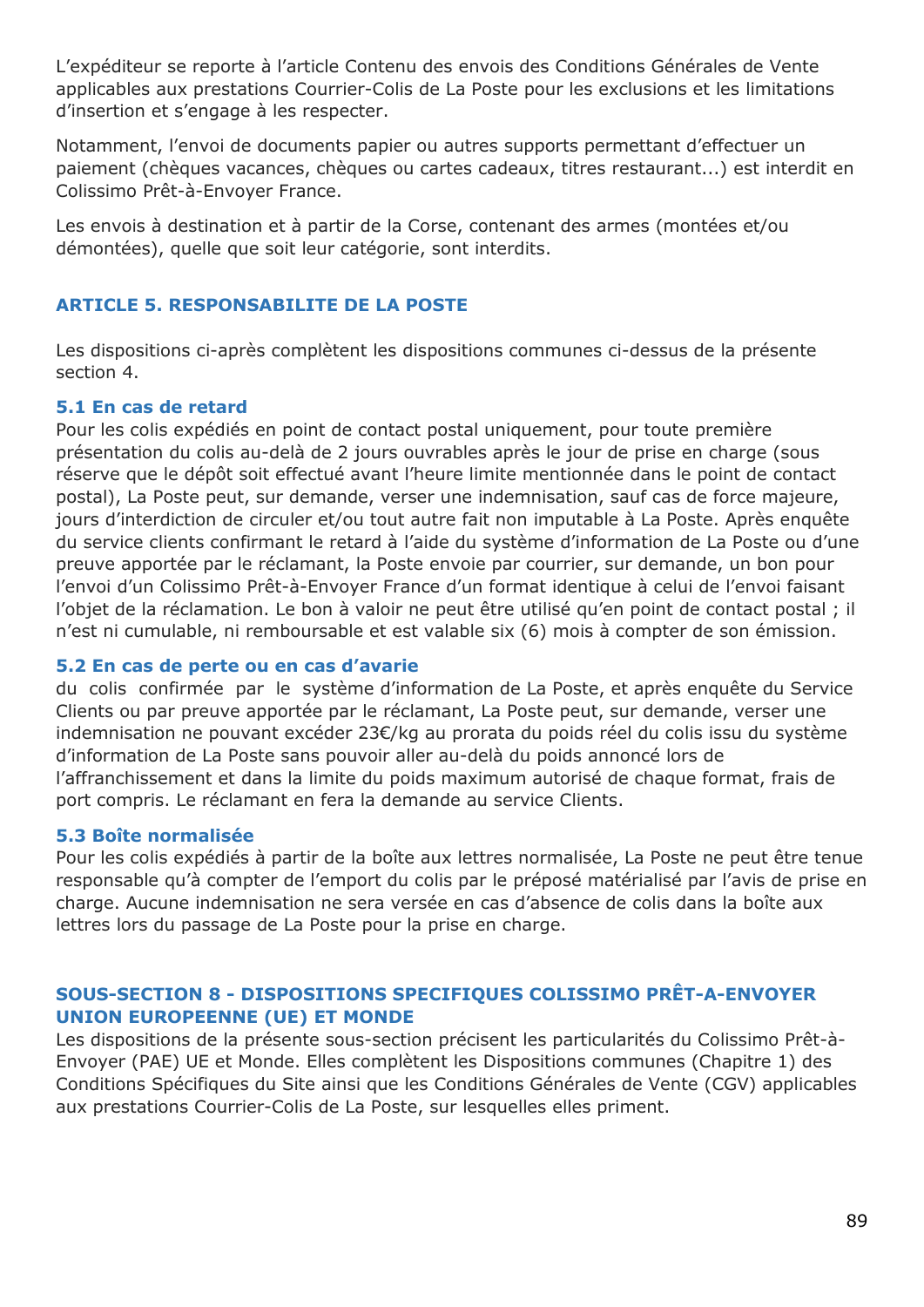## **ARTICLE 1. CARACTERISTIQUES DU SERVICE**

## **1.1 Gamme d'emballages préaffranchis**

Les tarifs sont disponibles sur le Site et dans les points de contact postaux.

## **1.2 Modalités d'expédition**

## **Les PAE UE peuvent être expédiés de deux façons différentes** :

avec dépôt du colis au quichet d'un point de contact postal ;

avec dépôt du colis dans la boîte aux lettres, sauf pour ce qui est des PAE à destination des territoires UE spéciaux.

## **Les PAE Monde peuvent être déposés uniquement dans un point de contact postal.**

## **1.2.1 Dans le cadre d'un dépôt du colis au guichet d'un point de contact postal**

Une preuve de dépôt sur laquelle est apposé le cachet de La Poste, attestant de la prise en charge du colis, est remise à l'expéditeur.

# **1.2.2 Dans le cadre d'un dépôt du colis dans la boîte aux lettres pour expédition**

La demande de prise en charge doit être effectuée sur le Site et le colis doit impérativement être placé dans la boîte aux lettres normalisée.

Peut être emporté uniquement et exclusivement le colis placé dans la boîte aux lettres normalisée correspondant à l'adresse «Expéditeur » renseignée lors de la demande de prise en charge effectuée en ligne sur le Site.

Lorsqu'un colis est emporté, un avis de prise en charge est adressé à l'expéditeur.

L'enregistrement de l'information d'emport du colis par le système d'information de La Poste constitue la preuve de celui-ci. Aucune signature n'est recueillie.

Lorsqu'un colis ne peut être emporté, le motif de non prise en charge est indiqué sur l'avis adressé à l'expéditeur.

Si les dimensions du colis ne permettent pas un dépôt en boîte aux lettres normalisée, le colis devra être déposé au guichet d'un point de contact postal et respecter les conditions correspondant à ce type d'expédition.

## **1.3 Distribution du colis**

Distribution du colis à l'adresse indiquée par l'expéditeur contre la signature de la personne qui prend livraison de l'envoi, indiquant son acceptation ou selon tout autre mode de mise à disposition utilisé par les partenaires étrangers. En son absence, un avis de mise en instance indiquant les coordonnées du site où retirer le colis sera déposé dans la boîte aux lettres du destinataire. La mise en instance s'effectue conformément aux procédures du partenaire étranger.

La signature numérisée du destinataire, ainsi que sa reproduction, font preuve de livraison des colis et les Parties reconnaissent à cette signature une valeur juridique identique à celle d'une signature traditionnelle sur papier.

Ni La Poste, ni le partenaire étranger n'assisteront à aucun contrôle du contenu du colis. En cas de non distribution du colis impliquant son retour à l'expéditeur, les frais d'acheminement en retour sont à sa charge et correspondent au tarif de l'affranchissement du colis payé au moment de l'envoi. Pour les envois vers les pays de l'Union Européenne, le retour du colis est gratuit.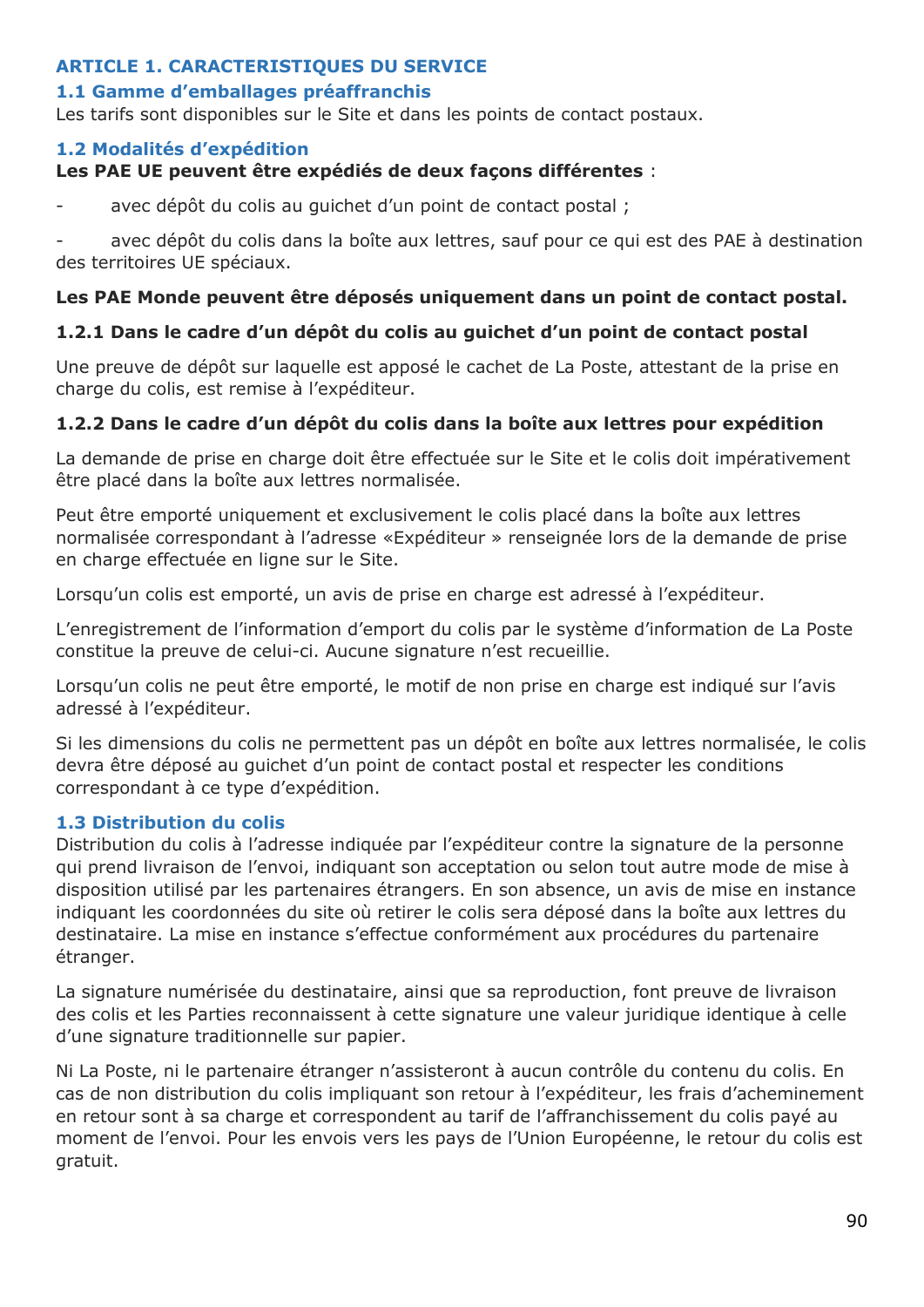L'expéditeur a la possibilité d'indiquer sur la liasse de transport qu'il ne souhaite pas que le colis lui soit retourné. A défaut de mention des conditions de retour sur la liasse de transport, le colis sera retourné à son expéditeur.

## **1.4 Destinations**

Service admis à destination du monde entier (hors Outre-mer), sauf exception pour quelques pays, au départ de la France métropolitaine (y compris la Corse) et de Monaco, avec indication d'une date de livraison pour certaines destinations (renseignements disponibles sur le Site). La date de livraison est communiquée à la demande dans les différents points de contact postaux disposant de l'outil informatique interne de La Poste et sur le Site, ce dernier faisant foi. Elle s'entend hors éventuelle rétention en douane et sous réserve que le dépôt soit effectué avant l'heure limite mentionnée dans le point de contact postal.

Pour les autres destinations, et une remise en boîte postale (dès lorsqu'elle est admise) un délai indicatif moyen de livraison pourra être précisé (renseignements disponibles sur le Site). Service également admis, sans indication de délai, dans les relations réciproques entre les secteurs postaux et la France métropolitaine (y compris la Corse), Monaco.

## **ARTICLE 2. CONDITIONS D'ADMISSION**

## **2.1 Conditions spécifiques aux PAE UE avec dépôt du colis en boîte aux lettres pour expédition**

Pour être admis, le colis doit:

- être déposé dans la boîte aux lettres normalisée, correspondant à l'adresse « Expéditeur » renseignée lors de la demande de prise en charge effectuée en ligne sur le Site, permettant à La Poste de l'emporter;

- respecter un poids maximum de 5kg (emballage et contenu compris) et les dimensions d'une boîte aux lettres normalisée indiquées à l'article 1 « DEFINITIONS » de la sous-section 1 « DISPOSITIONS COMMUNES AUX OFFRES COLISSIMO GRAND PUBLIC » présente section.

A défaut d'être placé dans la boîte aux lettres normalisée le jour et avant l'heure annoncée par La Poste, le colis peut être déposé au guichet d'un point de contact postal (hors relais poste commerçants).

Sont exclus du dépôt en boîte aux lettres pour expédition les PAE UE à destination des territoires UE spéciaux.

## **2.2 Le poids du contenu des envois**

Le poids du contenu des envois ne doit pas dépasser la résistance technique indiquée sur le format d'emballage choisi, exprimée en kg.

La responsabilité de La Poste ne saurait en aucun cas être engagée si le poids de l'envoi est supérieur à la résistance technique. En cas de non-respect des caractéristiques techniques précitées, aucune indemnisation au titre de la détérioration ou de l'avarie ne sera versée à l'expéditeur.

La résistance et la solidité des emballages sont optimales pour un seul et unique acheminement dans le réseau postal.

| <b>Prêt-à-Envoyer</b>   | <b>Prêt-à-Envoyer Monde</b> |
|-------------------------|-----------------------------|
| <b>Union Européenne</b> | (les destinations hors UE)  |
|                         |                             |
|                         |                             |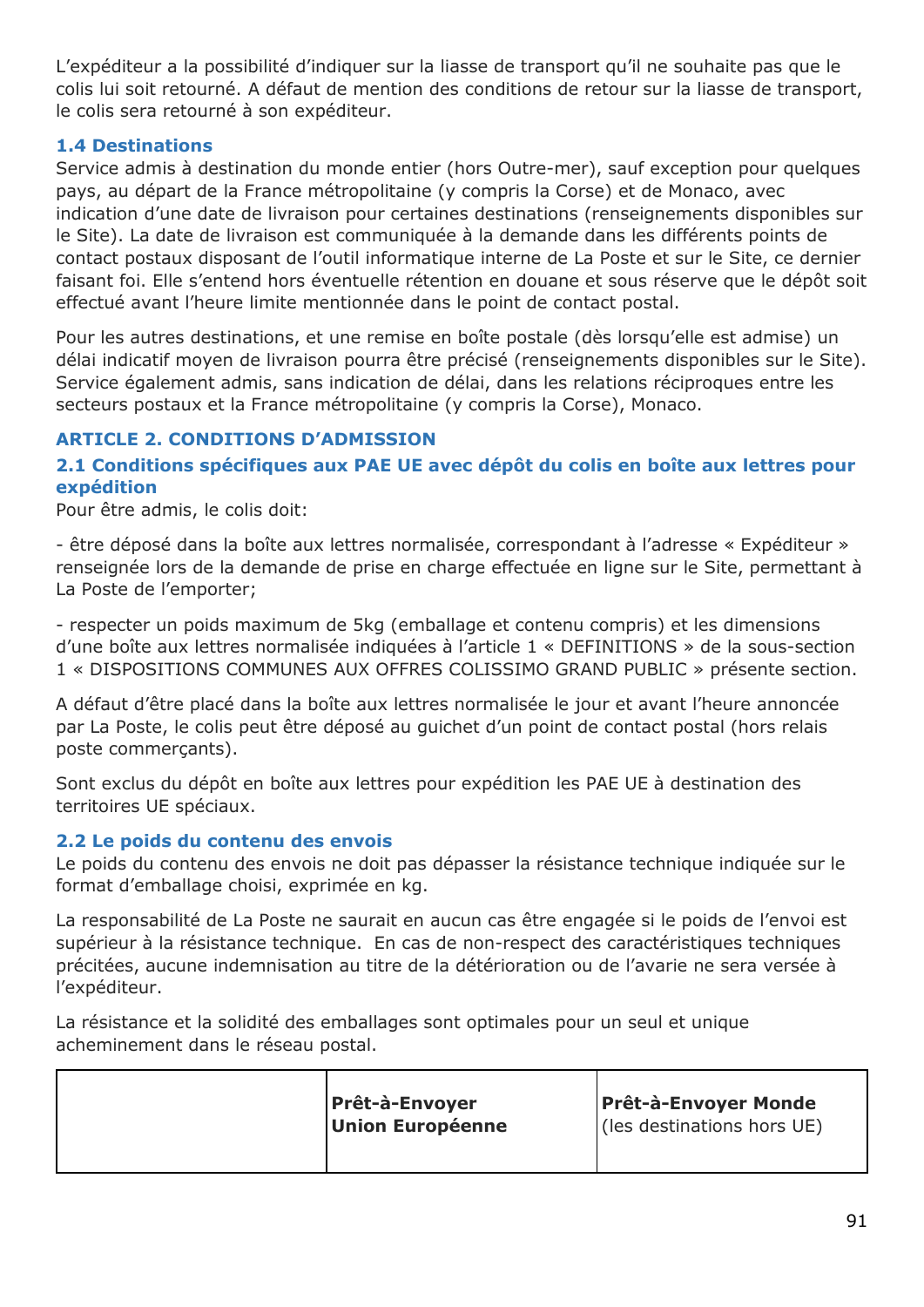| Formats                                                                      | Boites M $(3 \text{ kg})$ & L $(5 \text{ kg})$                |                                         | Boites L (5kg) & XL (7kg)                             |  |
|------------------------------------------------------------------------------|---------------------------------------------------------------|-----------------------------------------|-------------------------------------------------------|--|
| Envoi possible depuis la Boite<br>aux lettres personnelle de<br>l'expéditeur | OUI sauf quand une<br>déclaration douanière est<br>nécessaire |                                         | <b>NON</b>                                            |  |
| Délai indicatif                                                              | De 3 à 5 jours                                                |                                         | De 5 à 8 jours                                        |  |
| Déclaration en douanes                                                       | NON sauf pour ce qui est des<br>territoires UE spéciaux*      |                                         | OUI sauf si le PAE est envoyé<br>vers un pays de l'UE |  |
| Engagement de délai                                                          |                                                               | Oui, vers 39 pays                       |                                                       |  |
| Indemnisation                                                                |                                                               | Forfaitaire, 23kg au poids max du colis |                                                       |  |

\* La liste des territoires UE spéciaux est disponible sur le Site. L'envoi vers ces territoires implique l'obligation d'effectuer une déclaration douanière et exclut de ce fait la possibilité d'expédition à partir de la boîte aux lettres personnelle.

## **2.3 Renseignement et lisibilité**

(mentions manuscrites / adresse exacte, précise et complète expéditeur et destinataire et code à barres) de la liasse de transport.

L'adresse doit être renseignée selon les règles d'adressage rappelées dans les CGV applicables aux prestations Courrier-Colis de La Poste, en majuscules au stylo à bille noir, sur la liasse fournie par La Poste et pré-collée sur l'emballage.

Renseigner le numéro de téléphone du destinataire peut faciliter la livraison.

Le format de l'emballage choisi doit être renseigné de façon lisible sur la liasse de transport, à l'emplacement prévu.

La liasse doit être collée :

- sur une seule face (non pliée ou à cheval sur une arête)
- sur une surface plane

La liasse ne doit pas être utilisée comme adhésif pour fermer le colis.

La liasse ne doit pas être masquée par l'emballage (même partiellement).

#### **2.4 Confection du colis**

La confection du colis et de son conditionnement intérieur se font sous la seule responsabilité de l'expéditeur qui doit l'adapter au contenu, que La Poste ignore en principe, ainsi qu'au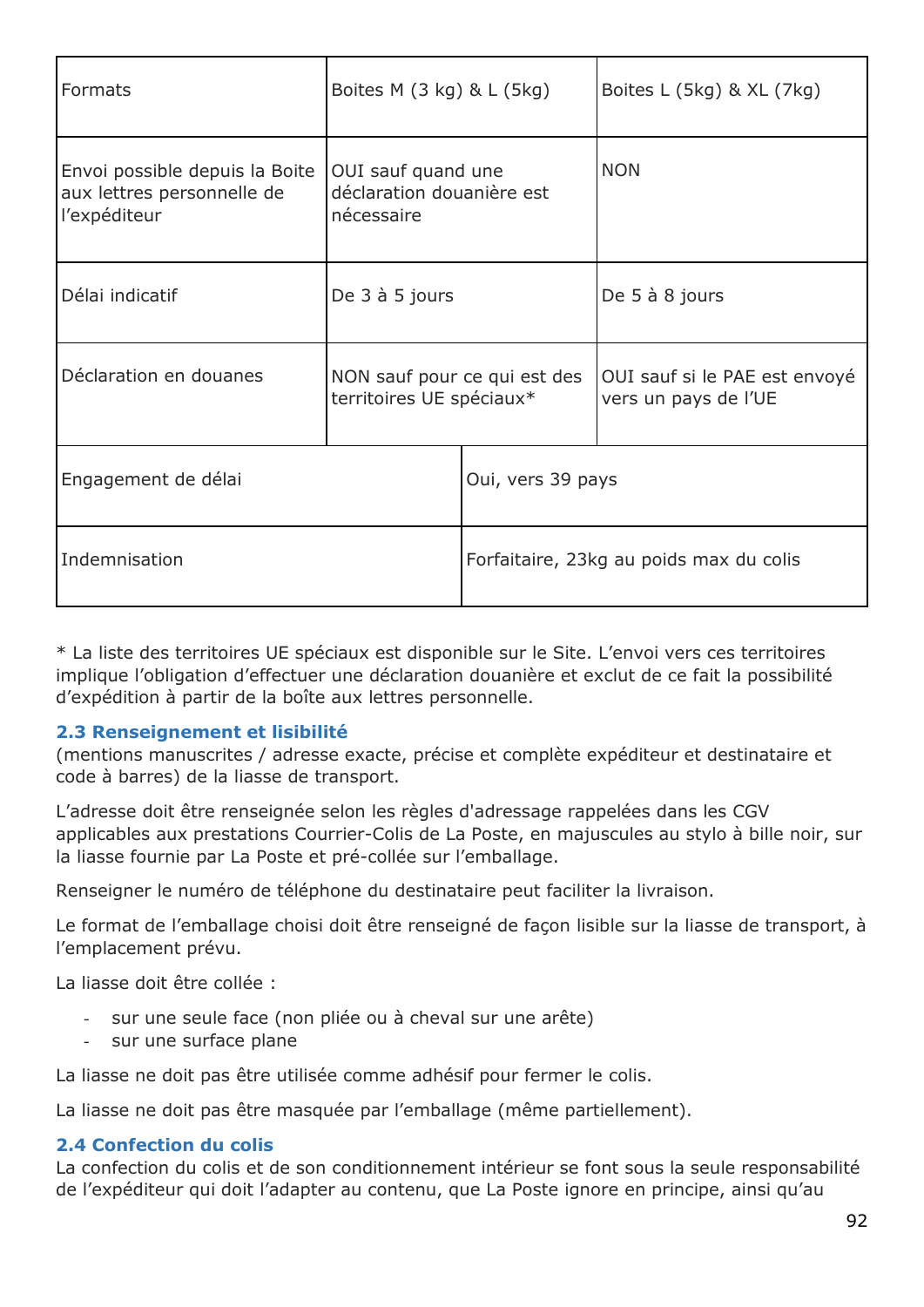traitement par machines susceptibles d'occasionner des secousses, pressions ou chocs en cours de transport et de traitement **:**

- La préparation du colis doit assurer une répartition uniforme des masses,
- La présence de toute mention particulière (« fragile », « haut-bas », etc.) ne donne pas lieu à un traitement spécifique,
- Le colis ne doit pas être (partiellement ou totalement) recouvert de papier.

Les Emballages sont à utiliser sans aucun ajout (ficelle, sangle, etc.) de la part de l'expéditeur susceptible de blesser les agents de La Poste, de détériorer d'autres objets ou les machines de La Poste ou tout simplement de retarder le traitement industriel des envois.

### **ARTICLE 3. SUIVI**

Il est possible de suivre les principales étapes d'acheminement du colis sur La page <https://www.laposte.fr/outils/suivre-vos-envois> du Site.

La Poste, par une obligation de moyens, déploie des efforts raisonnables pour rendre le suivi disponible. Le suivi des colis est disponible jusqu'à la sortie du territoire français (lieu d'expédition) pour toutes les destinations. Pour certaines destinations, le suivi est disponible jusqu'à la distribution (renseignements disponibles sur le Site). Les informations et modalités d'utilisation du suivi sont spécifiées sur le Site.

## **ARTICLE 4. CONTENU DES ENVOIS**

**4.1** Tout contenu n'est pas admis au transport par La Poste.

L'expéditeur se reporte à l'article Contenu des envois des Conditions Générales de Vente applicables aux prestations Courrier-Colis de La Poste pour les exclusions et les limitations d'insertion et s'engage à les respecter.

Notamment, l'envoi de documents papier ou autres supports permettant d'effectuer un paiement (chèques vacances, chèques ou cartes cadeaux, titres restaurant…) est interdit en Colissimo Prêt-à-Envoyer Europe et Monde.

Les envois contenant des armes (montées et/ou démontées), quelle que soit leur catégorie, sont interdits.

**4.2** Dans tous les cas, est prohibée l'insertion d'objets dont l'importation ou la circulation est interdite dans le pays de destination et pays de transit le cas échéant. D'autres contenus sont susceptibles d'être interdits par les partenaires des différents pays de destinations. L'expéditeur s'engage à respecter rigoureusement ces interdictions d'insertion ainsi que les règles édictées par l'Union Postale Universelle (UPU).

## **ARTICLE 5. FORMALITES DOUANIERES**

**5.1** L'expéditeur s'engage à respecter l'ensemble des formalités douanières et/ou fiscales auxquelles il pourrait être soumis du fait de son envoi. La responsabilité de La Poste ne saurait en aucun cas être recherchée en cas de non-respect desdites règles par l'expéditeur.

**5.2** Les envois doivent être accompagnés d'une déclaration en douane CN 23. Les CGV applicables aux prestations Courrier-Colis de La Poste contiennent toutes les précisions concernant cette dernière.

**5.3** L'expéditeur doit notamment :

renseigner son numéro de téléphone ainsi que celui du destinataire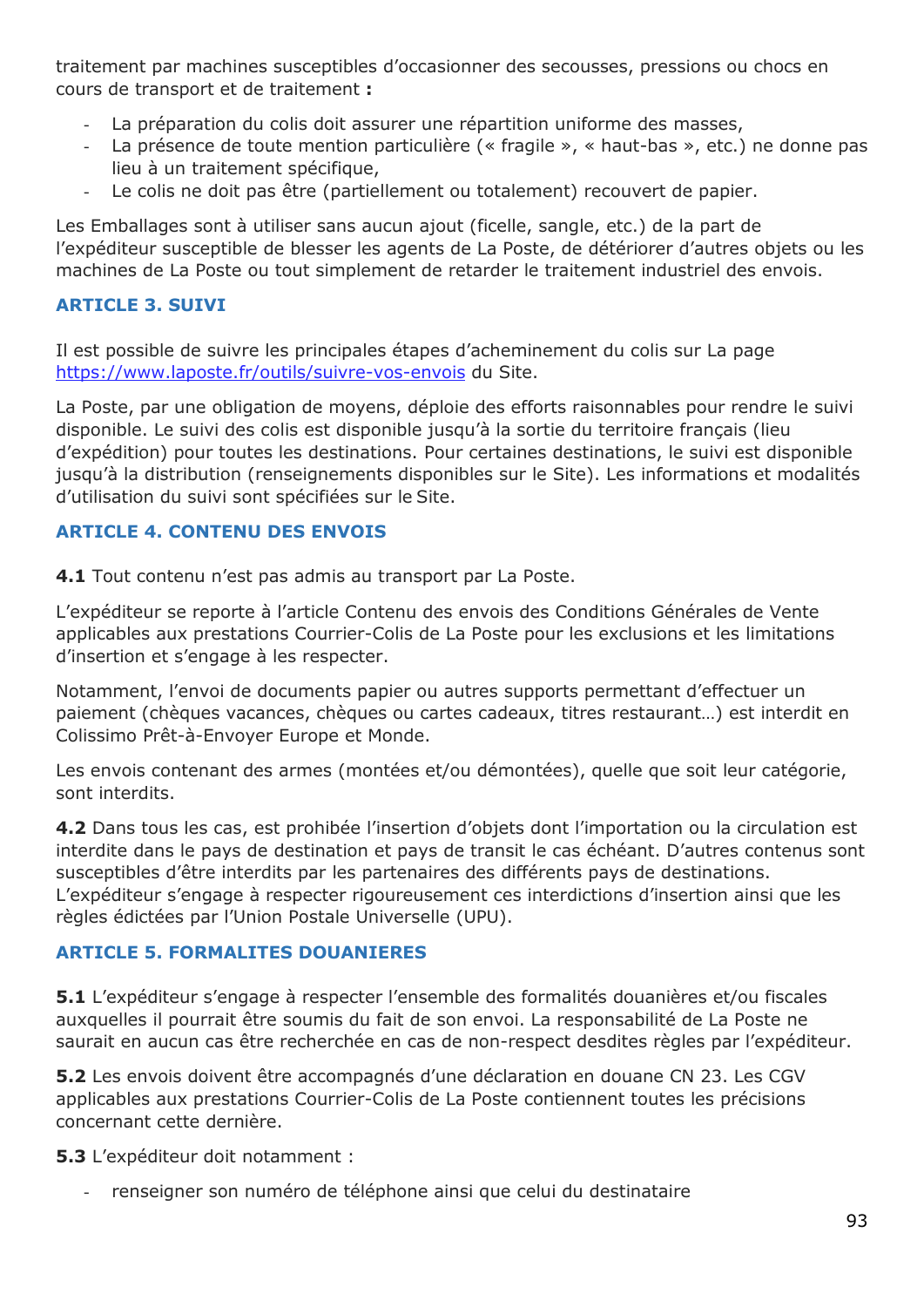- décrire de manière exacte et complète le contenu de l'envoi, même s'il s'agit d'un cadeau ou d'un échantillon
- saisir en anglais les informations de déclaration en douanes, pour les destinations non francophones (notamment vers la Chine, la Corée et le Brésil).

### **ARTICLE 6. RESPONSABILITE DE LA POSTE**

Les dispositions ci-après complètent les dispositions communes ci-dessus de la présente section 4.

**6.1 En cas de retard.** Pour les colis au départ de la France métropolitaine (y compris la Corse) et de Monaco, et uniquement vers les destinations pour lesquelles une date de livraison est annoncée ; pour toute première présentation du colis au-delà de la date de livraison communiquée, La Poste peut, sur demande, verser une indemnisation, sauf en cas de force majeure, jours d'interdiction de circuler, rétention en douane et/ou tout autre fait non imputable à La Poste. Après enquête du Service Clients confirmant le retard à l'aide du système d'information de La Poste ou d'une preuve apportée par le réclamant, La Poste envoie par courrier, sur demande, un bon pour l'envoi d'un Colissimo Prêt-à-Envoyer d'un format identique et pour une destination appartenant à la même zone tarifaire que l'envoi initial. Le bon à valoir ne peut être utilisé qu'en point de contact postal ; il n'est ni cumulable, ni remboursable et est valable 6 mois à compter de son émission. Pour les autres envois, La Poste ne s'engage pas sur les délais d'acheminement et de distribution des colis et aucune indemnité ne sera versée à ce titre.

**6.2 En cas de perte ou en cas d'avarie** du colis confirmée par le système d'information de La Poste, et après enquête du Service Clients ou par preuve apportée par le réclamant, La Poste peut, sur demande, verser une indemnisation ne pouvant excéder 23€/kg au prorata du poids réel du colis issu du système d'information de La Poste sans pouvoir aller au-delà du poids annoncé lors de l'affranchissement et dans la limite du poids maximum autorisé de chaque format, frais de port compris.

**6.3 Boîte normalisée** Pour les colis expédiés à partir de la boîte aux lettres normalisée, La Poste ne peut être tenue responsable qu'à compter de l'emport du colis par le préposé matérialisé par l'avis de prise en charge. Aucune indemnisation ne sera versée en cas d'absence de colis dans la boîte aux lettres lors du passage de La Poste pour la prise en charge.

#### **SOUS-SECTION 9 - DISPOSITIONS SPECIFIQUES PRÊT-A-ENVOYER OUTRE-MER**

Les dispositions de la présente sous-section précisent les particularités du Colissimo Prêt-à-Envoyer Outre-mer. Elles complètent les Dispositions communes des Conditions Spécifiques du Site ainsi que les Conditions Générales de Vente (CGV) applicables aux prestations Courrier-Colis de La Poste, sur lesquelles elles priment.

## **ARTICLE 1. CARACTÉRISTIQUES DU SERVICE**

**1.1** Gamme d'emballage préaffranchi. Les prix sont disponibles sur le Site et dans les points de contact postaux.

**1.2** Distribution du colis à l'adresse indiquée par l'expéditeur contre la signature du destinataire ou celle de toute personne attachée à son service ou demeurant avec lui ou selon tout autre mode de mise à disposition convenu entre La Poste et le destinataire. La Poste se réserve la possibilité de procéder à plusieurs tentatives de distribution à l'adresse indiquée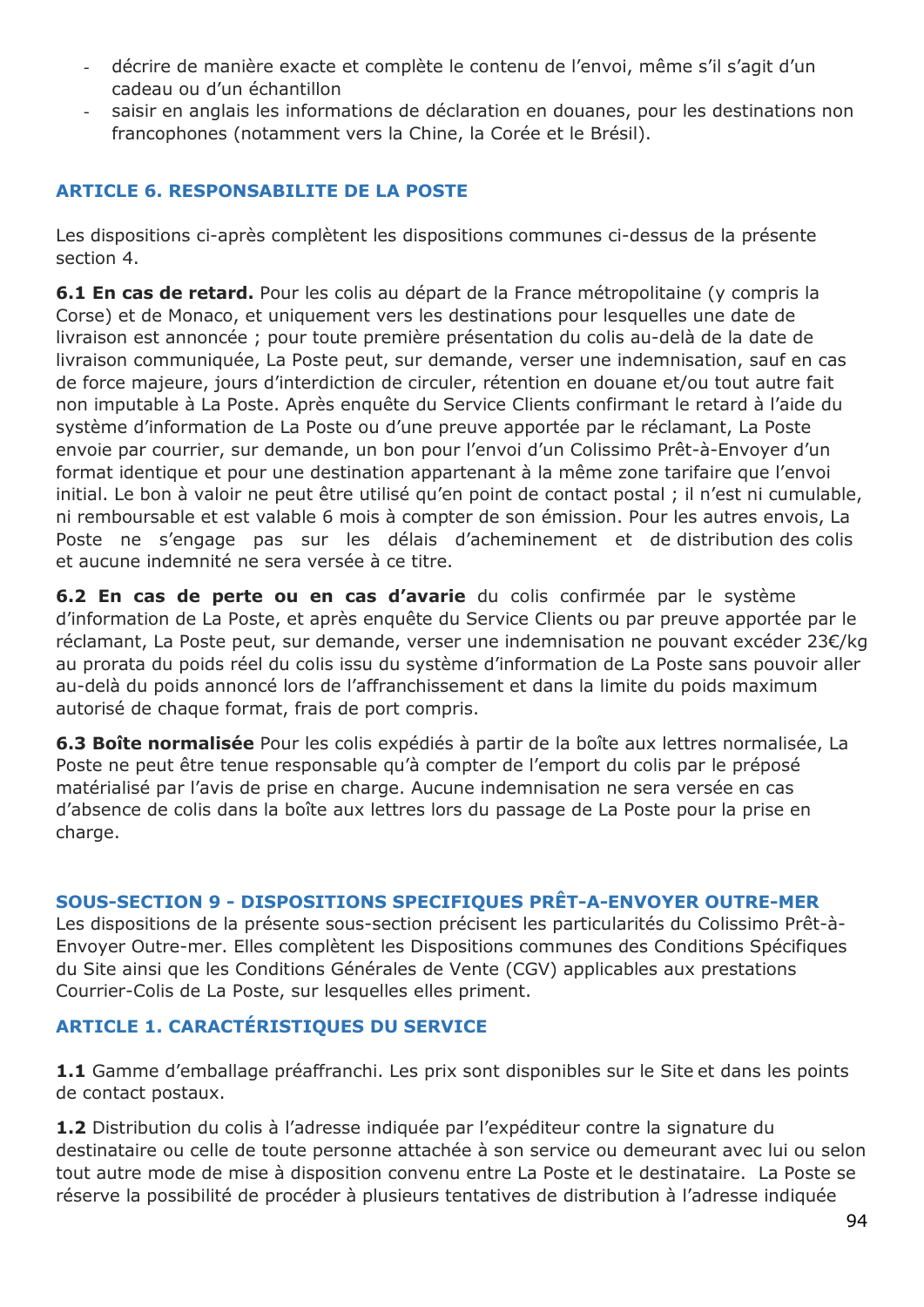par l'expéditeur. En cas d'impossibilité de distribution, le colis est mis en instance à l'endroit indiqué sur l'avis de passage. Les Conditions Générales de Vente applicables aux prestations courrier-colis de La Poste en précisent les modalités.

La signature numérisée recueillie lors de la distribution, ainsi que sa reproduction, font preuve de distribution des colis et les Parties reconnaissent à cette signature une valeur juridique identique à celle d'une signature traditionnelle sur papier.

Le refus de signature sur le support présenté par La Poste équivaut à un refus de livraison.

Le destinataire, peut, au moment de la distribution, indiquer, au moyen d'une case à cocher une observation quant à l'état de l'emballage. Ceci ne dispense pas du dépôt d'une réclamation auprès de La Poste. Cette observation permettra, le cas échéant, d'enrichir un éventuel dossier de réclamation.

La Poste n'assistera à aucun contrôle du contenu du colis.

**1.3** Périmètre géographique et délais de livraison indicatifs **:**

Service admis :

Depuis les départements d'Outre-mer ci-après dénommés DOM (Guadeloupe, Guyane, Martinique, Réunion, Mayotte), Saint-Pierre et Miquelon, Saint-Martin, Saint-Barthélemy vers la France Métropolitaine (y compris la Corse), Monaco et Andorre.

Depuis la France Métropolitaine (y compris la Corse), Monaco et Andorre vers les départements d'Outre-mer ci-après dénommés DOM (Guadeloupe, Guyane, Martinique, Réunion, Mayotte), Saint-Pierre et Miquelon, Saint-Martin, Saint-Barthélemy.

La Poste ne s'engage pas sur les délais d'acheminement et de distribution des colis pour ce service.

**1.4** Le dépôt de l'envoi ne peut être fait que dans un point de contact postal. Une preuve de dépôt sur laquelle est apposé le cachet de La Poste, attestant de la prise en charge du colis, est remise à l'expéditeur.

Les informations et modalités d'utilisation de ce service sont spécifiées sur le Site.

## **ARTICLE 2. CONDITIONS D'ADMISSION**

**2.1** Le poids du contenu des envois ne doit pas dépasser la résistance technique indiquée sur l'emballage, exprimée en kg.

La responsabilité de La Poste ne saurait en aucun cas être engagée si le poids de l'envoi est supérieur à la résistance technique. En cas de non-respect des caractéristiques techniques précitées, aucune indemnisation au titre de l'avarie ne sera versée à l'expéditeur. La résistance et la solidité de l'emballage est optimale pour un seul et unique acheminement dans le réseau postal.

**2.2** Renseignement et lisibilité (mentions manuscrites / adresse exacte, précise et complète expéditeur et destinataire et code à barres) de la liasse de transport.

L'adresse doit être renseignée selon les règles d'adressage rappelées dans les CGV applicables aux prestations Courrier-Colis de La Poste, en majuscules au stylo à bille noir, sur la liasse fournie par La Poste et pré-collée sur l'emballage.

Renseigner le numéro de téléphone du destinataire peut faciliter la livraison.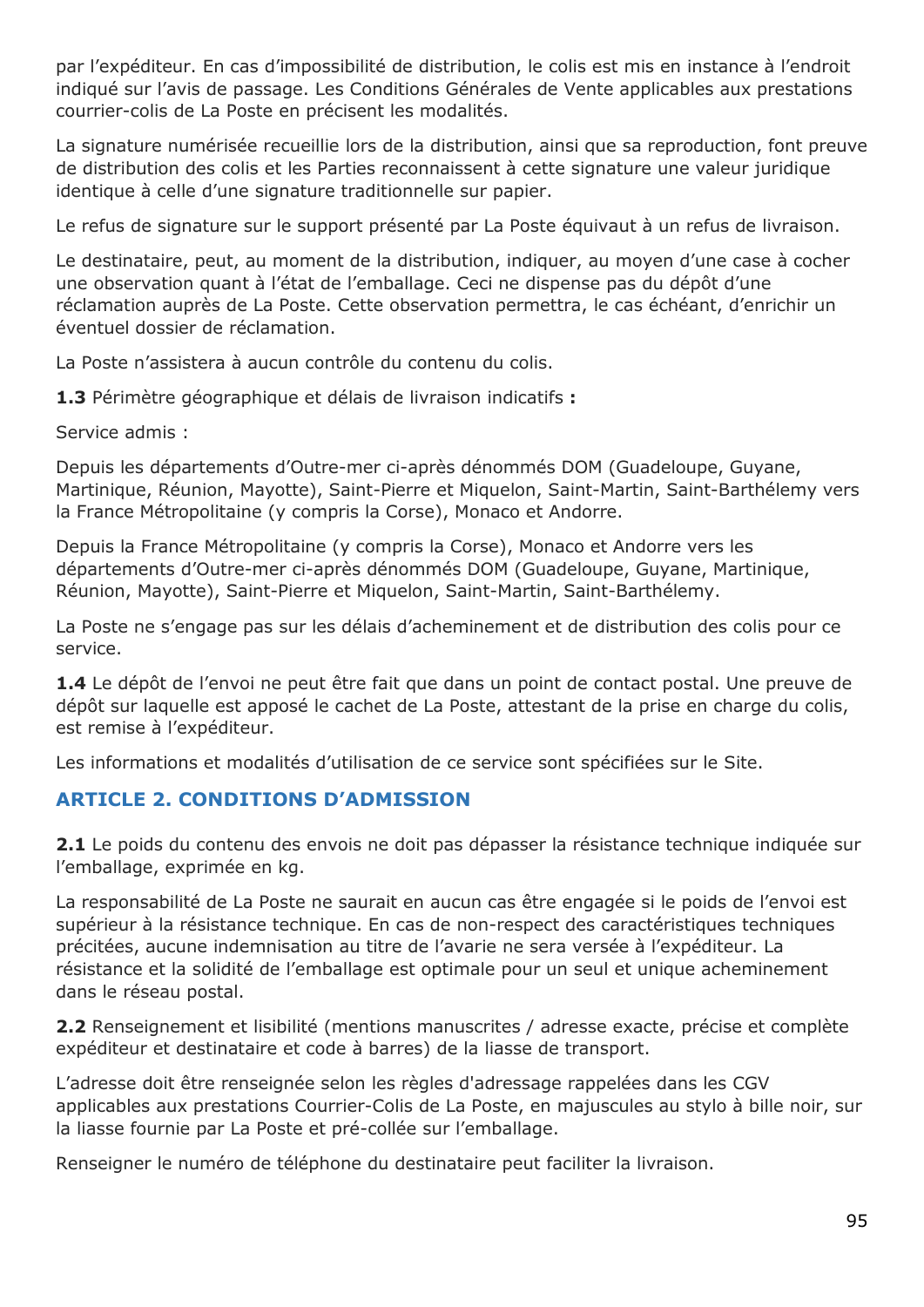Le format de l'emballage choisi doit être renseigné de façon lisible sur la liasse de transport, à l'emplacement prévu.

La liasse doit être collée :

- sur une seule face (non pliée ou à cheval sur une arrête)
- sur une surface plane

La liasse ne doit pas être utilisée comme adhésif pour fermer le colis.

La liasse ne doit pas être masquée par l'emballage (même partiellement).

**2.3** La confection du colis et de son conditionnement intérieur se font sous la seule responsabilité de l'expéditeur qui doit l'adapter au contenu, que La Poste ignore en principe, ainsi qu'au traitement par machines susceptibles d'occasionner des secousses, pressions ou chocs en cours de transport et de traitement :

- La préparation du colis doit assurer une répartition uniforme des masses,
- La présence de toute mention particulière (« fragile », « haut-bas », etc.) ne donne pas lieu à un traitement spécifique,
- Le colis ne doit pas être (partiellement ou totalement) recouvert de papier.

Les Emballages sont à utiliser sans aucun ajout (ficelle, sangle, etc.) de la part de l'expéditeur susceptible de blesser les agents de La Poste, de détériorer d'autres objets ou les machines de La Poste ou tout simplement de retarder le traitement industriel des envois.

## **ARTICLE 3. SUIVI**

Il est possible de suivre les principales étapes d'acheminement du colis sur le Site [https://www.laposte.fr/outils/suivre-vos-envois.](https://www.laposte.fr/outils/suivre-vos-envois)

La Poste, par une obligation de moyens, déploie des efforts raisonnables pour rendre le suivi disponible. Les informations et modalités d'utilisation du suivi sont spécifiées sur le Site.

## **ARTICLE 4. CONTENU DES ENVOIS**

Tout contenu n'est pas admis au transport par La Poste.

L'expéditeur se reporte à l'article Contenu des envois des Conditions Générales de Vente applicables aux prestations courrier-colis de La Poste pour les exclusions et les limitations d'insertion et s'engage à les respecter.

Les envois contenant des armes (montées et/ou démontées), quel que soit leur catégorie, sont interdits.

## **ARTICLE 5. FORMALITES DOUANIERES**

**5.1** L'expéditeur s'engage à respecter l'ensemble des formalités douanières et/ou fiscales auxquelles il pourrait être soumis du fait de son envoi. La responsabilité de La Poste ne saurait en aucun cas être recherchée en cas de non-respect desdites règles par l'expéditeur.

**5.2** Les envois doivent être accompagnés d'une déclaration en douane CN23. Les CGV applicables aux prestations Courrier-Colis de La Poste contiennent toutes les précisions concernant cette dernière.

**5.3** L'expéditeur doit notamment :

renseigner son numéro de téléphone ainsi que celui du destinataire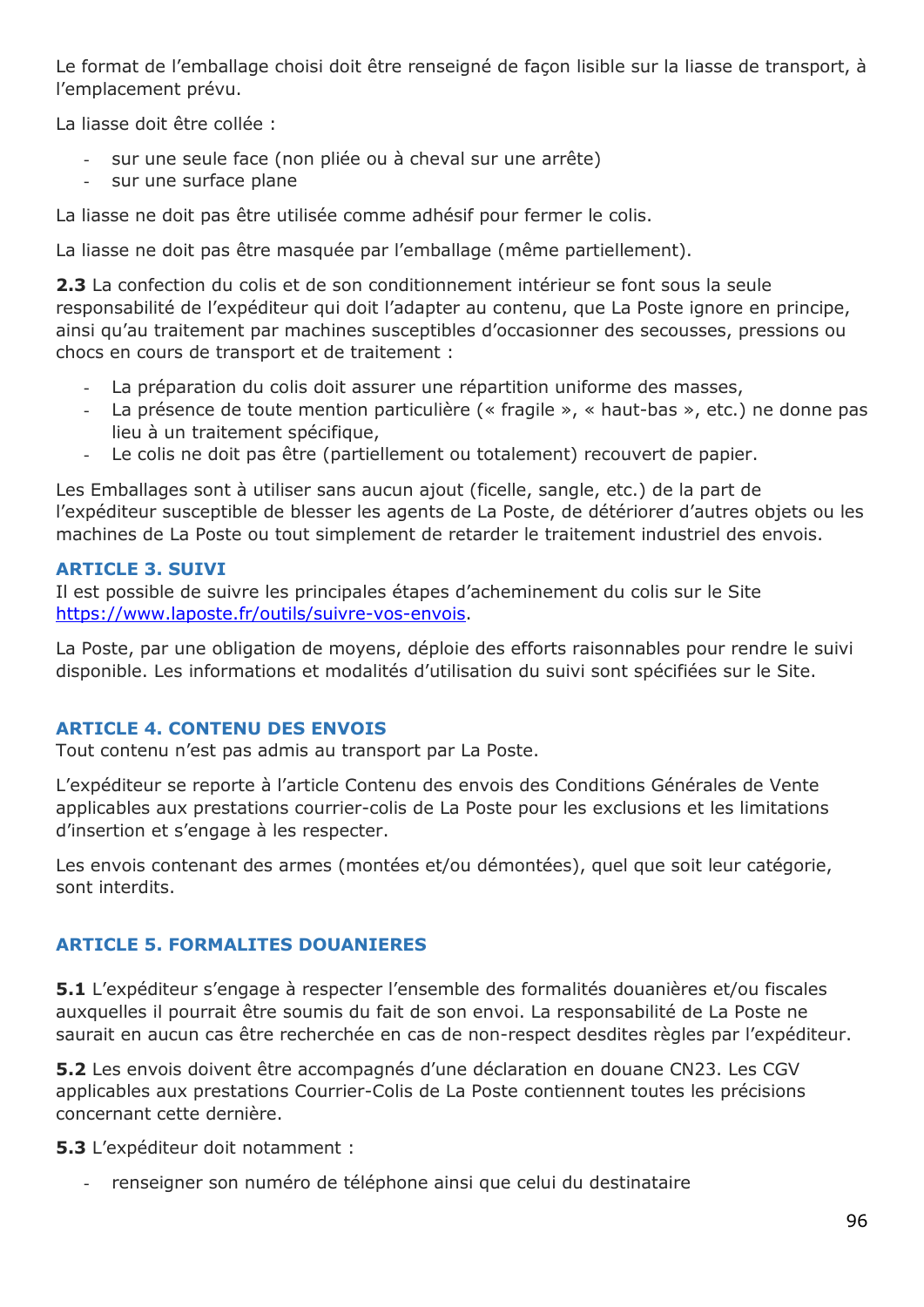- décrire de manière exacte et complète le contenu de l'envoi, même s'il s'agit d'un cadeau ou d'un échantillon
- joindre à l'envoi, en double exemplaire, une facture commerciale ou pro forma selon la nature de l'envoi
- renseigner le numéro OERI du destinataire sur la déclaration en douane (CN23), pour les colis à destination de professionnels.

## **ARTICLE 6. RESPONSABILITE DE LA POSTE**

Les dispositions ci-après complètent les dispositions communes ci-dessus de la présente section 4.

**6.1** La Poste ne s'engage pas sur les délais d'acheminement et de distribution des colis pour ce service et aucune indemnité ne sera versée à ce titre.

**6.2** En cas de perte ou en cas d'avariedu colis confirmée par le système d'information de La Poste, et après enquête du Service Clients ou par preuve apportée par le réclamant, La Poste peut, sur demande, verser une indemnisation ne pouvant excéder 23€/kg au prorata du poids réel du colis issu du système d'information de La Poste sans pouvoir aller au-delà du poids annoncé lors de l'affranchissement et dans la limite du poids maximum autorisé de chaque format, frais de port compris. Le réclamant en fera la demande au service Clients.

## **SOUS-SECTION 10 - DISPOSITIONS SPECIFIQUES COLISSIMO ECO OUTRE-MER**

Les dispositions de la présente sous-section précisent les particularités du Colis Economique Outre-mer. Elles complètent les Dispositions communes des Conditions Spécifiques du Site ainsi que les Conditions Générales de Vente (CGV) applicables aux prestations Courrier-Colis de La Poste, sur lesquelles elles priment.

## **ARTICLE 1. CARACTÉRISTIQUES DU SERVICE**

1.1 Pour un colis standard (nonobstant l'article 2.2 des Présentes), le Client acquitte :

- L'Affranchissement du colis (un contenant unique et indivisible : mono-colis) au poids selon la grille tarifaire en vigueur au jour du dépôt,
- Le cas échéant, le prix de l'emballage à affranchir vendu par La Poste au tarif en vigueur le jour de l'achat (offre uniquement disponible en point de contact postal).

Les prix sont disponibles sur le Site et dans les points de contact postaux.

**1.2** Distribution du colis en boîte aux lettres à l'adresse indiquée par l'expéditeur, ou selon tout autre mode de distribution convenu entre La Poste et le destinataire. Aucune signature n'est recueillie. L'enregistrement de l'information de distribution par le système d'information de La Poste constitue la preuve de celle-ci.

En cas d'impossibilité de distribution en boîte aux lettres, La Poste se réserve la possibilité de procéder à plusieurs tentatives de distribution à l'adresse indiquée par l'expéditeur. Elle peut prendre l'initiative d'une remise à toute personne présente à cette adresse, y compris le gardien ou le concierge qui accepte d'en prendre livraison. En cas d'impossibilité de distribution, le colis est mis en instance à l'endroit indiqué sur l'avis de passage. Les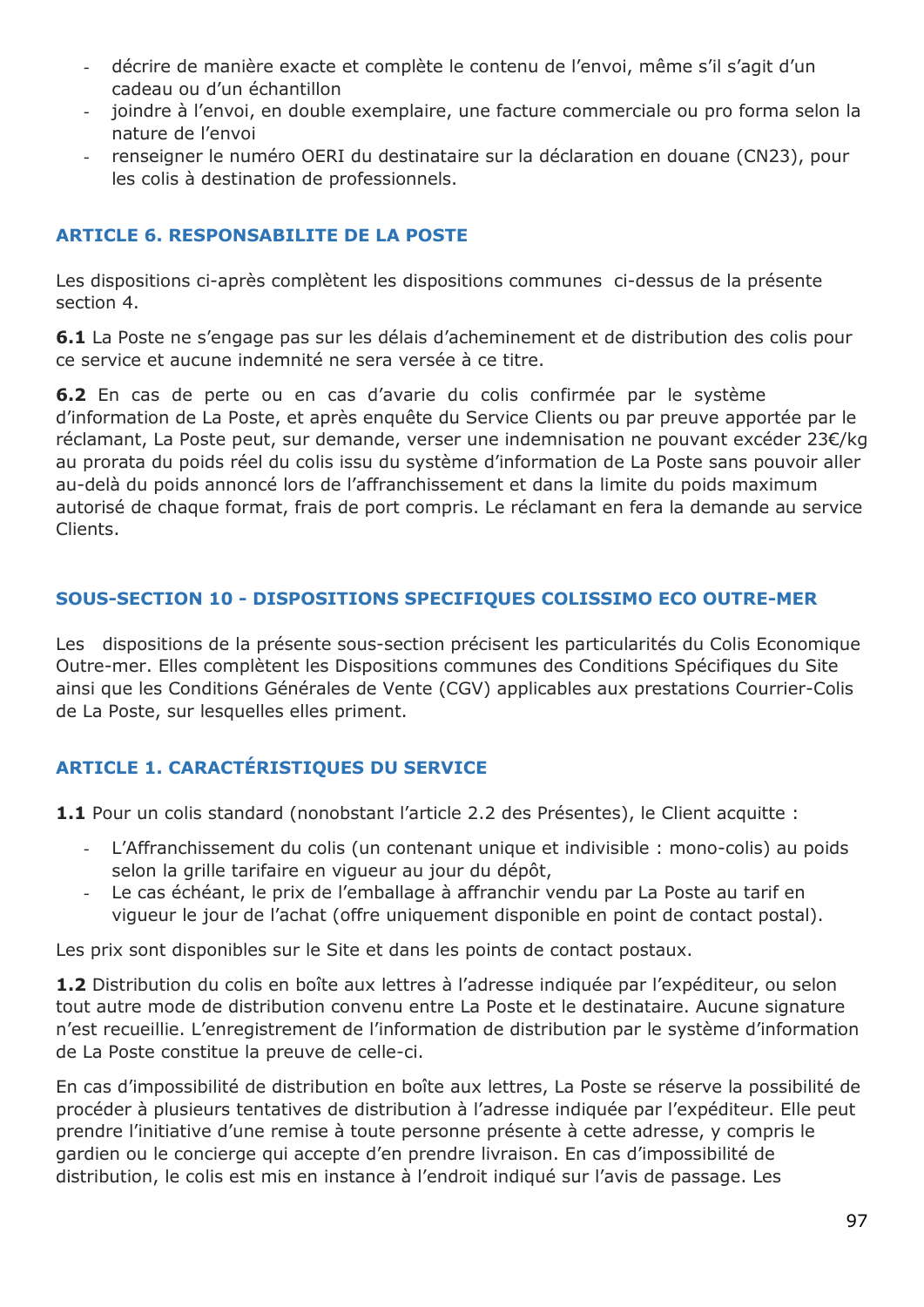Conditions Générales de Vente applicables aux prestations Courrier-Colis de La Poste en précisent les modalités.

Le destinataire, peut, au moment de la distribution, indiquer, au moyen d'une case à cocher une observation quant à l'état de l'emballage. Ceci ne dispense pas du dépôt d'une réclamation auprès de La Poste. Cette observation permettra, le cas échéant, d'enrichir un éventuel dossier de réclamation. La Poste n'assistera à aucun contrôle du contenu du colis.

**1.3** Service admis :

Dans les relations réciproques entre la France Métropolitaine (y compris la Corse), Monaco, Andorre ; et les départements d'Outre-mer ci-après dénommés DOM (Guadeloupe, Guyane, Martinique, Réunion, Mayotte), Saint-Pierre et Miquelon, Saint-Martin, Saint-Barthélemy.

Le Colissimo Eco Outre-Mer n'est pas admis pour les envois à l'intérieur d'un DOM, à l'intérieur de St-Pierre et Miquelon et pour les relations réciproques suivantes : Guadeloupe, Saint-Martin, Saint-Barthélemy et la Martinique ; Réunion et Mayotte ; Guadeloupe, Saint-Martin, Saint-Barthélemy, Martinique et Guyane.

Il n'est pas admis depuis et vers la Nouvelle Calédonie, la Polynésie française, Wallis et Futuna et les Terres Australes et Antarctique Françaises.

Il n'est pas non plus admis dans les relations réciproques suivantes : Guadeloupe, Martinique, Saint-Martin, Saint-Barthélemy, Guyane avec la Réunion et Mayotte ; Guadeloupe, Martinique, Saint-Martin, Saint-Barthélemy, Guyane, Réunion et Mayotte avec Saint-Pierre et Miquelon.

La Poste ne s'engage pas sur les délais d'acheminement et de distribution des colis pour ce service.

**1.4** Le dépôt de l'envoi ne peut être fait que dans un point de contact postal et qu'après paiement du montant de l'affranchissement. Une preuve de dépôt sur laquelle est apposé le cachet de La Poste, attestant de la prise en charge du colis, est remise à l'expéditeur.

**1.5** Option. L'emballage à affranchir est disponible pour ce service. L'article 4.4 des Conditions Générales de Vente applicables aux prestations Courrier-Colis de La Poste en précise les conditions.

## **ARTICLE 2. CONDITIONS D'ADMISSION**

**2.1 Cas général :** envois standards sans supplément tarifaire permettant un traitement industrialisé optimal

## **Poids :**

Le poids unitaire des colis peut aller de 0 à 30kg (emballage et contenu compris).

## **Dimensions :**

- Dimensions minimales : 22 cm (L : Longueur) x 16 cm (l : largeur) x 1 cm (h : hauteur)
- Dimensions maximales : L+l+h=150cm avec L=100cm

## **Présentation des envois :**

Seuls les mono-colis (avec un contenant unique et indivisible) sont acceptés au dépôt. L'emballage et le conditionnement doivent: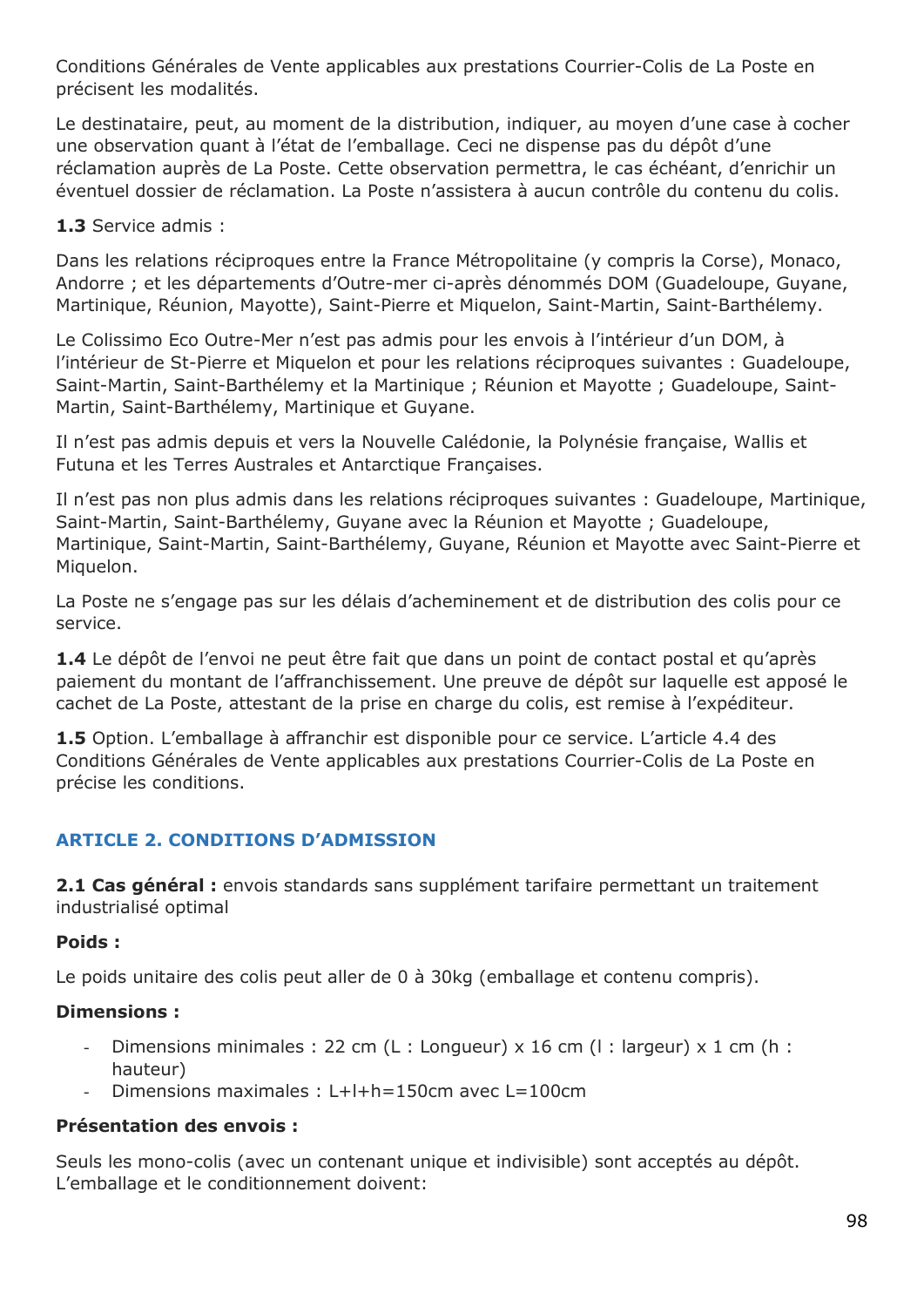- assurer la stabilité du colis en évitant tout renversement :
	- o Forme permettant de poser le colis de manière stable sur une face et de
	- présenter à l'horizontale l'Affranchissement collé à plat sur la face opposée,
	- o Préparation assurant une répartition uniforme des masses
- recouvrir, protéger et caler l'intégralité du contenu : résistance à plusieurs manipulations, aux secousses, aux pressions, aux frottements et aux chocs.

Le colis doit être solide et approprié aux exigences du transport et de traitement industrialisé par machines.

La présence de toute mention particulière (« fragile », « haut-bas », etc.) ne donne pas lieu à un traitement spécifique.

Le colis doit :

- assurer l'intégrité du contenu et être fermé : contenu ne pouvant, en totalité ou en partie, s'échapper librement ou être enlevé de son conditionnement sans l'endommager.
- permettre à l'Affranchissement d'adhérer complètement.

Le Bordereau d'affranchissement commandé via le Site, disponible à partir d'octobre 2021, doit être imprimé par le Client. Il est impératif que le Client ne modifie pas la taille du Bordereau d'affranchissement (comprenant l'étiquette et la preuve de dépôt), à imprimer.

Renseignement et lisibilité (mentions manuscrites / adresse exacte, précise et complète expéditeur et destinataire et code à barres) de l'Affranchissement :

Respect des règles d'adressage (écriture en majuscules au stylo à bille noir notamment pour les liasses de transport), rappelées dans les CGV applicables aux prestations Courrier-Colis de La Poste

Renseigner le numéro de téléphone du destinataire peut faciliter la livraison.

L'Affranchissement doit être collé :

- sur une seule face (non plié ou à cheval sur une arête)
- sur une surface plane

L'Affranchissement ne doit pas être masqué par l'emballage (même partiellement).

L'Affranchissement ne doit pas être utilisé comme adhésif pour fermer le colis.

**2.2 Traitement dérogatoire** : envois non standards avec un supplément tarifaire en raison du surcoût de traitement

Les colis présentant l'une et/ou l'autre des conditions suivantes ne seront pas pris en charge au titre des envois standards, mais feront l'objet d'un traitement dérogatoire soumis à supplément tarifaire:

- Dimensions maximales : 150cm<L+l+h≤200cm et/ou L>100cm
- Formes instables, notamment les rouleaux avec impérativement Longueur≥22cm ; diamètre≥5cm ; 32cm≤Longueur+2xdiamètre≤200cm
- Colis non ou partiellement emballé mais préservant l'intégrité du contenu
- Colis comportant un débord
- Colis recouvert (partiellement ou totalement) de papier
- L'Affranchissement non collé sur la face opposée à la plus grande surface plane du colis

## **2.3 Envois non admis**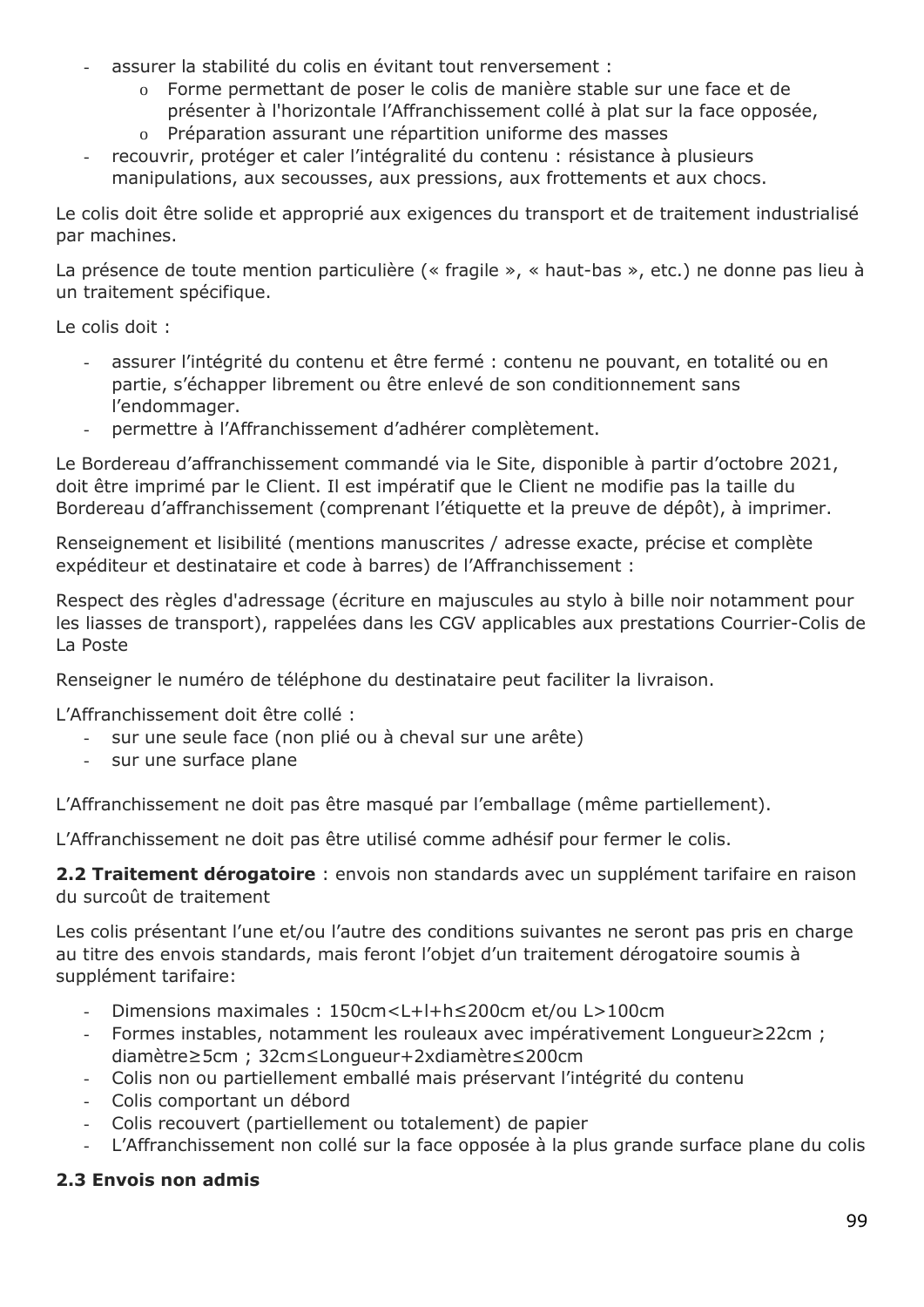La Poste ne prend pas en charge les colis ne respectant pas les conditions d'admission cidessus (envois standards ou non standards), notamment :

- Les colis dont le poids est supérieur à 30kg et/ou ceux dont L+l+h>200cm, les sphères, les objets non emballés, les objets piquants et tranchants non protégés ou insuffisamment protégés
- Les colis dont l'emballage n'est pas adapté à des conditions de traitement industriel
- Les colis dont le bordereau d'affranchissement est mal imprimé ou ceux dont la liasse de transport porte une écriture illisible,
- Les colis dont l'Affranchissement constitue l'unique moyen de fermeture de l'emballage.

Sont également interdits les colis comportant certains éléments de débord pouvant générer des perturbations dans le traitement industriel des envois, tels que les rabats, poignées, ficelles, cordes, sangles lâches.

## **ARTICLE 3. CONTENU DES ENVOIS**

Tout contenu n'est pas admis au transport par La Poste.

L'expéditeur se reporte à l'article Contenu des envois des Conditions Générales de Vente applicables aux prestations Courrier-Colis de La Poste pour les exclusions et les limitations d'insertion et s'engage à les respecter.

Les envois contenant des armes (montées et/ou démontées), quelle que soit leur catégorie, sont interdits.

### **ARTICLE 4. FORMALITES DOUANIERES**

**4.1** L'expéditeur s'engage à respecter l'ensemble des formalités douanières et/ou fiscales auxquelles il pourrait être soumis du fait de son envoi. La responsabilité de La Poste ne saurait en aucun cas être recherchée en cas de non-respect desdites règles par l'expéditeur.

**4.2** Les envois doivent être accompagnés d'une déclaration en douane CN 23. Les CGV applicables aux prestations Courrier-Colis de La Poste contiennent toutes les précisions concernant cette dernière.

**4.3** L'expéditeur doit notamment :

- décrire de manière exacte et complète le contenu de l'envoi, même s'il s'agit d'un cadeau ou d'un échantillon
- joindre à l'envoi, en double exemplaire, une facture commerciale ou pro forma selon la nature de l'envoi.

## **ARTICLE 5. RESPONSABILITE DE LA POSTE**

Les dispositions ci-après complètent les dispositions communes ci-dessus de la présente section 4.

**5.1** La Poste ne s'engage pas sur les délais d'acheminement et de distribution des colis pour ce service et aucune indemnité ne sera versée à ce titre.

**5.2** En cas de perte ou en cas d'avarie du colis confirmée par le système d'information de La Poste, et après enquête du Service Clients ou par preuve apportée par le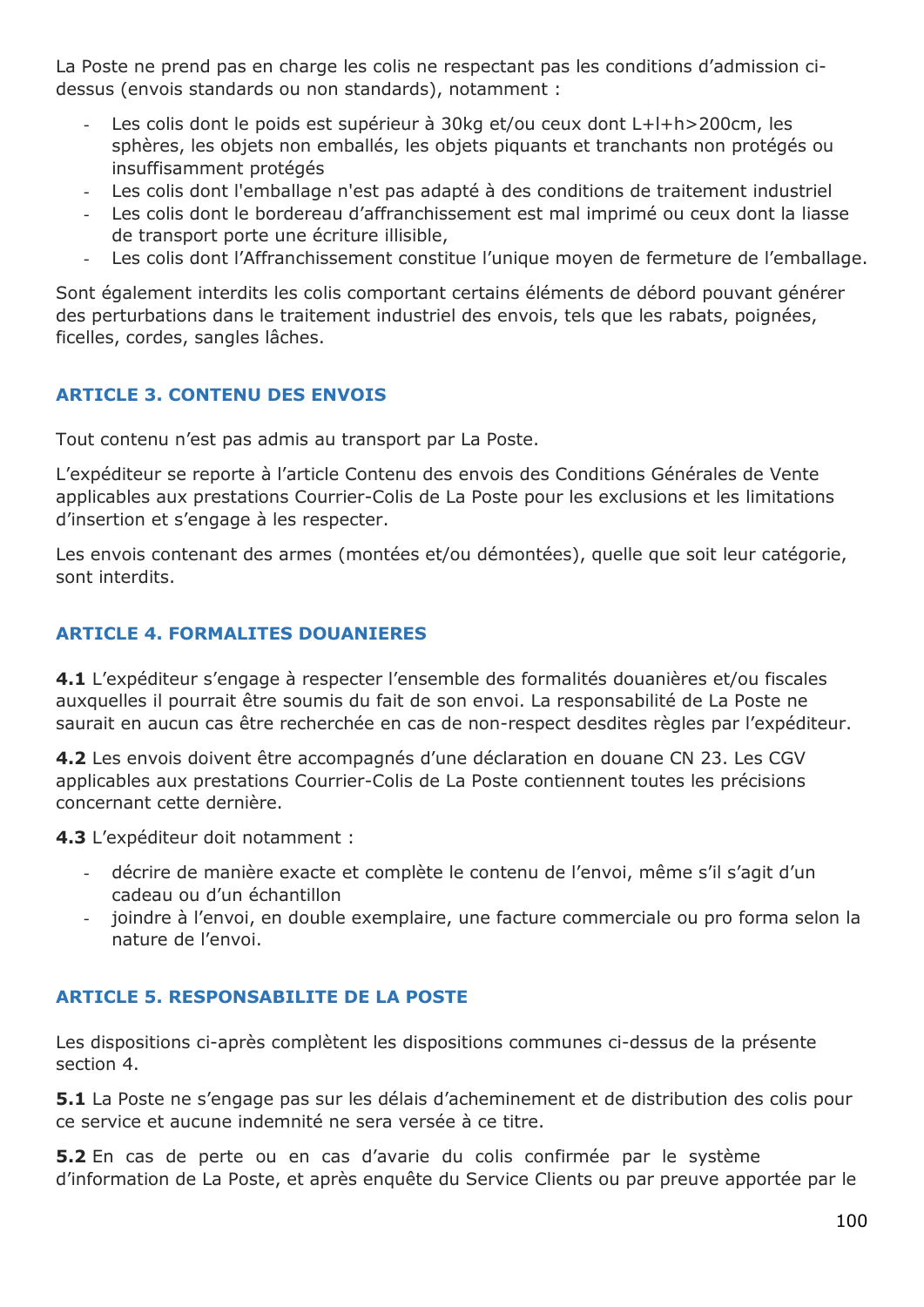réclamant, La Poste peut, sur demande, verser une indemnisation ne pouvant excéder 23€/kg au prorata du poids réel du colis issu du système d'information de La Poste sans pouvoir aller au-delà du poids annoncé lors de l'affranchissement. Cette indemnisation comprend aussi les frais d'affranchissement, et le cas échéant le prix du service optionnel et supplément tarifaire pour les colis non standard comme indiqué à l'article 2.2 « traitement dérogatoire des envois non standards » des Présentes. Le réclamant en fera la demande au service Clients.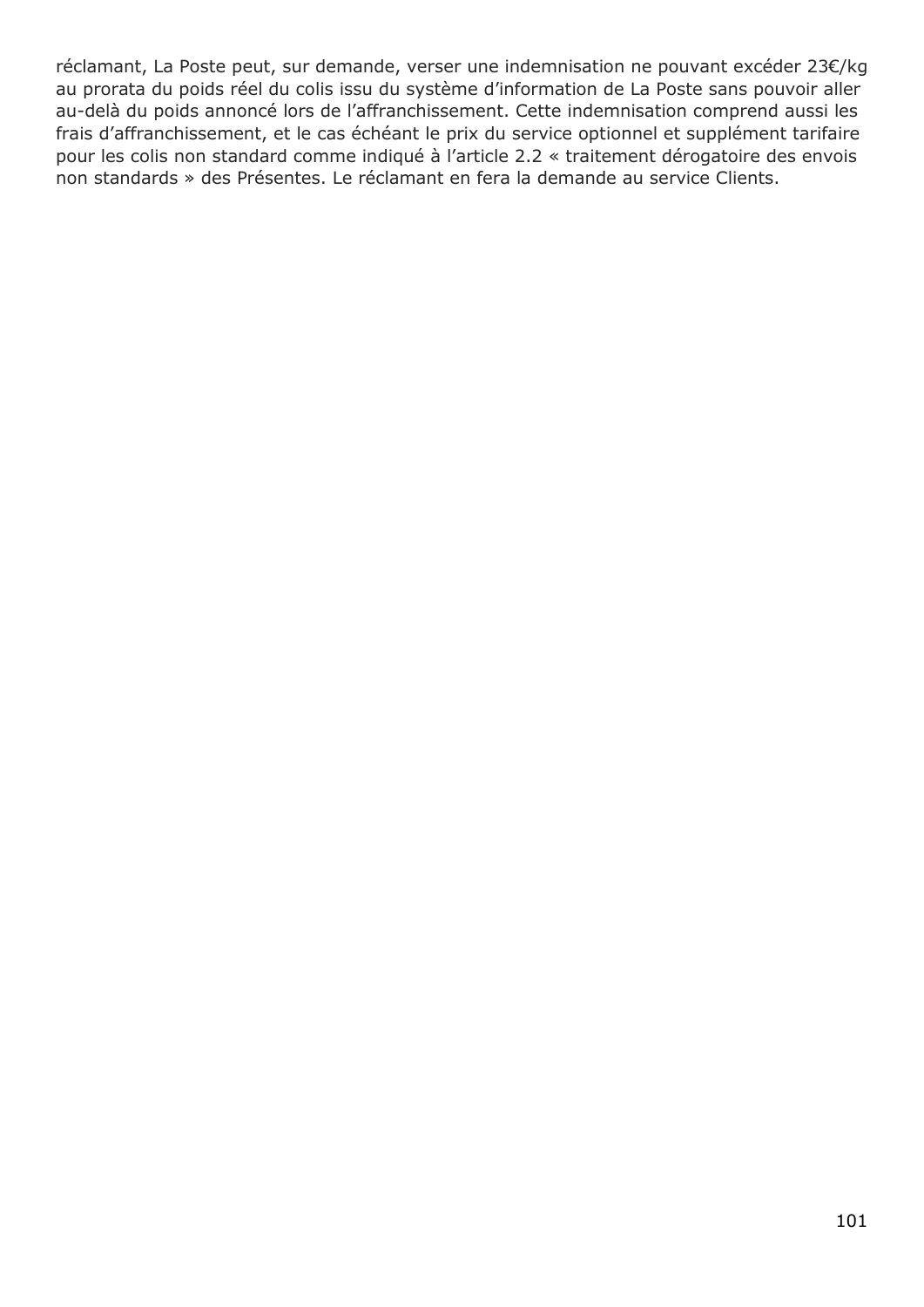# **ANNEXE 1 : FORMULAIRE DE RETRACTATION**

(Veuillez compléter et renvoyer le présent formulaire uniquement si vous souhaitez vous rétracter du contrat.)

A l'attention du Service Client - 99 999 La Poste

Je vous notifie par la présente ma rétractation du contrat portant sur la vente du bien\* / prestation de service\* ci-dessous : (indiquer le service concerné et le nom de l'offre ou de l'équipement)

Commandé le (\*) /reçu le (\*) : Nom du consommateur : Adresse du consommateur :

Signature : Date :

(Uniquement en cas de notification du présent formulaire sur papier) : (\*) Rayez la mention inutile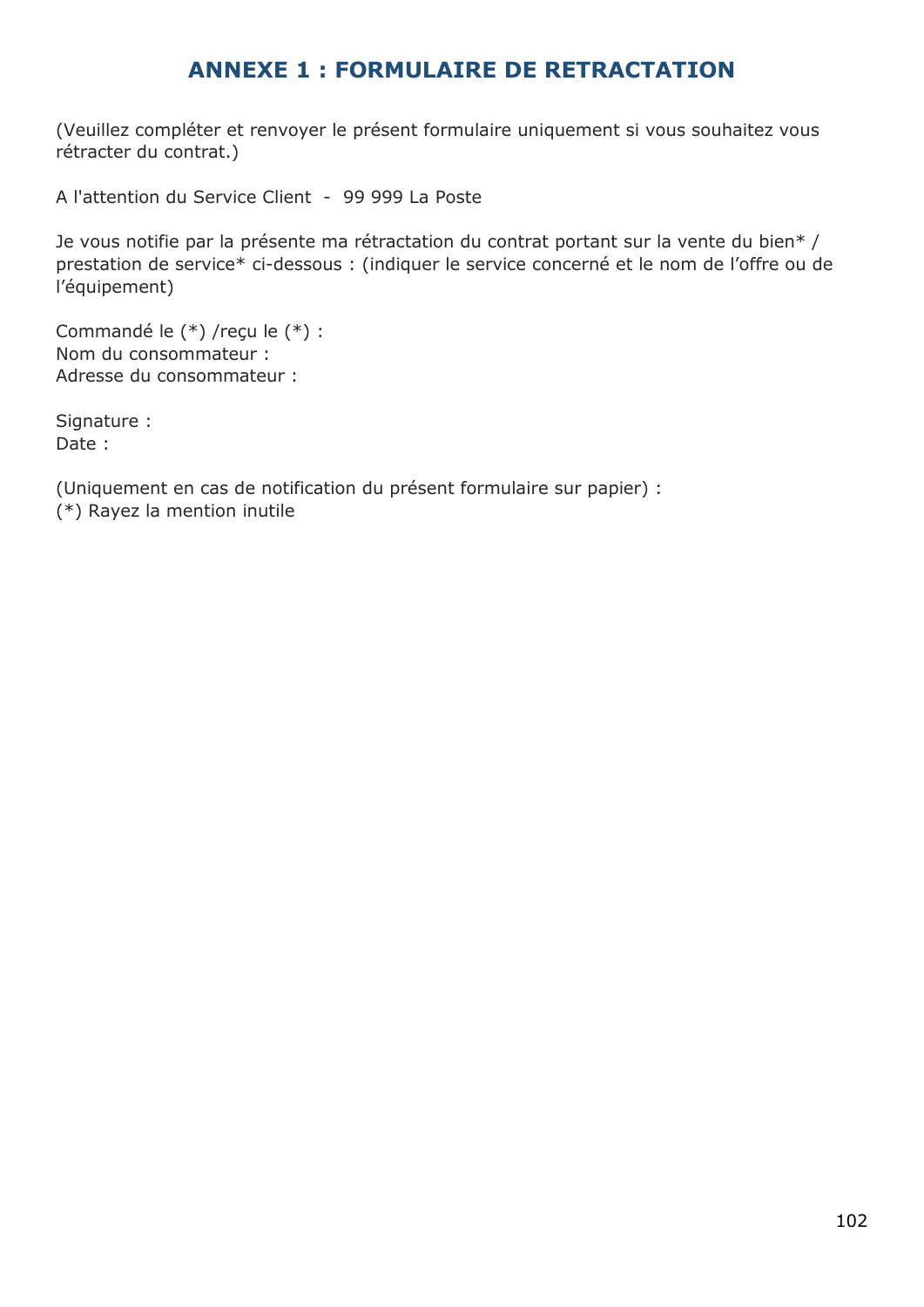# **CONDITIONS GENERALES DE LA MARKETPLACE DE LA POSTE APPLICABLES AUX ACHETEURS**

Version du 13 décembre 2019

### **Préambule**

La Poste a décidé de proposer une plateforme permettant de mettre en relation des Commerçants avec des Clients particuliers et professionnels (ci-après « la Marketplace »). L'objectif de la Marketplace est de permettre aux Clients particuliers et professionnels d'acheter des produits neufs ou reconditionnés proposés à des prix fermes par des partenaires Commerçants sélectionnés par La Poste. La Poste n'est pas le vendeur des Produits commercialisés sur sa Marketplace. Les Produits sont vendus exclusivement par le Vendeur dont le nom figure sur la description des Produits. La vente des Produits s'effectuant entre le Vendeur et le Client, les Produits tiers ne seront ni repris ni échangés par La Poste. La Marketplace est accessible gratuitement sans obligation d'achat à partir du site internet [www.laposte.fr.](file:///C:/Users/PSZX448/AppData/Local/Microsoft/Windows/INetCache/Content.Outlook/49H3BVPE/CG%20des%20produits/www.laposte.fr) Les présentes conditions ont vocation à s'appliquer à toutes les ventes de Produits tiers proposés par des Vendeurs sur la Marketplace de La Poste.

## **Article 1. Définitions**

Les termes commençant par une majuscule renvoient aux définitions contenues à l'article 1 « Définitions ».

Produits reconditionnés : désigne des produits non neufs, remis en état de fonctionnement et dont l'état peut varier. Les différents états des produits reconditionnés figurent en annexe 1. Marketplace La Poste : Plateforme mettant en relation des Vendeurs et des Clients en vue de la vente de Produits tiers. Cette Marketplace est accessible depuis l'url suivante : [http://www.laposte.fr](http://www.laposte.fr/)

Produit(s) tiers : Bien(s) ou service(s) vendu(s) en ligne par les Vendeurs au profit des Clients sur la Marketplace La Poste.

Service : Service de mise en relation entre des Vendeurs et des Clients au travers de la Marketplace La Poste.

Vendeur : Professionnel proposant ses produits sur la Marketplace La Poste à des Clients.

## **Article 2. Description du Service**

La Marketplace La Poste est une plateforme technique permettant de mettre en relation des Clients et Vendeurs dans le cadre de la vente de Produits tiers.

La Marketplace La Poste n'est en aucun cas partie aux contrats de vente conclus entre les Vendeurs et les Clients, son rôle se limitant à la mise à disposition d'une solution technique.

## **Article 3. Fonctionnement de la Marketplace**

## **3.1. Disponibilité des Produits tiers**

La disponibilité des Produits tiers est assumée par le Vendeur qui s'engage à gérer directement ses stocks. Si un Produit tiers venait à être définitivement indisponible après la commande, La Poste s'engage à rembourser le Client.

#### **3.2. Modalité de passation des commandes et enregistrement des commandes**

Le Client peut commander des Produits tiers sur la Marketplace, les produits présentés étant réputés être disponibles auprès des Vendeurs.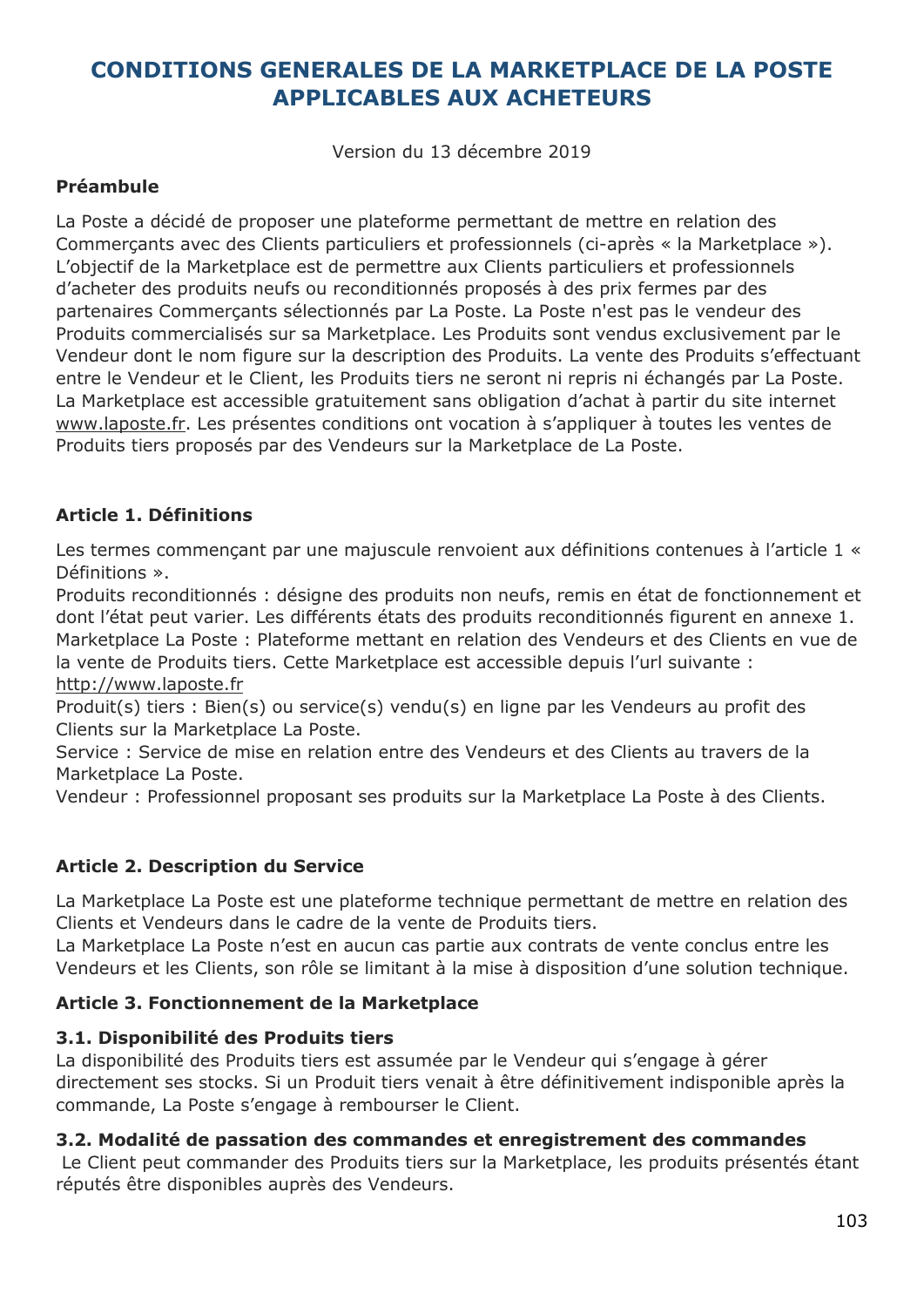Les Vendeurs sont responsables de la description des caractéristiques des Produits tiers qu'ils proposent sur la Marketplace et de la qualification de l'état dans le cas de Produits reconditionnés au regard de la matrice figurant en annexe 1. La Poste ne sera en aucun cas responsable en cas de manquement du Vendeur dans la description des Produits tiers. Le prix indiqué par le Vendeur et fixé par ce dernier est indiqué hors frais de port. Ces derniers, fixés par le Vendeur, seront précisés avant la validation de la commande. Par ailleurs, Le Vendeur s'engage à calculer et inclure dans son prix, ou le cas échant, dans la mesure du possible à informer le Client des éventuels droits de douanes et frais d'import ou export, taxes ou autres impôts directs ou indirects imposés par les autorités compétentes et liés au contrat de vente. La responsabilité de La Poste ne pourra être engagée à ce titre. Avant de valider sa commande, le Client est tenu de vérifier le contenu de sa commande et avoir pris connaissance des conditions générales de vente et éventuellement de la politique en matière de retours propres au Vendeur. Ces documents sont accessibles depuis la page de la boutique du Vendeur.

En validant sa commande, le Client accepte les présentes conditions générales de vente ainsi que les conditions propres aux Produits tiers du Vendeur et reconnait l'obligation de payer qu'elle induit. La commande n'est définitivement validée que lorsque le paiement est effectué par le Client.

## **3.3. Gestion des commandes et facturation**

Le Vendeur s'engage à répondre aux commandes qui lui sont adressées au travers de la Marketplace dans un délai inférieur à 3 jours ouvrés. Le Client est informé par le Vendeur de la bonne prise en compte de sa commande.

Une facture sera remise au Client par le Vendeur pour chacun des Produits commandés. Cette facture sera adressée soit au format papier directement dans la commande soit par voie dématérialisée. Dans ce dernier cas, la facture est accessible depuis le compte du Client.

## **3.4. Paiement**

Les Clients peuvent régler leurs commandes de Produits tiers sur la Marketplace par carte bancaire. Les moyens de paiements acceptés par la Marketplace sont les cartes de paiement Visa, MasterCard, CB.

En cas d'ajout ou de suppression de moyens de paiement, les documents contractuels seront modifiés et communiqués au Client, conformément aux dispositions prévues aux présentes. Conformément à la règlementation en vigueur, les moyens de paiement acceptés sont également affichés sur la page de paiement de la Marketplace La Poste.

Le Paiement des commandes est encaissé par La Poste pour le compte des Vendeurs. Une fois la commande validée et le paiement réalisé, un courriel de confirmation de commande sera adressé par La Poste au Client.

## **3.5. Expédition et livraison**

## **3.5.1 - Expédition**

Le Vendeur s'engage suite à la commande passée par le Client :

-à confirmer la disponibilité des Produits tiers commandés et,

-à les expédier à l'adresse indiquée par le Client dans un délai maximal de 2 jours ouvrés. Le Vendeur confirmera au Client la bonne prise en charge de la commande au travers de la Marketplace. En l'absence de confirmation faite par le Vendeur dans la Marketplace, La Poste pourra une fois le délai maximal d'expédition écoulé, annuler unilatéralement la commande et rembourser le Client du montant de cette dernière. En tout état de cause, La Poste ne pourra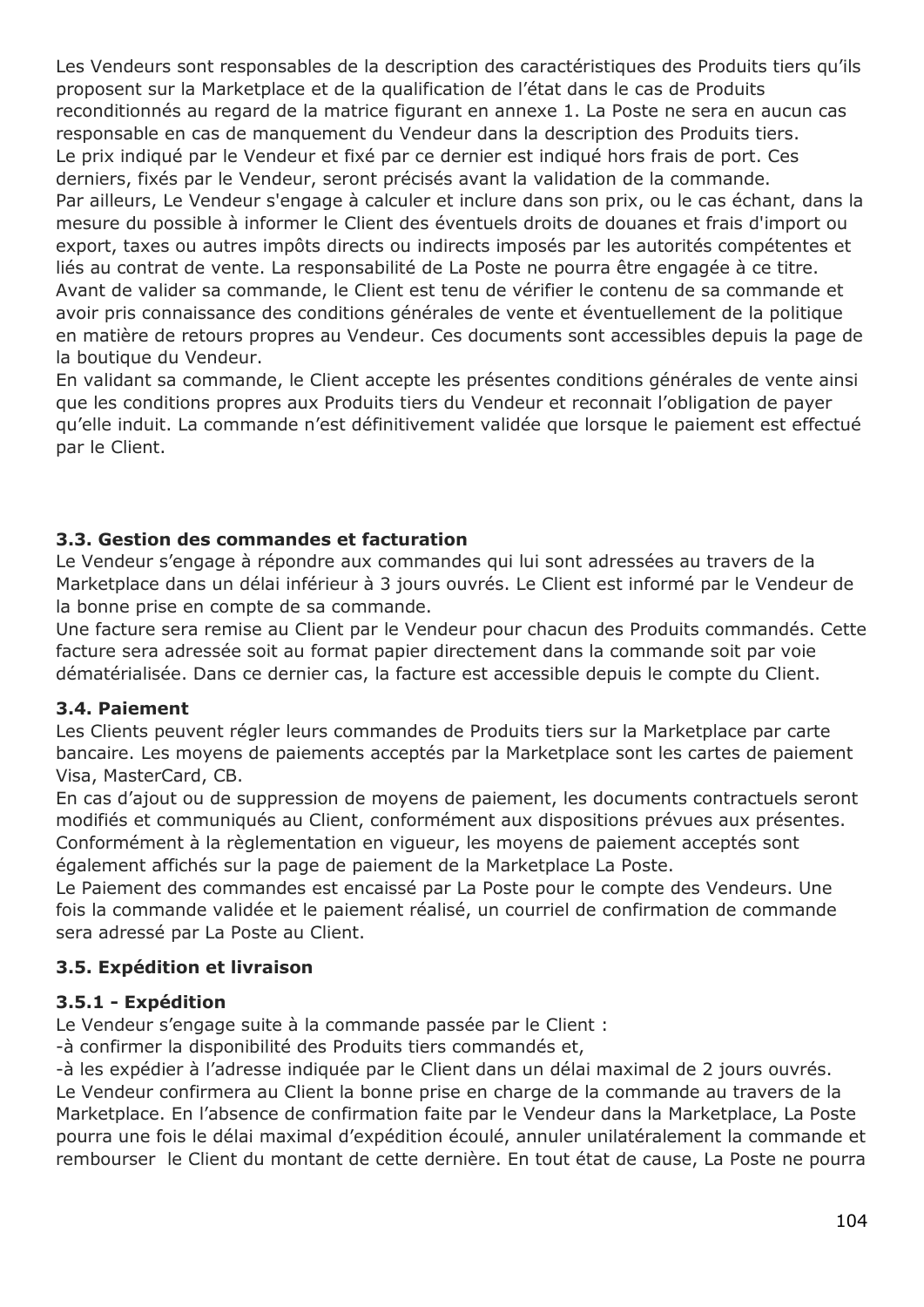voir sa responsabilité engagée du fait de l'annulation d'une commande du fait du retard d'expédition du Vendeur ou d'absence de notification de l'expédition dans la Marketplace.

## **3.5.2 - Livraison**

Le Client choisit le mode de livraison parmi ceux proposés par le Vendeur. Les délais de livraison sont indiqués par le Vendeur en fonction du mode de livraison choisi. De même le Vendeur est seul responsable du conditionnement et de l'emballage des Produits tiers pour leur livraison afin notamment de s'assurer que les Produits ne soient pas endommagés lors du transport. La Poste ne saurait être responsable des choix faits par le Vendeurs quant au mode d'expédition proposé ou à l'adéquation du conditionnement et de l'emballage.

## **3.6. Evaluation du Vendeur par les Clients**

La Marketplace pourra permettre aux Clients ayant passé commande auprès d'un Vendeur d'évaluer leur transaction ainsi que les Produits commandés en fonction de critères proposés par La Poste. Les Clients pourront être amenés à déposer éventuellement des commentaires qui pourront être publiés sur la Marketplace. La Poste n'exerce qu'un contrôle a posteriori des évaluations et les commentaires publiés. Tout utilisateur de la Marketplace pourront notifier La Poste de toutes évaluations et notamment les commentaires qui lui paraitraient manifestement abusifs. La Poste pourra supprimer toute évaluation non fondée ou abusive suite à cette notification dès lors qu'elle parait justifiée. En tout état de cause, elle ne pourra voir sa responsabilité engagée du fait des évaluations publiées par les Clients.

## **Article 4. Garantie, retour et remboursement**

Les retours, les échanges et les remboursements des Produits tiers acquis par un Client auprès d'un Vendeur via la Marketplace seront directement assurés par le Vendeur dans le respect des garanties légales et contractuelles liées aux Produits tiers. Aucun frais ne pourra être mis à la charge du Client dans le cadre de la mise en œuvre des garanties légales ou contractuelles. Le Vendeur choisit ou non d'octroyer le remboursement et le cas échéant prend ce remboursement à sa charge conformément au contrat entre lui et le Client. Le cas échéant, La Poste procède au remboursement et impute au Vendeur le montant correspondant en le déduisant des sommes perçues ou à percevoir par La Poste pour le compte du Vendeur.

En cas d'échec du remboursement monétique sur la carte du Client (carte périmée, opposée...), un courrier électronique sera envoyé au Client pour lui demander de communiquer son nouveau numéro de carte de paiement.

## **4.1 Rétractation**

Le Client dispose d'un droit de rétractation dans un délai de 14 jours conformément aux dispositions de l'article L. 222-18 du code de la consommation. Le Vendeur s'engage notamment à ce titre à communiquer aux Clients une adresse de retour des Produits. Pour exercer son droit de rétractation le Client doit en faire la demande auprès du Vendeur depuis la Marketplace.

Une fois la prise en compte de sa demande prise en compte par le Vendeur. Il doit retourner les Produits tiers dans les conditions et selon les modalités qui lui ont été communiquées par le Vendeur.

Le Vendeur dispose d'un délai de 14 jours pour rembourser le Client et pourra différer le remboursement à la condition de la bonne réception des Produits tiers concernés. Une fois que le Vendeur lui aura ordonné le remboursement du Client au titre du droit de rétraction, La Poste procèdera au remboursement effectif du Client par le même canal que celui utilisé lors du paiement initial.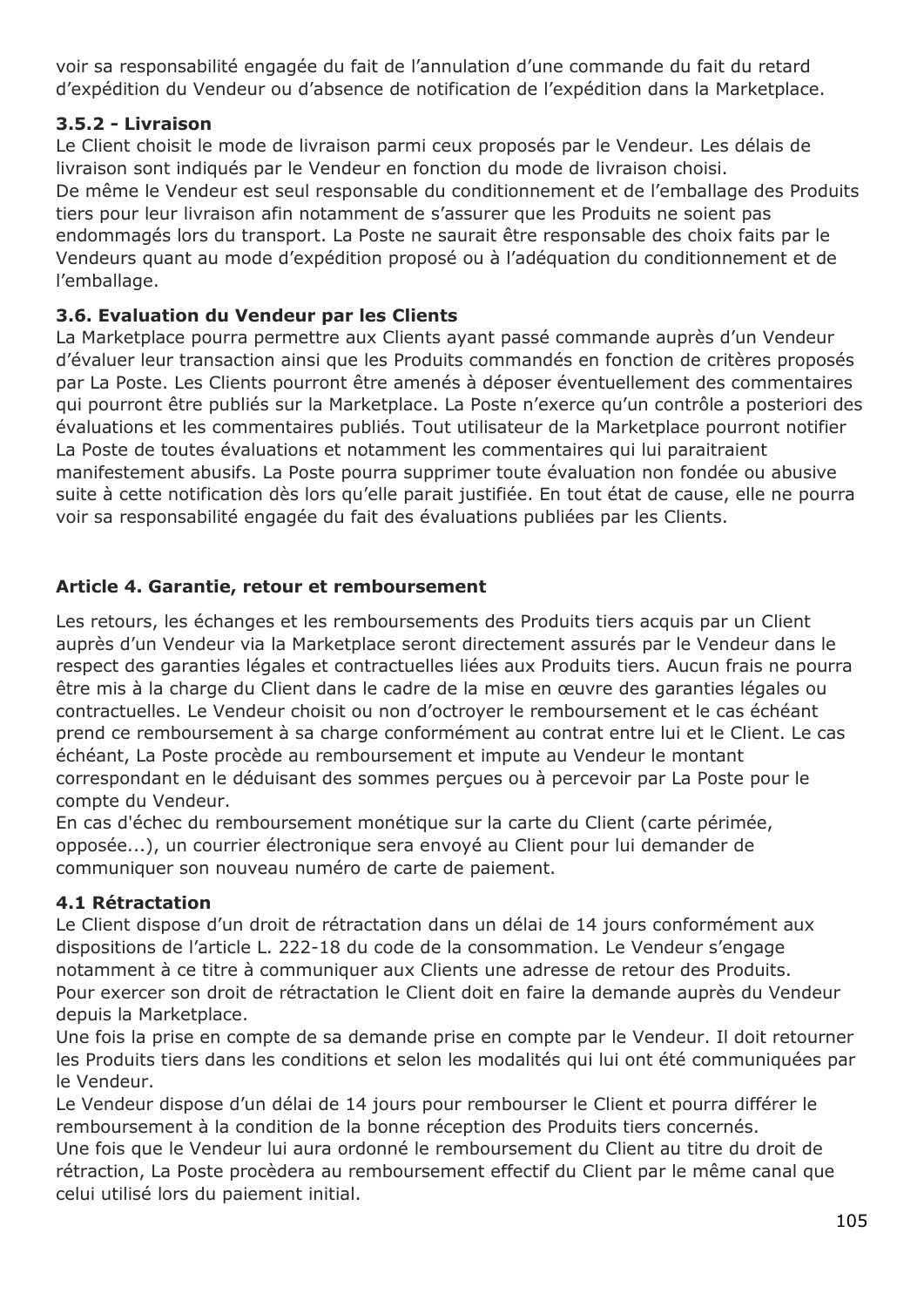## **4.2 Garantie**

Les conditions dans lesquelles est prise en charge la garantie sont précisées par le Vendeur au Client au travers des conditions générales de vente du Vendeur notamment. Il appartient à ce dernier de s'y référer.

Les conditions de prise en charge au titre de la garantie sont de la seule responsabilité du Vendeur.

## **4.3. Gestion des réclamations**

Les réclamations des Clients sont prises directement en charge par le Vendeur qui s'engage à gérer la réclamation directement à partir de la Marketplace.

Dans le cas où le Vendeur et le Client ne parviendraient pas à atteindre une solution satisfaisante, La Poste, au regard des éléments portés à sa connaissance dans le cadre du traitement de la réclamation pourra prendre contact avec le Vendeur pour apporter une réponse à la réclamation du Client et / ou conduire une médiation entre le Vendeur et le Client.

## **Article 5. Rôles et responsabilités de La Poste**

Dans le cadre de la Marketplace, La Poste n'intervient que comme simple intermédiaire permettant de mettre en relation le Client et un Vendeur dans le cadre de l'achat d'un Produit tiers.

La Poste reste ainsi étrangère à la vente du Produits tiers et ne pourra dans ce cadre voir sa responsabilité engagée.

En application de la loi n° 2004-575 du 21 juin 2004 pour la confiance dans l'économie numérique (LCEN), la responsabilité de La Poste se saurait être engagée du fait des contenus publiés par les Vendeurs sur la Marketplace (tels que les descriptifs et les visuels de Produits ….). La responsabilité de La Poste ne pourrait être engagée dans ce cas si elle a manqué à rendre inaccessible des contenus manifestement illicites après en avoir été notifiée dans les conditions prévues par la LCEN.

## **Annexe 1 : Produits reconditionnés**

Le Vendeur peut proposer sur la Marketplace La Poste des produits reconditionnés. Les produits reconditionnés ont été testés et reconditionnés. Ils sont fonctionnels, livrés a minima dans une boite neutre avec ses accessoires nécessaires à son utilisation (tels qu'un chargeur et un câble USB compatibles, …).

Les produits reconditionnés ont une garantie telle que définie par le Vendeur de ces produits. Les produits reconditionnés peuvent correspondre à plusieurs états détaillés dans le tableau suivant :